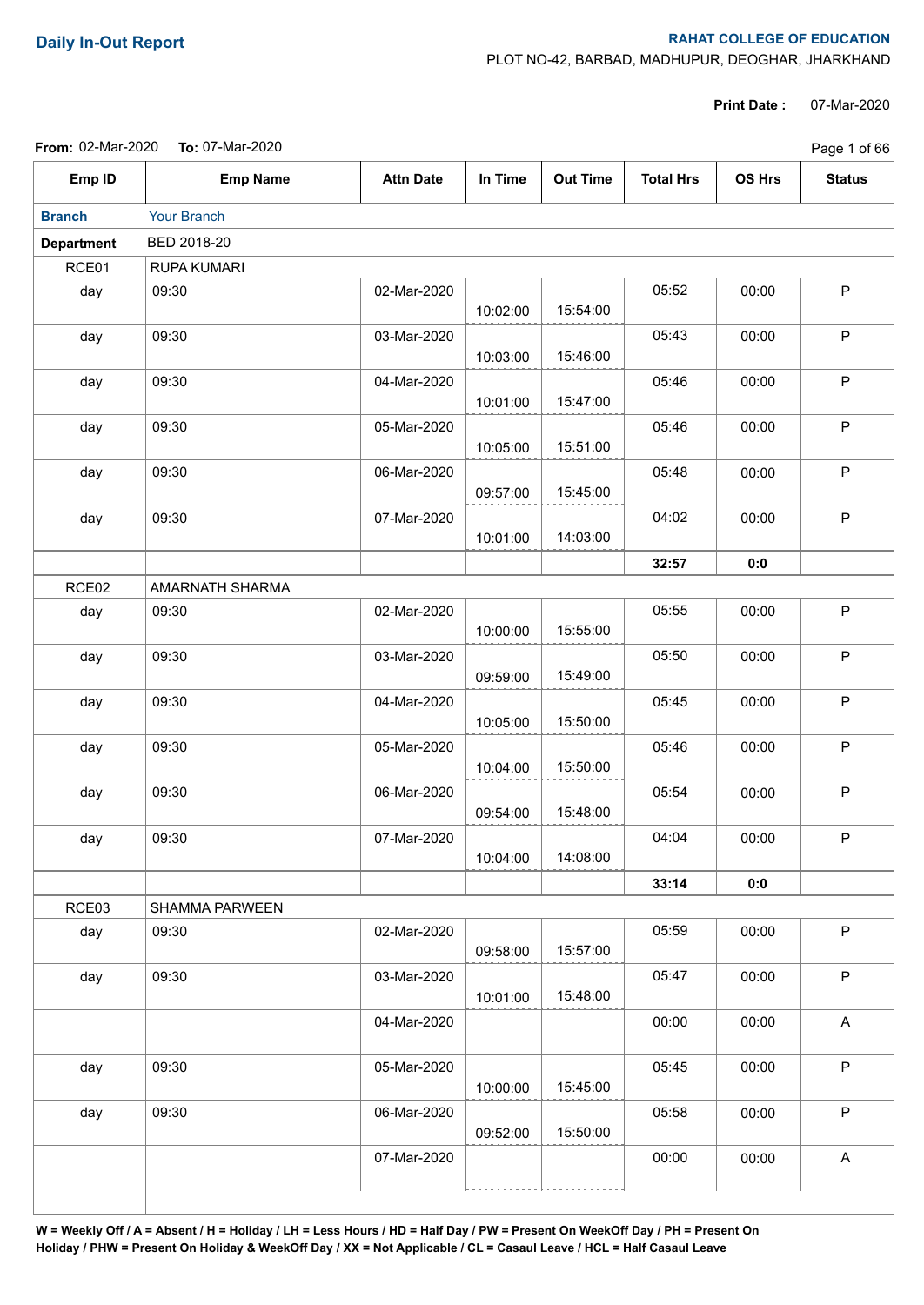Page 2 of 66

| Emp ID | <b>Emp Name</b>    | <b>Attn Date</b> | In Time  | <b>Out Time</b> | <b>Total Hrs</b> | OS Hrs | <b>Status</b> |
|--------|--------------------|------------------|----------|-----------------|------------------|--------|---------------|
|        |                    |                  |          |                 | 23:29            | 0:0    |               |
| RCE04  | <b>SONAM KUAMR</b> |                  |          |                 |                  |        |               |
| day    | 09:30              | 02-Mar-2020      |          |                 | 05:57            | 00:00  | $\mathsf P$   |
|        |                    |                  | 10:01:00 | 15:58:00        |                  |        |               |
| day    | 09:30              | 03-Mar-2020      |          |                 | 05:50            | 00:00  | $\sf P$       |
|        |                    |                  | 10:00:00 | 15:50:00        |                  |        |               |
| day    | 09:30              | 04-Mar-2020      |          |                 | 05:43            | 00:00  | $\mathsf P$   |
|        |                    |                  | 10:03:00 | 15:46:00        |                  |        |               |
| day    | 09:30              | 05-Mar-2020      |          | 15:51:00        | 05:46            | 00:00  | $\sf P$       |
|        |                    |                  | 10:05:00 |                 |                  |        |               |
| day    | 09:30              | 06-Mar-2020      | 09:57:00 | 15:45:00        | 05:48            | 00:00  | $\mathsf P$   |
|        | 09:30              | 07-Mar-2020      |          |                 | 04:01            |        | $\sf P$       |
| day    |                    |                  | 10:01:00 | 14:02:00        |                  | 00:00  |               |
|        |                    |                  |          |                 |                  | 0:0    |               |
| RCE05  | <b>SWETA KUMRI</b> |                  |          |                 | 33:5             |        |               |
|        | 09:30              | 02-Mar-2020      |          |                 | 06:00            | 00:00  | $\mathsf P$   |
| day    |                    |                  | 10:00:00 | 16:00:00        |                  |        |               |
| day    | 09:30              | 03-Mar-2020      |          |                 | 05:53            | 00:00  | $\sf P$       |
|        |                    |                  | 09:59:00 | 15:52:00        |                  |        |               |
| day    | 09:30              | 04-Mar-2020      |          |                 | 05:45            | 00:00  | $\sf P$       |
|        |                    |                  | 10:02:00 | 15:47:00        |                  |        |               |
| day    | 09:30              | 05-Mar-2020      |          |                 | 05:46            | 00:00  | $\mathsf P$   |
|        |                    |                  | 10:00:00 | 15:46:00        |                  |        |               |
| day    | 09:30              | 06-Mar-2020      |          |                 | 05:55            | 00:00  | $\sf P$       |
|        |                    |                  | 09:53:00 | 15:48:00        |                  |        |               |
| day    | 09:30              | 07-Mar-2020      |          |                 | 04:01            | 00:00  | $\sf P$       |
|        |                    |                  | 10:05:00 | 14:06:00        |                  |        |               |
|        |                    |                  |          |                 | 33:20            | 0:0    |               |
| RCE06  | SABA PRAVIN        |                  |          |                 |                  |        |               |
| day    | 09:30              | 02-Mar-2020      |          |                 | 05:59            | 00:00  | $\mathsf P$   |
|        |                    |                  | 09:58:00 | 15:57:00        |                  |        |               |
| day    | 09:30              | 03-Mar-2020      |          |                 | 05:46            | 00:00  | $\mathsf P$   |
|        |                    |                  | 10:02:00 | 15:48:00        |                  |        |               |
| day    | 09:30              | 04-Mar-2020      |          |                 | 05:45            | 00:00  | $\mathsf P$   |
|        |                    |                  | 10:06:00 | 15:51:00        |                  |        |               |
| day    | 09:30              | 05-Mar-2020      |          |                 | 05:46            | 00:00  | $\sf P$       |
|        |                    |                  | 10:05:00 | 15:51:00        |                  |        |               |
| day    | 09:30              | 06-Mar-2020      |          |                 | 05:48            | 00:00  | $\sf P$       |
|        |                    |                  | 09:57:00 | 15:45:00        |                  |        |               |
| day    | 09:30              | 07-Mar-2020      |          |                 | 04:03            | 00:00  | $\mathsf P$   |
|        |                    |                  | 10:01:00 | 14:04:00        |                  |        |               |
|        |                    |                  |          |                 | 33:7             | 0:0    |               |
| RCE07  | KHUSHBU KUMARI     |                  |          |                 |                  |        |               |
| day    | 09:30              | 02-Mar-2020      |          |                 | 05:58            | 00:00  | $\mathsf P$   |
|        |                    |                  | 09:58:00 | 15:56:00        |                  |        |               |
| day    | 09:30              | 03-Mar-2020      |          |                 | 05:47            | 00:00  | $\mathsf P$   |
|        |                    |                  | 10:01:00 | 15:48:00        |                  |        |               |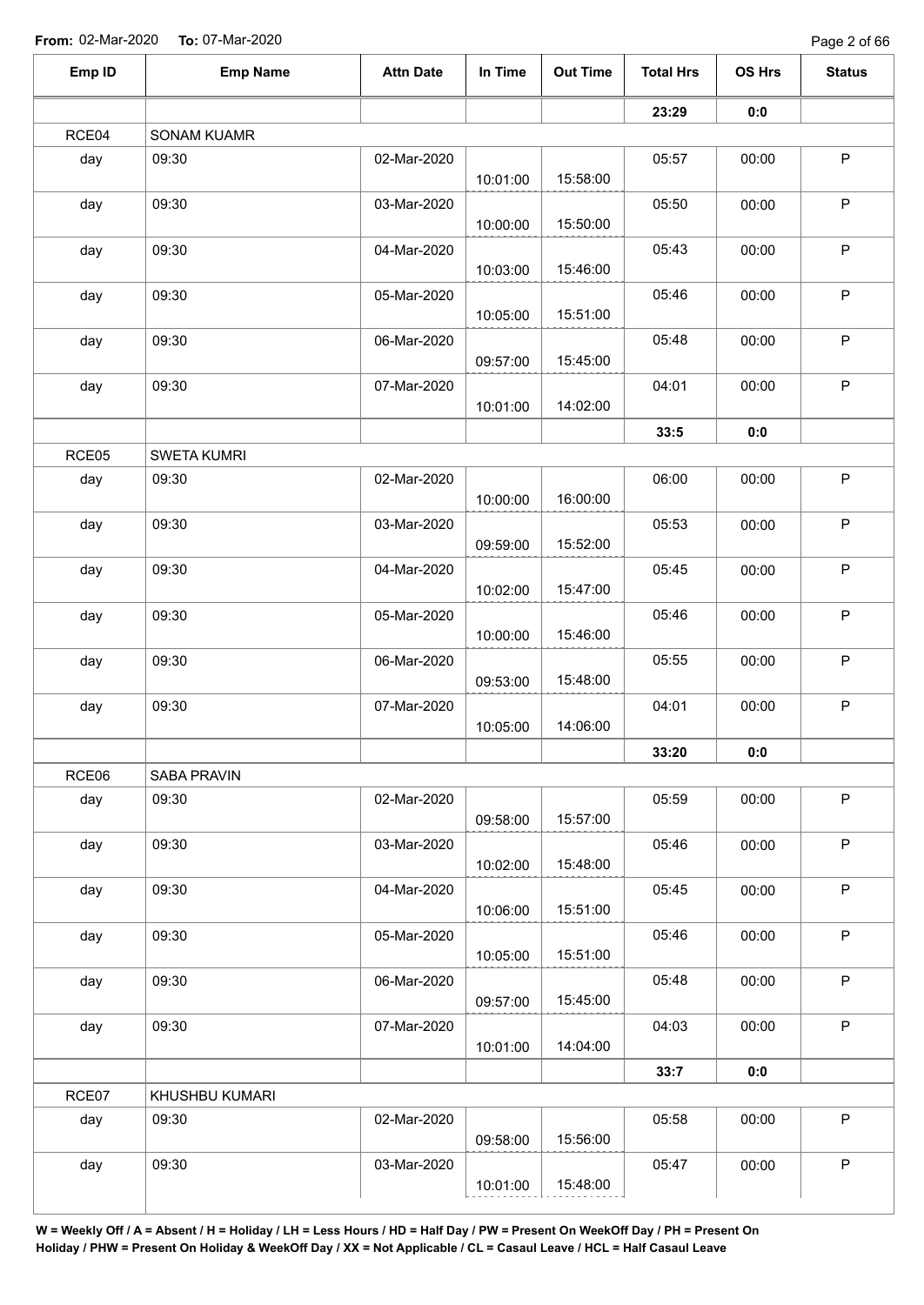| Emp ID | <b>Emp Name</b>      | <b>Attn Date</b> | In Time  | <b>Out Time</b> | <b>Total Hrs</b> | OS Hrs | <b>Status</b> |
|--------|----------------------|------------------|----------|-----------------|------------------|--------|---------------|
| day    | 09:30                | 04-Mar-2020      | 10:02:00 | 15:46:00        | 05:44            | 00:00  | $\mathsf P$   |
| day    | 09:30                | 05-Mar-2020      | 10:01:00 | 15:46:00        | 05:45            | 00:00  | $\sf P$       |
| day    | 09:30                | 06-Mar-2020      | 09:53:00 | 15:47:00        | 05:54            | 00:00  | $\mathsf P$   |
| day    | 09:30                | 07-Mar-2020      | 10:00:00 | 14:02:00        | 04:02            | 00:00  | $\mathsf P$   |
|        |                      |                  |          |                 | 33:10            | 0:0    |               |
| RCE08  | GOURAV KUMAR YADAV   |                  |          |                 |                  |        |               |
| day    | 09:30                | 02-Mar-2020      | 09:57:00 | 15:56:00        | 05:59            | 00:00  | $\mathsf P$   |
| day    | 09:30                | 03-Mar-2020      | 10:01:00 | 15:50:00        | 05:49            | 00:00  | P             |
| day    | 09:30                | 04-Mar-2020      | 10:05:00 | 15:50:00        | 05:45            | 00:00  | $\sf P$       |
| day    | 09:30                | 05-Mar-2020      | 10:05:00 | 15:51:00        | 05:46            | 00:00  | $\mathsf P$   |
| day    | 09:30                | 06-Mar-2020      | 09:57:00 | 15:45:00        | 05:48            | 00:00  | $\sf P$       |
| day    | 09:30                | 07-Mar-2020      | 10:01:00 | 14:04:00        | 04:03            | 00:00  | $\mathsf P$   |
|        |                      |                  |          |                 | 33:10            | 0:0    |               |
| RCE09  | <b>SONI KUMARI</b>   |                  |          |                 |                  |        |               |
| day    | 09:30                | 02-Mar-2020      | 10:01:00 | 15:58:00        | 05:57            | 00:00  | $\mathsf P$   |
| day    | 09:30                | 03-Mar-2020      | 10:00:00 | 15:52:00        | 05:52            | 00:00  | $\mathsf P$   |
| day    | 09:30                | 04-Mar-2020      | 10:03:00 | 15:48:00        | 05:45            | 00:00  | P             |
| day    | 09:30                | 05-Mar-2020      | 10:05:00 | 15:50:00        | 05:45            | 00:00  | $\mathsf P$   |
| day    | 09:30                | 06-Mar-2020      | 09:54:00 | 15:46:00        | 05:52            | 00:00  | $\mathsf P$   |
| day    | 09:30                | 07-Mar-2020      | 10:00:00 | 14:02:00        | 04:02            | 00:00  | ${\sf P}$     |
|        |                      |                  |          |                 | 33:13            | 0:0    |               |
| RCE10  | <b>FATIMA KHATUN</b> |                  |          |                 |                  |        |               |
| day    | 09:30                | 02-Mar-2020      | 09:58:00 | 15:57:00        | 05:59            | 00:00  | $\sf P$       |
| day    | 09:30                | 03-Mar-2020      | 10:00:00 | 15:53:00        | 05:53            | 00:00  | $\mathsf P$   |
| day    | 09:30                | 04-Mar-2020      | 10:04:00 | 15:48:00        | 05:44            | 00:00  | ${\sf P}$     |
| day    | 09:30                | 05-Mar-2020      | 10:02:00 | 15:47:00        | 05:45            | 00:00  | $\mathsf P$   |
| day    | 09:30                | 06-Mar-2020      | 09:56:00 | 15:44:00        | 05:48            | 00:00  | $\sf P$       |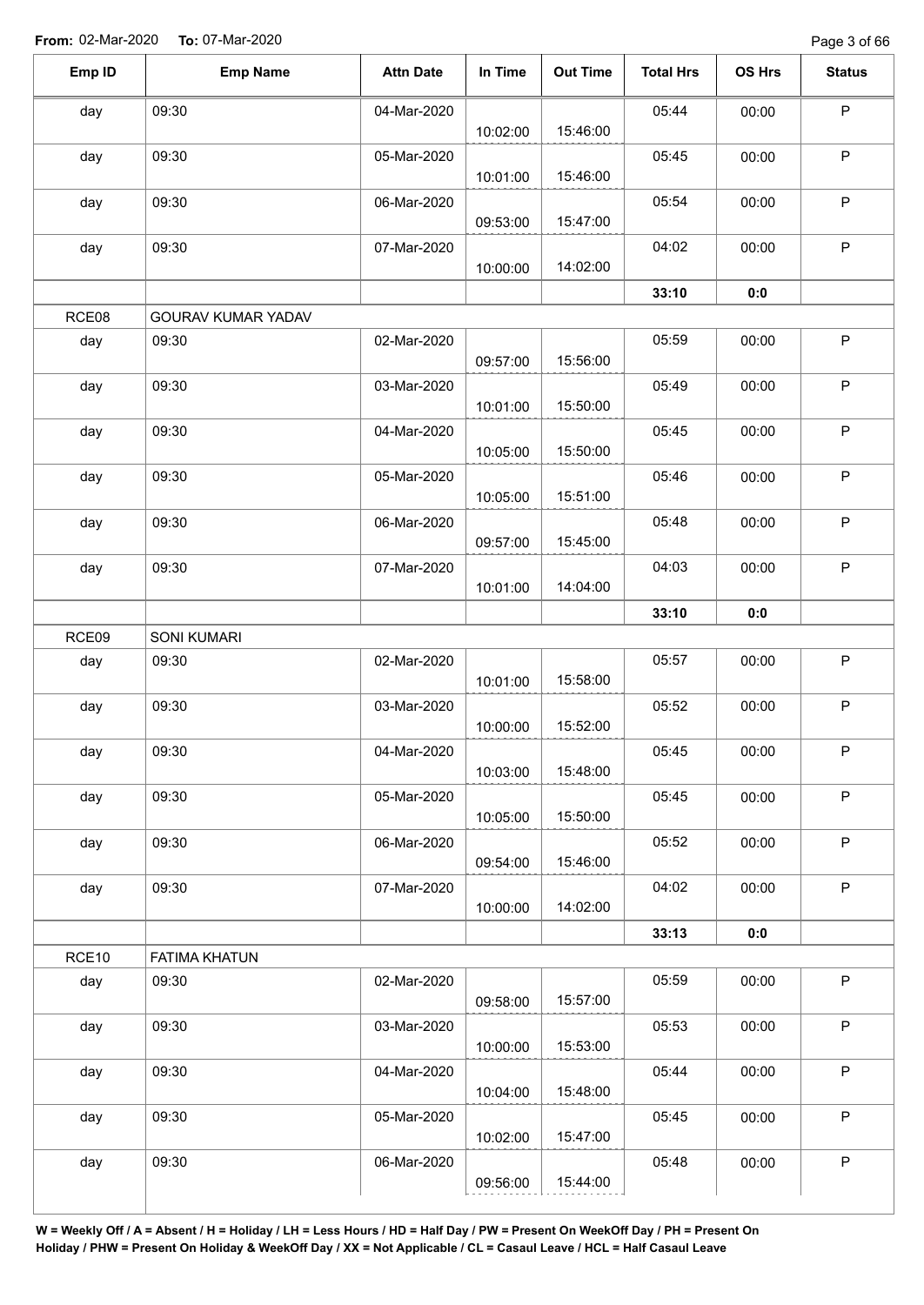| Emp ID | <b>Emp Name</b>     | <b>Attn Date</b> | In Time  | <b>Out Time</b> | <b>Total Hrs</b> | OS Hrs | <b>Status</b> |
|--------|---------------------|------------------|----------|-----------------|------------------|--------|---------------|
|        |                     | 07-Mar-2020      |          |                 | 00:00            | 00:00  | A             |
|        |                     |                  |          |                 | 29:9             | 0:0    |               |
| RCE11  | <b>FEROJ ANSARI</b> |                  |          |                 |                  |        |               |
| day    | 09:30               | 02-Mar-2020      | 10:02:00 | 16:01:00        | 05:59            | 00:00  | $\mathsf P$   |
| day    | 09:30               | 03-Mar-2020      | 09:58:00 | 15:53:00        | 05:55            | 00:00  | $\mathsf P$   |
| day    | 09:30               | 04-Mar-2020      | 10:04:00 | 15:48:00        | 05:44            | 00:00  | $\mathsf P$   |
| day    | 09:30               | 05-Mar-2020      | 10:02:00 | 15:49:00        | 05:47            | 00:00  | $\sf P$       |
| day    | 09:30               | 06-Mar-2020      | 09:52:00 | 15:50:00        | 05:58            | 00:00  | $\mathsf P$   |
| day    | 09:30               | 07-Mar-2020      | 10:06:00 | 14:07:00        | 04:01            | 00:00  | $\mathsf P$   |
|        |                     |                  |          |                 | 33:24            | 0:0    |               |
| RCE12  | SOURAV MAJUMDAR     |                  |          |                 |                  |        |               |
| day    | 09:30               | 02-Mar-2020      | 09:59:00 | 15:55:00        | 05:56            | 00:00  | $\mathsf P$   |
| day    | 09:30               | 03-Mar-2020      | 10:01:00 | 15:50:00        | 05:49            | 00:00  | $\mathsf P$   |
| day    | 09:30               | 04-Mar-2020      | 10:03:00 | 15:47:00        | 05:44            | 00:00  | $\sf P$       |
| day    | 09:30               | 05-Mar-2020      | 10:03:00 | 15:49:00        | 05:46            | 00:00  | $\mathsf P$   |
| day    | 09:30               | 06-Mar-2020      | 09:51:00 | 15:50:00        | 05:59            | 00:00  | $\mathsf P$   |
| day    | 09:30               | 07-Mar-2020      | 10:05:00 | 14:07:00        | 04:02            | 00:00  | $\sf P$       |
|        |                     |                  |          |                 | 33:16            | 0:0    |               |
| RCE13  | PREETI KUMARI       |                  |          |                 |                  |        |               |
| day    | 09:30               | 02-Mar-2020      | 10:02:00 | 15:59:00        | 05:57            | 00:00  | $\mathsf P$   |
| day    | 09:30               | 03-Mar-2020      | 10:02:00 | 15:49:00        | 05:47            | 00:00  | $\mathsf P$   |
| day    | 09:30               | 04-Mar-2020      | 10:03:00 | 15:46:00        | 05:43            | 00:00  | $\mathsf P$   |
| day    | 09:30               | 05-Mar-2020      | 10:01:00 | 15:47:00        | 05:46            | 00:00  | $\mathsf P$   |
| day    | 09:30               | 06-Mar-2020      | 09:56:00 | 15:49:00        | 05:53            | 00:00  | $\sf P$       |
| day    | 09:30               | 07-Mar-2020      | 10:03:00 | 14:03:00        | 04:00            | 00:00  | $\mathsf P$   |
|        |                     |                  |          |                 | 33:6             | 0:0    |               |
| RCE14  | SIKHA KUMARI        |                  |          |                 |                  |        |               |
| day    | 09:30               | 02-Mar-2020      | 09:58:00 | 15:56:00        | 05:58            | 00:00  | $\sf P$       |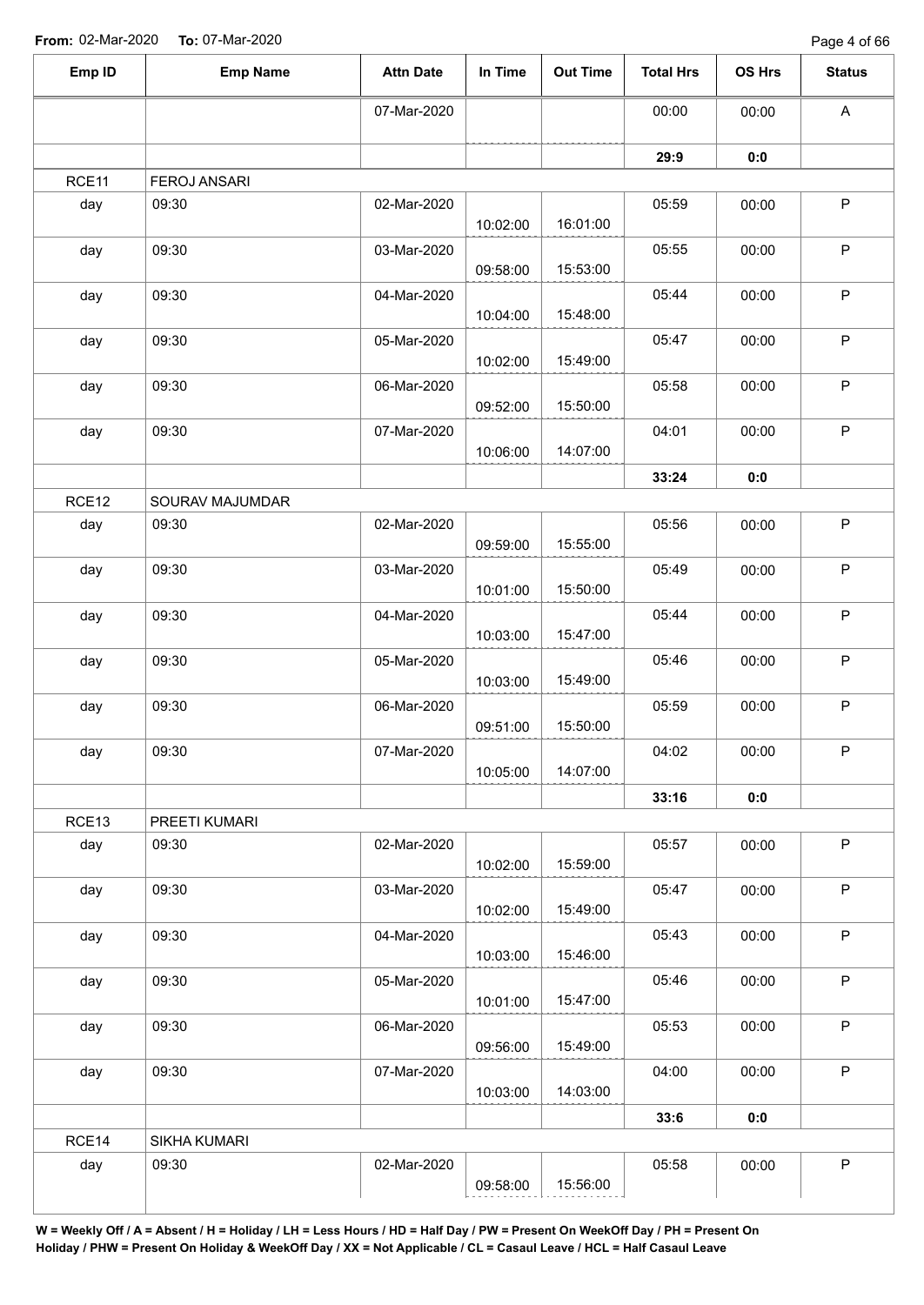| Emp ID | <b>Emp Name</b>     | <b>Attn Date</b> | In Time  | <b>Out Time</b> | <b>Total Hrs</b> | OS Hrs | <b>Status</b>             |
|--------|---------------------|------------------|----------|-----------------|------------------|--------|---------------------------|
| day    | 09:30               | 03-Mar-2020      | 10:01:00 | 15:49:00        | 05:48            | 00:00  | $\mathsf P$               |
| day    | 09:30               | 04-Mar-2020      | 10:05:00 | 15:50:00        | 05:45            | 00:00  | $\mathsf P$               |
| day    | 09:30               | 05-Mar-2020      | 10:04:00 | 15:52:00        | 05:48            | 00:00  | $\mathsf P$               |
| day    | 09:30               | 06-Mar-2020      | 09:55:00 | 15:47:00        | 05:52            | 00:00  | $\mathsf P$               |
| day    | 09:30               | 07-Mar-2020      | 10:02:00 | 14:02:00        | 04:00            | 00:00  | $\sf P$                   |
|        |                     |                  |          |                 | 33:11            | 0:0    |                           |
| RCE15  | ROJI KUMARI         |                  |          |                 |                  |        |                           |
|        |                     | 02-Mar-2020      |          |                 | 00:00            | 00:00  | $\boldsymbol{\mathsf{A}}$ |
|        |                     | 03-Mar-2020      |          |                 | 00:00            | 00:00  | $\mathsf A$               |
|        |                     | 04-Mar-2020      |          |                 | 00:00            | 00:00  | $\boldsymbol{\mathsf{A}}$ |
|        |                     | 05-Mar-2020      |          |                 | 00:00            | 00:00  | $\mathsf A$               |
|        |                     | 06-Mar-2020      |          |                 | 00:00            | 00:00  | $\mathsf A$               |
|        |                     | 07-Mar-2020      |          |                 | 00:00            | 00:00  | A                         |
|        |                     |                  |          |                 | 0:0              | 0:0    |                           |
| RCE16  | MD. ALI ZOHAR       |                  |          |                 |                  |        |                           |
| day    | 09:30               | 02-Mar-2020      | 09:57:00 | 15:56:00        | 05:59            | 00:00  | $\mathsf P$               |
| day    | 09:30               | 03-Mar-2020      | 10:01:00 | 15:49:00        | 05:48            | 00:00  | P                         |
| day    | 09:30               | 04-Mar-2020      | 10:04:00 | 15:47:00        | 05:43            | 00:00  | $\mathsf P$               |
| day    | 09:30               | 05-Mar-2020      | 09:59:00 | 15:45:00        | 05:46            | 00:00  | $\mathsf P$               |
| day    | 09:30               | 06-Mar-2020      | 09:51:00 | 15:50:00        | 05:59            | 00:00  | $\mathsf P$               |
| day    | 09:30               | 07-Mar-2020      | 10:05:00 | 14:07:00        | 04:02            | 00:00  | $\mathsf P$               |
|        |                     |                  |          |                 | 33:17            | 0:0    |                           |
| RCE17  | DHIRAJ KUMAR PANDEY |                  |          |                 |                  |        |                           |
| day    | 09:30               | 02-Mar-2020      | 10:00:00 | 15:56:00        | 05:56            | 00:00  | $\mathsf P$               |
| day    | 09:30               | 03-Mar-2020      | 10:03:00 | 15:47:00        | 05:44            | 00:00  | $\mathsf{P}$              |
| day    | 09:30               | 04-Mar-2020      | 10:02:00 | 15:44:00        | 05:42            | 00:00  | $\mathsf P$               |
| day    | 09:30               | 05-Mar-2020      |          |                 | 05:46            | 00:00  | $\mathsf P$               |
|        |                     |                  | 09:59:00 | 15:45:00        |                  |        |                           |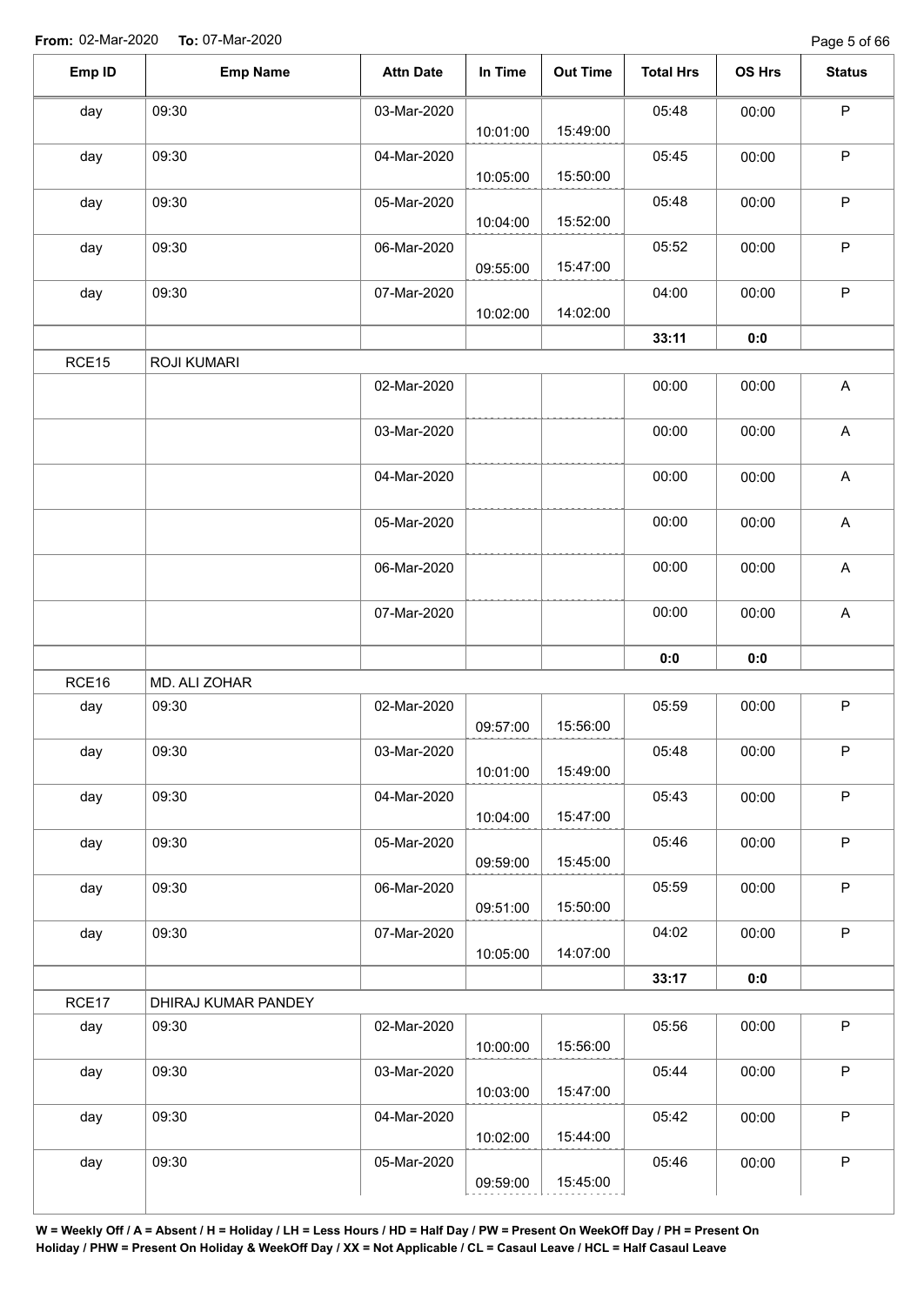Page 6 of 66

| Emp ID | <b>Emp Name</b>       | <b>Attn Date</b> | In Time  | <b>Out Time</b> | <b>Total Hrs</b> | OS Hrs | <b>Status</b> |
|--------|-----------------------|------------------|----------|-----------------|------------------|--------|---------------|
| day    | 09:30                 | 06-Mar-2020      |          |                 | 05:58            | 00:00  | P             |
|        |                       |                  | 09:52:00 | 15:50:00        |                  |        |               |
| day    | 09:30                 | 07-Mar-2020      |          |                 | 04:01            | 00:00  | $\mathsf P$   |
|        |                       |                  | 10:06:00 | 14:07:00        |                  |        |               |
|        |                       |                  |          |                 | 33:7             | 0:0    |               |
| RCE18  | <b>ASHIA PERWEEN</b>  |                  |          |                 |                  |        |               |
| day    | 09:30                 | 02-Mar-2020      | 10:00:00 | 15:56:00        | 05:56            | 00:00  | $\mathsf P$   |
| day    | 09:30                 | 03-Mar-2020      | 10:00:00 | 15:52:00        | 05:52            | 00:00  | $\sf P$       |
| day    | 09:30                 | 04-Mar-2020      | 10:06:00 | 15:48:00        | 05:42            | 00:00  | $\mathsf P$   |
| day    | 09:30                 | 05-Mar-2020      |          |                 | 05:48            | 00:00  | $\sf P$       |
|        |                       |                  | 10:02:00 | 15:50:00        |                  |        |               |
| day    | 09:30                 | 06-Mar-2020      |          |                 | 05:48            | 00:00  | $\mathsf P$   |
|        |                       |                  | 09:57:00 | 15:45:00        |                  |        |               |
| day    | 09:30                 | 07-Mar-2020      |          |                 | 04:02            | 00:00  | $\sf P$       |
|        |                       |                  | 10:03:00 | 14:05:00        |                  |        |               |
|        |                       |                  |          |                 | 33:8             | 0:0    |               |
| RCE19  | <b>JIYAMUNI SOREN</b> |                  |          |                 |                  |        |               |
|        |                       | 02-Mar-2020      |          |                 | 00:00            | 00:00  | A             |
| day    | 09:30                 | 03-Mar-2020      |          |                 | 05:53            | 00:00  | $\mathsf P$   |
|        |                       |                  | 09:59:00 | 15:52:00        |                  |        |               |
| day    | 09:30                 | 04-Mar-2020      |          |                 | 05:44            | 00:00  | $\mathsf P$   |
|        |                       |                  | 10:03:00 | 15:47:00        |                  |        |               |
| day    | 09:30                 | 05-Mar-2020      |          |                 | 05:45            | 00:00  | $\mathsf P$   |
|        |                       |                  | 10:03:00 | 15:48:00        |                  |        |               |
| day    | 09:30                 | 06-Mar-2020      | 09:51:00 | 15:50:00        | 05:59            | 00:00  | $\mathsf{P}$  |
| day    | 09:30                 | 07-Mar-2020      |          |                 | 04:02            | 00:00  | $\mathsf P$   |
|        |                       |                  | 10:06:00 | 14:08:00        |                  |        |               |
|        |                       |                  |          |                 | 27:23            | 0:0    |               |
| RCE20  | ANJANA KUMARI SINGH   |                  |          |                 |                  |        |               |
| day    | 09:30                 | 02-Mar-2020      |          |                 | 05:58            | 00:00  | $\sf P$       |
|        |                       |                  | 10:01:00 | 15:59:00        |                  |        |               |
| day    | 09:30                 | 03-Mar-2020      |          |                 | 05:46            | 00:00  | $\mathsf P$   |
|        |                       |                  | 10:02:00 | 15:48:00        |                  |        |               |
| day    | 09:30                 | 04-Mar-2020      |          |                 | 05:43            | 00:00  | $\mathsf P$   |
|        |                       |                  | 10:01:00 | 15:44:00        |                  |        |               |
| day    | 09:30                 | 05-Mar-2020      | 09:59:00 | 15:45:00        | 05:46            | 00:00  | P             |
|        | 09:30                 |                  |          |                 | 05:58            |        | $\sf P$       |
| day    |                       | 06-Mar-2020      | 09:52:00 | 15:50:00        |                  | 00:00  |               |
| day    | 09:30                 | 07-Mar-2020      |          |                 | 04:02            | 00:00  | $\mathsf P$   |
|        |                       |                  | 10:05:00 | 14:07:00        |                  |        |               |
|        |                       |                  |          |                 | 33:13            | 0:0    |               |
| RCE21  | RAFAT JAHAN           |                  |          |                 |                  |        |               |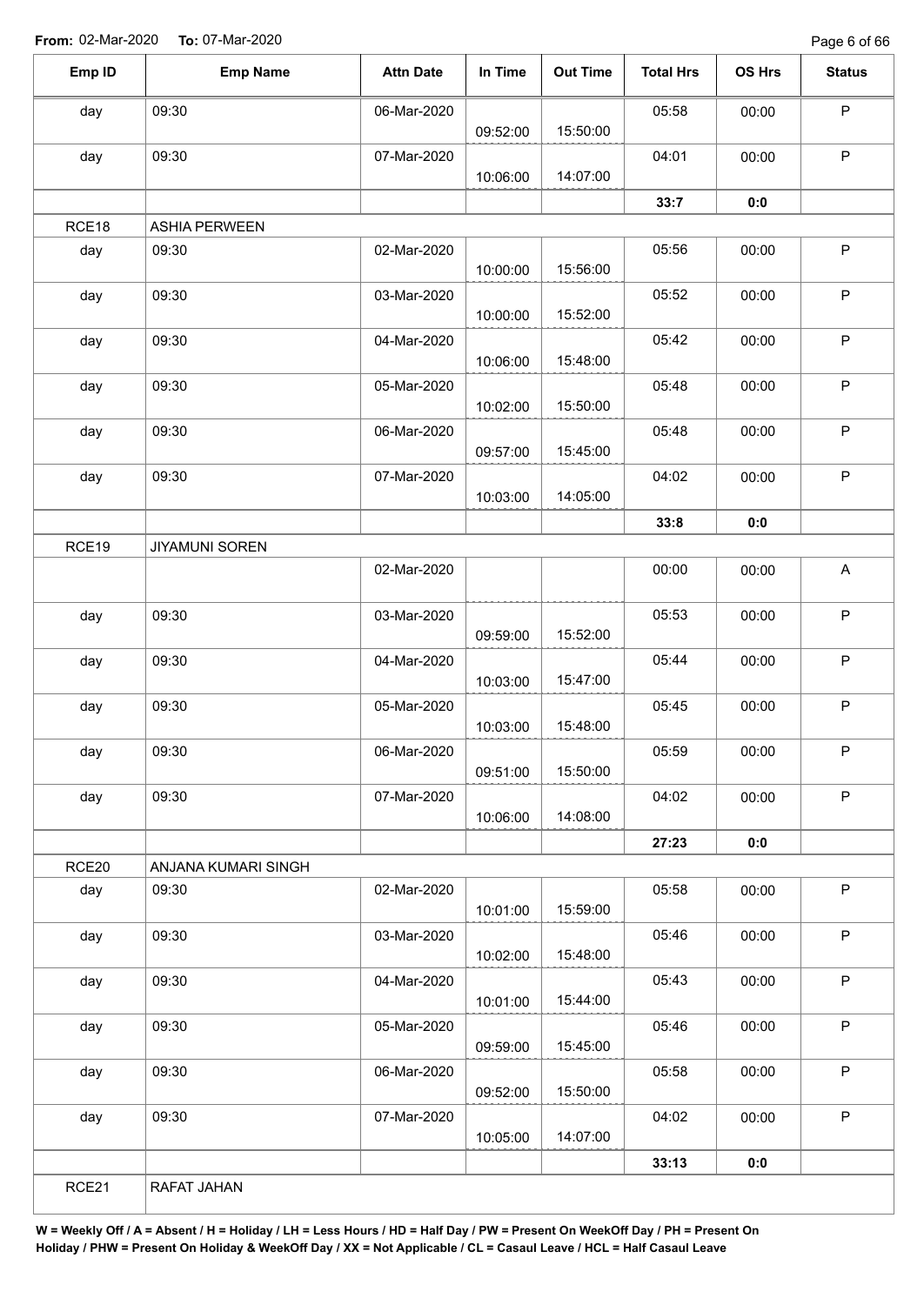| Emp ID | <b>Emp Name</b>     | <b>Attn Date</b> | In Time  | <b>Out Time</b> | <b>Total Hrs</b> | OS Hrs | <b>Status</b> |
|--------|---------------------|------------------|----------|-----------------|------------------|--------|---------------|
| day    | 09:30               | 02-Mar-2020      | 10:00:00 | 16:01:00        | 06:01            | 00:01  | $\sf P$       |
| day    | 09:30               | 03-Mar-2020      | 09:58:00 | 15:52:00        | 05:54            | 00:00  | $\mathsf P$   |
|        |                     | 04-Mar-2020      |          |                 | 00:00            | 00:00  | $\mathsf A$   |
| day    | 09:30               | 05-Mar-2020      | 10:01:00 | 15:48:00        | 05:47            | 00:00  | $\sf P$       |
| day    | 09:30               | 06-Mar-2020      | 09:51:00 | 15:50:00        | 05:59            | 00:00  | $\sf P$       |
| day    | 09:30               | 07-Mar-2020      | 10:06:00 | 14:07:00        | 04:01            | 00:00  | $\mathsf P$   |
|        |                     |                  |          |                 | 27:42            | 0:1    |               |
| RCE22  | NIRAJ KUMAR RAY     |                  |          |                 |                  |        |               |
| day    | 09:30               | 02-Mar-2020      | 10:01:00 | 16:01:00        | 06:00            | 00:00  | $\mathsf P$   |
| day    | 09:30               | 03-Mar-2020      | 09:58:00 | 15:51:00        | 05:53            | 00:00  | $\sf P$       |
| day    | 09:30               | 04-Mar-2020      | 10:03:00 | 15:46:00        | 05:43            | 00:00  | $\mathsf P$   |
| day    | 09:30               | 05-Mar-2020      | 10:01:00 | 15:48:00        | 05:47            | 00:00  | $\mathsf P$   |
| day    | 09:30               | 06-Mar-2020      | 09:55:00 | 15:49:00        | 05:54            | 00:00  | $\sf P$       |
| day    | 09:30               | 07-Mar-2020      | 10:06:00 | 14:07:00        | 04:01            | 00:00  | $\mathsf P$   |
|        |                     |                  |          |                 | 33:18            | 0:0    |               |
| RCE23  | <b>MEENA KUMARI</b> |                  |          |                 |                  |        |               |
| day    | 09:30               | 02-Mar-2020      | 09:58:00 | 15:57:00        | 05:59            | 00:00  | P             |
| day    | 09:30               | 03-Mar-2020      | 09:59:00 | 15:49:00        | 05:50            | 00:00  | $\sf P$       |
| day    | 09:30               | 04-Mar-2020      | 10:04:00 | 15:47:00        | 05:43            | 00:00  | P             |
| day    | 09:30               | 05-Mar-2020      | 10:03:00 | 15:50:00        | 05:47            | 00:00  | $\mathsf P$   |
| day    | 09:30               | 06-Mar-2020      | 09:55:00 | 15:48:00        | 05:53            | 00:00  | $\sf P$       |
| day    | 09:30               | 07-Mar-2020      | 10:03:00 | 14:03:00        | 04:00            | 00:00  | $\mathsf P$   |
|        |                     |                  |          |                 | 33:12            | 0:0    |               |
| RCE24  | POOJA KUMARI        |                  |          |                 |                  |        |               |
| day    | 09:30               | 02-Mar-2020      | 10:00:00 | 15:58:00        | 05:58            | 00:00  | $\sf P$       |
| day    | 09:30               | 03-Mar-2020      | 10:00:00 | 15:53:00        | 05:53            | 00:00  | $\mathsf{P}$  |
| day    | 09:30               | 04-Mar-2020      | 10:04:00 | 15:47:00        | 05:43            | 00:00  | $\sf P$       |
|        |                     |                  |          |                 |                  |        |               |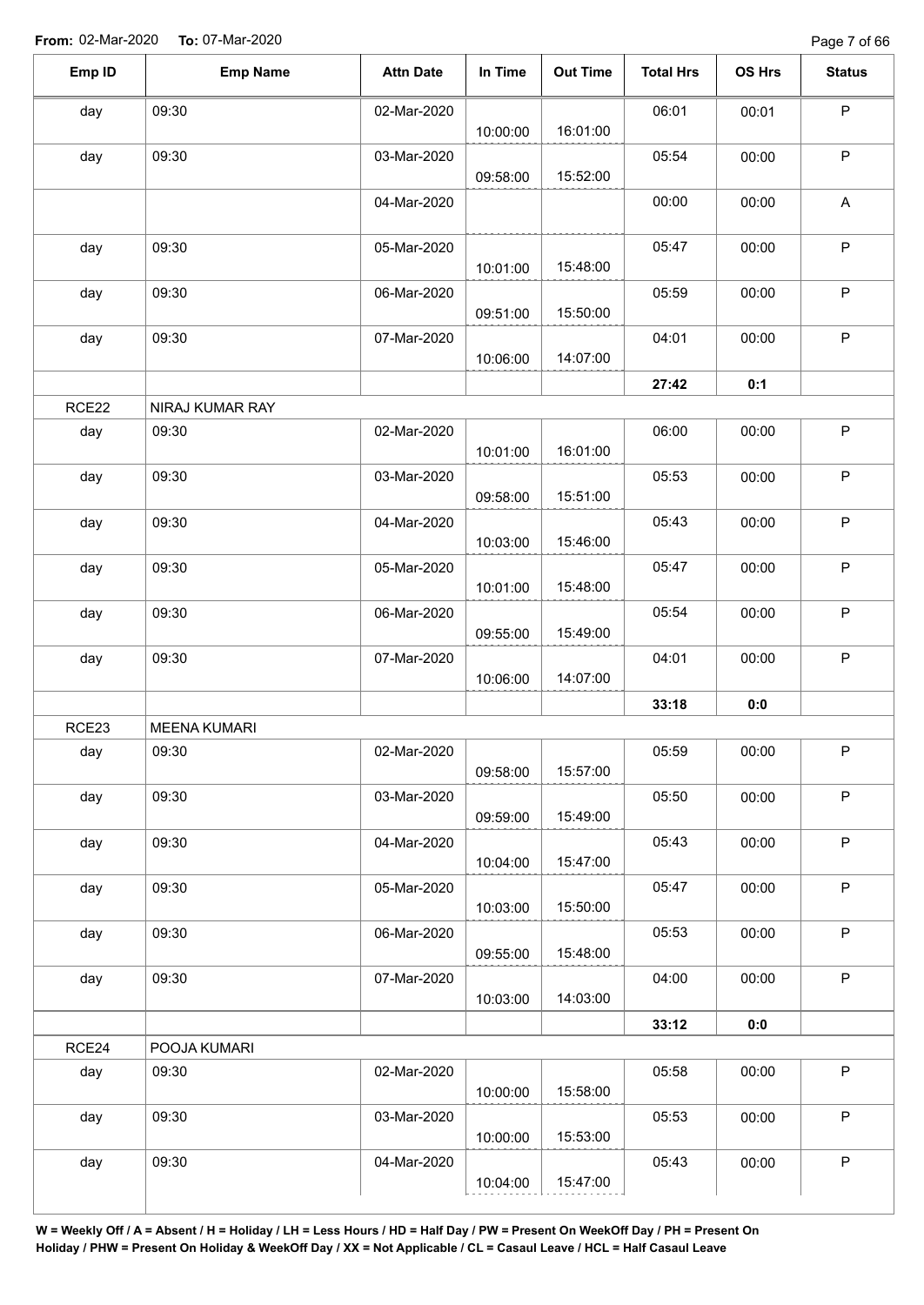Page 8 of 66

| Emp ID | <b>Emp Name</b>  | <b>Attn Date</b> | In Time  | <b>Out Time</b> | <b>Total Hrs</b> | OS Hrs | <b>Status</b> |
|--------|------------------|------------------|----------|-----------------|------------------|--------|---------------|
|        |                  | 05-Mar-2020      |          |                 | 00:00            | 00:00  | A             |
| day    | 09:30            | 06-Mar-2020      | 09:55:00 | 15:49:00        | 05:54            | 00:00  | $\sf P$       |
| day    | 09:30            | 07-Mar-2020      | 10:06:00 | 14:07:00        | 04:01            | 00:00  | $\mathsf P$   |
|        |                  |                  |          |                 | 27:29            | 0:0    |               |
| RCE25  | NISHA GUPTA      |                  |          |                 |                  |        |               |
| day    | 09:30            | 02-Mar-2020      | 09:58:00 | 15:57:00        | 05:59            | 00:00  | $\mathsf P$   |
| day    | 09:30            | 03-Mar-2020      | 10:01:00 | 15:49:00        | 05:48            | 00:00  | $\sf P$       |
| day    | 09:30            | 04-Mar-2020      | 10:05:00 | 15:50:00        | 05:45            | 00:00  | $\sf P$       |
| day    | 09:30            | 05-Mar-2020      | 10:04:00 | 15:49:00        | 05:45            | 00:00  | $\sf P$       |
| day    | 09:30            | 06-Mar-2020      | 09:54:00 | 15:47:00        | 05:53            | 00:00  | $\mathsf P$   |
| day    | 09:30            | 07-Mar-2020      | 10:03:00 | 14:03:00        | 04:00            | 00:00  | $\sf P$       |
|        |                  |                  |          |                 | 33:10            | 0:0    |               |
| RCE26  | <b>ARUN MODI</b> |                  |          |                 |                  |        |               |
| day    | 09:30            | 02-Mar-2020      | 09:58:00 | 15:57:00        | 05:59            | 00:00  | $\sf P$       |
| day    | 09:30            | 03-Mar-2020      | 10:01:00 | 15:50:00        | 05:49            | 00:00  | $\sf P$       |
| day    | 09:30            | 04-Mar-2020      | 10:04:00 | 15:48:00        | 05:44            | 00:00  | $\sf P$       |
| day    | 09:30            | 05-Mar-2020      | 10:03:00 | 15:48:00        | 05:45            | 00:00  | $\mathsf P$   |
| day    | 09:30            | 06-Mar-2020      | 09:54:00 | 15:47:00        | 05:53            | 00:00  | $\mathsf P$   |
| day    | 09:30            | 07-Mar-2020      | 10:04:00 | 14:06:00        | 04:02            | 00:00  | $\mathsf P$   |
|        |                  |                  |          |                 | 33:12            | 0:0    |               |
| RCE27  | SHEELA BASKI     |                  |          |                 |                  |        |               |
| day    | 09:30            | 02-Mar-2020      | 10:03:00 | 16:00:00        | 05:57            | 00:00  | $\mathsf P$   |
|        |                  | 03-Mar-2020      |          |                 | 00:00            | 00:00  | A             |
| day    | 09:30            | 04-Mar-2020      | 10:04:00 | 15:49:00        | 05:45            | 00:00  | $\mathsf P$   |
| day    | 09:30            | 05-Mar-2020      | 09:59:00 | 15:46:00        | 05:47            | 00:00  | $\sf P$       |
| day    | 09:30            | 06-Mar-2020      | 09:53:00 | 15:49:00        | 05:56            | 00:00  | $\mathsf P$   |
| day    | 09:30            | 07-Mar-2020      | 10:05:00 | 14:08:00        | 04:03            | 00:00  | $\mathsf P$   |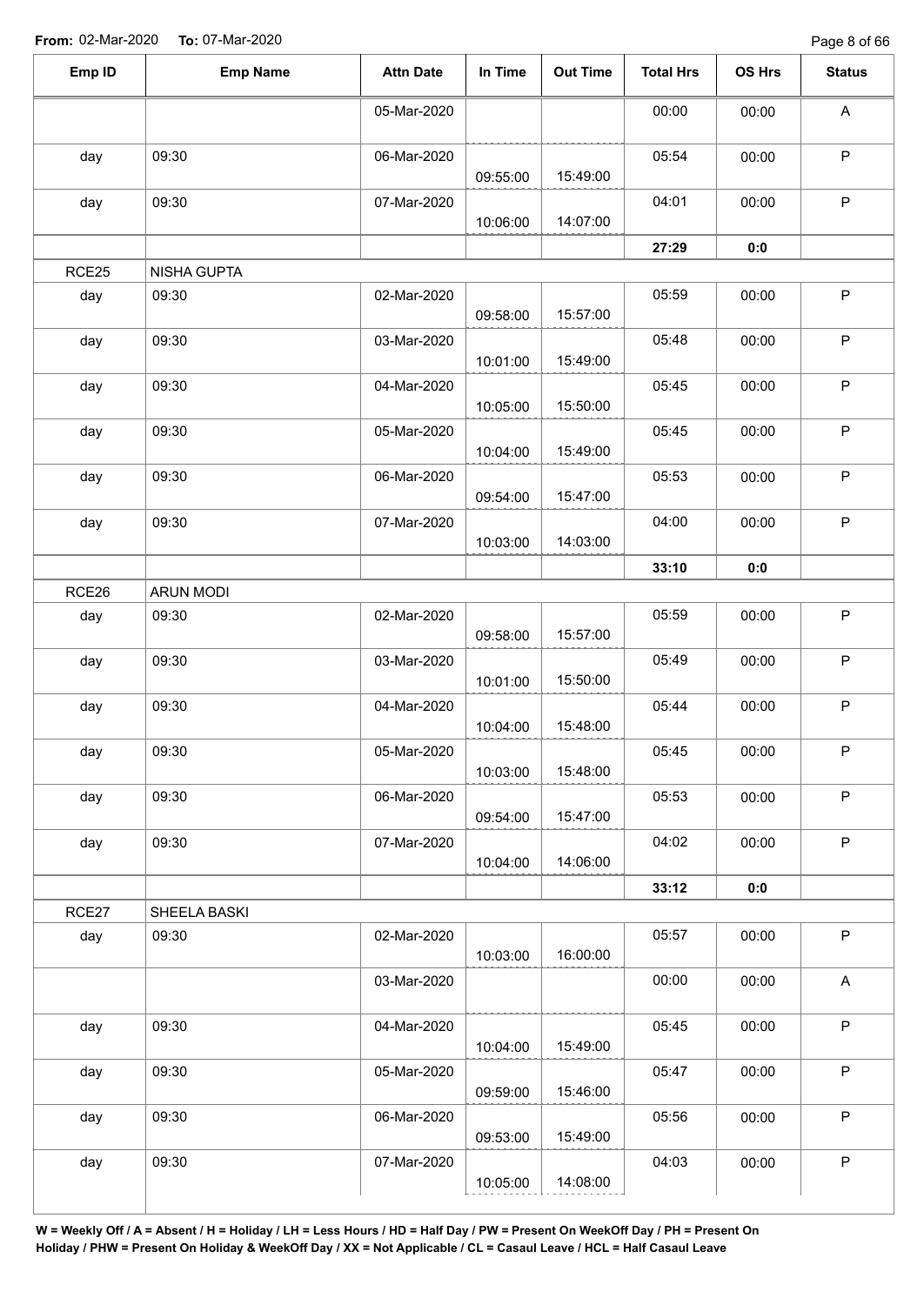Page 9 of 66

| Emp ID | <b>Emp Name</b>     | <b>Attn Date</b> | In Time  | <b>Out Time</b> | <b>Total Hrs</b> | OS Hrs | <b>Status</b> |
|--------|---------------------|------------------|----------|-----------------|------------------|--------|---------------|
|        |                     |                  |          |                 | 27:28            | 0:0    |               |
| RCE28  | NAMITA MARANDI      |                  |          |                 |                  |        |               |
| day    | 09:30               | 02-Mar-2020      | 10:01:00 | 15:54:00        | 05:53            | 00:00  | $\mathsf P$   |
| day    | 09:30               | 03-Mar-2020      |          |                 | 05:45            | 00:00  | P             |
| day    | 09:30               | 04-Mar-2020      | 10:02:00 | 15:47:00        | 05:42            | 00:00  | P             |
|        |                     |                  | 10:02:00 | 15:44:00        |                  |        |               |
| day    | 09:30               | 05-Mar-2020      | 10:01:00 | 15:46:00        | 05:45            | 00:00  | P             |
| day    | 09:30               | 06-Mar-2020      | 09:52:00 | 15:49:00        | 05:57            | 00:00  | $\sf P$       |
| day    | 09:30               | 07-Mar-2020      | 10:02:00 | 14:06:00        | 04:04            | 00:00  | $\mathsf P$   |
|        |                     |                  |          |                 | 33:6             | 0:0    |               |
| RCE29  | <b>ANITA KUMARI</b> |                  |          |                 |                  |        |               |
| day    | 09:30               | 02-Mar-2020      | 09:59:00 | 15:55:00        | 05:56            | 00:00  | $\sf P$       |
| day    | 09:30               | 03-Mar-2020      | 10:03:00 | 15:47:00        | 05:44            | 00:00  | $\sf P$       |
| day    | 09:30               | 04-Mar-2020      | 10:06:00 | 15:48:00        | 05:42            | 00:00  | P             |
| day    | 09:30               | 05-Mar-2020      |          |                 | 05:45            | 00:00  | P             |
|        |                     |                  | 10:03:00 | 15:48:00        |                  |        |               |
|        |                     | 06-Mar-2020      |          |                 | 00:00            | 00:00  | A             |
| day    | 09:30               | 07-Mar-2020      | 10:02:00 | 14:06:00        | 04:04            | 00:00  | P             |
|        |                     |                  |          |                 | 27:11            | 0:0    |               |
| RCE30  | <b>NEHA PERWEEN</b> |                  |          |                 |                  |        |               |
| day    | 09:30               | 02-Mar-2020      | 10:00:00 | 15:59:00        | 05:59            | 00:00  | $\sf P$       |
|        |                     | 03-Mar-2020      |          |                 | 00:00            | 00:00  | A             |
| day    | 09:30               | 04-Mar-2020      | 10:02:00 | 15:47:00        | 05:45            | 00:00  | $\mathsf P$   |
| day    | 09:30               | 05-Mar-2020      |          |                 | 05:47            | 00:00  | $\mathsf P$   |
| day    | 09:30               | 06-Mar-2020      | 10:02:00 | 15:49:00        | 05:59            | 00:00  | $\sf P$       |
|        |                     |                  | 09:51:00 | 15:50:00        |                  |        |               |
| day    | 09:30               | 07-Mar-2020      | 10:03:00 | 14:09:00        | 04:06            | 00:00  | $\mathsf P$   |
|        |                     |                  |          |                 | 27:36            | 0:0    |               |
| RCE31  | PRITY KUMARI        |                  |          |                 |                  |        |               |
| day    | 09:30               | 02-Mar-2020      | 10:03:00 | 16:00:00        | 05:57            | 00:00  | $\mathsf P$   |
| day    | 09:30               | 03-Mar-2020      | 09:59:00 | 15:49:00        | 05:50            | 00:00  | $\mathsf P$   |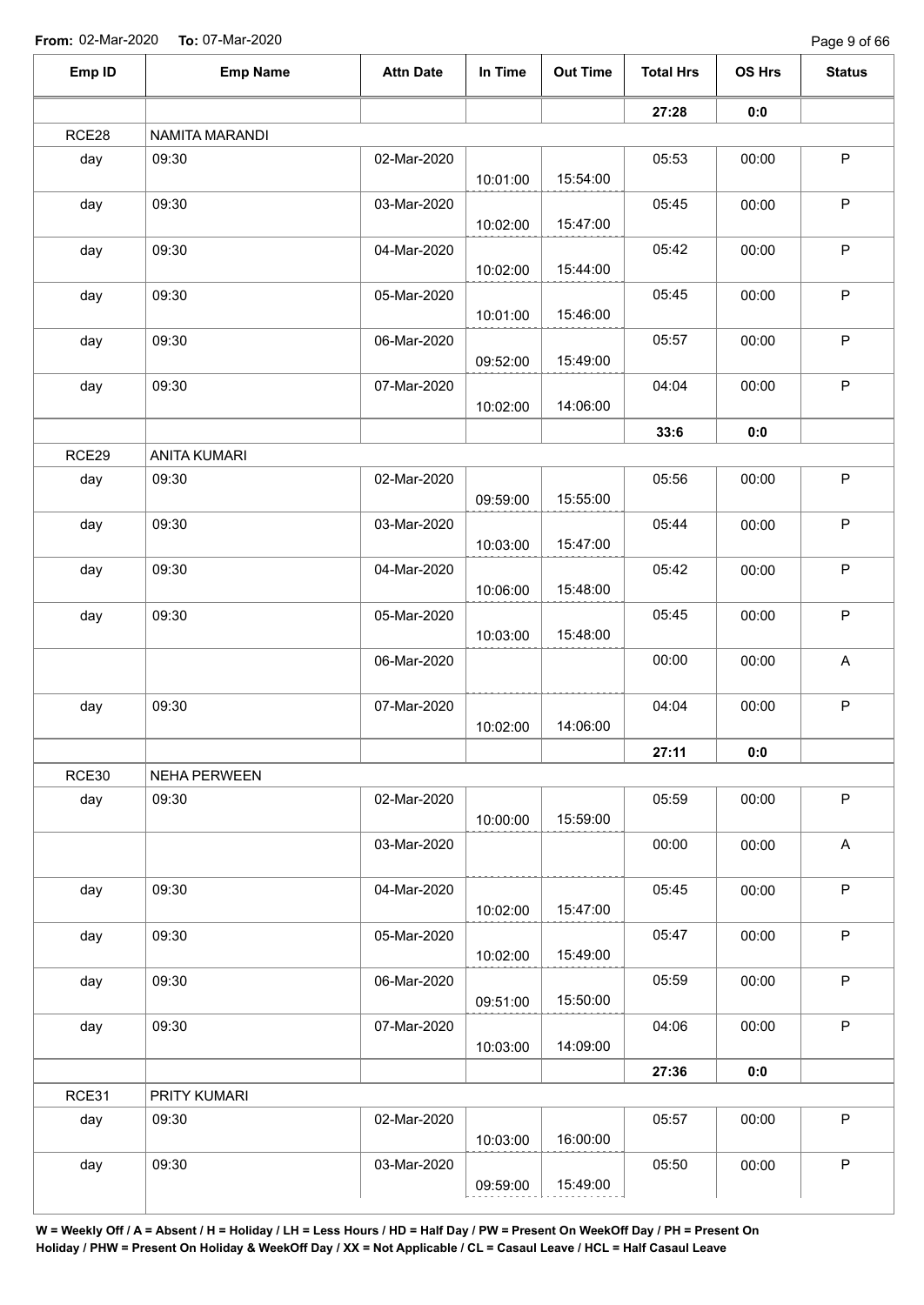Page 10 of 66

| Emp ID | <b>Emp Name</b>     | <b>Attn Date</b> | In Time  | <b>Out Time</b> | <b>Total Hrs</b> | OS Hrs | <b>Status</b> |
|--------|---------------------|------------------|----------|-----------------|------------------|--------|---------------|
| day    | 09:30               | 04-Mar-2020      |          |                 | 05:44            | 00:00  | $\mathsf P$   |
|        |                     |                  | 10:00:00 | 15:44:00        |                  |        |               |
| day    | 09:30               | 05-Mar-2020      | 10:01:00 | 15:46:00        | 05:45            | 00:00  | $\mathsf P$   |
| day    | 09:30               | 06-Mar-2020      |          |                 | 06:00            | 00:00  | $\sf P$       |
|        |                     |                  | 09:51:00 | 15:51:00        |                  |        |               |
| day    | 09:30               | 07-Mar-2020      | 10:05:00 | 14:08:00        | 04:03            | 00:00  | $\sf P$       |
|        |                     |                  |          |                 | 33:19            | 0:0    |               |
| RCE32  | <b>RINKY KUMARI</b> |                  |          |                 |                  |        |               |
| day    | 09:30               | 02-Mar-2020      | 10:00:00 | 15:56:00        | 05:56            | 00:00  | $\mathsf P$   |
| day    | 09:30               | 03-Mar-2020      |          | 15:51:00        | 05:52            | 00:00  | $\sf P$       |
|        |                     |                  | 09:59:00 |                 |                  |        |               |
| day    | 09:30               | 04-Mar-2020      | 10:05:00 | 15:49:00        | 05:44            | 00:00  | $\sf P$       |
| day    | 09:30               | 05-Mar-2020      | 10:05:00 | 15:51:00        | 05:46            | 00:00  | $\mathsf P$   |
| day    | 09:30               | 06-Mar-2020      | 09:56:00 | 15:49:00        | 05:53            | 00:00  | $\sf P$       |
|        |                     |                  |          |                 |                  |        |               |
| day    | 09:30               | 07-Mar-2020      | 10:03:00 | 14:05:00        | 04:02            | 00:00  | $\mathsf P$   |
|        |                     |                  |          |                 | 33:13            | 0:0    |               |
| RCE33  | NAYAN KUAMR SHARMA  |                  |          |                 |                  |        |               |
| day    | 09:30               | 02-Mar-2020      | 10:03:00 | 16:00:00        | 05:57            | 00:00  | $\sf P$       |
| day    | 09:30               | 03-Mar-2020      | 09:58:00 | 15:51:00        | 05:53            | 00:00  | $\sf P$       |
| day    | 09:30               | 04-Mar-2020      |          |                 | 05:42            | 00:00  | P             |
|        |                     |                  | 10:06:00 | 15:48:00        |                  |        |               |
| day    | 09:30               | 05-Mar-2020      | 10:02:00 | 15:50:00        | 05:48            | 00:00  | $\sf P$       |
| day    | 09:30               | 06-Mar-2020      | 09:56:00 | 15:45:00        | 05:49            | 00:00  | $\mathsf P$   |
| day    | 09:30               | 07-Mar-2020      |          |                 | 04:03            | 00:00  | $\mathsf P$   |
|        |                     |                  | 10:03:00 | 14:06:00        |                  |        |               |
|        |                     |                  |          |                 | 33:12            | 0:0    |               |
| RCE34  | <b>MONI KUMARI</b>  |                  |          |                 |                  |        |               |
| day    | 09:30               | 02-Mar-2020      | 09:58:00 | 15:57:00        | 05:59            | 00:00  | $\sf P$       |
| day    | 09:30               | 03-Mar-2020      | 10:00:00 | 15:50:00        | 05:50            | 00:00  | $\mathsf P$   |
| day    | 09:30               | 04-Mar-2020      |          |                 | 05:45            | 00:00  | $\sf P$       |
|        |                     |                  | 10:04:00 | 15:49:00        |                  |        |               |
|        |                     | 05-Mar-2020      |          |                 | 00:00            | 00:00  | $\mathsf{A}$  |
| day    | 09:30               | 06-Mar-2020      | 09:53:00 | 15:46:00        | 05:53            | 00:00  | $\sf P$       |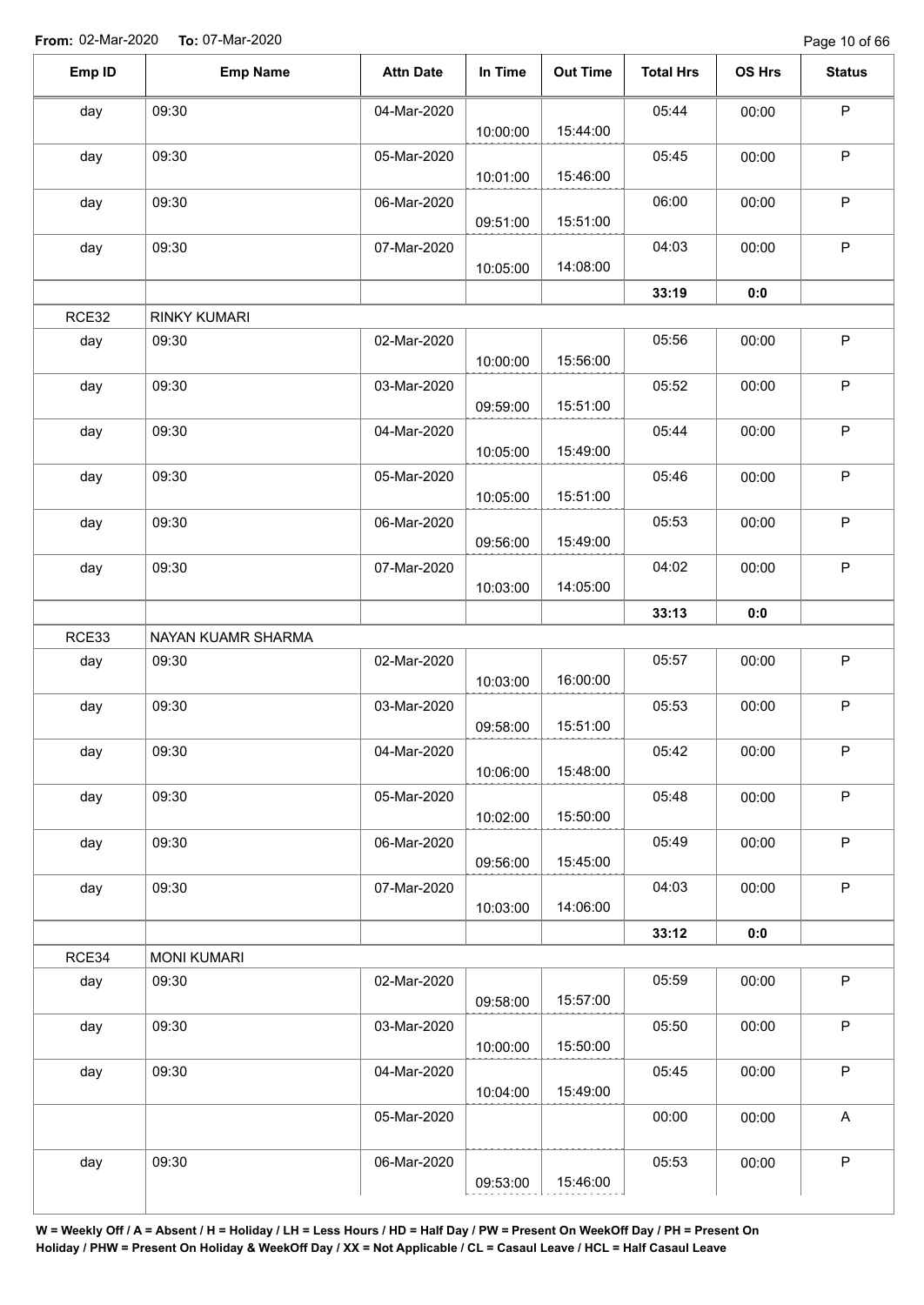Page 11 of 66

| Emp ID | <b>Emp Name</b> | <b>Attn Date</b> | In Time  | <b>Out Time</b> | <b>Total Hrs</b> | OS Hrs | <b>Status</b> |
|--------|-----------------|------------------|----------|-----------------|------------------|--------|---------------|
| day    | 09:30           | 07-Mar-2020      |          |                 | 04:02            | 00:00  | $\mathsf P$   |
|        |                 |                  | 10:00:00 | 14:02:00        |                  |        |               |
|        |                 |                  |          |                 | 27:29            | 0:0    |               |
| RCE35  | SONALI PRIYA    |                  |          |                 |                  |        |               |
| day    | 09:30           | 02-Mar-2020      |          |                 | 05:56            | 00:00  | $\sf P$       |
|        |                 |                  | 09:59:00 | 15:55:00        |                  |        |               |
| day    | 09:30           | 03-Mar-2020      | 09:59:00 | 15:52:00        | 05:53            | 00:00  | $\sf P$       |
|        |                 | 04-Mar-2020      |          |                 | 00:00            | 00:00  | A             |
|        |                 |                  |          |                 |                  |        |               |
| day    | 09:30           | 05-Mar-2020      | 10:02:00 | 15:47:00        | 05:45            | 00:00  | $\mathsf P$   |
| day    | 09:30           | 06-Mar-2020      |          |                 | 05:54            | 00:00  | P             |
|        |                 |                  | 09:55:00 | 15:49:00        |                  |        |               |
| day    | 09:30           | 07-Mar-2020      |          |                 | 04:03            | 00:00  | $\sf P$       |
|        |                 |                  | 10:03:00 | 14:06:00        |                  |        |               |
|        |                 |                  |          |                 | 27:31            | 0:0    |               |
| RCE36  | PRIYA KUMARI    |                  |          |                 |                  |        |               |
| day    | 09:30           | 02-Mar-2020      |          |                 | 05:59            | 00:00  | P             |
|        |                 |                  | 09:58:00 | 15:57:00        |                  |        |               |
| day    | 09:30           | 03-Mar-2020      |          |                 | 05:50            | 00:00  | P             |
|        |                 |                  | 09:59:00 | 15:49:00        |                  |        |               |
| day    | 09:30           | 04-Mar-2020      |          |                 | 05:45            | 00:00  | $\sf P$       |
|        |                 |                  | 10:03:00 | 15:48:00        |                  |        |               |
| day    | 09:30           | 05-Mar-2020      | 10:03:00 | 15:48:00        | 05:45            | 00:00  | $\mathsf P$   |
| day    | 09:30           | 06-Mar-2020      |          |                 | 05:51            | 00:00  | $\sf P$       |
|        |                 |                  | 09:55:00 | 15:46:00        |                  |        |               |
| day    | 09:30           | 07-Mar-2020      |          |                 | 04:01            | 00:00  | P             |
|        |                 |                  | 10:02:00 | 14:03:00        |                  |        |               |
|        |                 |                  |          |                 | 33:11            | 0:0    |               |
| RCE37  | SONAM KUMARI    |                  |          |                 |                  |        |               |
| day    | 09:30           | 02-Mar-2020      |          |                 | 05:56            | 00:00  | $\mathsf P$   |
|        |                 |                  | 10:02:00 | 15:58:00        |                  |        |               |
| day    | 09:30           | 03-Mar-2020      |          |                 | 05:53            | 00:00  | $\mathsf P$   |
|        |                 |                  | 10:00:00 | 15:53:00        |                  |        |               |
| day    | 09:30           | 04-Mar-2020      |          |                 | 05:43            | 00:00  | $\mathsf P$   |
|        |                 |                  | 10:00:00 | 15:43:00        |                  |        |               |
| day    | 09:30           | 05-Mar-2020      |          |                 | 05:47            | 00:00  | P             |
|        |                 |                  | 10:00:00 | 15:47:00        |                  |        |               |
| day    | 09:30           | 06-Mar-2020      | 09:51:00 | 15:51:00        | 06:00            | 00:00  | P             |
|        | 09:30           | 07-Mar-2020      |          |                 | 04:02            | 00:00  | $\sf P$       |
| day    |                 |                  | 10:05:00 | 14:07:00        |                  |        |               |
|        |                 |                  |          |                 | 33:21            | 0:0    |               |
| RCE38  | PRERNA SUPRIYA  |                  |          |                 |                  |        |               |
| day    | 09:30           | 02-Mar-2020      |          |                 | 05:59            | 00:00  | $\mathsf P$   |
|        |                 |                  | 10:00:00 | 15:59:00        |                  |        |               |
|        |                 |                  |          |                 |                  |        |               |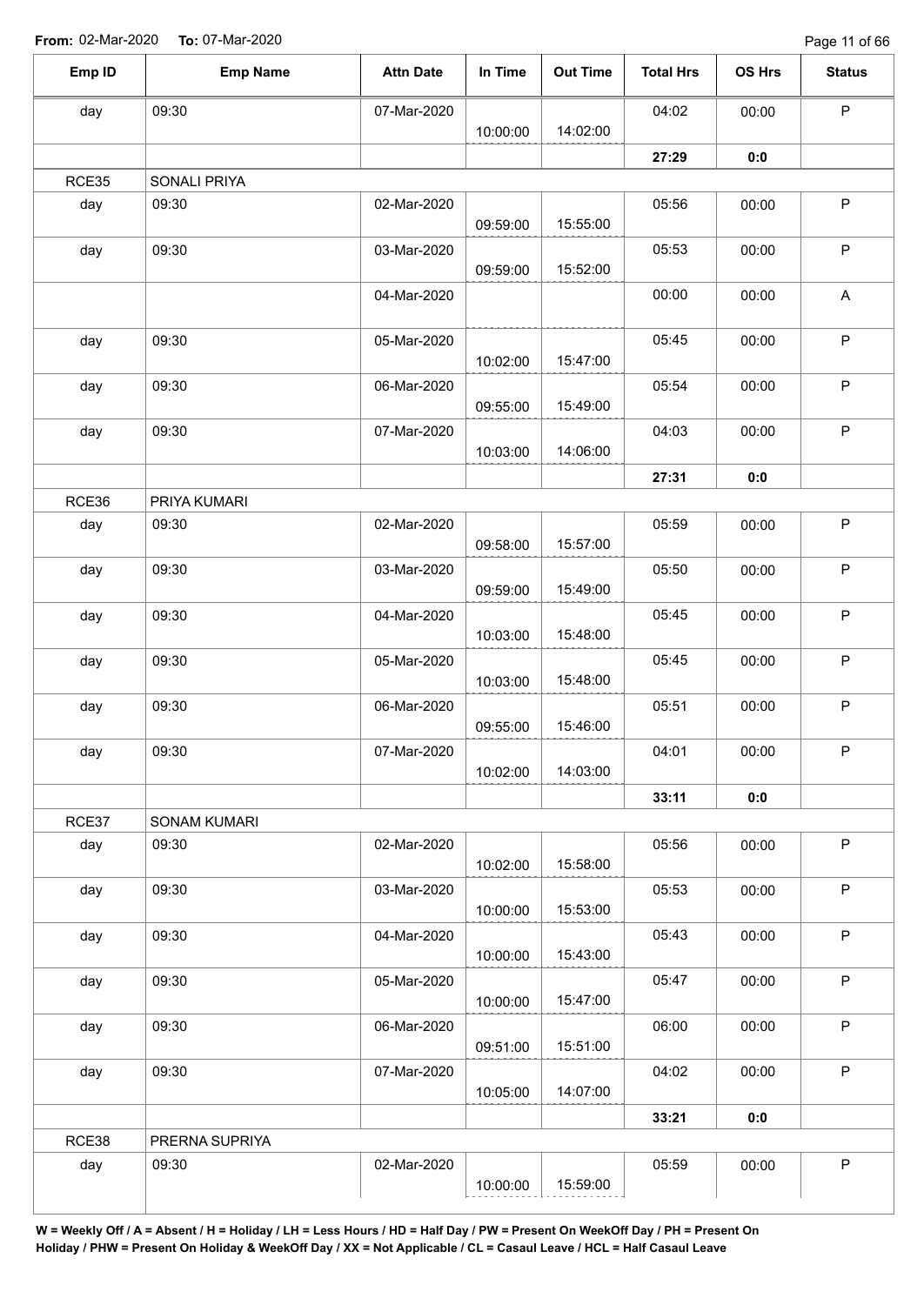| Emp ID | <b>Emp Name</b>       | <b>Attn Date</b> | In Time  | <b>Out Time</b> | <b>Total Hrs</b> | OS Hrs | <b>Status</b> |
|--------|-----------------------|------------------|----------|-----------------|------------------|--------|---------------|
| day    | 09:30                 | 03-Mar-2020      | 10:02:00 | 15:47:00        | 05:45            | 00:00  | $\mathsf P$   |
| day    | 09:30                 | 04-Mar-2020      | 10:02:00 | 15:47:00        | 05:45            | 00:00  | $\mathsf P$   |
| day    | 09:30                 | 05-Mar-2020      | 10:03:00 | 15:50:00        | 05:47            | 00:00  | $\mathsf P$   |
| day    | 09:30                 | 06-Mar-2020      | 09:56:00 | 15:45:00        | 05:49            | 00:00  | $\sf P$       |
| day    | 09:30                 | 07-Mar-2020      | 10:01:00 | 14:04:00        | 04:03            | 00:00  | $\mathsf P$   |
|        |                       |                  |          |                 | 33:8             | 0:0    |               |
| RCE39  | RENUKA KISKU          |                  |          |                 |                  |        |               |
| day    | 09:30                 | 02-Mar-2020      | 10:02:00 | 16:00:00        | 05:58            | 00:00  | P             |
| day    | 09:30                 | 03-Mar-2020      | 10:02:00 | 15:48:00        | 05:46            | 00:00  | $\mathsf P$   |
| day    | 09:30                 | 04-Mar-2020      | 10:03:00 | 15:46:00        | 05:43            | 00:00  | $\mathsf P$   |
| day    | 09:30                 | 05-Mar-2020      | 10:01:00 | 15:47:00        | 05:46            | 00:00  | $\mathsf P$   |
| day    | 09:30                 | 06-Mar-2020      | 09:52:00 | 15:49:00        | 05:57            | 00:00  | $\mathsf P$   |
| day    | 09:30                 | 07-Mar-2020      | 10:04:00 | 14:08:00        | 04:04            | 00:00  | $\mathsf P$   |
|        |                       |                  |          |                 | 33:14            | 0:0    |               |
| RCE40  | ARCHANA KUMARI        |                  |          |                 |                  |        |               |
| day    | 09:30                 | 02-Mar-2020      | 09:58:00 | 15:57:00        | 05:59            | 00:00  | $\sf P$       |
| day    | 09:30                 | 03-Mar-2020      | 10:01:00 | 15:49:00        | 05:48            | 00:00  | $\mathsf P$   |
| day    | 09:30                 | 04-Mar-2020      | 10:05:00 | 15:50:00        | 05:45            | 00:00  | $\mathsf P$   |
| day    | 09:30                 | 05-Mar-2020      | 10:02:00 | 15:49:00        | 05:47            | 00:00  | P             |
| day    | 09:30                 | 06-Mar-2020      | 09:54:00 | 15:48:00        | 05:54            | 00:00  | $\sf P$       |
| day    | 09:30                 | 07-Mar-2020      | 10:04:00 | 14:05:00        | 04:01            | 00:00  | $\mathsf P$   |
|        |                       |                  |          |                 | 33:14            | 0:0    |               |
| RCE41  | BHAGIRAT KUMAR MANDAL |                  |          |                 |                  |        |               |
| day    | 09:30                 | 02-Mar-2020      | 09:59:00 | 15:56:00        | 05:57            | 00:00  | $\mathsf P$   |
| day    | 09:30                 | 03-Mar-2020      | 10:03:00 | 15:47:00        | 05:44            | 00:00  | $\mathsf P$   |
| day    | 09:30                 | 04-Mar-2020      | 10:06:00 | 15:51:00        | 05:45            | 00:00  | $\sf P$       |
| day    | 09:30                 | 05-Mar-2020      | 10:05:00 | 15:52:00        | 05:47            | 00:00  | $\mathsf P$   |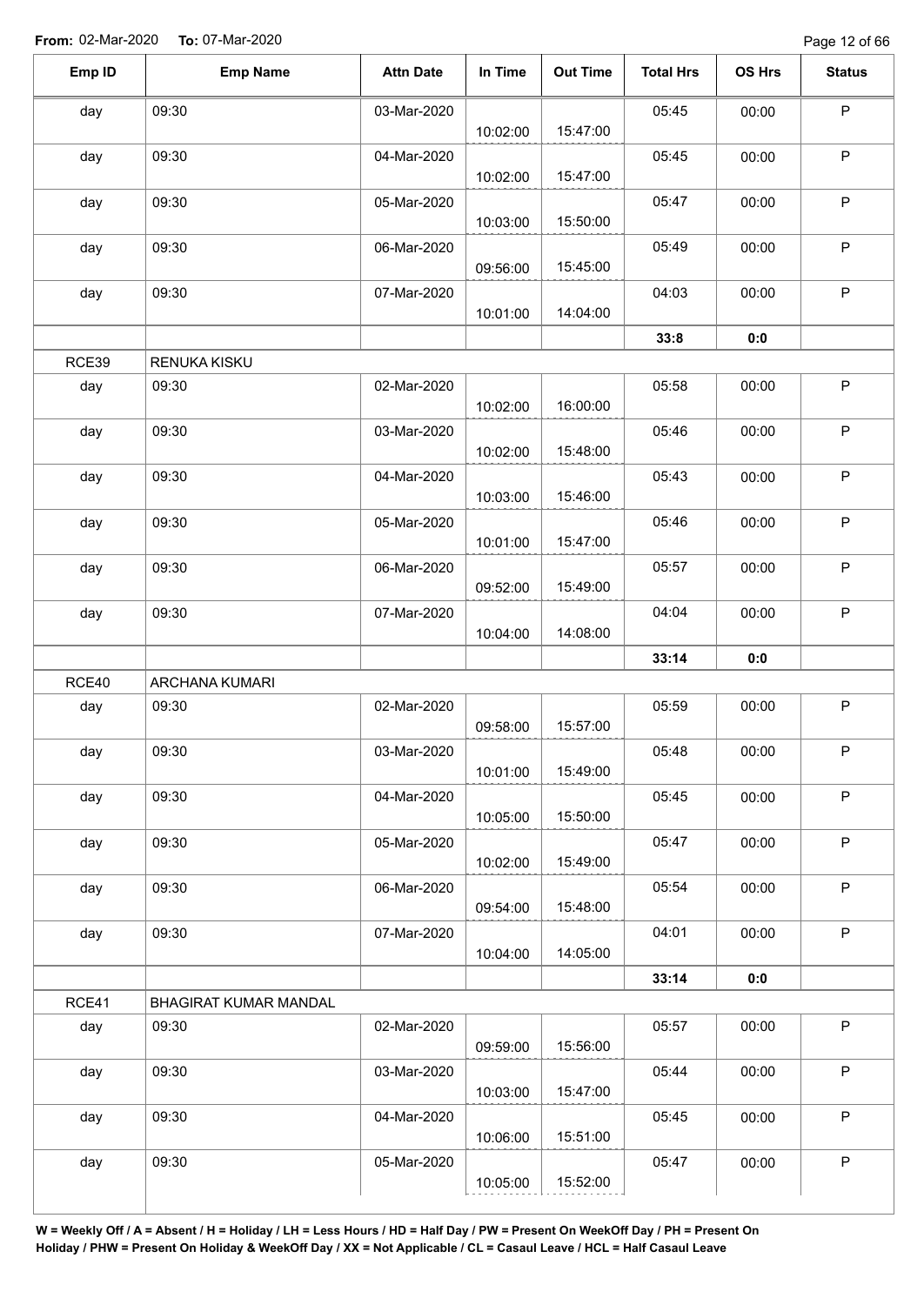Page 13 of 66

| Emp ID | <b>Emp Name</b>    | <b>Attn Date</b> | In Time  | <b>Out Time</b> | <b>Total Hrs</b> | OS Hrs | <b>Status</b>             |
|--------|--------------------|------------------|----------|-----------------|------------------|--------|---------------------------|
| day    | 09:30              | 06-Mar-2020      |          |                 | 05:52            | 00:00  | $\sf P$                   |
|        |                    |                  | 09:55:00 | 15:47:00        |                  |        |                           |
| day    | 09:30              | 07-Mar-2020      |          |                 | 04:02            | 00:00  | $\sf P$                   |
|        |                    |                  | 10:05:00 | 14:07:00        |                  |        |                           |
|        |                    |                  |          |                 | 33:7             | 0:0    |                           |
| RCE42  | SHIVSHANKAR MANDAL |                  |          |                 |                  |        |                           |
| day    | 09:30              | 02-Mar-2020      | 09:57:00 | 15:56:00        | 05:59            | 00:00  | $\sf P$                   |
| day    | 09:30              | 03-Mar-2020      | 10:03:00 | 15:47:00        | 05:44            | 00:00  | $\mathsf P$               |
| day    | 09:30              | 04-Mar-2020      | 10:06:00 | 15:48:00        | 05:42            | 00:00  | $\mathsf P$               |
| day    | 09:30              | 05-Mar-2020      |          |                 | 05:46            | 00:00  | $\mathsf P$               |
|        |                    |                  | 10:05:00 | 15:51:00        |                  |        |                           |
| day    | 09:30              | 06-Mar-2020      |          |                 | 05:49            | 00:00  | $\sf P$                   |
|        |                    |                  | 09:56:00 | 15:45:00        |                  |        |                           |
| day    | 09:30              | 07-Mar-2020      |          |                 | 04:02            | 00:00  | $\mathsf P$               |
|        |                    |                  | 10:06:00 | 14:08:00        |                  |        |                           |
|        |                    |                  |          |                 | 33:2             | 0:0    |                           |
| RCE43  | SANGEETA KUMARI    |                  |          |                 |                  |        |                           |
| day    | 09:30              | 02-Mar-2020      | 10:03:00 | 16:00:00        | 05:57            | 00:00  | $\sf P$                   |
|        |                    |                  |          |                 |                  |        | $\sf P$                   |
| day    | 09:30              | 03-Mar-2020      | 09:59:00 | 15:50:00        | 05:51            | 00:00  |                           |
| day    | 09:30              | 04-Mar-2020      |          |                 | 05:42            | 00:00  | $\mathsf P$               |
|        |                    |                  | 10:01:00 | 15:43:00        |                  |        |                           |
| day    | 09:30              | 05-Mar-2020      |          |                 | 05:47            | 00:00  | $\mathsf P$               |
|        |                    |                  | 10:00:00 | 15:47:00        |                  |        |                           |
| day    | 09:30              | 06-Mar-2020      |          |                 | 05:55            | 00:00  | $\mathsf P$               |
|        |                    |                  | 09:53:00 | 15:48:00        |                  |        |                           |
| day    | 09:30              | 07-Mar-2020      |          | 14:08:00        | 04:03            | 00:00  | $\sf P$                   |
|        |                    |                  | 10:05:00 |                 | 33:15            | 0:0    |                           |
| RCE44  | KUMAR MANISH SINGH |                  |          |                 |                  |        |                           |
|        |                    | 02-Mar-2020      |          |                 | 00:00            | 00:00  | $\boldsymbol{\mathsf{A}}$ |
|        |                    |                  |          |                 |                  |        |                           |
| day    | 09:30              | 03-Mar-2020      |          |                 | 05:50            | 00:00  | $\mathsf P$               |
|        |                    |                  | 10:00:00 | 15:50:00        |                  |        |                           |
| day    | 09:30              | 04-Mar-2020      |          |                 | 05:46            | 00:00  | $\sf P$                   |
|        |                    |                  | 10:01:00 | 15:47:00        |                  |        |                           |
| day    | 09:30              | 05-Mar-2020      |          |                 | 05:47            | 00:00  | $\mathsf P$               |
|        |                    |                  | 10:03:00 | 15:50:00        |                  |        |                           |
| day    | 09:30              | 06-Mar-2020      |          |                 | 05:52            | 00:00  | $\sf P$                   |
|        |                    |                  | 09:54:00 | 15:46:00        |                  |        |                           |
| day    | 09:30              | 07-Mar-2020      |          |                 | 04:04            | 00:00  | $\sf P$                   |
|        |                    |                  | 10:02:00 | 14:06:00        |                  |        |                           |
|        |                    |                  |          |                 | 27:19            | 0:0    |                           |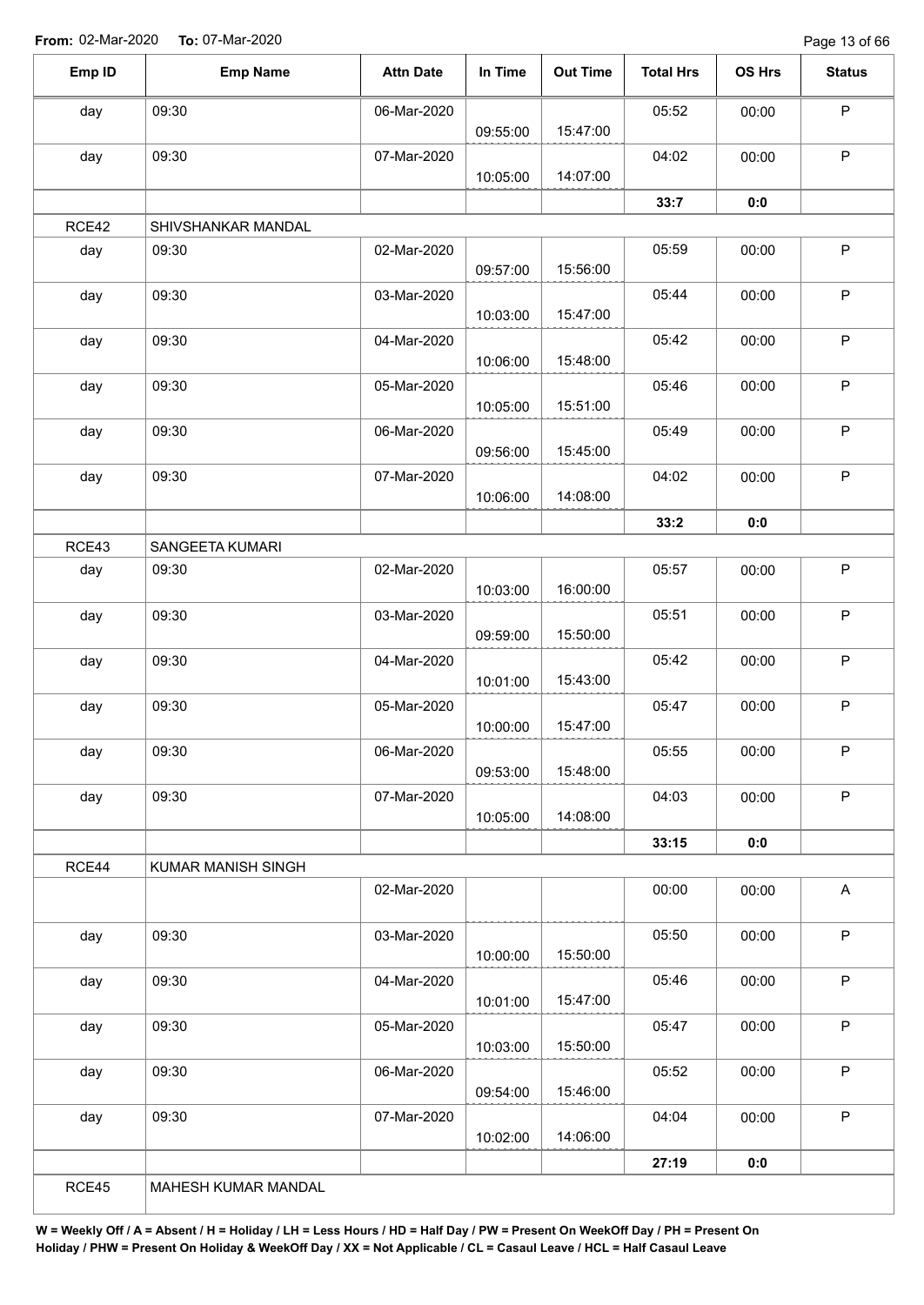Page 14 of 66

| Emp ID | <b>Emp Name</b>       | <b>Attn Date</b> | In Time  | <b>Out Time</b> | <b>Total Hrs</b> | OS Hrs | <b>Status</b> |
|--------|-----------------------|------------------|----------|-----------------|------------------|--------|---------------|
| day    | 09:30                 | 02-Mar-2020      | 09:57:00 | 15:56:00        | 05:59            | 00:00  | $\sf P$       |
| day    | 09:30                 | 03-Mar-2020      | 10:01:00 | 15:50:00        | 05:49            | 00:00  | $\sf P$       |
| day    | 09:30                 | 04-Mar-2020      | 10:05:00 | 15:47:00        | 05:42            | 00:00  | P             |
| day    | 09:30                 | 05-Mar-2020      | 10:02:00 | 15:48:00        | 05:46            | 00:00  | P             |
| day    | 09:30                 | 06-Mar-2020      | 09:52:00 | 15:49:00        | 05:57            | 00:00  | $\mathsf P$   |
| day    | 09:30                 | 07-Mar-2020      | 10:02:00 | 14:03:00        | 04:01            | 00:00  | $\mathsf P$   |
|        |                       |                  |          |                 | 33:14            | 0:0    |               |
| RCE46  | SAHBAJ ANSARI         |                  |          |                 |                  |        |               |
| day    | 09:30                 | 02-Mar-2020      | 09:59:00 | 15:55:00        | 05:56            | 00:00  | $\mathsf P$   |
|        |                       | 03-Mar-2020      |          |                 | 00:00            | 00:00  | A             |
| day    | 09:30                 | 04-Mar-2020      | 10:00:00 | 15:43:00        | 05:43            | 00:00  | $\sf P$       |
| day    | 09:30                 | 05-Mar-2020      | 10:00:00 | 15:48:00        | 05:48            | 00:00  | $\mathsf P$   |
| day    | 09:30                 | 06-Mar-2020      | 09:52:00 | 15:50:00        | 05:58            | 00:00  | $\mathsf P$   |
| day    | 09:30                 | 07-Mar-2020      | 10:06:00 | 14:08:00        | 04:02            | 00:00  | $\mathsf P$   |
|        |                       |                  |          |                 | 27:27            | 0:0    |               |
| RCE47  | <b>MONAKI MARANDI</b> |                  |          |                 |                  |        |               |
| day    | 09:30                 | 02-Mar-2020      | 10:01:00 | 15:59:00        | 05:58            | 00:00  | P             |
| day    | 09:30                 | 03-Mar-2020      | 10:00:00 | 15:53:00        | 05:53            | 00:00  | $\mathsf P$   |
| day    | 09:30                 | 04-Mar-2020      | 10:02:00 | 15:44:00        | 05:42            | 00:00  | $\mathsf P$   |
| day    | 09:30                 | 05-Mar-2020      | 09:59:00 | 15:45:00        | 05:46            | 00:00  | $\mathsf P$   |
| day    | 09:30                 | 06-Mar-2020      | 09:51:00 | 15:51:00        | 06:00            | 00:00  | $\mathsf P$   |
| day    | 09:30                 | 07-Mar-2020      | 10:05:00 | 14:06:00        | 04:01            | 00:00  | $\sf P$       |
|        |                       |                  |          |                 | 33:20            | 0:0    |               |
| RCE48  | SUMITRA KUMARI        |                  |          |                 |                  |        |               |
| day    | 09:30                 | 02-Mar-2020      | 10:02:00 | 15:58:00        | 05:56            | 00:00  | $\mathsf P$   |
| day    | 09:30                 | 03-Mar-2020      | 10:00:00 | 15:52:00        | 05:52            | 00:00  | $\sf P$       |
| day    | 09:30                 | 04-Mar-2020      | 10:04:00 | 15:49:00        | 05:45            | 00:00  | $\mathsf P$   |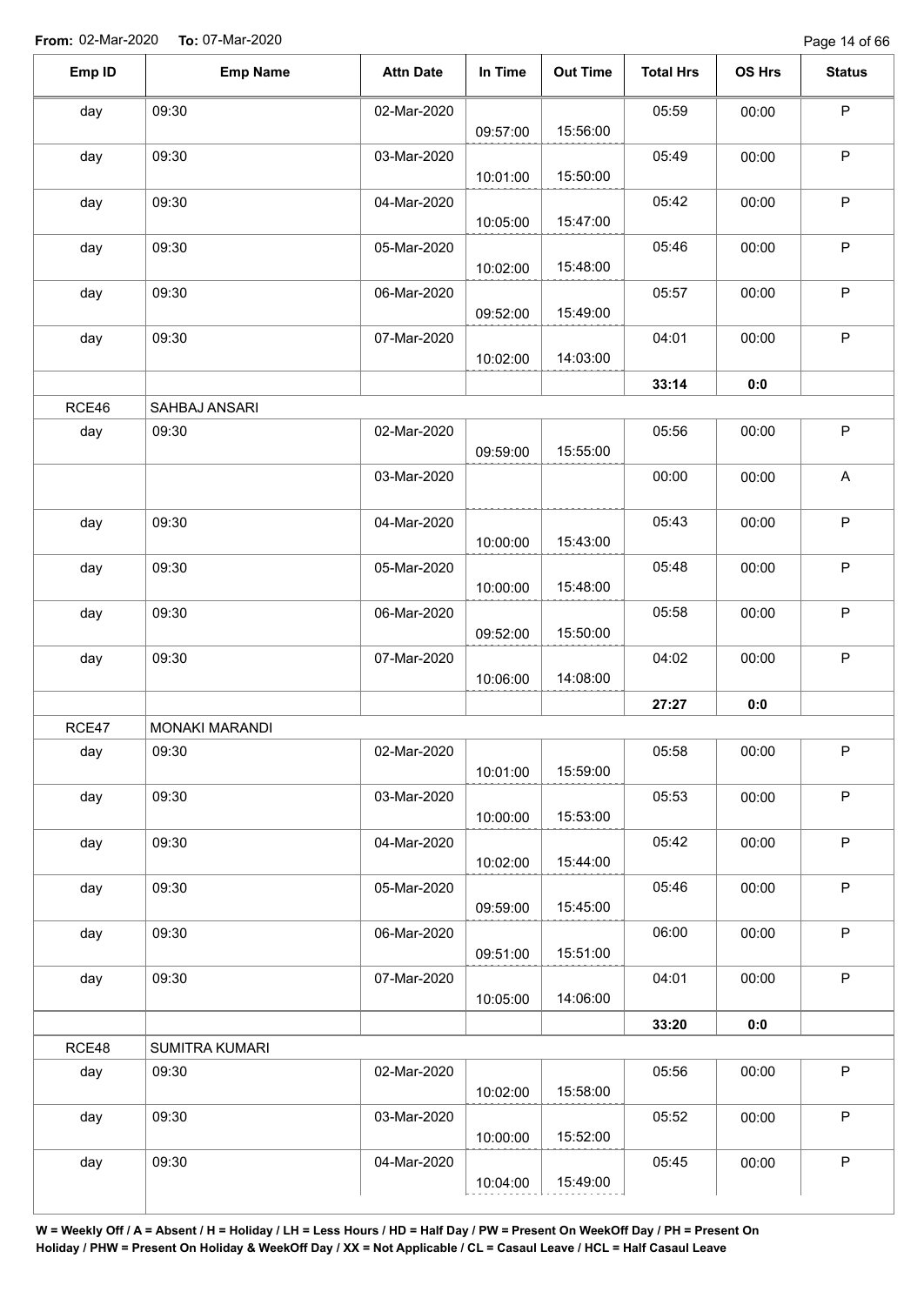Page 15 of 66

| Emp ID       | <b>Emp Name</b>    | <b>Attn Date</b> | In Time  | <b>Out Time</b> | <b>Total Hrs</b> | OS Hrs | <b>Status</b> |
|--------------|--------------------|------------------|----------|-----------------|------------------|--------|---------------|
| day          | 09:30              | 05-Mar-2020      |          |                 | 05:46            | 00:00  | $\sf P$       |
|              |                    |                  | 10:05:00 | 15:51:00        |                  |        |               |
| day          | 09:30              | 06-Mar-2020      | 09:57:00 | 15:44:00        | 05:47            | 00:00  | $\mathsf P$   |
| day          | 09:30              | 07-Mar-2020      |          | 14:04:00        | 04:03            | 00:00  | $\mathsf P$   |
|              |                    |                  | 10:01:00 |                 |                  |        |               |
|              |                    |                  |          |                 | 33:9             | 0:0    |               |
| RCE49        | <b>BINA KUMARI</b> |                  |          |                 |                  |        |               |
| day          | 09:30              | 02-Mar-2020      | 10:03:00 | 16:00:00        | 05:57            | 00:00  | $\mathsf P$   |
| day          | 09:30              | 03-Mar-2020      | 10:02:00 | 15:47:00        | 05:45            | 00:00  | P             |
| day          | 09:30              | 04-Mar-2020      |          |                 | 05:42            | 00:00  | $\mathsf P$   |
|              |                    |                  | 10:01:00 | 15:43:00        |                  |        |               |
| day          | 09:30              | 05-Mar-2020      | 10:00:00 | 15:47:00        | 05:47            | 00:00  | $\mathsf P$   |
|              |                    | 06-Mar-2020      |          |                 | 00:00            | 00:00  | A             |
| day          | 09:30              | 07-Mar-2020      |          |                 | 04:04            | 00:00  | $\mathsf P$   |
|              |                    |                  | 10:02:00 | 14:06:00        |                  |        |               |
|              |                    |                  |          |                 | 27:15            | 0:0    |               |
| <b>RCE50</b> | DANISH HUSSAIN     |                  |          |                 |                  |        |               |
| day          | 09:30              | 02-Mar-2020      |          |                 | 05:56            | 00:00  | ${\sf P}$     |
|              |                    |                  | 09:59:00 | 15:55:00        |                  |        |               |
| day          | 09:30              | 03-Mar-2020      | 10:03:00 | 15:48:00        | 05:45            | 00:00  | $\mathsf P$   |
| day          | 09:30              | 04-Mar-2020      |          |                 | 05:45            | 00:00  | P             |
|              |                    |                  | 10:05:00 | 15:50:00        |                  |        |               |
| day          | 09:30              | 05-Mar-2020      |          |                 | 05:47            | 00:00  | P             |
|              |                    |                  | 10:04:00 | 15:51:00        |                  |        |               |
| day          | 09:30              | 06-Mar-2020      |          |                 | 05:48            | 00:00  | $\mathsf P$   |
|              |                    |                  | 09:57:00 | 15:45:00        |                  |        |               |
| day          | 09:30              | 07-Mar-2020      |          |                 | 04:00            | 00:00  | $\mathsf P$   |
|              |                    |                  | 10:01:00 | 14:01:00        |                  |        |               |
|              |                    |                  |          |                 | 33:1             | 0:0    |               |
| RCE51        | <b>AMAN MIRZA</b>  |                  |          |                 |                  |        |               |
| day          | 09:30              | 02-Mar-2020      | 10:01:00 | 15:54:00        | 05:53            | 00:00  | $\sf P$       |
| day          | 09:30              | 03-Mar-2020      |          |                 | 05:44            | 00:00  | $\mathsf P$   |
|              |                    |                  | 10:02:00 | 15:46:00        |                  |        |               |
| day          | 09:30              | 04-Mar-2020      |          |                 | 05:42            | 00:00  | $\sf P$       |
|              |                    |                  | 10:01:00 | 15:43:00        |                  |        |               |
| day          | 09:30              | 05-Mar-2020      |          |                 | 05:46            | 00:00  | $\mathsf P$   |
|              |                    |                  | 10:00:00 | 15:46:00        |                  |        |               |
| day          | 09:30              | 06-Mar-2020      |          |                 | 05:56            | 00:00  | $\mathsf P$   |
|              |                    |                  | 09:53:00 | 15:49:00        |                  |        |               |
| day          | 09:30              | 07-Mar-2020      |          |                 | 03:59            | 00:00  | $\sf P$       |
|              |                    |                  | 10:04:00 | 14:03:00        |                  |        |               |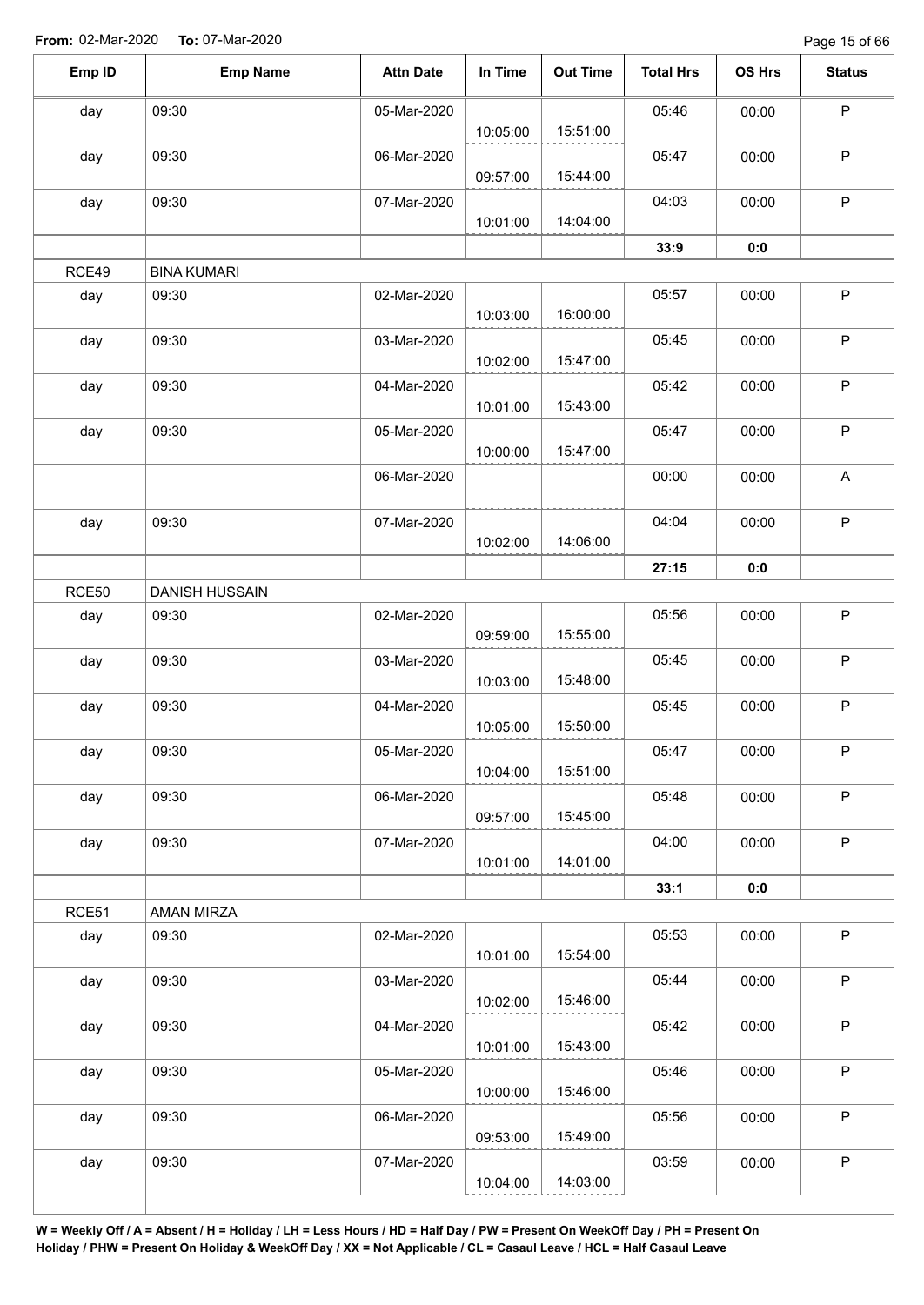| Emp ID | <b>Emp Name</b>    | <b>Attn Date</b> | In Time  | <b>Out Time</b> | <b>Total Hrs</b> | OS Hrs | <b>Status</b>             |
|--------|--------------------|------------------|----------|-----------------|------------------|--------|---------------------------|
|        |                    |                  |          |                 | 33:0             | 0:0    |                           |
| RCE52  | MD. FAHAD ALAM     |                  |          |                 |                  |        |                           |
|        |                    | 02-Mar-2020      |          |                 | 00:00            | 00:00  | A                         |
| day    | 09:30              | 03-Mar-2020      | 10:02:00 | 15:47:00        | 05:45            | 00:00  | $\mathsf P$               |
| day    | 09:30              | 04-Mar-2020      | 10:01:00 | 15:44:00        | 05:43            | 00:00  | $\sf P$                   |
| day    | 09:30              | 05-Mar-2020      | 10:00:00 | 15:46:00        | 05:46            | 00:00  | $\sf P$                   |
| day    | 09:30              | 06-Mar-2020      | 09:53:00 |                 | 00:00            | 00:00  | E                         |
| day    | 09:30              | 07-Mar-2020      | 10:04:00 | 14:05:00        | 04:01            | 00:00  | $\mathsf P$               |
|        |                    |                  |          |                 | 21:15            | 0:0    |                           |
| RCE53  | <b>RABIN DAS</b>   |                  |          |                 |                  |        |                           |
| day    | 09:30              | 02-Mar-2020      | 10:01:00 | 15:59:00        | 05:58            | 00:00  | $\mathsf P$               |
|        |                    | 03-Mar-2020      |          |                 | 00:00            | 00:00  | $\boldsymbol{\mathsf{A}}$ |
| day    | 09:30              | 04-Mar-2020      | 10:06:00 | 15:51:00        | 05:45            | 00:00  | $\mathsf P$               |
| day    | 09:30              | 05-Mar-2020      | 10:05:00 | 15:51:00        | 05:46            | 00:00  | $\sf P$                   |
| day    | 09:30              | 06-Mar-2020      | 09:54:00 | 15:48:00        | 05:54            | 00:00  | $\mathsf P$               |
| day    | 09:30              | 07-Mar-2020      | 10:04:00 | 14:06:00        | 04:02            | 00:00  | $\sf P$                   |
|        |                    |                  |          |                 | 27:25            | 0:0    |                           |
| RCE54  | <b>BINOD MURMU</b> |                  |          |                 |                  |        |                           |
| day    | 09:30              | 02-Mar-2020      | 09:59:00 | 15:55:00        | 05:56            | 00:00  | $\sf P$                   |
| day    | 09:30              | 03-Mar-2020      | 10:03:00 | 15:48:00        | 05:45            | 00:00  | $\mathsf P$               |
| day    | 09:30              | 04-Mar-2020      | 10:02:00 | 15:44:00        | 05:42            | 00:00  | $\mathsf P$               |
| day    | 09:30              | 05-Mar-2020      | 10:01:00 | 15:47:00        | 05:46            | 00:00  | $\mathsf P$               |
| day    | 09:30              | 06-Mar-2020      | 09:56:00 | 15:44:00        | 05:48            | 00:00  | $\sf P$                   |
| day    | 09:30              | 07-Mar-2020      | 10:01:00 | 14:04:00        | 04:03            | 00:00  | $\mathsf P$               |
|        |                    |                  |          |                 | 33:0             | 0:0    |                           |
| RCE55  | NISHA MURMU        |                  |          |                 |                  |        |                           |
| day    | 09:30              | 02-Mar-2020      | 10:02:00 | 16:01:00        | 05:59            | 00:00  | P                         |
| day    | 09:30              | 03-Mar-2020      | 09:58:00 | 15:51:00        | 05:53            | 00:00  | $\sf P$                   |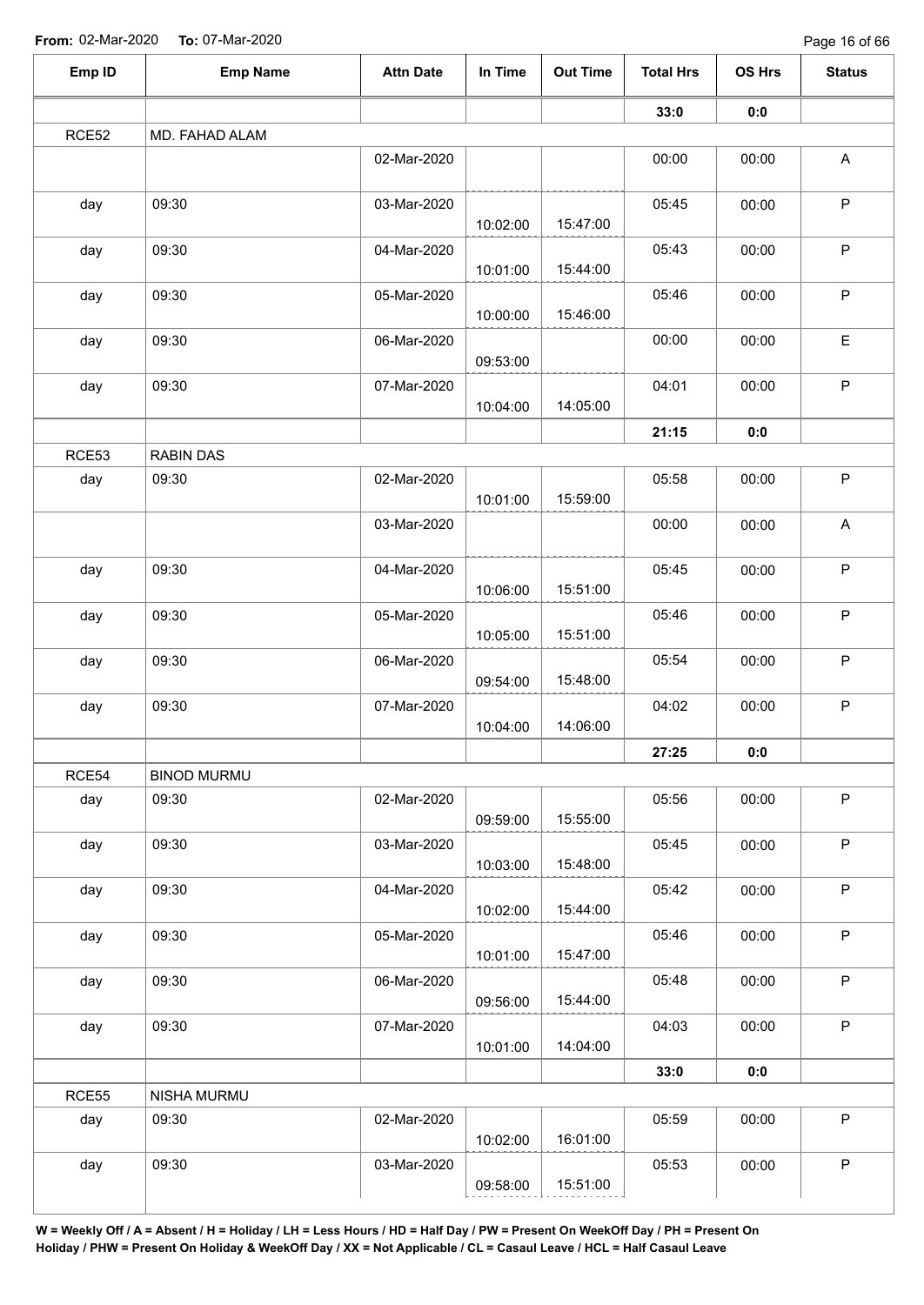Page 17 of 66

| Emp ID | <b>Emp Name</b>   | <b>Attn Date</b> | In Time  | <b>Out Time</b> | <b>Total Hrs</b> | OS Hrs | <b>Status</b>             |
|--------|-------------------|------------------|----------|-----------------|------------------|--------|---------------------------|
| day    | 09:30             | 04-Mar-2020      |          | 15:49:00        | 05:44            | 00:00  | $\sf P$                   |
| day    | 09:30             | 05-Mar-2020      | 10:05:00 |                 | 05:45            | 00:00  | $\sf P$                   |
|        |                   |                  | 10:04:00 | 15:49:00        |                  |        |                           |
| day    | 09:30             | 06-Mar-2020      |          |                 | 05:53            | 00:00  | $\sf P$                   |
|        |                   |                  | 09:54:00 | 15:47:00        |                  |        |                           |
| day    | 09:30             | 07-Mar-2020      |          |                 | 04:04            | 00:00  | $\mathsf P$               |
|        |                   |                  | 10:02:00 | 14:06:00        |                  |        |                           |
|        |                   |                  |          |                 | 33:18            | 0:0    |                           |
| RCE56  | SELINA HEMBROM    |                  |          |                 |                  |        |                           |
| day    | 09:30             | 02-Mar-2020      | 09:59:00 | 15:55:00        | 05:56            | 00:00  | $\mathsf P$               |
| day    | 09:30             | 03-Mar-2020      | 10:00:00 | 15:50:00        | 05:50            | 00:00  | $\sf P$                   |
| day    | 09:30             | 04-Mar-2020      |          |                 | 05:45            | 00:00  | P                         |
|        |                   |                  | 10:02:00 | 15:47:00        |                  |        |                           |
| day    | 09:30             | 05-Mar-2020      | 10:03:00 | 15:48:00        | 05:45            | 00:00  | $\mathsf P$               |
|        |                   | 06-Mar-2020      |          |                 | 00:00            | 00:00  | A                         |
| day    | 09:30             | 07-Mar-2020      |          |                 | 04:02            | 00:00  | $\mathsf P$               |
|        |                   |                  | 10:05:00 | 14:07:00        |                  |        |                           |
|        |                   |                  |          |                 | 27:18            | 0:0    |                           |
| RCE57  | DEEPAK KUMAR DAS  |                  |          |                 |                  |        |                           |
| day    | 09:30             | 02-Mar-2020      |          |                 | 05:52            | 00:00  | $\sf P$                   |
|        |                   |                  | 10:02:00 | 15:54:00        |                  |        |                           |
| day    | 09:30             | 03-Mar-2020      | 10:02:00 | 15:46:00        | 05:44            | 00:00  | $\sf P$                   |
| day    | 09:30             | 04-Mar-2020      | 10:01:00 | 15:43:00        | 05:42            | 00:00  | P                         |
| day    | 09:30             | 05-Mar-2020      | 10:02:00 | 15:49:00        | 05:47            | 00:00  | $\sf P$                   |
| day    | 09:30             | 06-Mar-2020      |          | 15:48:00        | 05:54            | 00:00  | $\mathsf P$               |
|        |                   | 07-Mar-2020      | 09:54:00 |                 | 00:00            | 00:00  | $\boldsymbol{\mathsf{A}}$ |
|        |                   |                  |          |                 | 28:59            | 0:0    |                           |
| RCE58  | DIPAK KUMAR YADAV |                  |          |                 |                  |        |                           |
| day    | 09:30             | 02-Mar-2020      | 10:00:00 | 15:56:00        | 05:56            | 00:00  | $\mathsf P$               |
| day    | 09:30             | 03-Mar-2020      | 10:01:00 | 15:50:00        | 05:49            | 00:00  | $\mathsf P$               |
|        | 09:30             | 04-Mar-2020      |          |                 | 05:46            | 00:00  | $\mathsf P$               |
| day    |                   |                  | 10:05:00 | 15:51:00        |                  |        |                           |
| day    | 09:30             | 05-Mar-2020      |          |                 | 05:48            | 00:00  | $\mathsf P$               |
|        |                   |                  | 10:04:00 | 15:52:00        |                  |        |                           |
|        |                   |                  |          |                 |                  |        |                           |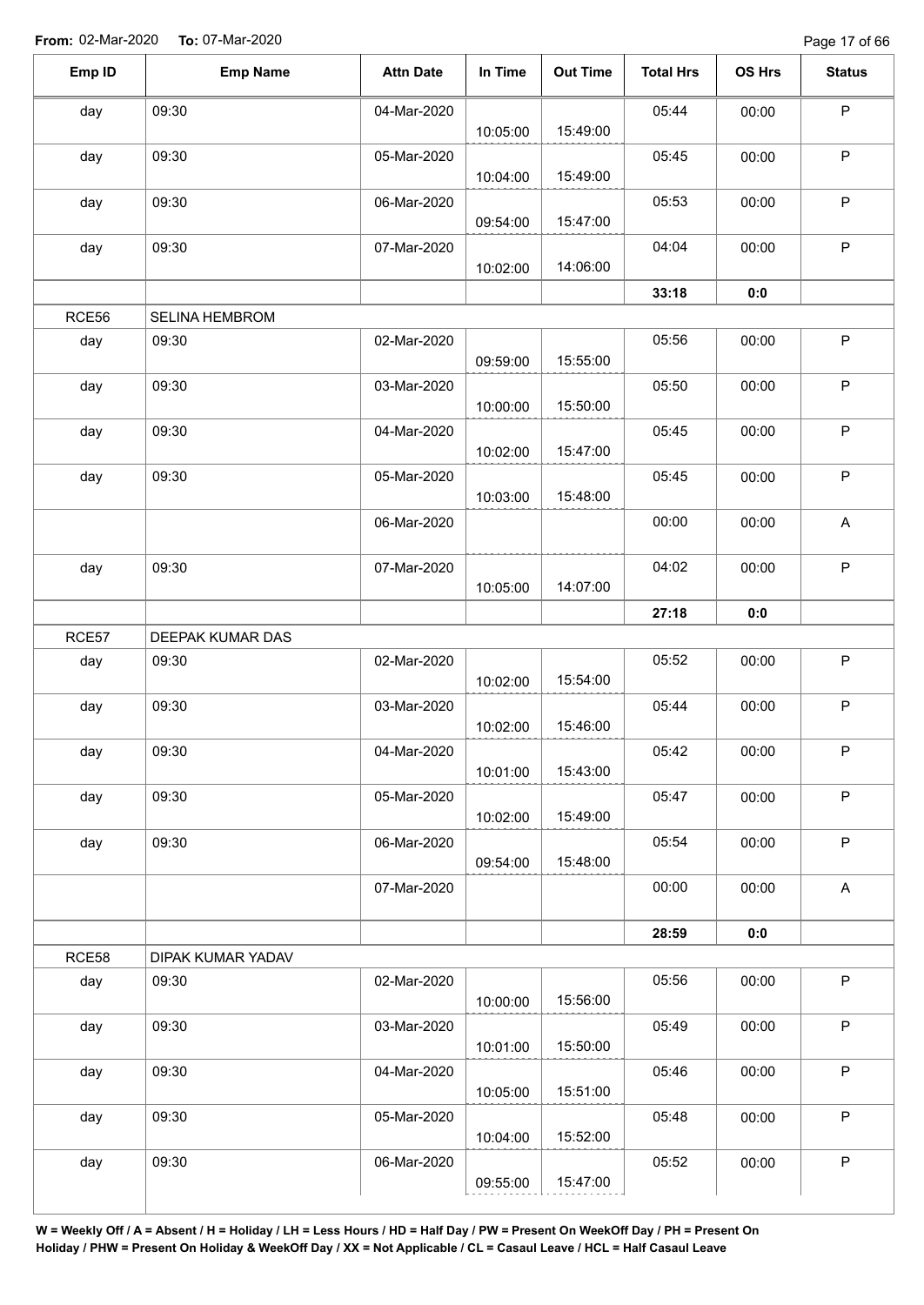Page 18 of 66

| Emp ID | <b>Emp Name</b>              | <b>Attn Date</b> | In Time  | <b>Out Time</b> | <b>Total Hrs</b> | OS Hrs | <b>Status</b> |
|--------|------------------------------|------------------|----------|-----------------|------------------|--------|---------------|
| day    | 09:30                        | 07-Mar-2020      |          |                 | 03:59            | 00:00  | $\sf P$       |
|        |                              |                  | 10:04:00 | 14:03:00        |                  |        |               |
|        |                              |                  |          |                 | 33:10            | 0:0    |               |
| RCE59  | HIRDAY MANDAL                |                  |          |                 |                  |        |               |
| day    | 09:30                        | 02-Mar-2020      | 09:57:00 | 15:58:00        | 06:01            | 00:01  | $\sf P$       |
| day    | 09:30                        | 03-Mar-2020      |          |                 | 05:52            | 00:00  | $\sf P$       |
|        |                              |                  | 10:00:00 | 15:52:00        |                  |        |               |
| day    | 09:30                        | 04-Mar-2020      | 10:03:00 | 15:46:00        | 05:43            | 00:00  | $\sf P$       |
| day    | 09:30                        | 05-Mar-2020      | 10:01:00 | 15:46:00        | 05:45            | 00:00  | $\mathsf P$   |
| day    | 09:30                        | 06-Mar-2020      | 09:53:00 | 15:48:00        | 05:55            | 00:00  | $\sf P$       |
| day    | 09:30                        | 07-Mar-2020      |          |                 | 04:04            | 00:00  | $\sf P$       |
|        |                              |                  | 10:04:00 | 14:08:00        | 33:20            |        |               |
|        |                              |                  |          |                 |                  | 0:1    |               |
| RCE60  | DINESH KUMAR MANDAL<br>09:30 | 02-Mar-2020      |          |                 | 05:59            | 00:00  | $\sf P$       |
| day    |                              |                  | 10:02:00 | 16:01:00        |                  |        |               |
| day    | 09:30                        | 03-Mar-2020      | 09:58:00 | 15:51:00        | 05:53            | 00:00  | $\sf P$       |
| day    | 09:30                        | 04-Mar-2020      |          |                 | 05:44            | 00:00  | $\sf P$       |
|        |                              |                  | 10:05:00 | 15:49:00        |                  |        |               |
| day    | 09:30                        | 05-Mar-2020      | 10:05:00 | 15:51:00        | 05:46            | 00:00  | $\mathsf P$   |
| day    | 09:30                        | 06-Mar-2020      | 09:54:00 | 15:46:00        | 05:52            | 00:00  | $\mathsf P$   |
| day    | 09:30                        | 07-Mar-2020      | 10:02:00 | 14:06:00        | 04:04            | 00:00  | P             |
|        |                              |                  |          |                 | 33:18            | 0:0    |               |
| RCE61  | MD. SHAQUIB REZA             |                  |          |                 |                  |        |               |
| day    | 09:30                        | 02-Mar-2020      |          |                 | 05:59            | 00:00  | $\mathsf P$   |
| day    | 09:30                        | 03-Mar-2020      | 09:58:00 | 15:57:00        | 05:53            | 00:00  | $\mathsf P$   |
|        |                              |                  | 09:59:00 | 15:52:00        |                  |        |               |
| day    | 09:30                        | 04-Mar-2020      | 10:05:00 | 15:49:00        | 05:44            | 00:00  | $\mathsf P$   |
| day    | 09:30                        | 05-Mar-2020      | 10:06:00 | 15:50:00        | 05:44            | 00:00  | $\mathsf P$   |
|        |                              | 06-Mar-2020      |          |                 | 00:00            | 00:00  | $\mathsf A$   |
| day    | 09:30                        | 07-Mar-2020      |          |                 | 04:03            | 00:00  | $\mathsf P$   |
|        |                              |                  | 10:01:00 | 14:04:00        |                  |        |               |
|        |                              |                  |          |                 | 27:23            | 0:0    |               |
| RCE62  | SHABANA KHATOON              |                  |          |                 |                  |        | P             |
| day    | 09:30                        | 02-Mar-2020      |          |                 | 06:01            | 00:01  |               |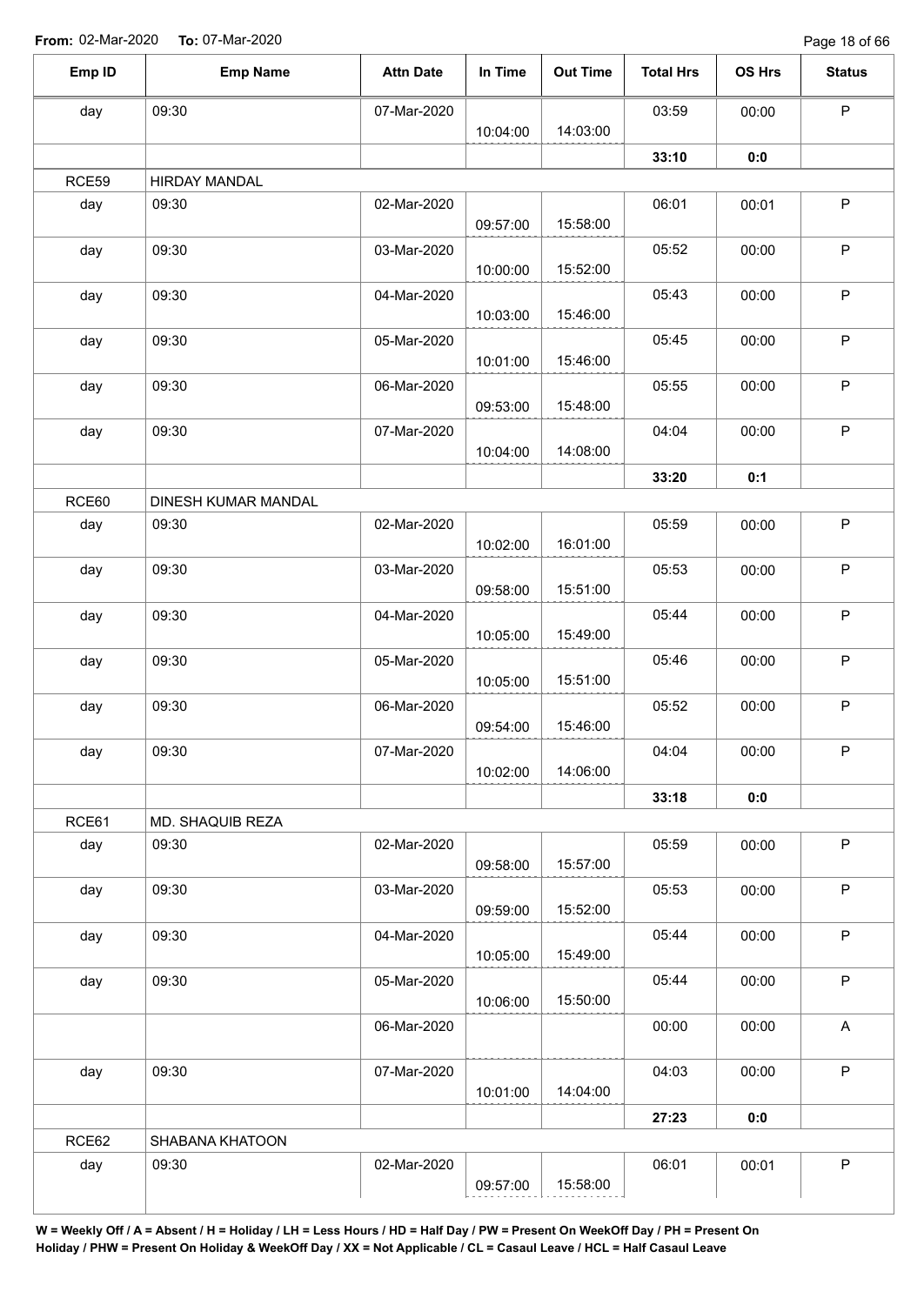| Emp ID | <b>Emp Name</b>        | <b>Attn Date</b> | In Time  | <b>Out Time</b> | <b>Total Hrs</b> | OS Hrs | <b>Status</b>             |
|--------|------------------------|------------------|----------|-----------------|------------------|--------|---------------------------|
| day    | 09:30                  | 03-Mar-2020      | 09:59:00 | 15:51:00        | 05:52            | 00:00  | $\mathsf P$               |
| day    | 09:30                  | 04-Mar-2020      | 10:01:00 | 15:43:00        | 05:42            | 00:00  | $\mathsf P$               |
| day    | 09:30                  | 05-Mar-2020      | 10:00:00 | 15:47:00        | 05:47            | 00:00  | $\mathsf P$               |
| day    | 09:30                  | 06-Mar-2020      | 09:52:00 | 15:50:00        | 05:58            | 00:00  | $\mathsf P$               |
| day    | 09:30                  | 07-Mar-2020      | 10:06:00 | 14:07:00        | 04:01            | 00:00  | $\mathsf{P}$              |
|        |                        |                  |          |                 | 33:21            | 0:1    |                           |
| RCE63  | NEELAM KUMARI          |                  |          |                 |                  |        |                           |
| day    | 09:30                  | 02-Mar-2020      | 09:58:00 | 15:55:00        | 05:57            | 00:00  | $\mathsf P$               |
| day    | 09:30                  | 03-Mar-2020      | 10:03:00 | 15:47:00        | 05:44            | 00:00  | $\mathsf P$               |
| day    | 09:30                  | 04-Mar-2020      | 10:04:00 | 15:48:00        | 05:44            | 00:00  | $\mathsf P$               |
| day    | 09:30                  | 05-Mar-2020      | 10:00:00 | 15:46:00        | 05:46            | 00:00  | $\mathsf P$               |
| day    | 09:30                  | 06-Mar-2020      | 09:53:00 | 15:46:00        | 05:53            | 00:00  | $\mathsf P$               |
| day    | 09:30                  | 07-Mar-2020      | 10:00:00 | 14:02:00        | 04:02            | 00:00  | $\mathsf P$               |
|        |                        |                  |          |                 | 33:6             | 0:0    |                           |
| RCE64  | <b>DIPTI MEHRA</b>     |                  |          |                 |                  |        |                           |
| day    | 09:30                  | 02-Mar-2020      | 10:00:00 | 15:58:00        | 05:58            | 00:00  | $\mathsf P$               |
| day    | 09:30                  | 03-Mar-2020      | 09:59:00 | 15:51:00        | 05:52            | 00:00  | P                         |
| day    | 09:30                  | 04-Mar-2020      | 10:00:00 | 15:43:00        | 05:43            | 00:00  | $\sf P$                   |
| day    | 09:30                  | 05-Mar-2020      | 10:00:00 | 15:45:00        | 05:45            | 00:00  | $\mathsf P$               |
|        |                        | 06-Mar-2020      |          |                 | 00:00            | 00:00  | A                         |
| day    | 09:30                  | 07-Mar-2020      | 10:03:00 | 14:05:00        | 04:02            | 00:00  | $\mathsf P$               |
|        |                        |                  |          |                 | 27:20            | 0:0    |                           |
| RCE65  | VIBASH KUMAR PATRALEKH |                  |          |                 |                  |        |                           |
| day    | 09:30                  | 02-Mar-2020      | 09:59:00 | 15:55:00        | 05:56            | 00:00  | $\mathsf P$               |
| day    | 09:30                  | 03-Mar-2020      | 10:03:00 | 15:47:00        | 05:44            | 00:00  | $\mathsf P$               |
|        |                        | 04-Mar-2020      |          |                 | 00:00            | 00:00  | $\boldsymbol{\mathsf{A}}$ |
| day    | 09:30                  | 05-Mar-2020      | 10:04:00 | 15:51:00        | 05:47            | 00:00  | $\sf P$                   |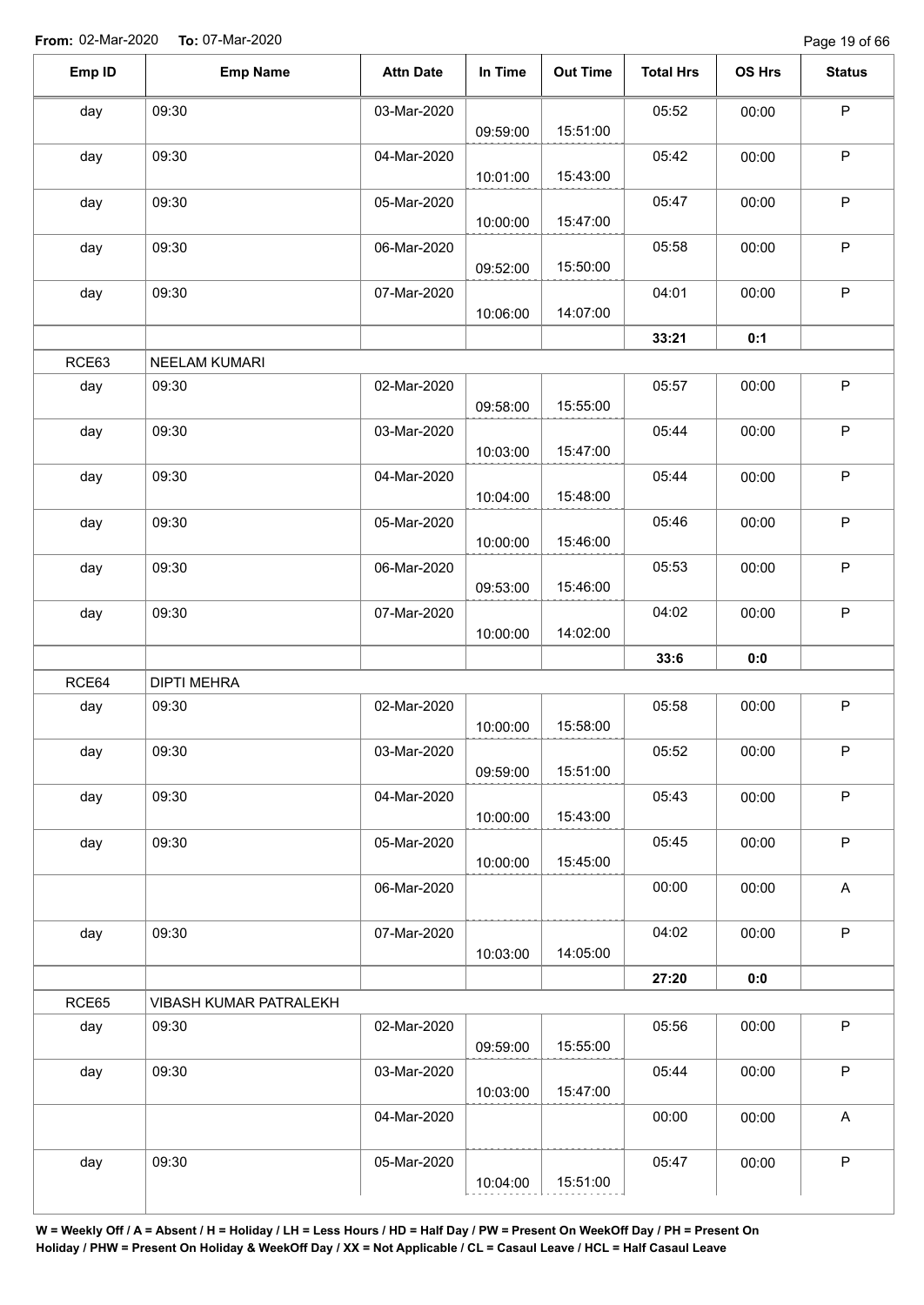Page 20 of 66

| Emp ID       | <b>Emp Name</b>          | <b>Attn Date</b> | In Time  | <b>Out Time</b> | <b>Total Hrs</b> | OS Hrs | <b>Status</b> |
|--------------|--------------------------|------------------|----------|-----------------|------------------|--------|---------------|
| day          | 09:30                    | 06-Mar-2020      | 09:56:00 | 15:47:00        | 05:51            | 00:00  | P             |
| day          | 09:30                    | 07-Mar-2020      |          |                 | 04:01            | 00:00  | $\mathsf P$   |
|              |                          |                  | 10:02:00 | 14:03:00        |                  |        |               |
|              |                          |                  |          |                 | 27:19            | 0:0    |               |
| RCE66<br>day | MD. ZUBAIR ALAM<br>09:30 | 02-Mar-2020      |          |                 | 05:56            | 00:00  | $\mathsf P$   |
|              |                          |                  | 09:59:00 | 15:55:00        |                  |        |               |
| day          | 09:30                    | 03-Mar-2020      |          |                 | 05:44            | 00:00  | P             |
|              |                          |                  | 10:03:00 | 15:47:00        |                  |        |               |
| day          | 09:30                    | 04-Mar-2020      |          |                 | 05:45            | 00:00  | $\mathsf P$   |
|              |                          |                  | 10:06:00 | 15:51:00        |                  |        |               |
| day          | 09:30                    | 05-Mar-2020      | 10:04:00 | 15:49:00        | 05:45            | 00:00  | $\mathsf P$   |
| day          | 09:30                    | 06-Mar-2020      |          |                 | 05:53            | 00:00  | $\sf P$       |
|              |                          |                  | 09:55:00 | 15:48:00        |                  |        |               |
| day          | 09:30                    | 07-Mar-2020      |          |                 | 04:03            | 00:00  | $\mathsf P$   |
|              |                          |                  | 10:05:00 | 14:08:00        |                  |        |               |
|              |                          |                  |          |                 | 33:6             | 0:0    |               |
| RCE67        | AZMA NOORAIN             |                  |          |                 |                  |        |               |
| day          | 09:30                    | 02-Mar-2020      |          | 15:57:00        | 05:59            | 00:00  | $\mathsf P$   |
| day          | 09:30                    | 03-Mar-2020      | 09:58:00 |                 | 05:46            | 00:00  | $\mathsf P$   |
|              |                          |                  | 10:02:00 | 15:48:00        |                  |        |               |
| day          | 09:30                    | 04-Mar-2020      |          |                 | 05:45            | 00:00  | $\mathsf P$   |
|              |                          |                  | 10:06:00 | 15:51:00        |                  |        |               |
| day          | 09:30                    | 05-Mar-2020      | 10:05:00 | 15:52:00        | 05:47            | 00:00  | $\mathsf P$   |
| day          | 09:30                    | 06-Mar-2020      |          |                 | 05:52            | 00:00  | $\sf P$       |
|              |                          |                  | 09:55:00 | 15:47:00        |                  |        |               |
| day          | 09:30                    | 07-Mar-2020      |          |                 | 04:01            | 00:00  | $\mathsf P$   |
|              |                          |                  | 10:04:00 | 14:05:00        |                  |        |               |
|              |                          |                  |          |                 | 33:10            | 0:0    |               |
| RCE68        | SARWAR AKHLAQUE AHMAD    |                  |          |                 |                  |        |               |
| day          | 09:30                    | 02-Mar-2020      | 10:03:00 | 16:01:00        | 05:58            | 00:00  | $\sf P$       |
| day          | 09:30                    | 03-Mar-2020      |          |                 | 05:54            | 00:00  | $\mathsf P$   |
|              |                          |                  | 09:58:00 | 15:52:00        |                  |        |               |
| day          | 09:30                    | 04-Mar-2020      |          |                 | 05:45            | 00:00  | $\sf P$       |
|              |                          |                  | 10:06:00 | 15:51:00        |                  |        |               |
| day          | 09:30                    | 05-Mar-2020      | 10:04:00 | 15:51:00        | 05:47            | 00:00  | $\mathsf P$   |
| day          | 09:30                    | 06-Mar-2020      |          |                 | 05:48            | 00:00  | $\sf P$       |
|              |                          |                  | 09:57:00 | 15:45:00        |                  |        |               |
| day          | 09:30                    | 07-Mar-2020      |          |                 | 04:02            | 00:00  | $\mathsf P$   |
|              |                          |                  | 10:03:00 | 14:05:00        |                  |        |               |
|              |                          |                  |          |                 | 33:14            | 0:0    |               |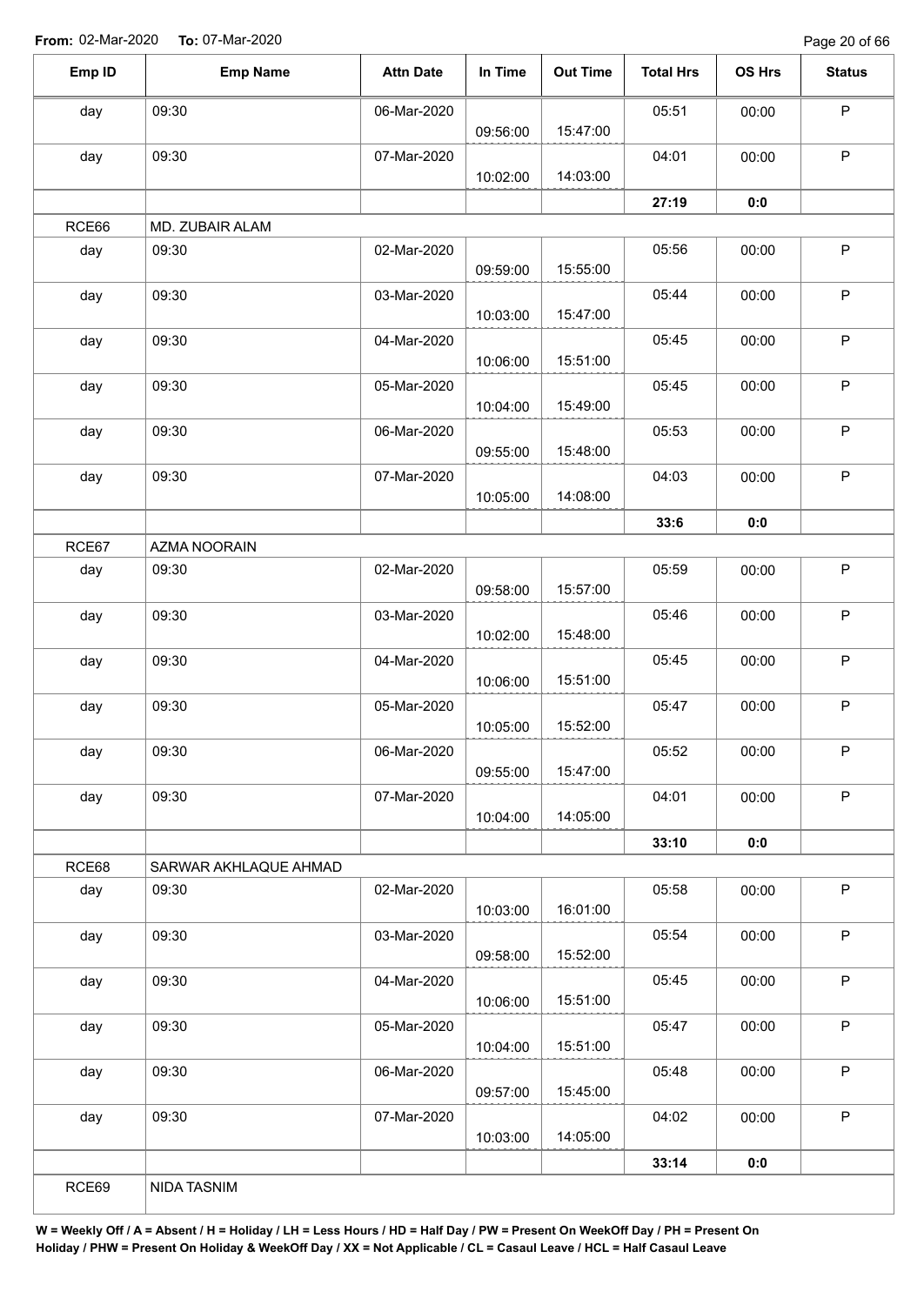| Emp ID | <b>Emp Name</b>     | <b>Attn Date</b> | In Time              | Out Time | <b>Total Hrs</b> | OS Hrs | <b>Status</b> |
|--------|---------------------|------------------|----------------------|----------|------------------|--------|---------------|
|        |                     | 02-Mar-2020      |                      |          | 00:00            | 00:00  | A             |
| day    | 09:30               | 03-Mar-2020      | 10:03:00             | 15:46:00 | 05:43            | 00:00  | $\mathsf P$   |
| day    | 09:30               | 04-Mar-2020      | 10:01:00             | 15:43:00 | 05:42            | 00:00  | $\mathsf P$   |
| day    | 09:30               | 05-Mar-2020      | 10:00:00             | 15:47:00 | 05:47            | 00:00  | $\sf P$       |
| day    | 09:30               | 06-Mar-2020      |                      | 15:49:00 | 05:57            | 00:00  | $\sf P$       |
| day    | 09:30               | 07-Mar-2020      | 09:52:00<br>10:00:00 | 14:02:00 | 04:02            | 00:00  | $\mathsf P$   |
|        |                     |                  |                      |          | 27:11            | 0:0    |               |
| RCE70  | <b>SUMAN KUMARI</b> |                  |                      |          |                  |        |               |
| day    | 09:30               | 02-Mar-2020      | 10:02:00             | 15:58:00 | 05:56            | 00:00  | $\sf P$       |
| day    | 09:30               | 03-Mar-2020      | 10:00:00             | 15:48:00 | 05:48            | 00:00  | $\sf P$       |
| day    | 09:30               | 04-Mar-2020      | 10:01:00             | 15:44:00 | 05:43            | 00:00  | $\mathsf P$   |
| day    | 09:30               | 05-Mar-2020      | 10:02:00             | 15:47:00 | 05:45            | 00:00  | $\mathsf P$   |
| day    | 09:30               | 06-Mar-2020      | 09:56:00             | 15:44:00 | 05:48            | 00:00  | P             |
| day    | 09:30               | 07-Mar-2020      | 10:01:00             | 14:03:00 | 04:02            | 00:00  | $\mathsf P$   |
|        |                     |                  |                      |          | 33:2             | 0:0    |               |
| RCE71  | MD. MUNTAZIR ANSARI |                  |                      |          |                  |        |               |
| day    | 09:30               | 02-Mar-2020      | 10:03:00             | 16:00:00 | 05:57            | 00:00  | P             |
| day    | 09:30               | 03-Mar-2020      | 10:03:00             | 15:47:00 | 05:44            | 00:00  | $\sf P$       |
| day    | 09:30               | 04-Mar-2020      | 10:06:00             | 15:48:00 | 05:42            | 00:00  | $\sf P$       |
| day    | 09:30               | 05-Mar-2020      | 10:03:00             | 15:50:00 | 05:47            | 00:00  | $\mathsf P$   |
| day    | 09:30               | 06-Mar-2020      | 09:56:00             | 15:46:00 | 05:50            | 00:00  | $\mathsf P$   |
| day    | 09:30               | 07-Mar-2020      | 10:01:00             | 14:04:00 | 04:03            | 00:00  | $\mathsf P$   |
|        |                     |                  |                      |          | 33:3             | 0:0    |               |
| RCE72  | NARAYAN KUMAR       |                  |                      |          |                  |        |               |
|        |                     | 02-Mar-2020      |                      |          | 00:00            | 00:00  | $\mathsf{A}$  |
| day    | 09:30               | 03-Mar-2020      | 10:04:00             | 15:47:00 | 05:43            | 00:00  | $\sf P$       |
| day    | 09:30               | 04-Mar-2020      | 10:04:00             | 15:49:00 | 05:45            | 00:00  | $\mathsf P$   |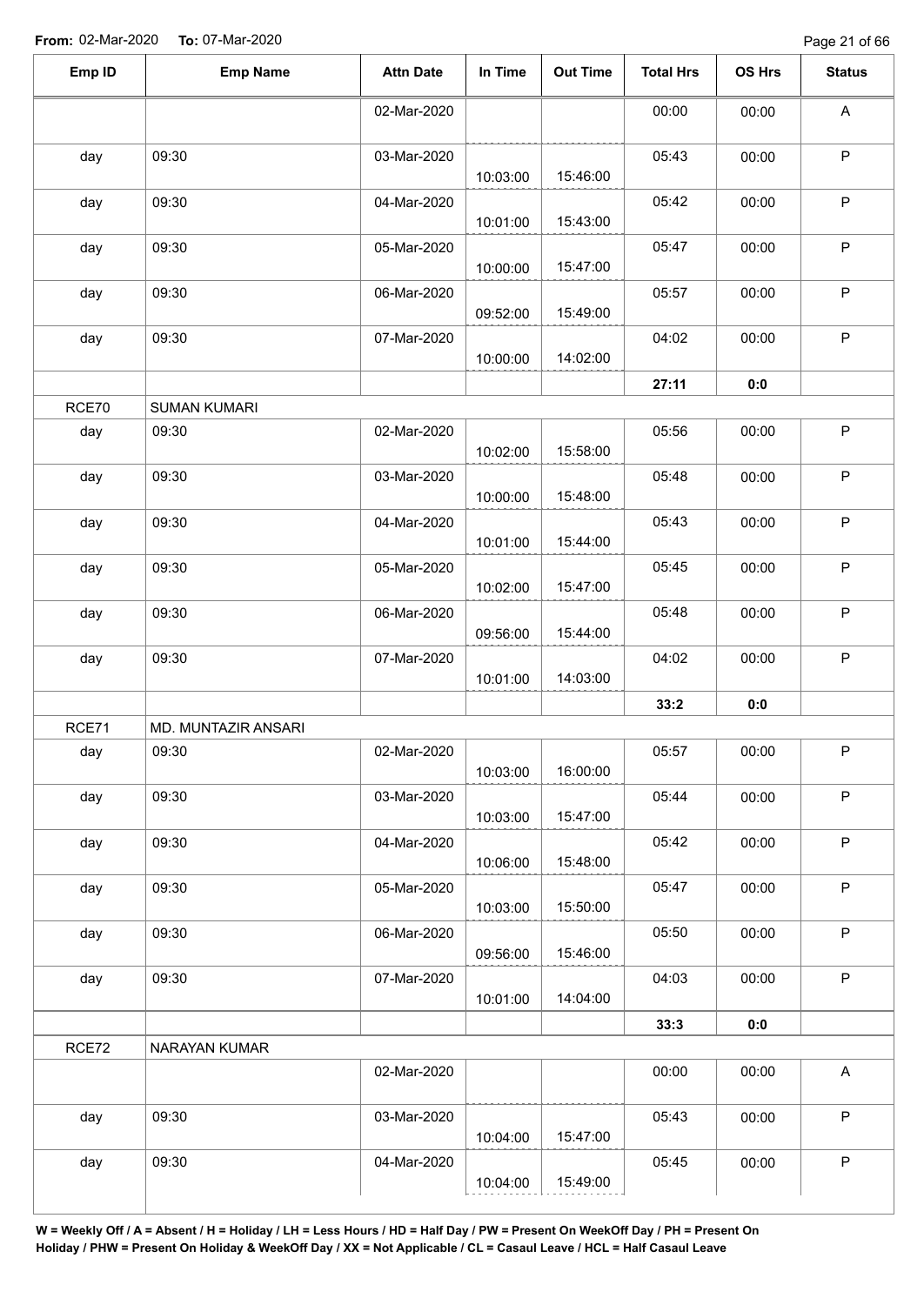Page 22 of 66

| Emp ID | <b>Emp Name</b>  | <b>Attn Date</b> | In Time  | <b>Out Time</b> | <b>Total Hrs</b> | OS Hrs | <b>Status</b>             |
|--------|------------------|------------------|----------|-----------------|------------------|--------|---------------------------|
| day    | 09:30            | 05-Mar-2020      |          |                 | 05:47            | 00:00  | $\mathsf P$               |
|        |                  |                  | 10:02:00 | 15:49:00        |                  |        |                           |
| day    | 09:30            | 06-Mar-2020      | 09:54:00 | 15:47:00        | 05:53            | 00:00  | P                         |
| day    | 09:30            | 07-Mar-2020      |          | 14:08:00        | 04:03            | 00:00  | P                         |
|        |                  |                  | 10:05:00 |                 |                  |        |                           |
|        |                  |                  |          |                 | 27:11            | 0:0    |                           |
| RCE73  | PARDINATH HANSDA |                  |          |                 |                  |        |                           |
| day    | 09:30            | 02-Mar-2020      | 09:59:00 | 15:55:00        | 05:56            | 00:00  | P                         |
| day    | 09:30            | 03-Mar-2020      | 10:03:00 | 15:46:00        | 05:43            | 00:00  | P                         |
| day    | 09:30            | 04-Mar-2020      |          |                 | 05:43            | 00:00  | $\mathsf P$               |
|        |                  |                  | 10:01:00 | 15:44:00        |                  |        |                           |
| day    | 09:30            | 05-Mar-2020      | 10:02:00 | 15:47:00        | 05:45            | 00:00  | $\mathsf P$               |
| day    | 09:30            | 06-Mar-2020      |          |                 | 05:48            | 00:00  | $\mathsf P$               |
|        |                  |                  | 09:56:00 | 15:44:00        |                  |        |                           |
| day    | 09:30            | 07-Mar-2020      |          |                 | 04:03            | 00:00  | $\mathsf P$               |
|        |                  |                  | 10:01:00 | 14:04:00        |                  |        |                           |
|        |                  |                  |          |                 | 32:58            | 0:0    |                           |
| RCE74  | SURENDRA KUMAR   |                  |          |                 |                  |        |                           |
| day    | 09:30            | 02-Mar-2020      | 10:03:00 | 16:01:00        | 05:58            | 00:00  | $\mathsf P$               |
| day    | 09:30            | 03-Mar-2020      |          |                 | 05:54            | 00:00  | $\mathsf P$               |
|        |                  |                  | 09:58:00 | 15:52:00        |                  |        |                           |
| day    | 09:30            | 04-Mar-2020      |          |                 | 05:45            | 00:00  | $\sf P$                   |
|        |                  |                  | 10:03:00 | 15:48:00        |                  |        |                           |
| day    | 09:30            | 05-Mar-2020      |          |                 | 05:46            | 00:00  | $\mathsf P$               |
|        |                  |                  | 10:03:00 | 15:49:00        |                  |        |                           |
| day    | 09:30            | 06-Mar-2020      |          |                 | 05:48            | 00:00  | $\mathsf P$               |
|        |                  |                  | 09:57:00 | 15:45:00        |                  |        |                           |
| day    | 09:30            | 07-Mar-2020      | 10:00:00 | 14:02:00        | 04:02            | 00:00  | $\mathsf P$               |
|        |                  |                  |          |                 | 33:13            | 0:0    |                           |
| RCE75  | PRAMILA MARANDI  |                  |          |                 |                  |        |                           |
| day    | 09:30            | 02-Mar-2020      | 10:03:00 | 16:00:00        | 05:57            | 00:00  | $\mathsf P$               |
| day    | 09:30            | 03-Mar-2020      |          |                 | 05:55            | 00:00  | $\sf P$                   |
|        |                  |                  | 09:58:00 | 15:53:00        |                  |        |                           |
| day    | 09:30            | 04-Mar-2020      |          |                 | 05:42            | 00:00  | $\mathsf P$               |
|        |                  |                  | 10:04:00 | 15:46:00        |                  |        |                           |
| day    | 09:30            | 05-Mar-2020      |          |                 | 05:45            | 00:00  | $\sf P$                   |
|        |                  |                  | 10:01:00 | 15:46:00        |                  |        |                           |
| day    | 09:30            | 06-Mar-2020      |          |                 | 05:55            | 00:00  | $\mathsf P$               |
|        |                  |                  |          |                 |                  |        |                           |
|        |                  |                  | 09:53:00 | 15:48:00        |                  |        | $\boldsymbol{\mathsf{A}}$ |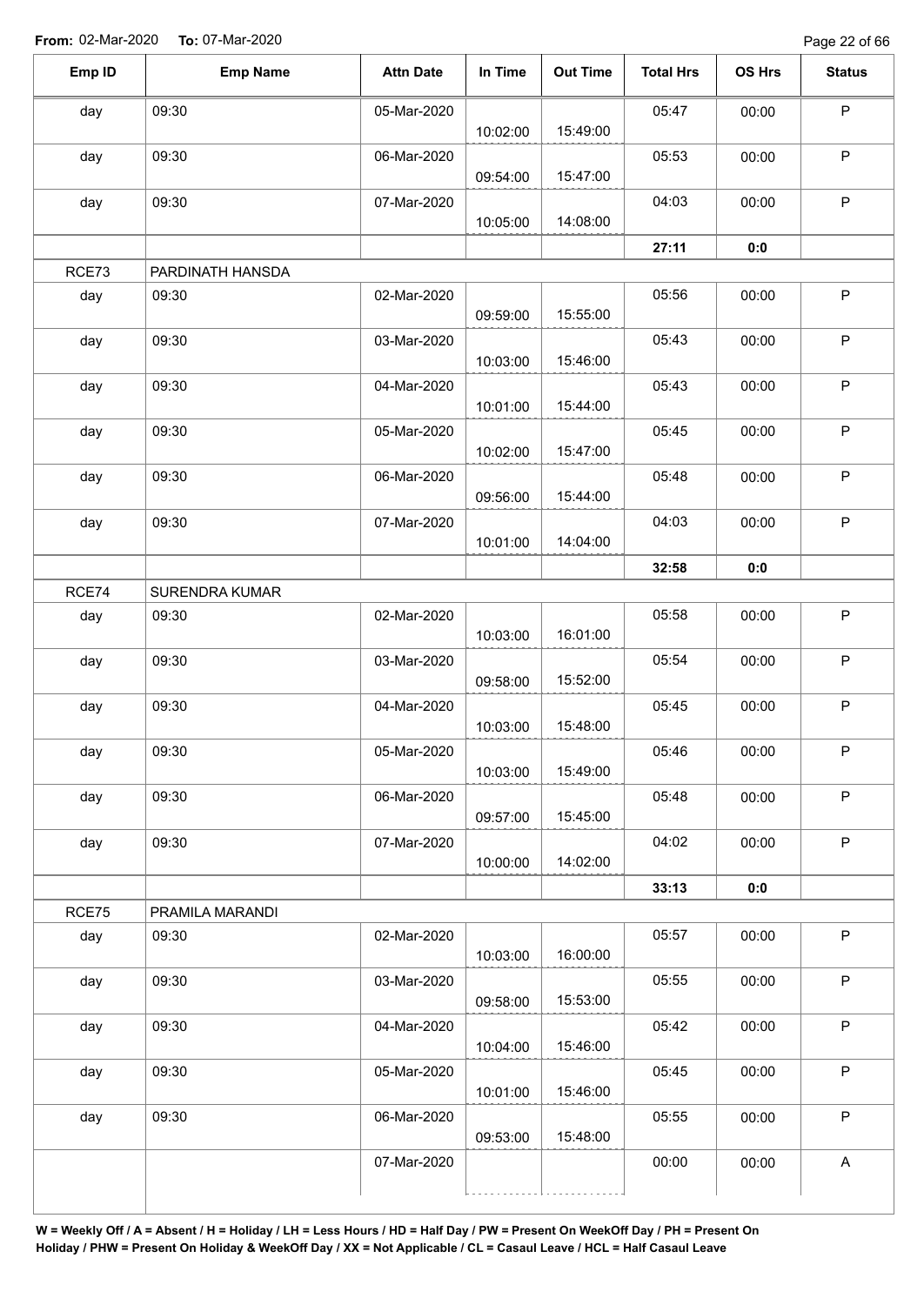Page 23 of 66

|        |                      |                  |          |                 |                  |        | Page 23 UP 00             |
|--------|----------------------|------------------|----------|-----------------|------------------|--------|---------------------------|
| Emp ID | <b>Emp Name</b>      | <b>Attn Date</b> | In Time  | <b>Out Time</b> | <b>Total Hrs</b> | OS Hrs | <b>Status</b>             |
|        |                      |                  |          |                 | 29:14            | 0:0    |                           |
| RCE76  | MUKESH KUMAR MANDAL  |                  |          |                 |                  |        |                           |
| day    | 09:30                | 02-Mar-2020      | 10:02:00 | 15:59:00        | 05:57            | 00:00  | $\sf P$                   |
| day    | 09:30                | 03-Mar-2020      | 10:02:00 | 15:49:00        | 05:47            | 00:00  | $\mathsf P$               |
| day    | 09:30                | 04-Mar-2020      | 10:03:00 | 15:46:00        | 05:43            | 00:00  | $\sf P$                   |
| day    | 09:30                | 05-Mar-2020      | 10:01:00 | 15:48:00        | 05:47            | 00:00  | $\mathsf P$               |
| day    | 09:30                | 06-Mar-2020      | 09:52:00 | 15:49:00        | 05:57            | 00:00  | $\sf P$                   |
| day    | 09:30                | 07-Mar-2020      | 10:03:00 | 14:05:00        | 04:02            | 00:00  | $\mathsf P$               |
|        |                      |                  |          |                 | 33:13            | 0:0    |                           |
| RCE77  | <b>KREETI KUMARI</b> |                  |          |                 |                  |        |                           |
| day    | 09:30                | 02-Mar-2020      | 10:03:00 | 16:00:00        | 05:57            | 00:00  | $\mathsf P$               |
| day    | 09:30                | 03-Mar-2020      | 09:59:00 | 15:49:00        | 05:50            | 00:00  | $\mathsf P$               |
|        |                      | 04-Mar-2020      |          |                 | 00:00            | 00:00  | $\boldsymbol{\mathsf{A}}$ |
| day    | 09:30                | 05-Mar-2020      | 10:00:00 | 15:46:00        | 05:46            | 00:00  | $\mathsf P$               |
|        |                      | 06-Mar-2020      |          |                 | 00:00            | 00:00  | A                         |
| day    | 09:30                | 07-Mar-2020      | 10:05:00 | 14:08:00        | 04:03            | 00:00  | $\mathsf P$               |
|        |                      |                  |          |                 | 21:36            | 0:0    |                           |
| RCE78  | SONIYA KUMARI        |                  |          |                 |                  |        |                           |
| day    | 09:30                | 02-Mar-2020      | 10:00:00 | 15:55:00        | 05:55            | 00:00  | $\mathsf P$               |
| day    | 09:30                | 03-Mar-2020      | 10:04:00 | 15:48:00        | 05:44            | 00:00  | P                         |
| day    | 09:30                | 04-Mar-2020      | 10:06:00 | 15:48:00        | 05:42            | 00:00  | $\sf P$                   |
| day    | 09:30                | 05-Mar-2020      | 10:03:00 | 15:50:00        | 05:47            | 00:00  | $\mathsf P$               |
| day    | 09:30                | 06-Mar-2020      | 09:54:00 | 15:46:00        | 05:52            | 00:00  | $\mathsf P$               |
| day    | 09:30                | 07-Mar-2020      | 10:01:00 | 14:04:00        | 04:03            | 00:00  | $\mathsf P$               |
|        |                      |                  |          |                 | 33:3             | 0:0    |                           |
| RCE79  | PUSHPA VERMA         |                  |          |                 |                  |        |                           |
| day    | 09:30                | 02-Mar-2020      | 09:58:00 | 15:56:00        | 05:58            | 00:00  | $\sf P$                   |
| day    | 09:30                | 03-Mar-2020      | 10:01:00 | 15:50:00        | 05:49            | 00:00  | $\mathsf P$               |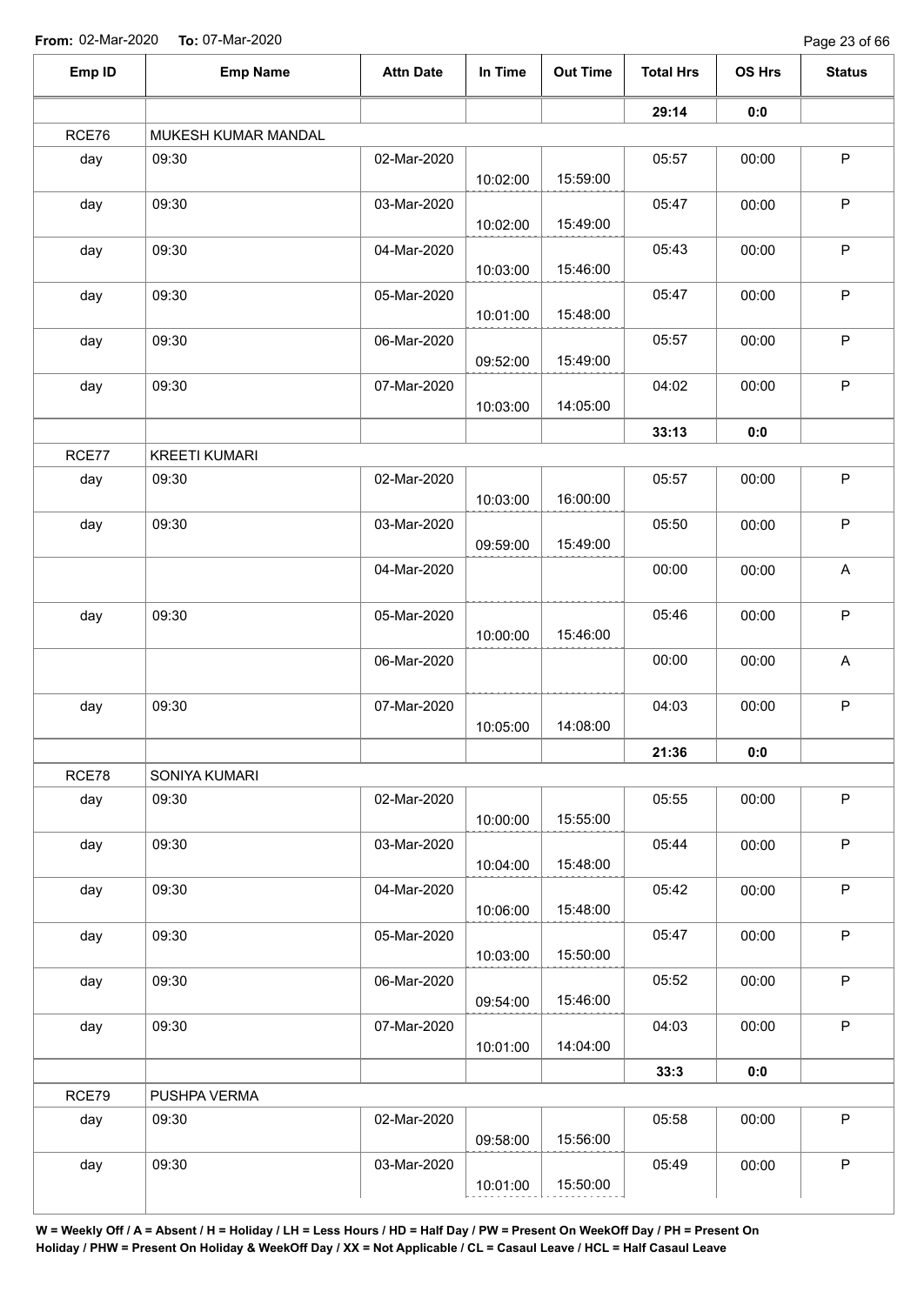Page 24 of 66

| Emp ID       | <b>Emp Name</b>         | <b>Attn Date</b> | In Time  | <b>Out Time</b> | <b>Total Hrs</b> | OS Hrs | <b>Status</b> |
|--------------|-------------------------|------------------|----------|-----------------|------------------|--------|---------------|
| day          | 09:30                   | 04-Mar-2020      | 10:04:00 | 15:49:00        | 05:45            | 00:00  | $\mathsf P$   |
| day          | 09:30                   | 05-Mar-2020      |          |                 | 05:45            | 00:00  | $\mathsf P$   |
|              |                         |                  | 10:05:00 | 15:50:00        | 05:52            |        | $\sf P$       |
| day          | 09:30                   | 06-Mar-2020      | 09:54:00 | 15:46:00        |                  | 00:00  |               |
| day          | 09:30                   | 07-Mar-2020      | 10:02:00 | 14:02:00        | 04:00            | 00:00  | $\mathsf P$   |
|              |                         |                  |          |                 | 33:9             | 0:0    |               |
| RCE80        | MD. SAJJAD ALAM         |                  |          |                 |                  |        |               |
|              |                         | 02-Mar-2020      |          |                 | 00:00            | 00:00  | A             |
| day          | 09:30                   | 03-Mar-2020      | 09:59:00 | 15:49:00        | 05:50            | 00:00  | $\sf P$       |
| day          | 09:30                   | 04-Mar-2020      | 10:05:00 | 15:50:00        | 05:45            | 00:00  | $\mathsf P$   |
| day          | 09:30                   | 05-Mar-2020      | 10:05:00 | 15:51:00        | 05:46            | 00:00  | $\mathsf P$   |
| day          | 09:30                   | 06-Mar-2020      | 09:56:00 | 15:47:00        | 05:51            | 00:00  | $\sf P$       |
| day          | 09:30                   | 07-Mar-2020      |          |                 | 04:02            | 00:00  | $\mathsf P$   |
|              |                         |                  | 10:04:00 | 14:06:00        |                  |        |               |
|              |                         |                  |          |                 | 27:14            | 0:0    |               |
| RCE81<br>day | KANCHAN KUMARI<br>09:30 | 02-Mar-2020      |          |                 | 05:53            | 00:00  | $\sf P$       |
|              |                         |                  | 10:01:00 | 15:54:00        |                  |        |               |
| day          | 09:30                   | 03-Mar-2020      | 10:02:00 | 15:49:00        | 05:47            | 00:00  | $\sf P$       |
| day          | 09:30                   | 04-Mar-2020      | 10:04:00 | 15:46:00        | 05:42            | 00:00  | P             |
| day          | 09:30                   | 05-Mar-2020      | 10:01:00 | 15:48:00        | 05:47            | 00:00  | $\mathsf P$   |
| day          | 09:30                   | 06-Mar-2020      | 09:56:00 | 15:45:00        | 05:49            | 00:00  | $\sf P$       |
| day          | 09:30                   | 07-Mar-2020      | 10:00:00 | 14:02:00        | 04:02            | 00:00  | $\mathsf P$   |
|              |                         |                  |          |                 | 33:0             | 0:0    |               |
| RCE82        | PREMJIT KUMAR YADAV     |                  |          |                 |                  |        |               |
| day          | 09:30                   | 02-Mar-2020      | 10:03:00 | 16:01:00        | 05:58            | 00:00  | $\mathsf P$   |
| day          | 09:30                   | 03-Mar-2020      | 09:58:00 | 15:51:00        | 05:53            | 00:00  | $\mathsf P$   |
|              |                         | 04-Mar-2020      |          |                 | 00:00            | 00:00  | $\mathsf A$   |
| day          | 09:30                   | 05-Mar-2020      | 10:02:00 | 15:48:00        | 05:46            | 00:00  | $\mathsf P$   |
| day          | 09:30                   | 06-Mar-2020      | 09:51:00 | 15:50:00        | 05:59            | 00:00  | $\sf P$       |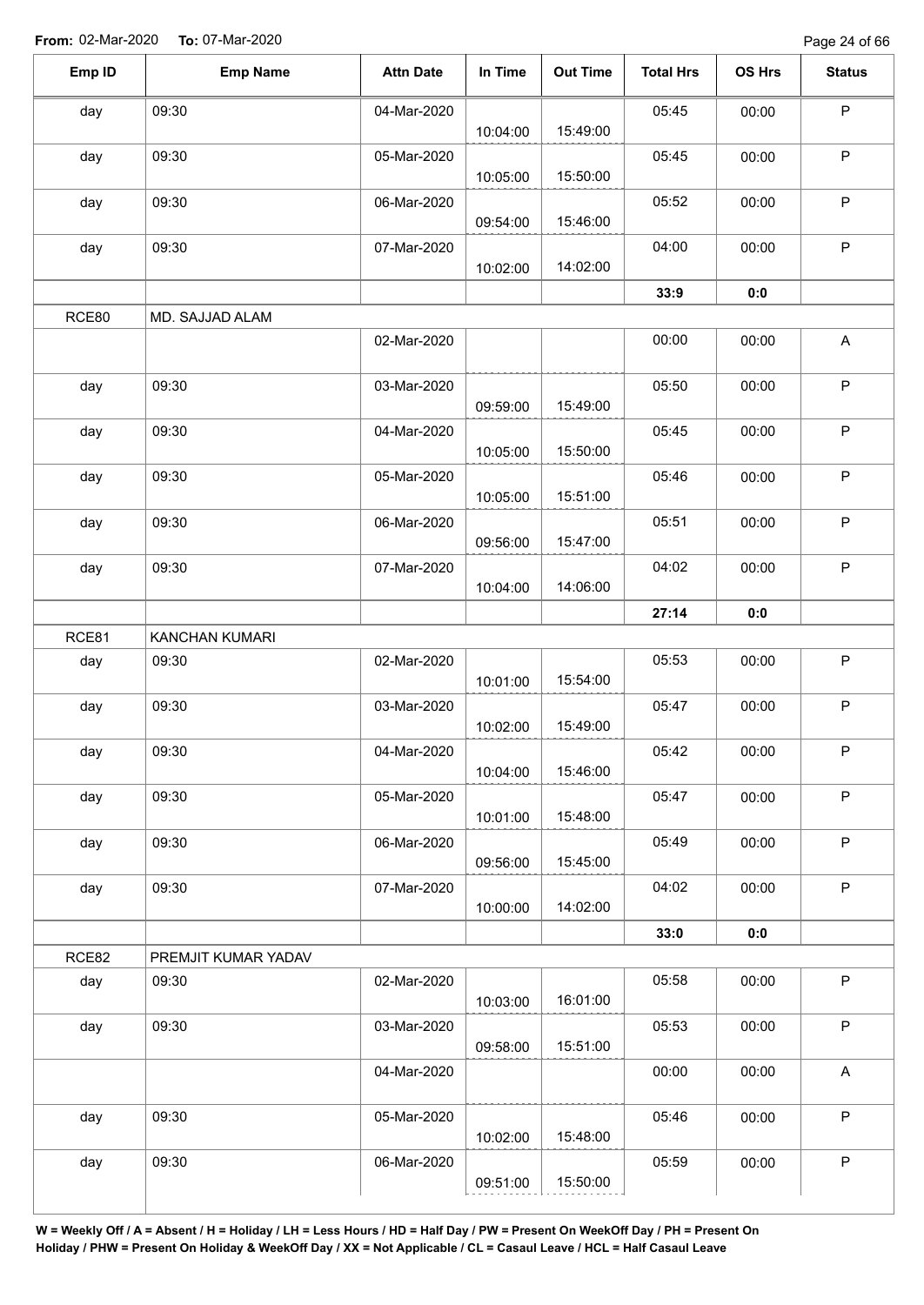Page 25 of 66

| day<br>RCE83 | 09:30              | 07-Mar-2020 |          |          |       |       |                           |
|--------------|--------------------|-------------|----------|----------|-------|-------|---------------------------|
|              |                    |             |          |          | 04:02 | 00:00 | $\mathsf P$               |
|              |                    |             | 10:04:00 | 14:06:00 |       |       |                           |
|              |                    |             |          |          | 27:38 | 0:0   |                           |
|              | ABHISHEK KUMAR     |             |          |          |       |       |                           |
|              |                    | 02-Mar-2020 |          |          | 00:00 | 00:00 | A                         |
| day          | 09:30              | 03-Mar-2020 |          |          | 05:49 | 00:00 | $\mathsf P$               |
|              |                    |             | 10:01:00 | 15:50:00 |       |       |                           |
| day          | 09:30              | 04-Mar-2020 |          |          | 05:44 | 00:00 | $\mathsf P$               |
|              |                    |             | 10:05:00 | 15:49:00 |       |       |                           |
| day          | 09:30              | 05-Mar-2020 |          |          | 05:46 | 00:00 | $\mathsf P$               |
|              |                    |             | 10:04:00 | 15:50:00 |       |       |                           |
| day          | 09:30              | 06-Mar-2020 |          |          | 05:57 | 00:00 | $\mathsf P$               |
|              |                    |             | 09:54:00 | 15:51:00 |       |       |                           |
| day          | 09:30              | 07-Mar-2020 | 10:04:00 | 14:08:00 | 04:04 | 00:00 | $\mathsf P$               |
|              |                    |             |          |          | 27:20 |       |                           |
| RCE84        | MANJEET KUMAR RANA |             |          |          |       | 0:0   |                           |
|              | 09:30              | 02-Mar-2020 |          |          | 06:00 |       | $\mathsf P$               |
| day          |                    |             | 09:57:00 | 15:57:00 |       | 00:00 |                           |
| day          | 09:30              | 03-Mar-2020 |          |          | 05:44 | 00:00 | $\mathsf P$               |
|              |                    |             | 10:04:00 | 15:48:00 |       |       |                           |
|              |                    | 04-Mar-2020 |          |          | 00:00 | 00:00 | $\boldsymbol{\mathsf{A}}$ |
|              |                    |             |          |          |       |       |                           |
| day          | 09:30              | 05-Mar-2020 |          |          | 05:45 | 00:00 | $\mathsf P$               |
|              |                    |             | 10:04:00 | 15:49:00 |       |       |                           |
| day          | 09:30              | 06-Mar-2020 |          |          | 05:51 | 00:00 | $\sf P$                   |
|              |                    |             | 09:55:00 | 15:46:00 |       |       |                           |
| day          | 09:30              | 07-Mar-2020 |          |          | 04:02 | 00:00 | P                         |
|              |                    |             | 10:02:00 | 14:04:00 |       |       |                           |
|              |                    |             |          |          | 27:22 | 0:0   |                           |
| RCE85        | NAYAN KUMAR DEY    |             |          |          |       |       |                           |
| day          | 09:30              | 02-Mar-2020 |          |          | 06:01 | 00:01 | $\mathsf P$               |
|              |                    |             | 09:57:00 | 15:58:00 |       |       |                           |
| day          | 09:30              | 03-Mar-2020 |          |          | 05:50 | 00:00 | $\mathsf P$               |
|              |                    |             | 10:00:00 | 15:50:00 |       |       |                           |
| day          | 09:30              | 04-Mar-2020 |          | 15:47:00 | 05:45 | 00:00 | $\mathsf P$               |
|              |                    |             | 10:02:00 |          |       |       |                           |
| day          | 09:30              | 05-Mar-2020 | 10:02:00 | 15:48:00 | 05:46 | 00:00 | $\mathsf P$               |
|              | 09:30              | 06-Mar-2020 |          |          | 05:59 | 00:00 | $\mathsf P$               |
| day          |                    |             | 09:51:00 | 15:50:00 |       |       |                           |
| day          | 09:30              | 07-Mar-2020 |          |          | 04:02 | 00:00 | $\sf P$                   |
|              |                    |             | 10:06:00 | 14:08:00 |       |       |                           |
|              |                    |             |          |          | 33:23 | 0:1   |                           |
| RCE86        | ROHIT GUPTA        |             |          |          |       |       |                           |
| day          | 09:30              | 02-Mar-2020 |          |          | 05:58 | 00:00 | $\mathsf P$               |
|              |                    |             | 10:01:00 | 15:59:00 |       |       |                           |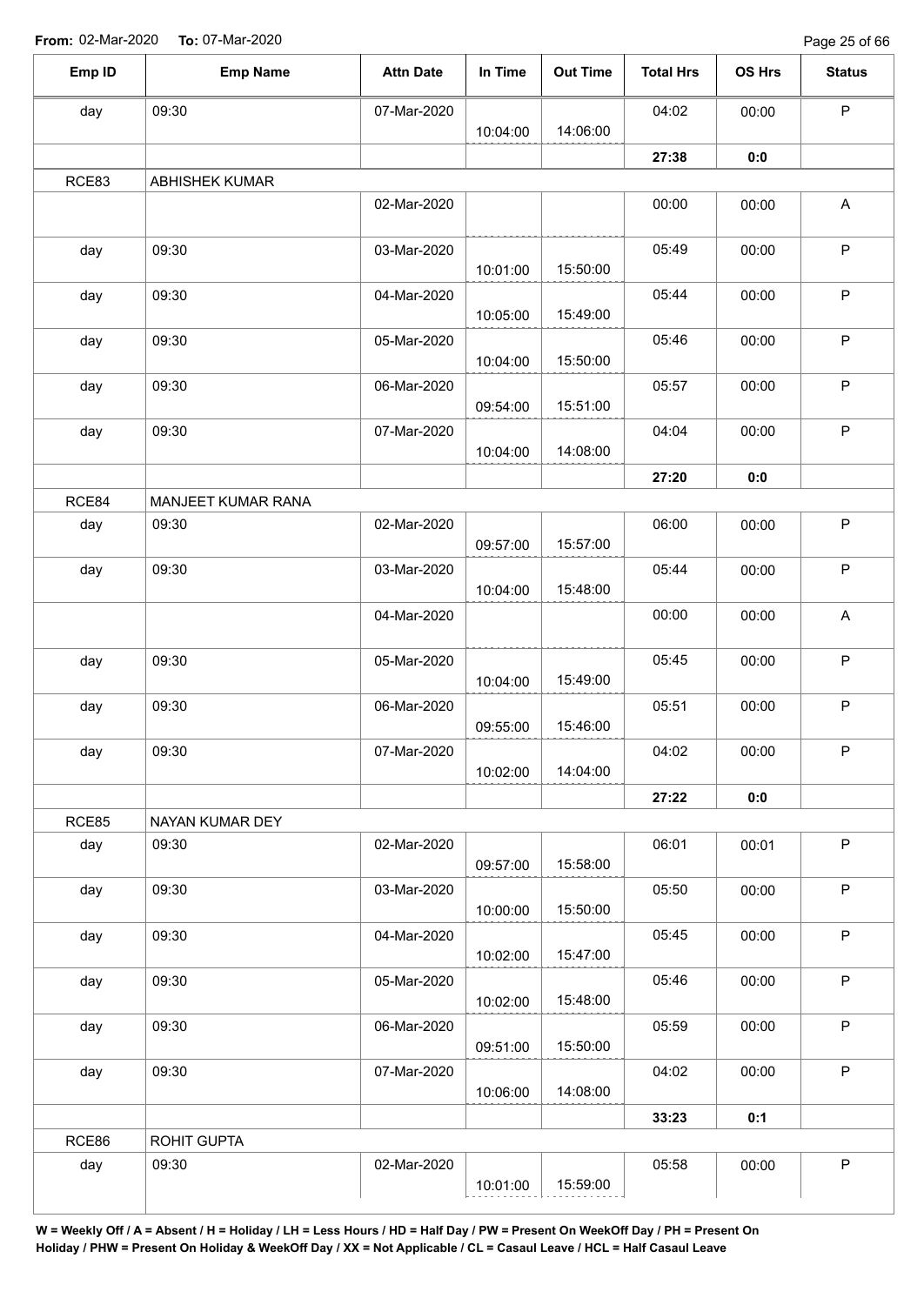| Emp ID | <b>Emp Name</b>      | <b>Attn Date</b> | In Time  | <b>Out Time</b> | <b>Total Hrs</b> | OS Hrs | <b>Status</b>             |
|--------|----------------------|------------------|----------|-----------------|------------------|--------|---------------------------|
| day    | 09:30                | 03-Mar-2020      | 10:02:00 | 15:49:00        | 05:47            | 00:00  | $\mathsf P$               |
| day    | 09:30                | 04-Mar-2020      | 10:00:00 | 15:43:00        | 05:43            | 00:00  | $\mathsf P$               |
| day    | 09:30                | 05-Mar-2020      | 10:00:00 | 15:45:00        | 05:45            | 00:00  | $\mathsf P$               |
| day    | 09:30                | 06-Mar-2020      | 09:52:00 | 15:50:00        | 05:58            | 00:00  | $\mathsf P$               |
| day    | 09:30                | 07-Mar-2020      | 10:03:00 | 14:03:00        | 04:00            | 00:00  | $\mathsf P$               |
|        |                      |                  |          |                 | 33:11            | 0:0    |                           |
| RCE87  | <b>SULATA KUMARI</b> |                  |          |                 |                  |        |                           |
| day    | 09:30                | 02-Mar-2020      | 09:59:00 | 15:56:00        | 05:57            | 00:00  | $\mathsf P$               |
| day    | 09:30                | 03-Mar-2020      | 10:03:00 | 15:47:00        | 05:44            | 00:00  | $\sf P$                   |
| day    | 09:30                | 04-Mar-2020      | 10:02:00 | 15:44:00        | 05:42            | 00:00  | $\mathsf P$               |
|        |                      | 05-Mar-2020      |          |                 | 00:00            | 00:00  | $\boldsymbol{\mathsf{A}}$ |
| day    | 09:30                | 06-Mar-2020      | 09:54:00 | 15:46:00        | 05:52            | 00:00  | $\sf P$                   |
| day    | 09:30                | 07-Mar-2020      | 10:02:00 | 14:05:00        | 04:03            | 00:00  | $\mathsf P$               |
|        |                      |                  |          |                 | 27:18            | 0:0    |                           |
| RCE88  | SHILA SOREN          |                  |          |                 |                  |        |                           |
| day    | 09:30                | 02-Mar-2020      | 10:02:00 | 16:01:00        | 05:59            | 00:00  | $\mathsf P$               |
| day    | 09:30                | 03-Mar-2020      | 09:58:00 | 15:51:00        | 05:53            | 00:00  | $\mathsf P$               |
| day    | 09:30                | 04-Mar-2020      | 10:01:00 | 15:43:00        | 05:42            | 00:00  | $\mathsf P$               |
| day    | 09:30                | 05-Mar-2020      | 10:00:00 | 15:46:00        | 05:46            | 00:00  | $\mathsf P$               |
| day    | 09:30                | 06-Mar-2020      | 09:52:00 | 15:51:00        | 05:59            | 00:00  | $\sf P$                   |
| day    | 09:30                | 07-Mar-2020      | 10:05:00 | 14:07:00        | 04:02            | 00:00  | $\sf P$                   |
|        |                      |                  |          |                 | 33:21            | 0:0    |                           |
| RCE89  | AFTAB ALAM           |                  |          |                 |                  |        |                           |
| day    | 09:30                | 02-Mar-2020      | 10:02:00 | 16:01:00        | 05:59            | 00:00  | $\mathsf P$               |
| day    | 09:30                | 03-Mar-2020      | 09:58:00 | 15:52:00        | 05:54            | 00:00  | $\sf P$                   |
| day    | 09:30                | 04-Mar-2020      | 10:06:00 | 15:51:00        | 05:45            | 00:00  | $\sf P$                   |
| day    | 09:30                | 05-Mar-2020      | 10:04:00 | 15:52:00        | 05:48            | 00:00  | P                         |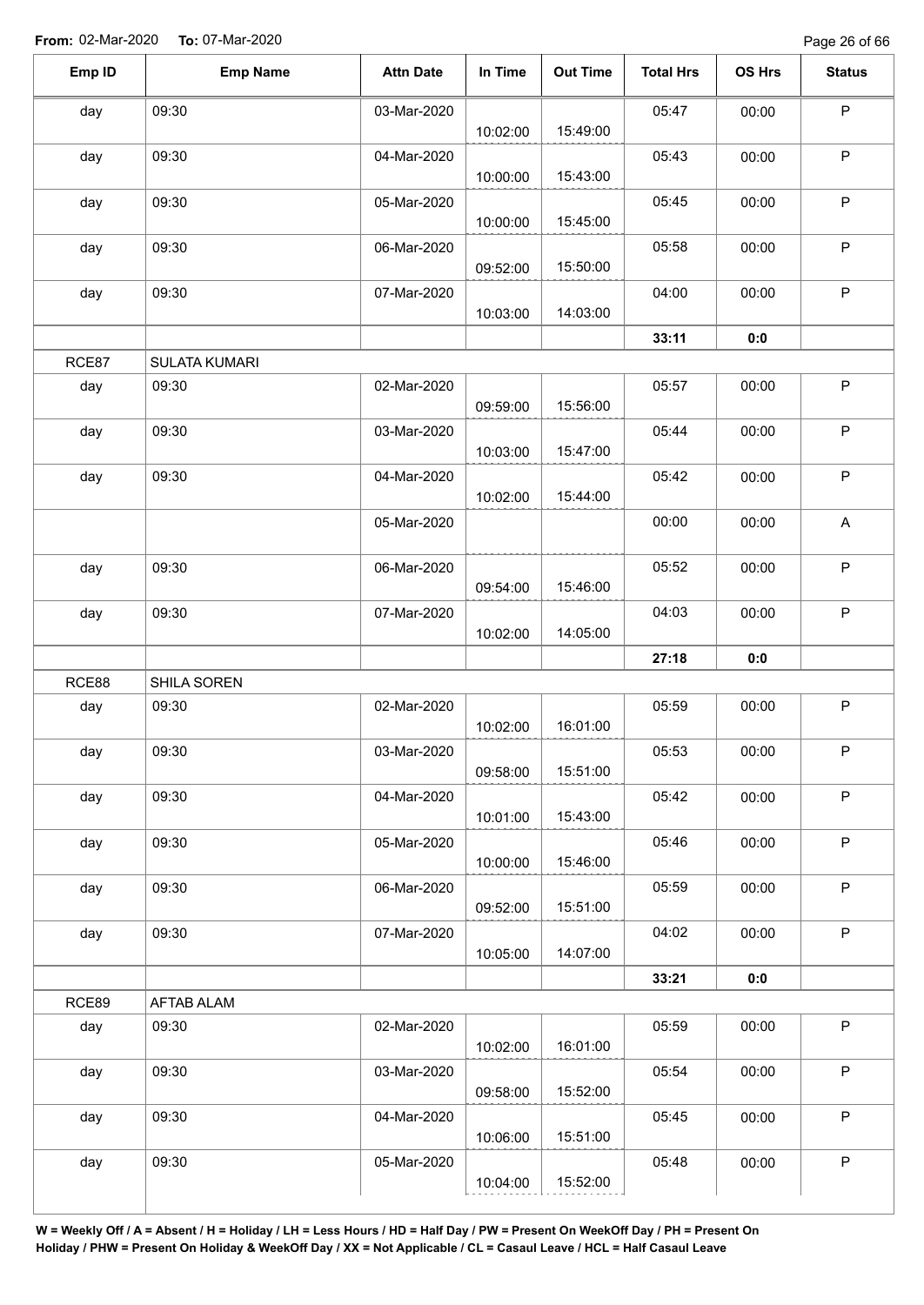Page 27 of 66

| Emp ID | <b>Emp Name</b>       | <b>Attn Date</b> | In Time  | <b>Out Time</b> | <b>Total Hrs</b> | OS Hrs | <b>Status</b> |
|--------|-----------------------|------------------|----------|-----------------|------------------|--------|---------------|
| day    | 09:30                 | 06-Mar-2020      |          |                 | 05:53            | 00:00  | $\mathsf P$   |
|        |                       |                  | 09:53:00 | 15:46:00        |                  |        |               |
| day    | 09:30                 | 07-Mar-2020      |          |                 | 04:02            | 00:00  | $\mathsf P$   |
|        |                       |                  | 10:03:00 | 14:05:00        |                  |        |               |
|        |                       |                  |          |                 | 33:21            | 0:0    |               |
| RCE90  | RUKSAR KHATOON        |                  |          |                 |                  |        |               |
| day    | 09:30                 | 02-Mar-2020      | 09:59:00 | 15:55:00        | 05:56            | 00:00  | $\mathsf P$   |
| day    | 09:30                 | 03-Mar-2020      | 10:01:00 | 15:48:00        | 05:47            | 00:00  | $\mathsf P$   |
|        | 09:30                 | 04-Mar-2020      |          |                 |                  |        | $\mathsf P$   |
| day    |                       |                  | 10:02:00 | 15:48:00        | 05:46            | 00:00  |               |
| day    | 09:30                 | 05-Mar-2020      |          |                 | 05:46            | 00:00  | $\sf P$       |
|        |                       |                  | 10:05:00 | 15:51:00        |                  |        |               |
| day    | 09:30                 | 06-Mar-2020      |          |                 | 05:47            | 00:00  | $\sf P$       |
|        |                       |                  | 09:58:00 | 15:45:00        |                  |        |               |
| day    | 09:30                 | 07-Mar-2020      |          |                 | 04:01            | 00:00  | $\mathsf P$   |
|        |                       |                  | 10:01:00 | 14:02:00        |                  |        |               |
|        |                       |                  |          |                 | 33:3             | 0:0    |               |
| RCE91  | <b>KUNTI KUMARI</b>   |                  |          |                 |                  |        |               |
| day    | 09:30                 | 02-Mar-2020      | 10:01:00 | 15:59:00        | 05:58            | 00:00  | $\sf P$       |
| day    | 09:30                 | 03-Mar-2020      |          |                 | 05:49            | 00:00  | $\mathsf P$   |
|        |                       |                  | 10:01:00 | 15:50:00        |                  |        |               |
| day    | 09:30                 | 04-Mar-2020      |          |                 | 05:45            | 00:00  | $\mathsf P$   |
|        |                       |                  | 10:05:00 | 15:50:00        |                  |        |               |
| day    | 09:30                 | 05-Mar-2020      |          |                 | 05:45            | 00:00  | $\mathsf P$   |
|        |                       |                  | 10:04:00 | 15:49:00        |                  |        |               |
| day    | 09:30                 | 06-Mar-2020      |          |                 | 05:54            | 00:00  | $\mathsf P$   |
|        |                       |                  | 09:53:00 | 15:47:00        |                  |        |               |
|        |                       | 07-Mar-2020      |          |                 | 00:00            | 00:00  | $\mathsf A$   |
|        |                       |                  |          |                 | 29:11            | 0:0    |               |
| RCE92  | <b>MANISHA KUMARI</b> |                  |          |                 |                  |        |               |
| day    | 09:30                 | 02-Mar-2020      | 10:00:00 | 15:59:00        | 05:59            | 00:00  | $\sf P$       |
| day    | 09:30                 | 03-Mar-2020      |          |                 | 05:53            | 00:00  | $\mathsf P$   |
|        |                       |                  | 09:59:00 | 15:52:00        |                  |        |               |
| day    | 09:30                 | 04-Mar-2020      |          |                 | 05:46            | 00:00  | $\sf P$       |
|        |                       |                  | 10:03:00 | 15:49:00        |                  |        |               |
|        |                       | 05-Mar-2020      |          |                 | 00:00            | 00:00  | A             |
| day    | 09:30                 | 06-Mar-2020      |          |                 | 05:55            | 00:00  | $\sf P$       |
|        |                       |                  | 09:53:00 | 15:48:00        |                  |        |               |
| day    | 09:30                 | 07-Mar-2020      |          |                 | 04:02            | 00:00  | $\mathsf P$   |
|        |                       |                  | 10:00:00 | 14:02:00        |                  |        |               |
|        |                       |                  |          |                 | 27:35            | 0:0    |               |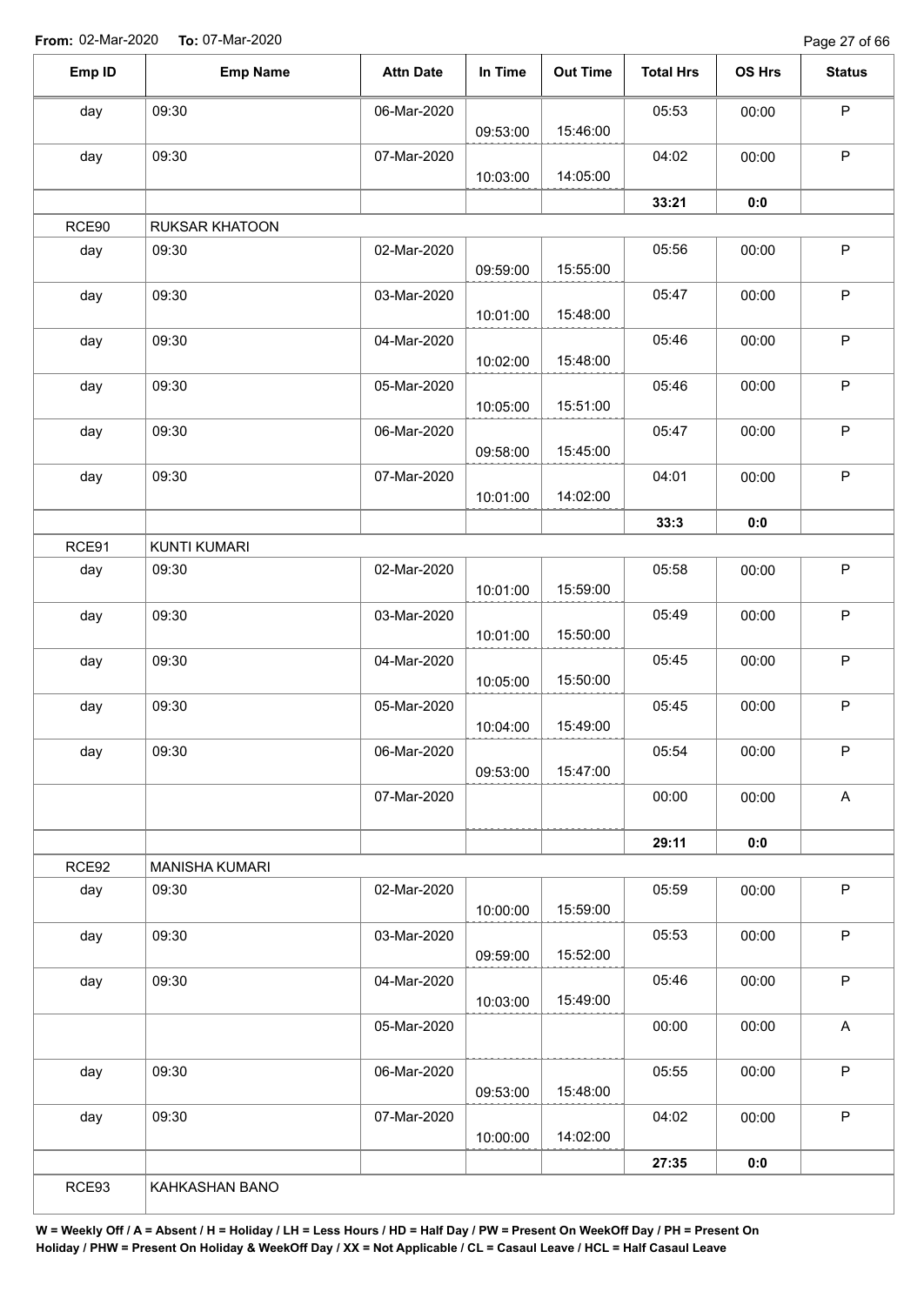Page 28 of 66

| Emp ID | <b>Emp Name</b>       | <b>Attn Date</b> | In Time  | <b>Out Time</b> | <b>Total Hrs</b> | OS Hrs | <b>Status</b> |
|--------|-----------------------|------------------|----------|-----------------|------------------|--------|---------------|
| day    | 09:30                 | 02-Mar-2020      | 10:03:00 | 16:00:00        | 05:57            | 00:00  | $\mathsf P$   |
| day    | 09:30                 | 03-Mar-2020      |          |                 | 05:53            | 00:00  | P             |
| day    | 09:30                 | 04-Mar-2020      | 09:58:00 | 15:51:00        | 05:44            | 00:00  | P             |
| day    | 09:30                 | 05-Mar-2020      | 10:02:00 | 15:46:00        | 05:44            | 00:00  | P             |
| day    | 09:30                 | 06-Mar-2020      | 10:01:00 | 15:45:00        | 05:54            | 00:00  | P             |
| day    | 09:30                 | 07-Mar-2020      | 09:53:00 | 15:47:00        | 04:00            | 00:00  | $\mathsf P$   |
|        |                       |                  | 10:02:00 | 14:02:00        |                  |        |               |
|        |                       |                  |          |                 | 33:12            | 0:0    |               |
| RCE94  | <b>BHAWANI KUMARI</b> |                  |          |                 |                  |        |               |
| day    | 09:30                 | 02-Mar-2020      | 09:59:00 | 15:55:00        | 05:56            | 00:00  | $\sf P$       |
| day    | 09:30                 | 03-Mar-2020      | 10:03:00 | 15:46:00        | 05:43            | 00:00  | $\sf P$       |
| day    | 09:30                 | 04-Mar-2020      | 10:01:00 | 15:47:00        | 05:46            | 00:00  | $\mathsf P$   |
| day    | 09:30                 | 05-Mar-2020      | 10:03:00 | 15:49:00        | 05:46            | 00:00  | P             |
| day    | 09:30                 | 06-Mar-2020      | 09:56:00 | 15:49:00        | 05:53            | 00:00  | P             |
| day    | 09:30                 | 07-Mar-2020      |          |                 | 04:04            | 00:00  | P             |
|        |                       |                  | 10:04:00 | 14:08:00        |                  |        |               |
| RCE95  | <b>SONI KUMARI</b>    |                  |          |                 | 33:8             | 0:0    |               |
| aay    | 09:30                 | 02-Mar-2020      | 10:01:00 | 16:01:00        | 06:00            | 00:00  | P             |
| day    | 09:30                 | 03-Mar-2020      |          |                 | 05:54            | 00:00  | $\mathsf P$   |
| day    | 09:30                 | 04-Mar-2020      | 09:58:00 | 15:52:00        | 05:45            | 00:00  | $\mathsf P$   |
| day    | 09:30                 | 05-Mar-2020      | 10:06:00 | 15:51:00        | 05:48            | 00:00  | $\mathsf P$   |
|        |                       |                  | 10:04:00 | 15:52:00        |                  |        |               |
| day    | 09:30                 | 06-Mar-2020      | 09:55:00 | 15:46:00        | 05:51            | 00:00  | $\sf P$       |
| day    | 09:30                 | 07-Mar-2020      | 10:01:00 | 14:03:00        | 04:02            | 00:00  | $\mathsf P$   |
|        |                       |                  |          |                 | 33:20            | 0:0    |               |
| RCE96  | DEEPAK KUMAR SINGH    |                  |          |                 |                  |        |               |
| day    | 09:30                 | 02-Mar-2020      | 10:02:00 | 15:54:00        | 05:52            | 00:00  | $\sf P$       |
| day    | 09:30                 | 03-Mar-2020      | 10:03:00 | 15:46:00        | 05:43            | 00:00  | P             |
| day    | 09:30                 | 04-Mar-2020      |          |                 | 05:43            | 00:00  | $\sf P$       |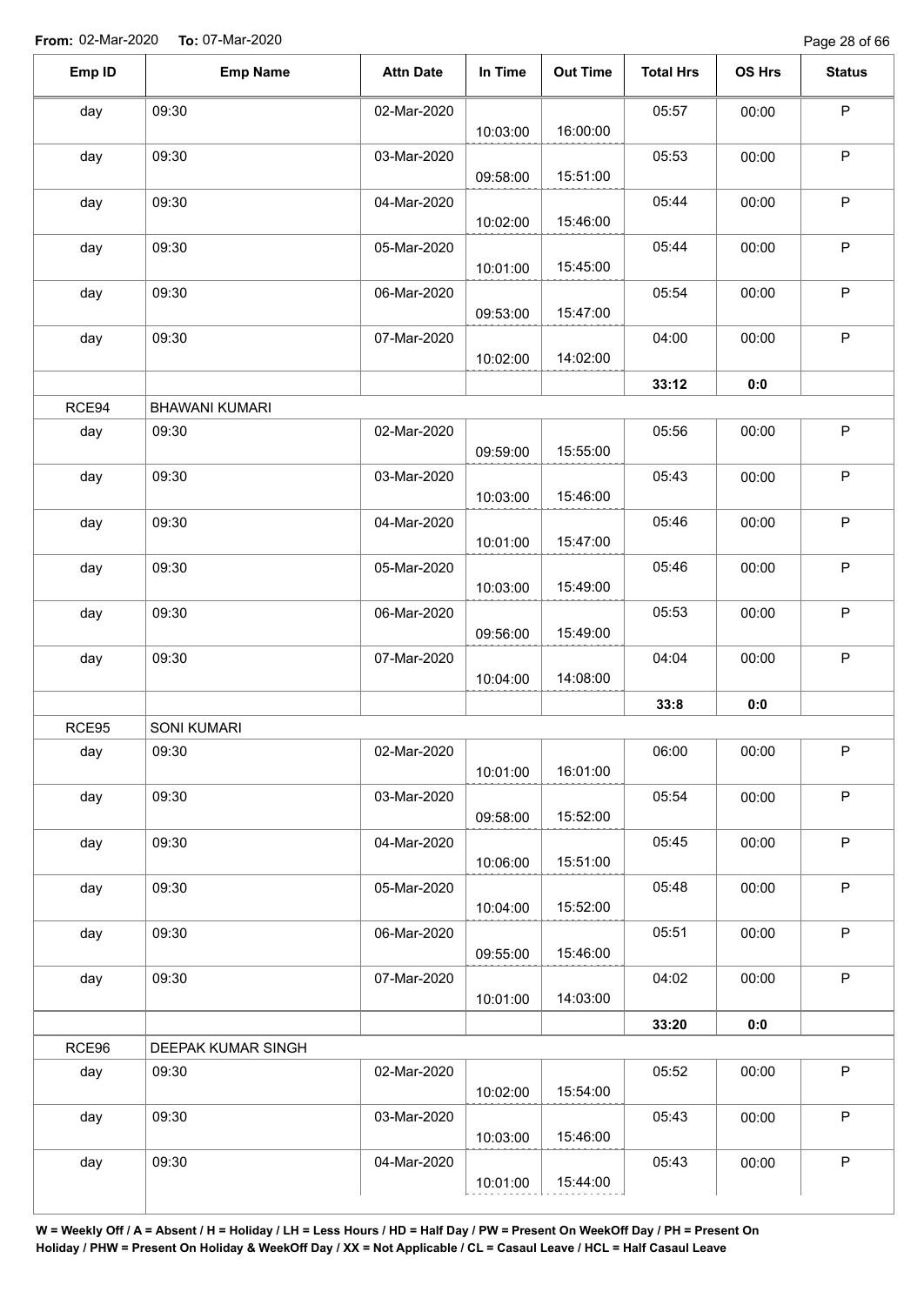Page 29 of 66

| Emp ID | <b>Emp Name</b>      | <b>Attn Date</b> | In Time  | <b>Out Time</b> | <b>Total Hrs</b> | OS Hrs | <b>Status</b>             |
|--------|----------------------|------------------|----------|-----------------|------------------|--------|---------------------------|
| day    | 09:30                | 05-Mar-2020      |          |                 | 05:48            | 00:00  | P                         |
|        |                      |                  | 10:01:00 | 15:49:00        |                  |        |                           |
| day    | 09:30                | 06-Mar-2020      |          |                 | 05:53            | 00:00  | $\mathsf P$               |
|        |                      |                  | 09:55:00 | 15:48:00        |                  |        |                           |
| day    | 09:30                | 07-Mar-2020      |          |                 | 04:02            | 00:00  | P                         |
|        |                      |                  | 10:03:00 | 14:05:00        |                  |        |                           |
|        |                      |                  |          |                 | 33:1             | 0:0    |                           |
| RCE97  | <b>SUMAN KUMARI</b>  |                  |          |                 |                  |        |                           |
| day    | 09:30                | 02-Mar-2020      |          |                 | 05:57            | 00:00  | $\sf P$                   |
|        |                      |                  | 10:01:00 | 15:58:00        |                  |        |                           |
|        |                      | 03-Mar-2020      |          |                 | 00:00            | 00:00  | $\boldsymbol{\mathsf{A}}$ |
|        |                      |                  |          |                 |                  |        |                           |
| day    | 09:30                | 04-Mar-2020      |          |                 | 05:44            | 00:00  | $\sf P$                   |
|        |                      |                  | 10:03:00 | 15:47:00        |                  |        |                           |
| day    | 09:30                | 05-Mar-2020      |          | 15:45:00        | 05:44            | 00:00  | $\sf P$                   |
|        |                      |                  | 10:01:00 |                 |                  |        |                           |
| day    | 09:30                | 06-Mar-2020      | 09:52:00 | 15:50:00        | 05:58            | 00:00  | P                         |
|        |                      |                  |          |                 |                  |        | $\sf P$                   |
| day    | 09:30                | 07-Mar-2020      | 10:05:00 | 14:07:00        | 04:02            | 00:00  |                           |
|        |                      |                  |          |                 | 27:25            | 0:0    |                           |
| RCE98  | MANOJ BESRA          |                  |          |                 |                  |        |                           |
| day    | 09:30                | 02-Mar-2020      |          |                 | 05:59            | 00:00  | $\mathsf P$               |
|        |                      |                  | 09:59:00 | 15:58:00        |                  |        |                           |
| day    | 09:30                | 03-Mar-2020      |          |                 | 05:46            | 00:00  | P                         |
|        |                      |                  | 10:02:00 | 15:48:00        |                  |        |                           |
| day    | 09:30                | 04-Mar-2020      |          |                 | 05:44            | 00:00  | $\mathsf P$               |
|        |                      |                  | 10:04:00 | 15:48:00        |                  |        |                           |
| day    | 09:30                | 05-Mar-2020      |          |                 | 05:46            | 00:00  | $\mathsf P$               |
|        |                      |                  | 10:02:00 | 15:48:00        |                  |        |                           |
| day    | 09:30                | 06-Mar-2020      |          |                 | 05:49            | 00:00  | $\sf P$                   |
|        |                      |                  | 09:56:00 | 15:45:00        |                  |        |                           |
| day    | 09:30                | 07-Mar-2020      |          |                 | 04:02            | 00:00  | $\mathsf P$               |
|        |                      |                  | 10:06:00 | 14:08:00        |                  |        |                           |
|        |                      |                  |          |                 | 33:6             | 0:0    |                           |
| RCE99  | PRAFULLA KUMAR SINGH |                  |          |                 |                  |        |                           |
| day    | 09:30                | 02-Mar-2020      |          |                 | 06:00            | 00:00  | $\mathsf P$               |
|        |                      |                  | 10:01:00 | 16:01:00        |                  |        |                           |
| day    | 09:30                | 03-Mar-2020      |          |                 | 05:53            | 00:00  | $\sf P$                   |
|        |                      |                  | 09:58:00 | 15:51:00        |                  |        |                           |
| day    | 09:30                | 04-Mar-2020      |          |                 | 05:42            | 00:00  | $\mathsf P$               |
|        |                      |                  | 10:02:00 | 15:44:00        |                  |        |                           |
| day    | 09:30                | 05-Mar-2020      |          |                 | 05:46            | 00:00  | $\sf P$                   |
|        |                      |                  | 10:02:00 | 15:48:00        |                  |        |                           |
|        |                      | 06-Mar-2020      |          |                 | 00:00            | 00:00  | A                         |
|        |                      |                  |          |                 |                  |        |                           |
| day    | 09:30                | 07-Mar-2020      |          |                 | 04:02            | 00:00  | $\mathsf P$               |
|        |                      |                  | 10:00:00 | 14:02:00        |                  |        |                           |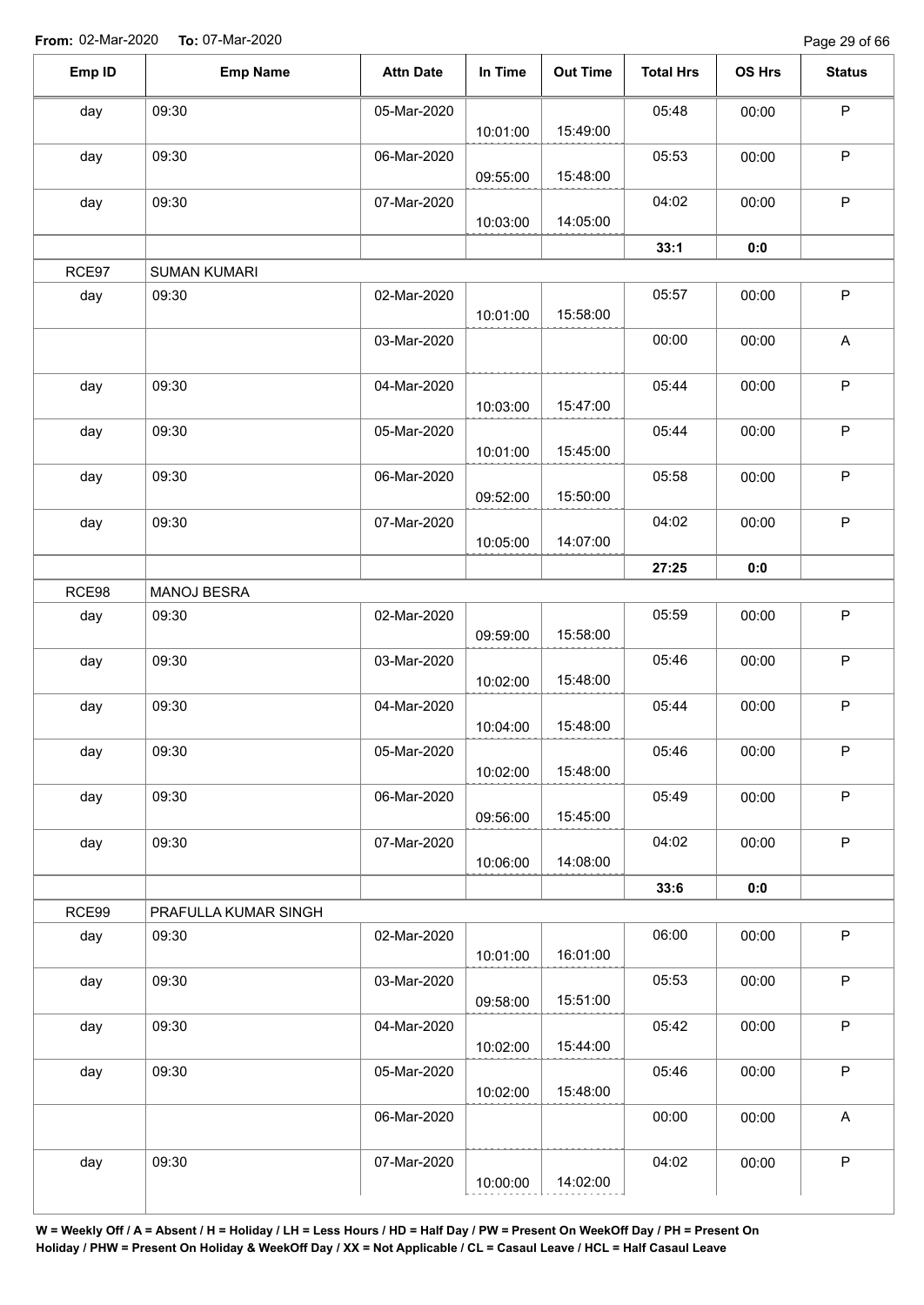Page 30 of 66

| Emp ID            | <b>Emp Name</b>        | <b>Attn Date</b> | In Time  | <b>Out Time</b> | <b>Total Hrs</b> | OS Hrs | <b>Status</b> |
|-------------------|------------------------|------------------|----------|-----------------|------------------|--------|---------------|
|                   |                        |                  |          |                 | 27:23            | 0:0    |               |
| <b>RCE100</b>     | KHUSHBU YADAV          |                  |          |                 |                  |        |               |
| day               | 09:30                  | 02-Mar-2020      | 10:01:00 | 15:59:00        | 05:58            | 00:00  | $\sf P$       |
| day               | 09:30                  | 03-Mar-2020      | 10:00:00 | 15:50:00        | 05:50            | 00:00  | $\mathsf P$   |
| day               | 09:30                  | 04-Mar-2020      | 10:03:00 | 15:46:00        | 05:43            | 00:00  | $\sf P$       |
|                   |                        | 05-Mar-2020      |          |                 | 00:00            | 00:00  | A             |
| day               | 09:30                  | 06-Mar-2020      | 09:57:00 | 15:45:00        | 05:48            | 00:00  | $\sf P$       |
| day               | 09:30                  | 07-Mar-2020      | 10:00:00 | 14:02:00        | 04:02            | 00:00  | $\sf P$       |
|                   |                        |                  |          |                 | 27:21            | 0:0    |               |
| <b>RCE224</b>     | MADHU SUDAN GORAIN     |                  |          |                 |                  |        |               |
| day               | 09:30                  | 02-Mar-2020      | 09:59:00 | 15:57:00        | 05:58            | 00:00  | $\mathsf P$   |
| day               | 09:30                  | 03-Mar-2020      | 10:04:00 | 15:48:00        | 05:44            | 00:00  | $\mathsf P$   |
| day               | 09:30                  | 04-Mar-2020      | 10:06:00 | 15:48:00        | 05:42            | 00:00  | $\mathsf P$   |
| day               | 09:30                  | 05-Mar-2020      | 10:03:00 | 15:50:00        | 05:47            | 00:00  | $\mathsf P$   |
| day               | 09:30                  | 06-Mar-2020      | 09:55:00 | 15:46:00        | 05:51            | 00:00  | $\mathsf P$   |
| day               | 09:30                  | 07-Mar-2020      | 10:02:00 | 14:04:00        | 04:02            | 00:00  | $\mathsf P$   |
|                   |                        |                  |          |                 | 33:4             | 0:0    |               |
| <b>Department</b> | <b>TEACHING STAFF</b>  |                  |          |                 |                  |        |               |
| <b>RCE203</b>     | MUKESH KUMAR SNGH      |                  |          |                 |                  |        |               |
| day               | 09:30                  | 02-Mar-2020      | 09:55:00 | 15:52:00        | 05:57            | 00:00  | $\mathsf P$   |
| day               | 09:30                  | 03-Mar-2020      | 09:55:00 | 15:44:00        | 05:49            | 00:00  | $\sf P$       |
| day               | 09:30                  | 04-Mar-2020      | 09:58:00 | 15:41:00        | 05:43            | 00:00  | $\sf P$       |
| day               | 09:30                  | 05-Mar-2020      | 09:57:00 | 15:43:00        | 05:46            | 00:00  | $\sf P$       |
| day               | 09:30                  | 06-Mar-2020      | 09:48:00 | 15:41:00        | 05:53            | 00:00  | $\mathsf P$   |
| day               | 09:30                  | 07-Mar-2020      | 09:57:00 | 14:00:00        | 04:03            | 00:00  | $\mathsf P$   |
|                   |                        |                  |          |                 | 33:11            | 0:0    |               |
| <b>RCE204</b>     | AVINASH CHANDRA THAKUR |                  |          |                 |                  |        |               |
| day               | 09:30                  | 02-Mar-2020      | 09:55:00 | 15:51:00        | 05:56            | 00:00  | $\mathsf P$   |
| day               | 09:30                  | 03-Mar-2020      |          |                 | 05:49            | 00:00  | $\mathsf P$   |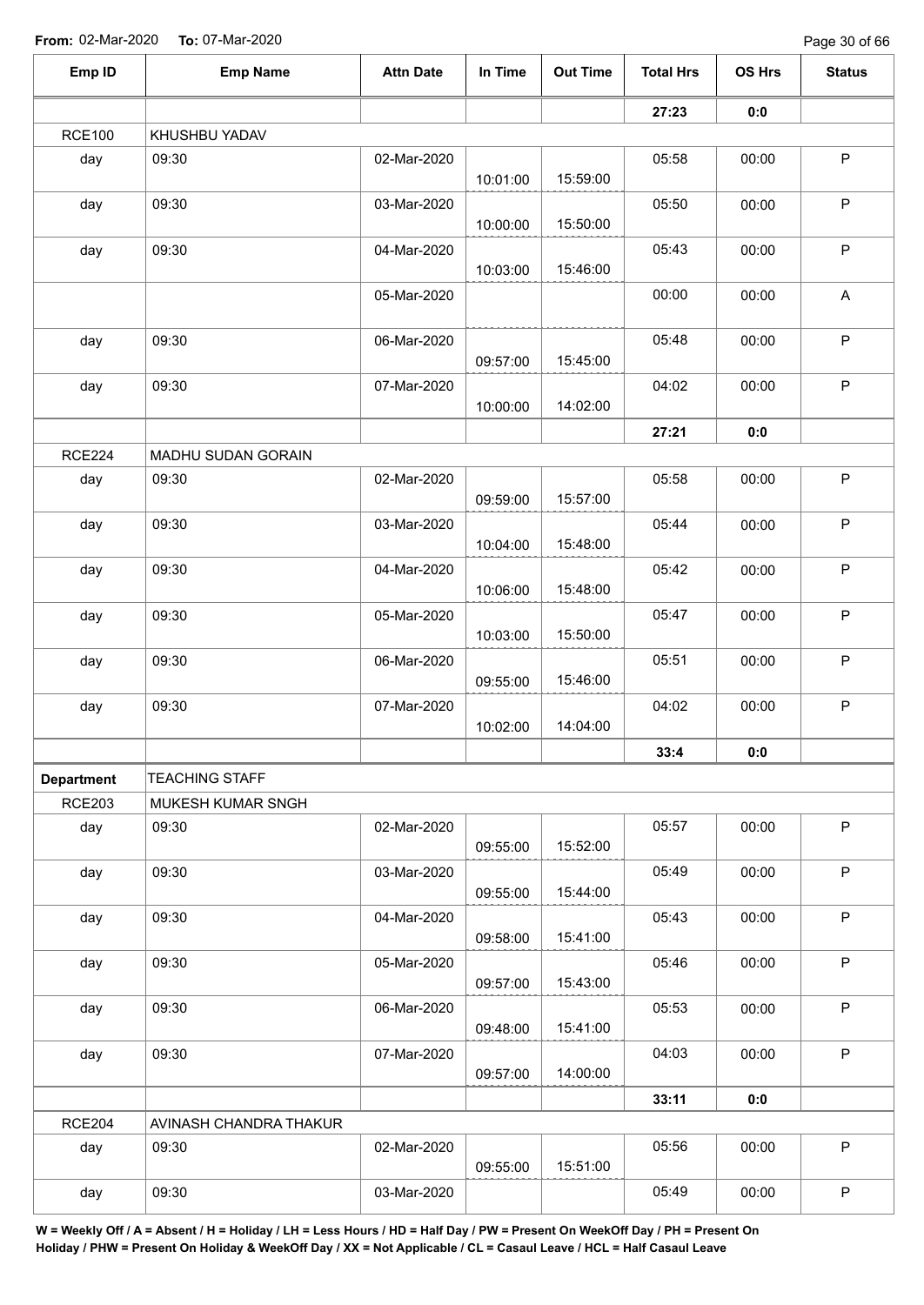| Emp ID        | <b>Emp Name</b>       | <b>Attn Date</b> | In Time  | <b>Out Time</b> | <b>Total Hrs</b> | OS Hrs | <b>Status</b>             |
|---------------|-----------------------|------------------|----------|-----------------|------------------|--------|---------------------------|
|               |                       |                  | 09:55:00 | 15:44:00        |                  |        |                           |
| day           | 09:30                 | 04-Mar-2020      | 09:59:00 | 15:41:00        | 05:42            | 00:00  | $\sf P$                   |
| day           | 09:30                 | 05-Mar-2020      | 09:57:00 | 15:42:00        | 05:45            | 00:00  | $\mathsf P$               |
| day           | 09:30                 | 06-Mar-2020      | 09:49:00 | 15:41:00        | 05:52            | 00:00  | $\sf P$                   |
| day           | 09:30                 | 07-Mar-2020      | 09:57:00 | 14:00:00        | 04:03            | 00:00  | $\sf P$                   |
|               |                       |                  |          |                 | 33:7             | 0:0    |                           |
| <b>RCE205</b> | ANNU TALAN MINZ       |                  |          |                 |                  |        |                           |
|               |                       | 02-Mar-2020      |          |                 | 00:00            | 00:00  | A                         |
|               |                       | 03-Mar-2020      |          |                 | 00:00            | 00:00  | $\mathsf A$               |
|               |                       | 04-Mar-2020      |          |                 | 00:00            | 00:00  | $\boldsymbol{\mathsf{A}}$ |
|               |                       | 05-Mar-2020      |          |                 | 00:00            | 00:00  | $\mathsf A$               |
|               |                       | 06-Mar-2020      |          |                 | 00:00            | 00:00  | $\mathsf A$               |
|               |                       | 07-Mar-2020      |          |                 | 00:00            | 00:00  | A                         |
|               |                       |                  |          |                 | 0:0              | 0:0    |                           |
| <b>RCE206</b> | SANDIP KUMAR MAHTO    |                  |          |                 |                  |        |                           |
| day           | 09:30                 | 02-Mar-2020      | 09:56:00 | 15:52:00        | 05:56            | 00:00  | $\sf P$                   |
| day           | 09:30                 | 03-Mar-2020      | 09:56:00 | 15:44:00        | 05:48            | 00:00  | ${\sf P}$                 |
| day           | 09:30                 | 04-Mar-2020      | 09:59:00 | 15:40:00        | 05:41            | 00:00  | $\mathsf P$               |
| day           | 09:30                 | 05-Mar-2020      | 09:57:00 | 15:42:00        | 05:45            | 00:00  | $\mathsf P$               |
| day           | 09:30                 | 06-Mar-2020      | 09:48:00 | 15:41:00        | 05:53            | 00:00  | $\mathsf P$               |
| day           | 09:30                 | 07-Mar-2020      | 09:57:00 | 13:59:00        | 04:02            | 00:00  | $\sf P$                   |
|               |                       |                  |          |                 | 33:5             | 0:0    |                           |
| <b>RCE207</b> | <b>MANISHA KUMARI</b> |                  |          |                 |                  |        |                           |
| day           | 09:30                 | 02-Mar-2020      | 09:55:00 | 15:52:00        | 05:57            | 00:00  | $\mathsf P$               |
| day           | 09:30                 | 03-Mar-2020      | 09:55:00 | 15:44:00        | 05:49            | 00:00  | $\mathsf P$               |
| day           | 09:30                 | 04-Mar-2020      | 09:59:00 | 15:40:00        | 05:41            | 00:00  | $\mathsf P$               |
| day           | 09:30                 | 05-Mar-2020      | 09:57:00 | 15:43:00        | 05:46            | 00:00  | $\mathsf P$               |
| day           | 09:30                 | 06-Mar-2020      |          |                 | 05:53            | 00:00  | $\sf P$                   |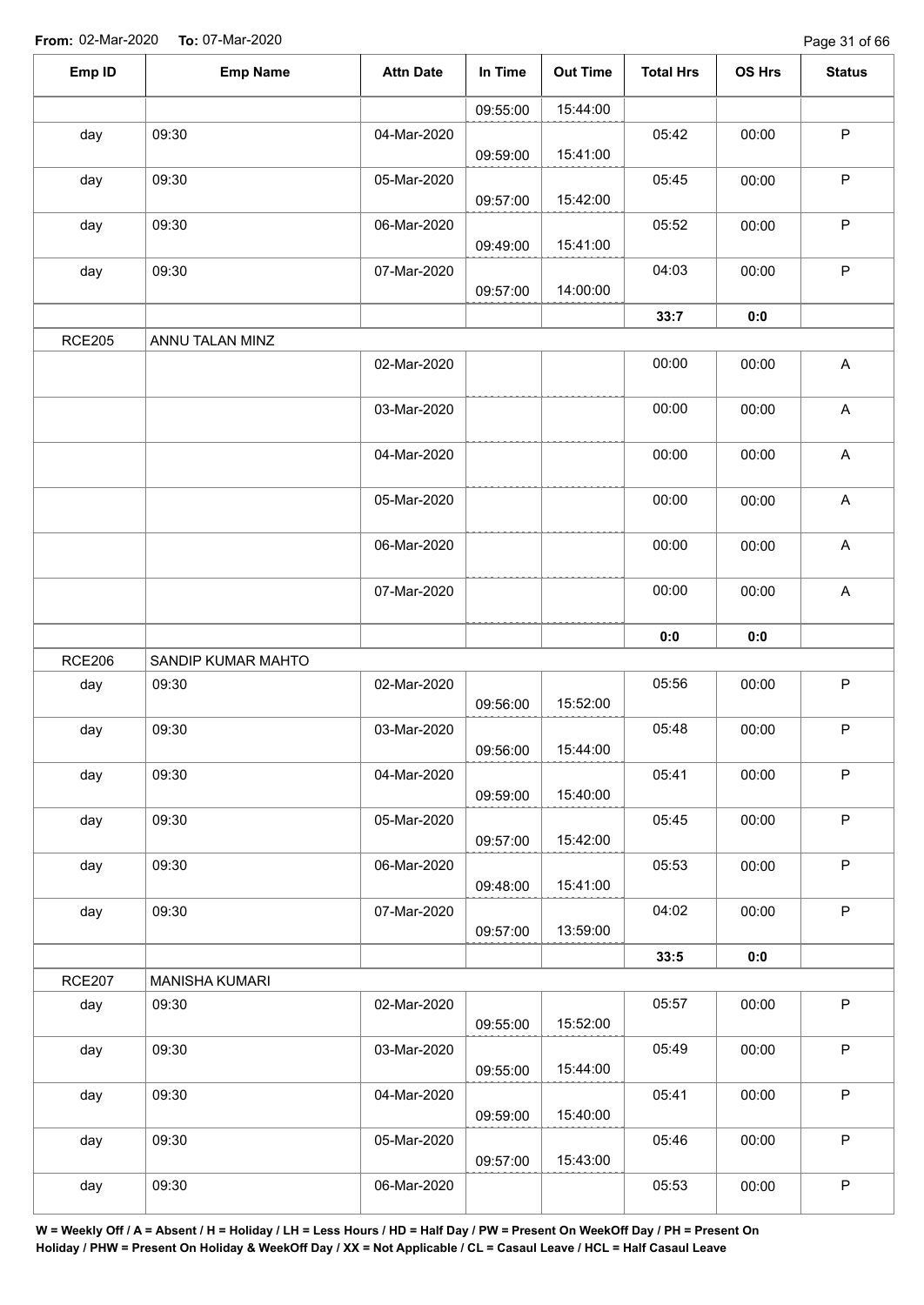Page 32 of 66

| Emp ID        | <b>Emp Name</b>       | <b>Attn Date</b> | In Time  | <b>Out Time</b> | <b>Total Hrs</b> | OS Hrs | <b>Status</b>             |
|---------------|-----------------------|------------------|----------|-----------------|------------------|--------|---------------------------|
|               |                       |                  | 09:48:00 | 15:41:00        |                  |        |                           |
| day           | 09:30                 | 07-Mar-2020      | 09:57:00 | 13:59:00        | 04:02            | 00:00  | P                         |
|               |                       |                  |          |                 | 33:8             | 0:0    |                           |
| <b>RCE208</b> | MD. JULFIKAR          |                  |          |                 |                  |        |                           |
| day           | 09:30                 | 02-Mar-2020      |          |                 | 05:56            | 00:00  | $\mathsf P$               |
|               |                       |                  | 09:55:00 | 15:51:00        |                  |        |                           |
| day           | 09:30                 | 03-Mar-2020      | 09:55:00 | 15:44:00        | 05:49            | 00:00  | P                         |
| day           | 09:30                 | 04-Mar-2020      | 09:59:00 | 15:40:00        | 05:41            | 00:00  | P                         |
| day           | 09:30                 | 05-Mar-2020      | 09:57:00 | 15:42:00        | 05:45            | 00:00  | P                         |
| day           | 09:30                 | 06-Mar-2020      |          |                 | 05:53            | 00:00  | $\sf P$                   |
|               |                       |                  | 09:48:00 | 15:41:00        |                  |        |                           |
| day           | 09:30                 | 07-Mar-2020      |          |                 | 04:02            | 00:00  | $\mathsf P$               |
|               |                       |                  | 09:57:00 | 13:59:00        |                  |        |                           |
|               |                       |                  |          |                 | 33:6             | 0:0    |                           |
| <b>RCE209</b> | DR. RANU BHATTACHARYA |                  |          |                 |                  |        |                           |
| day           | 09:30                 | 02-Mar-2020      | 09:55:00 | 15:52:00        | 05:57            | 00:00  | $\sf P$                   |
| day           | 09:30                 | 03-Mar-2020      | 09:56:00 | 15:44:00        | 05:48            | 00:00  | $\sf P$                   |
| day           | 09:30                 | 04-Mar-2020      | 09:59:00 | 15:40:00        | 05:41            | 00:00  | $\mathsf P$               |
| day           | 09:30                 | 05-Mar-2020      | 09:57:00 | 15:43:00        | 05:46            | 00:00  | $\sf P$                   |
| day           | 09:30                 | 06-Mar-2020      | 09:48:00 | 15:41:00        | 05:53            | 00:00  | P                         |
| day           | 09:30                 | 07-Mar-2020      | 09:57:00 | 13:59:00        | 04:02            | 00:00  | P                         |
|               |                       |                  |          |                 | 33:7             | 0:0    |                           |
| <b>RCE210</b> | DWARIKA PRASAD YADAV  |                  |          |                 |                  |        |                           |
|               |                       | 02-Mar-2020      |          |                 | 00:00            | 00:00  | $\boldsymbol{\mathsf{A}}$ |
|               |                       | 03-Mar-2020      |          |                 | 00:00            | 00:00  | A                         |
|               |                       | 04-Mar-2020      |          |                 | 00:00            | 00:00  | $\boldsymbol{\mathsf{A}}$ |
|               |                       | 05-Mar-2020      |          |                 | 00:00            | 00:00  | $\boldsymbol{\mathsf{A}}$ |
|               |                       | 06-Mar-2020      |          |                 | 00:00            | 00:00  | $\boldsymbol{\mathsf{A}}$ |
|               |                       | 07-Mar-2020      |          |                 | 00:00            | 00:00  | $\boldsymbol{\mathsf{A}}$ |
|               |                       |                  |          |                 | 0:0              | 0:0    |                           |
| <b>RCE211</b> | <b>SIMA PANDEY</b>    |                  |          |                 |                  |        |                           |
| day           | 09:30                 | 02-Mar-2020      |          |                 | 05:56            | 00:00  | $\mathsf P$               |
|               |                       |                  |          |                 |                  |        |                           |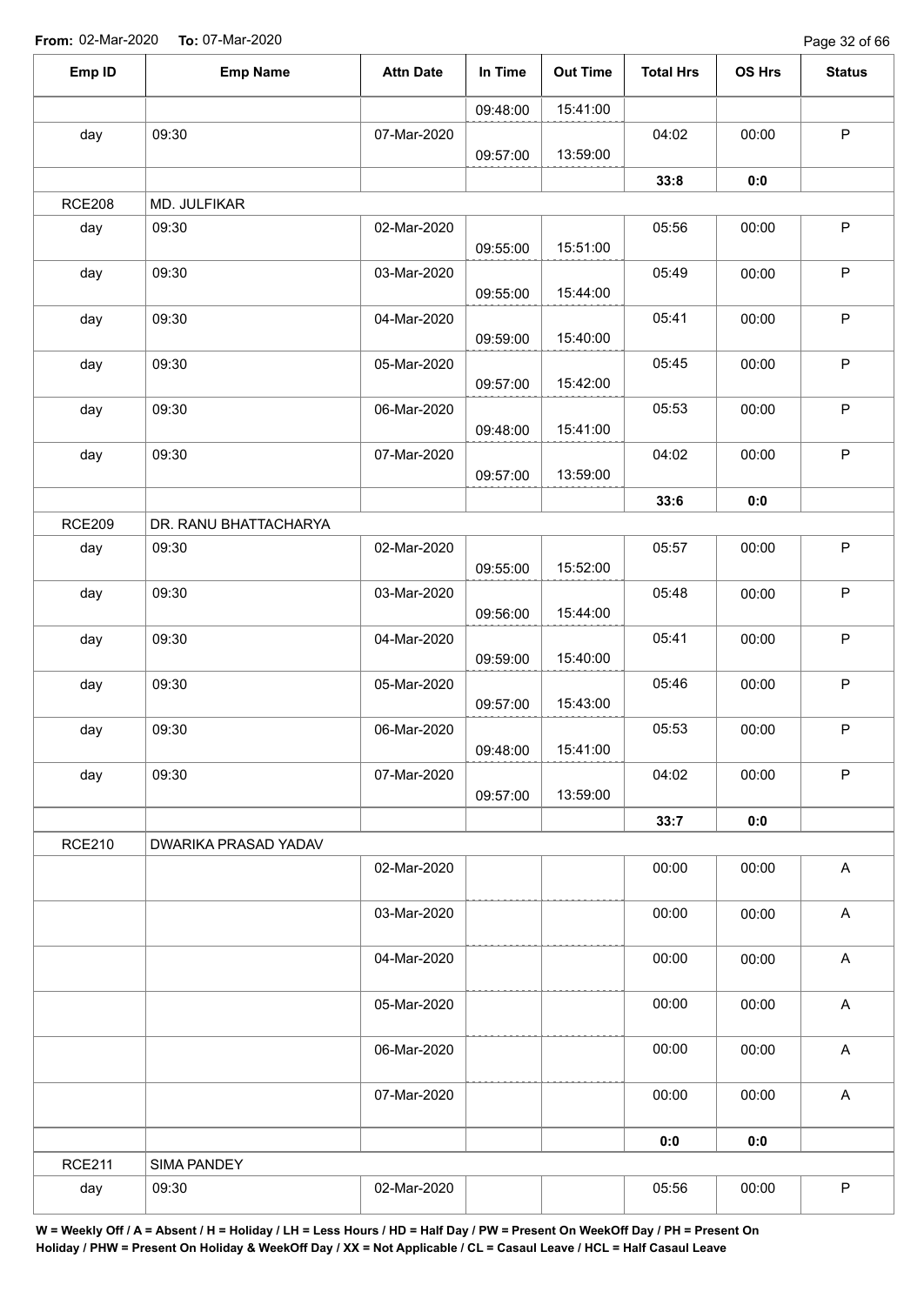Page 33 of 66

| Emp ID        | <b>Emp Name</b>  | <b>Attn Date</b> | In Time  | <b>Out Time</b> | <b>Total Hrs</b> | OS Hrs | <b>Status</b> |
|---------------|------------------|------------------|----------|-----------------|------------------|--------|---------------|
|               |                  |                  | 09:56:00 | 15:52:00        |                  |        |               |
| day           | 09:30            | 03-Mar-2020      | 09:55:00 | 15:44:00        | 05:49            | 00:00  | $\mathsf P$   |
| day           | 09:30            | 04-Mar-2020      | 09:59:00 | 15:40:00        | 05:41            | 00:00  | $\mathsf P$   |
| day           | 09:30            | 05-Mar-2020      | 09:57:00 | 15:43:00        | 05:46            | 00:00  | $\sf P$       |
| day           | 09:30            | 06-Mar-2020      | 09:48:00 | 15:41:00        | 05:53            | 00:00  | $\mathsf P$   |
| day           | 09:30            | 07-Mar-2020      | 09:57:00 | 14:00:00        | 04:03            | 00:00  | $\sf P$       |
|               |                  |                  |          |                 | 33:8             | 0:0    |               |
| <b>RCE212</b> | SAMAPAN MANDAL   |                  |          |                 |                  |        |               |
| day           | 09:30            | 02-Mar-2020      | 09:55:00 | 15:52:00        | 05:57            | 00:00  | $\sf P$       |
| day           | 09:30            | 03-Mar-2020      | 09:55:00 | 15:45:00        | 05:50            | 00:00  | $\mathsf P$   |
| day           | 09:30            | 04-Mar-2020      | 09:58:00 | 15:41:00        | 05:43            | 00:00  | $\mathsf P$   |
| day           | 09:30            | 05-Mar-2020      | 09:57:00 | 15:43:00        | 05:46            | 00:00  | $\mathsf P$   |
| day           | 09:30            | 06-Mar-2020      | 09:49:00 | 15:41:00        | 05:52            | 00:00  | $\mathsf P$   |
| day           | 09:30            | 07-Mar-2020      | 09:57:00 | 14:00:00        | 04:03            | 00:00  | P             |
|               |                  |                  |          |                 | 33:11            | 0:0    |               |
| <b>RCE213</b> | MD. MUSTAQUE     |                  |          |                 |                  |        |               |
| day           | 09:30            | 02-Mar-2020      | 09:55:00 | 15:51:00        | 05:56            | 00:00  | P             |
| day           | 09:30            | 03-Mar-2020      | 09:55:00 | 15:44:00        | 05:49            | 00:00  | $\mathsf P$   |
| day           | 09:30            | 04-Mar-2020      | 09:58:00 | 15:40:00        | 05:42            | 00:00  | $\mathsf P$   |
| day           | 09:30            | 05-Mar-2020      | 09:57:00 | 15:42:00        | 05:45            | 00:00  | $\sf P$       |
| day           | 09:30            | 06-Mar-2020      | 09:48:00 | 15:42:00        | 05:54            | 00:00  | P             |
| day           | 09:30            | 07-Mar-2020      | 09:57:00 | 13:59:00        | 04:02            | 00:00  | $\sf P$       |
|               |                  |                  |          |                 | 33:8             | 0:0    |               |
| <b>RCE214</b> | MD. SANAUL HAQUE |                  |          |                 |                  |        |               |
| day           | 09:30            | 02-Mar-2020      | 09:55:00 | 15:52:00        | 05:57            | 00:00  | $\mathsf P$   |
| day           | 09:30            | 03-Mar-2020      | 09:55:00 | 15:45:00        | 05:50            | 00:00  | $\mathsf P$   |
| day           | 09:30            | 04-Mar-2020      | 09:58:00 | 15:41:00        | 05:43            | 00:00  | $\mathsf P$   |
| day           | 09:30            | 05-Mar-2020      |          |                 | 05:46            | 00:00  | $\sf P$       |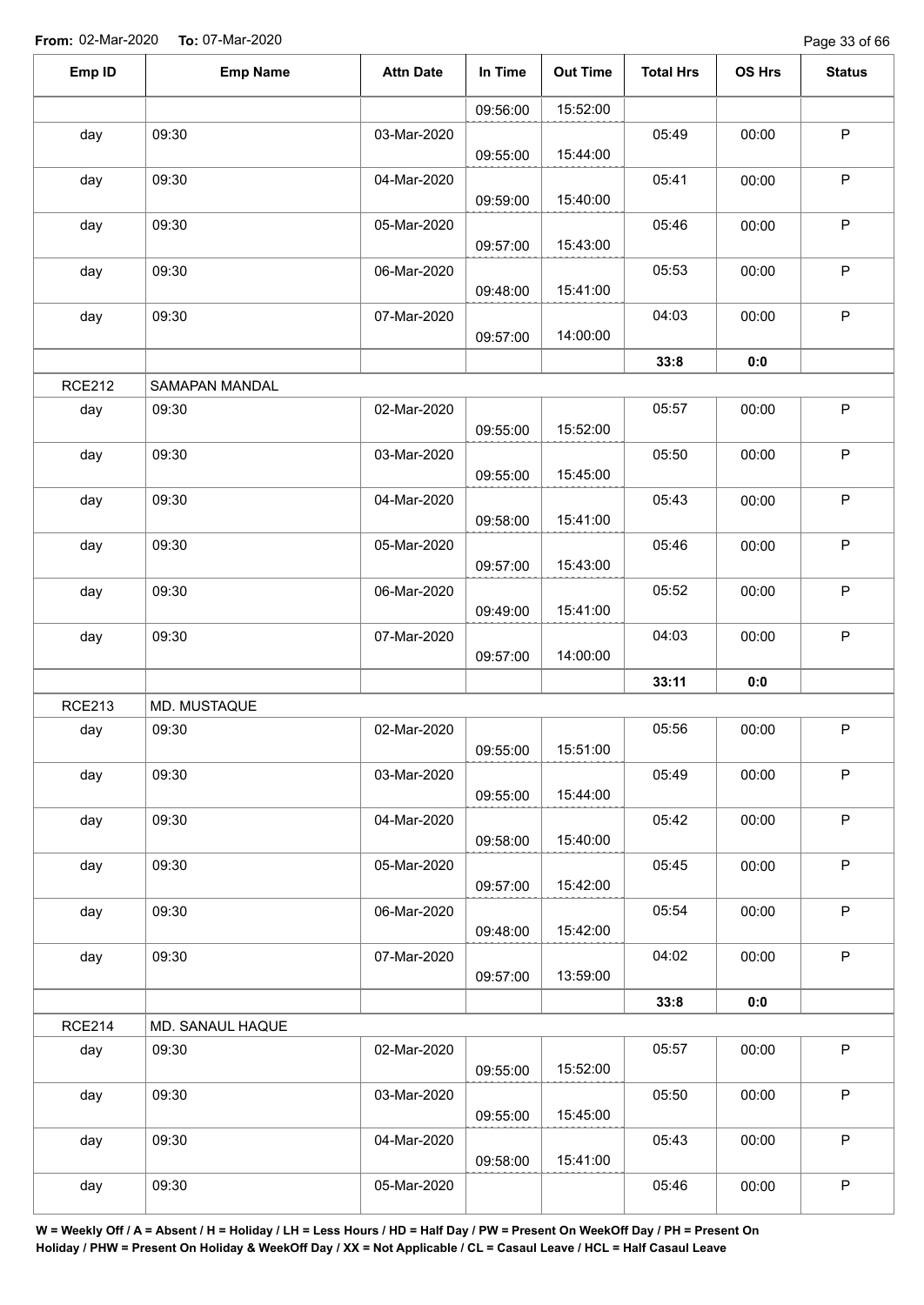| Emp ID        | <b>Emp Name</b>    | <b>Attn Date</b> | In Time  | <b>Out Time</b> | <b>Total Hrs</b> | OS Hrs | <b>Status</b> |
|---------------|--------------------|------------------|----------|-----------------|------------------|--------|---------------|
|               |                    |                  | 09:57:00 | 15:43:00        |                  |        |               |
| day           | 09:30              | 06-Mar-2020      | 09:48:00 | 15:41:00        | 05:53            | 00:00  | $\mathsf P$   |
| day           | 09:30              | 07-Mar-2020      | 09:57:00 | 14:00:00        | 04:03            | 00:00  | P             |
|               |                    |                  |          |                 | 33:12            | 0:0    |               |
| <b>RCE215</b> | SATYAJEET MONDAL   |                  |          |                 |                  |        |               |
| day           | 09:30              | 02-Mar-2020      | 09:55:00 | 15:51:00        | 05:56            | 00:00  | $\mathsf P$   |
| day           | 09:30              | 03-Mar-2020      | 09:55:00 | 15:44:00        | 05:49            | 00:00  | $\mathsf P$   |
| day           | 09:30              | 04-Mar-2020      | 09:58:00 | 15:40:00        | 05:42            | 00:00  | $\sf P$       |
| day           | 09:30              | 05-Mar-2020      | 09:57:00 | 15:43:00        | 05:46            | 00:00  | $\sf P$       |
| day           | 09:30              | 06-Mar-2020      | 09:48:00 | 15:41:00        | 05:53            | 00:00  | $\sf P$       |
| day           | 09:30              | 07-Mar-2020      | 09:57:00 | 13:59:00        | 04:02            | 00:00  | $\mathsf P$   |
|               |                    |                  |          |                 | 33:8             | 0:0    |               |
| <b>RCE216</b> | <b>MADAN KUMAR</b> |                  |          |                 |                  |        |               |
| day           | 09:30              | 02-Mar-2020      | 09:55:00 | 15:52:00        | 05:57            | 00:00  | ${\sf P}$     |
| day           | 09:30              | 03-Mar-2020      | 09:55:00 | 15:44:00        | 05:49            | 00:00  | $\mathsf P$   |
| day           | 09:30              | 04-Mar-2020      | 09:59:00 | 15:40:00        | 05:41            | 00:00  | $\mathsf P$   |
| day           | 09:30              | 05-Mar-2020      | 09:56:00 | 15:43:00        | 05:47            | 00:00  | $\mathsf P$   |
| day           | 09:30              | 06-Mar-2020      | 09:48:00 | 15:42:00        | 05:54            | 00:00  | $\mathsf P$   |
| day           | 09:30              | 07-Mar-2020      | 09:57:00 | 14:00:00        | 04:03            | 00:00  | P             |
|               |                    |                  |          |                 | 33:11            | 0:0    |               |
| <b>RCE225</b> | DR. MD ENAM        |                  |          |                 |                  |        |               |
| day           | 09:30              | 02-Mar-2020      | 09:55:00 | 15:52:00        | 05:57            | 00:00  | P             |
| day           | 09:30              | 03-Mar-2020      | 09:56:00 | 15:44:00        | 05:48            | 00:00  | $\mathsf P$   |
| day           | 09:30              | 04-Mar-2020      | 09:58:00 | 15:41:00        | 05:43            | 00:00  | P             |
| day           | 09:30              | 05-Mar-2020      | 09:57:00 | 15:43:00        | 05:46            | 00:00  | $\mathsf{P}$  |
| day           | 09:30              | 06-Mar-2020      | 09:48:00 | 15:41:00        | 05:53            | 00:00  | $\mathsf P$   |
| day           | 09:30              | 07-Mar-2020      | 09:57:00 | 13:59:00        | 04:02            | 00:00  | $\mathsf{P}$  |
|               |                    |                  |          |                 | 33:9             | 0:0    |               |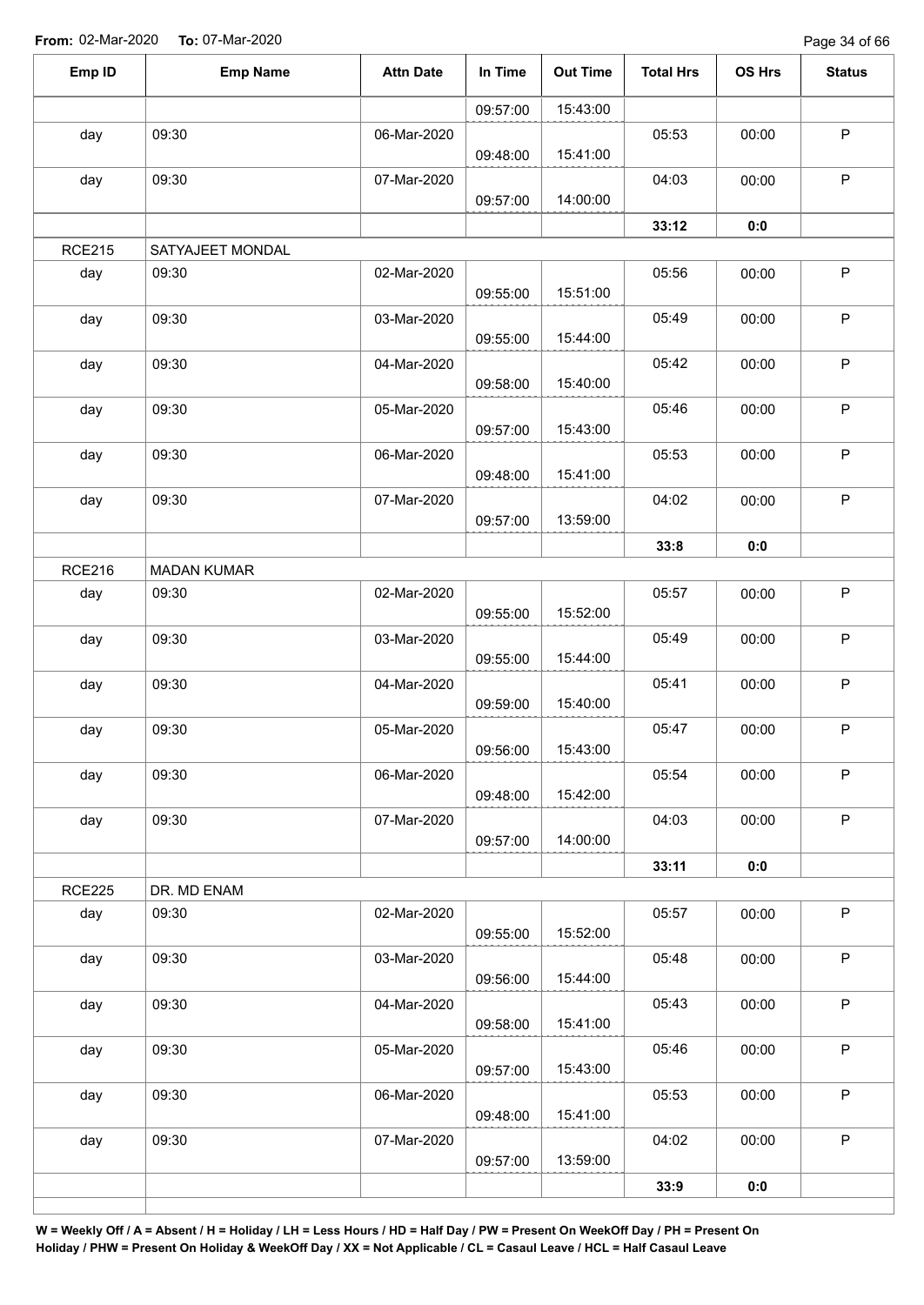Page 35 of 66

| Emp ID            | <b>Emp Name</b>          | <b>Attn Date</b> | In Time  | <b>Out Time</b> | <b>Total Hrs</b> | OS Hrs | <b>Status</b> |
|-------------------|--------------------------|------------------|----------|-----------------|------------------|--------|---------------|
| <b>RCE226</b>     | AKHILESH KUMAR PANDEY    |                  |          |                 |                  |        |               |
| day               | 09:30                    | 02-Mar-2020      | 09:55:00 | 15:52:00        | 05:57            | 00:00  | $\mathsf P$   |
| day               | 09:30                    | 03-Mar-2020      | 09:55:00 | 15:44:00        | 05:49            | 00:00  | $\mathsf P$   |
| day               | 09:30                    | 04-Mar-2020      | 09:59:00 | 15:40:00        | 05:41            | 00:00  | $\mathsf P$   |
| day               | 09:30                    | 05-Mar-2020      | 09:57:00 | 15:43:00        | 05:46            | 00:00  | $\sf P$       |
| day               | 09:30                    | 06-Mar-2020      | 09:49:00 | 15:41:00        | 05:52            | 00:00  | $\mathsf P$   |
| day               | 09:30                    | 07-Mar-2020      | 09:57:00 | 14:00:00        | 04:03            | 00:00  | $\sf P$       |
|                   |                          |                  |          |                 | 33:8             | 0:0    |               |
| <b>Department</b> | NON TEACHING STAFF       |                  |          |                 |                  |        |               |
| <b>RCE217</b>     | <b>LALIT KUMAR TANTI</b> |                  |          |                 |                  |        |               |
| day               | 09:30                    | 02-Mar-2020      | 09:54:00 | 15:53:00        | 05:59            | 00:00  | $\mathsf P$   |
| day               | 09:30                    | 03-Mar-2020      | 09:57:00 | 15:45:00        | 05:48            | 00:00  | $\mathsf P$   |
| day               | 09:30                    | 04-Mar-2020      | 09:58:00 | 15:42:00        | 05:44            | 00:00  | $\mathsf P$   |
| day               | 09:30                    | 05-Mar-2020      | 09:58:00 | 15:44:00        | 05:46            | 00:00  | $\mathsf P$   |
| day               | 09:30                    | 06-Mar-2020      | 09:49:00 | 15:43:00        | 05:54            | 00:00  | $\mathsf P$   |
| day               | 09:30                    | 07-Mar-2020      | 09:58:00 | 14:01:00        | 04:03            | 00:00  | $\mathsf P$   |
|                   |                          |                  |          |                 | 33:14            | 0:0    |               |
| <b>RCE218</b>     | MD. SONU ANSARI          |                  |          |                 |                  |        |               |
| day               | 09:30                    | 02-Mar-2020      | 09:54:00 | 15:53:00        | 05:59            | 00:00  | $\sf P$       |
| day               | 09:30                    | 03-Mar-2020      | 09:56:00 | 15:46:00        | 05:50            | 00:00  | $\sf P$       |
| day               | 09:30                    | 04-Mar-2020      | 09:57:00 | 15:42:00        | 05:45            | 00:00  | $\sf P$       |
| day               | 09:30                    | 05-Mar-2020      | 09:58:00 | 15:44:00        | 05:46            | 00:00  | $\mathsf P$   |
| day               | 09:30                    | 06-Mar-2020      | 09:49:00 | 15:43:00        | 05:54            | 00:00  | $\mathsf P$   |
| day               | 09:30                    | 07-Mar-2020      | 09:58:00 | 14:01:00        | 04:03            | 00:00  | $\mathsf P$   |
|                   |                          |                  |          |                 | 33:17            | 0:0    |               |
| <b>RCE219</b>     | <b>FAIYAZ FAISAL</b>     |                  |          |                 |                  |        |               |
| day               | 09:30                    | 02-Mar-2020      | 09:54:00 | 15:53:00        | 05:59            | 00:00  | $\sf P$       |
| day               | 09:30                    | 03-Mar-2020      | 09:56:00 | 15:45:00        | 05:49            | 00:00  | P             |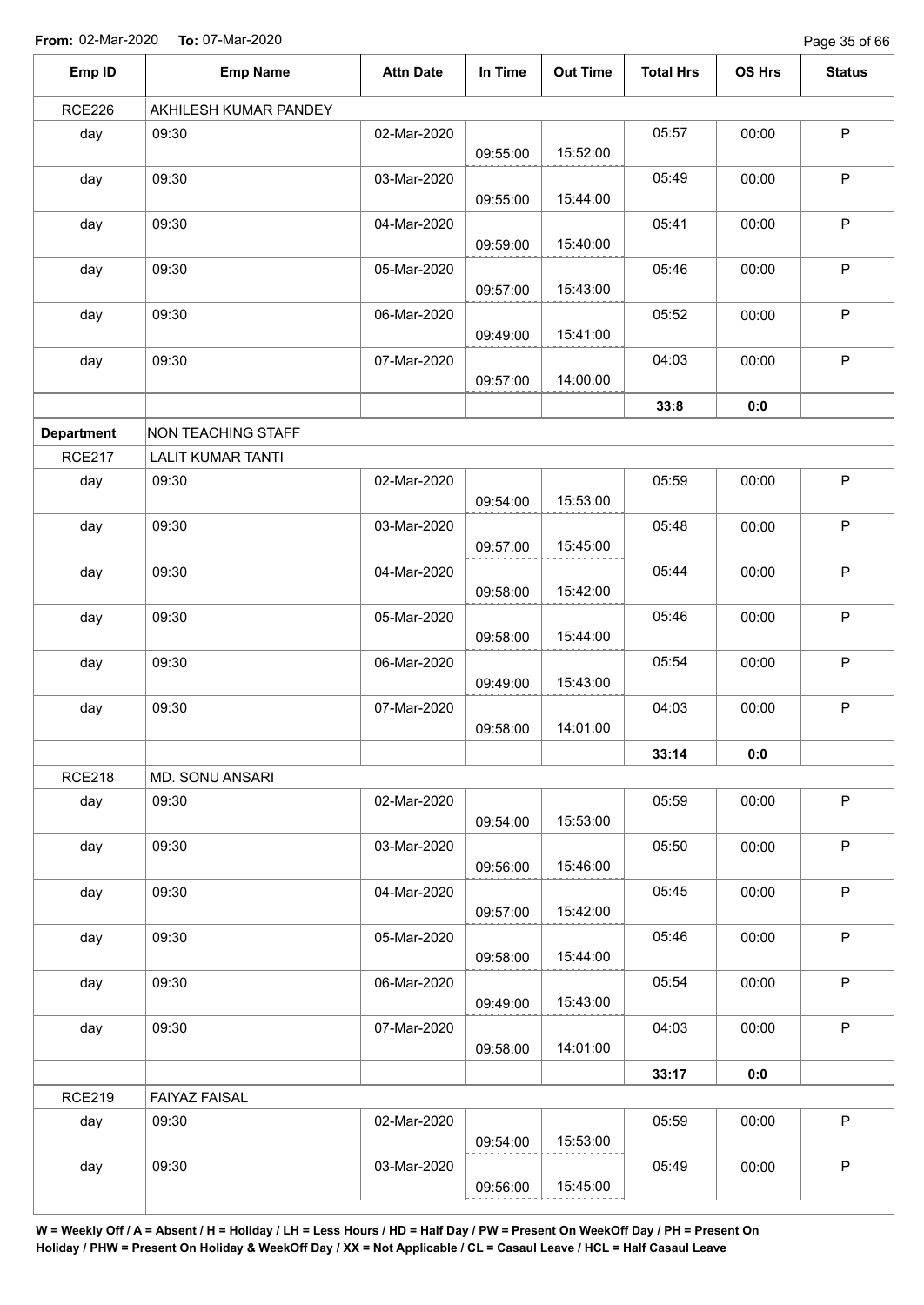Page 36 of 66

| Emp ID        | <b>Emp Name</b>    | <b>Attn Date</b> | In Time  | <b>Out Time</b> | <b>Total Hrs</b> | OS Hrs | <b>Status</b> |
|---------------|--------------------|------------------|----------|-----------------|------------------|--------|---------------|
| day           | 09:30              | 04-Mar-2020      |          |                 | 05:43            | 00:00  | $\sf P$       |
|               |                    |                  | 09:58:00 | 15:41:00        |                  |        |               |
| day           | 09:30              | 05-Mar-2020      | 09:58:00 | 15:44:00        | 05:46            | 00:00  | P             |
| day           | 09:30              | 06-Mar-2020      |          |                 | 05:53            | 00:00  | P             |
|               |                    |                  | 09:50:00 | 15:43:00        |                  |        |               |
| day           | 09:30              | 07-Mar-2020      | 09:58:00 | 14:01:00        | 04:03            | 00:00  | $\mathsf P$   |
|               |                    |                  |          |                 | 33:13            | 0:0    |               |
| <b>RCE220</b> | SAIFUL KHAN        |                  |          |                 |                  |        |               |
| day           | 09:30              | 02-Mar-2020      | 09:54:00 | 15:53:00        | 05:59            | 00:00  | $\mathsf P$   |
| day           | 09:30              | 03-Mar-2020      | 09:56:00 | 15:45:00        | 05:49            | 00:00  | $\mathsf P$   |
|               |                    |                  |          |                 |                  |        |               |
| day           | 09:30              | 04-Mar-2020      | 09:57:00 | 15:42:00        | 05:45            | 00:00  | $\sf P$       |
| day           | 09:30              | 05-Mar-2020      | 09:58:00 | 15:44:00        | 05:46            | 00:00  | $\mathsf P$   |
| day           | 09:30              | 06-Mar-2020      | 09:49:00 | 15:43:00        | 05:54            | 00:00  | $\sf P$       |
| day           | 09:30              | 07-Mar-2020      |          |                 | 04:03            | 00:00  | $\sf P$       |
|               |                    |                  | 09:58:00 | 14:01:00        |                  |        |               |
|               |                    |                  |          |                 | 33:16            | 0:0    |               |
| <b>RCE221</b> | MD. IRSHAD         |                  |          |                 |                  |        |               |
| day           | 09:30              | 02-Mar-2020      | 09:54:00 | 15:53:00        | 05:59            | 00:00  | $\mathsf{P}$  |
| day           | 09:30              | 03-Mar-2020      |          |                 | 05:50            | 00:00  | $\mathsf P$   |
|               |                    |                  | 09:56:00 | 15:46:00        |                  |        |               |
| day           | 09:30              | 04-Mar-2020      | 09:58:00 | 15:42:00        | 05:44            | 00:00  | $\mathsf P$   |
| day           | 09:30              | 05-Mar-2020      | 09:58:00 | 15:44:00        | 05:46            | 00:00  | $\mathsf P$   |
| day           | 09:30              | 06-Mar-2020      |          |                 | 05:54            | 00:00  | $\mathsf P$   |
| day           | 09:30              | 07-Mar-2020      | 09:49:00 | 15:43:00        | 04:03            | 00:00  | $\sf P$       |
|               |                    |                  | 09:58:00 | 14:01:00        |                  |        |               |
|               |                    |                  |          |                 | 33:16            | 0:0    |               |
| <b>RCE222</b> | <b>MURLI YADAV</b> |                  |          |                 |                  |        |               |
| day           | 09:30              | 02-Mar-2020      | 09:54:00 | 15:53:00        | 05:59            | 00:00  | $\sf P$       |
| day           | 09:30              | 03-Mar-2020      |          |                 | 05:49            | 00:00  | $\mathsf P$   |
|               |                    |                  | 09:56:00 | 15:45:00        |                  |        |               |
| day           | 09:30              | 04-Mar-2020      | 09:57:00 | 15:42:00        | 05:45            | 00:00  | $\sf P$       |
| day           | 09:30              | 05-Mar-2020      |          |                 | 05:46            | 00:00  | $\mathsf P$   |
|               |                    |                  | 09:58:00 | 15:44:00        |                  |        |               |
| day           | 09:30              | 06-Mar-2020      | 09:50:00 | 15:43:00        | 05:53            | 00:00  | $\mathsf P$   |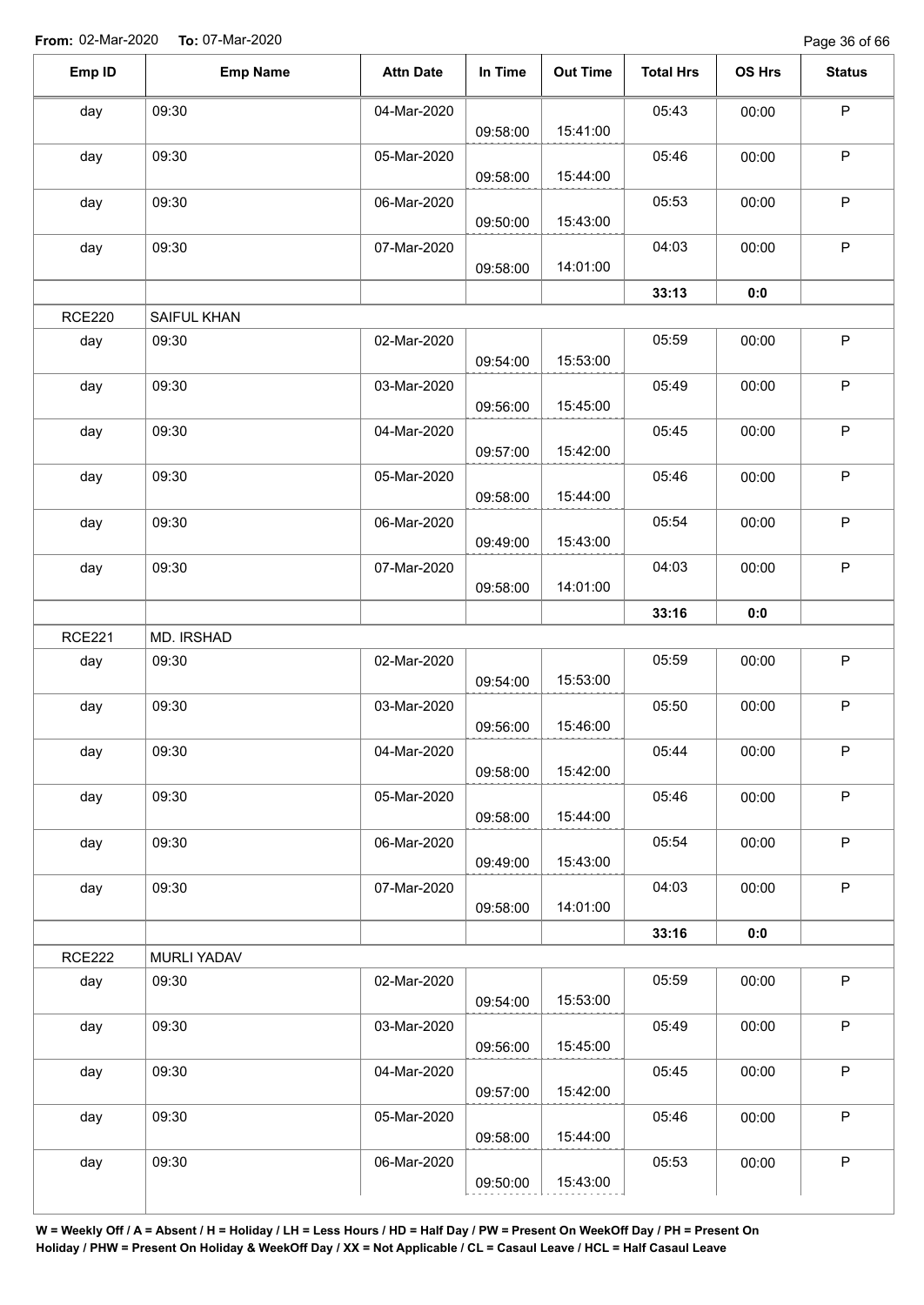Page 37 of 66

| Emp ID            | <b>Emp Name</b>         | <b>Attn Date</b> | In Time  | <b>Out Time</b> | <b>Total Hrs</b> | OS Hrs | <b>Status</b> |
|-------------------|-------------------------|------------------|----------|-----------------|------------------|--------|---------------|
| day               | 09:30                   | 07-Mar-2020      |          |                 | 04:03            | 00:00  | $\mathsf P$   |
|                   |                         |                  | 09:58:00 | 14:01:00        |                  |        |               |
|                   |                         |                  |          |                 | 33:15            | 0:0    |               |
| <b>RCE223</b>     | ERSHAD AHMAD            |                  |          |                 |                  |        |               |
| day               | 09:30                   | 02-Mar-2020      |          |                 | 05:59            | 00:00  | $\mathsf P$   |
|                   |                         |                  | 09:54:00 | 15:53:00        |                  |        |               |
| day               | 09:30                   | 03-Mar-2020      | 09:56:00 | 15:46:00        | 05:50            | 00:00  | $\sf P$       |
| day               | 09:30                   | 04-Mar-2020      |          | 15:42:00        | 05:44            | 00:00  | $\mathsf P$   |
|                   |                         |                  | 09:58:00 |                 |                  |        |               |
| day               | 09:30                   | 05-Mar-2020      | 09:58:00 | 15:44:00        | 05:46            | 00:00  | $\sf P$       |
| day               | 09:30                   | 06-Mar-2020      |          |                 | 05:54            | 00:00  | $\mathsf P$   |
|                   |                         |                  | 09:49:00 | 15:43:00        |                  |        |               |
| day               | 09:30                   | 07-Mar-2020      |          |                 | 04:03            | 00:00  | $\sf P$       |
|                   |                         |                  | 09:58:00 | 14:01:00        |                  |        |               |
|                   |                         |                  |          |                 | 33:16            | 0:0    |               |
| <b>Department</b> | <b>BED 2019-21</b>      |                  |          |                 |                  |        |               |
| <b>RCE101</b>     | <b>ISTIYAQUE ANSARI</b> |                  |          |                 |                  |        |               |
| day               | 09:30                   | 02-Mar-2020      |          |                 | 05:59            | 00:00  | $\sf P$       |
|                   |                         |                  | 09:50:00 | 15:49:00        |                  |        |               |
| day               | 09:30                   | 03-Mar-2020      |          |                 | 05:51            | 00:00  | $\mathsf P$   |
|                   |                         |                  | 09:53:00 | 15:44:00        |                  |        |               |
| day               | 09:30                   | 04-Mar-2020      |          |                 | 05:49            | 00:00  | $\sf P$       |
|                   |                         |                  | 09:50:00 | 15:39:00        |                  |        |               |
| day               | 09:30                   | 05-Mar-2020      |          |                 | 05:49            | 00:00  | $\mathsf P$   |
|                   |                         |                  | 09:54:00 | 15:43:00        |                  |        |               |
| day               | 09:30                   | 06-Mar-2020      |          |                 | 05:58            | 00:00  | P             |
|                   |                         |                  | 09:46:00 | 15:44:00        |                  |        |               |
| day               | 09:30                   | 07-Mar-2020      |          |                 | 04:09            | 00:00  | $\mathsf P$   |
|                   |                         |                  | 09:49:00 | 13:58:00        |                  |        |               |
|                   |                         |                  |          |                 | 33:35            | 0:0    |               |
| <b>RCE102</b>     | AKASH DEY               |                  |          |                 |                  |        |               |
| day               | 09:30                   | 02-Mar-2020      |          |                 | 06:04            | 00:04  | $\mathsf P$   |
|                   |                         |                  | 09:48:00 | 15:52:00        |                  |        |               |
|                   |                         | 03-Mar-2020      |          |                 | 00:00            | 00:00  | $\mathsf A$   |
| day               | 09:30                   | 04-Mar-2020      |          |                 | 05:49            | 00:00  | $\mathsf P$   |
|                   |                         |                  | 09:53:00 | 15:42:00        |                  |        |               |
| day               | 09:30                   | 05-Mar-2020      |          |                 | 05:55            | 00:00  | $\mathsf P$   |
|                   |                         |                  | 09:51:00 | 15:46:00        |                  |        |               |
| day               | 09:30                   | 06-Mar-2020      |          |                 | 06:05            | 00:05  | $\mathsf P$   |
|                   |                         |                  | 09:42:00 | 15:47:00        |                  |        |               |
| day               | 09:30                   | 07-Mar-2020      |          |                 | 04:03            | 00:00  | $\mathsf P$   |
|                   |                         |                  | 09:52:00 | 13:55:00        |                  |        |               |
|                   |                         |                  |          |                 | 27:56            | 0:9    |               |
| <b>RCE103</b>     | KHAIRUN NISHA           |                  |          |                 |                  |        |               |
| day               | 09:30                   | 02-Mar-2020      |          |                 | 05:58            | 00:00  | $\sf P$       |
|                   |                         |                  |          |                 |                  |        |               |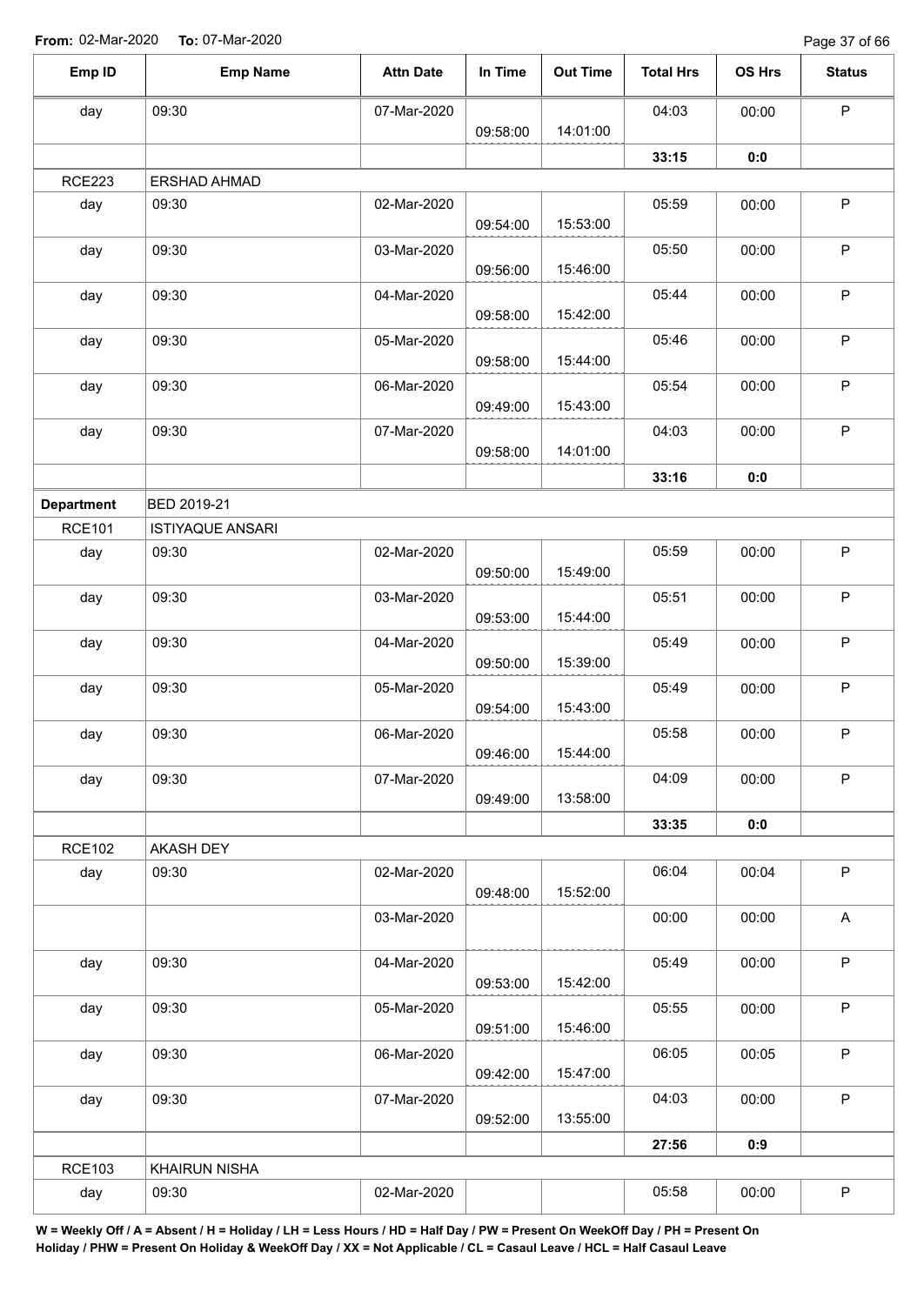Page 38 of 66

| Emp ID        | <b>Emp Name</b>    | <b>Attn Date</b> | In Time  | <b>Out Time</b> | <b>Total Hrs</b> | OS Hrs | <b>Status</b> |
|---------------|--------------------|------------------|----------|-----------------|------------------|--------|---------------|
|               |                    |                  | 09:52:00 | 15:50:00        |                  |        |               |
| day           | 09:30              | 03-Mar-2020      | 09:53:00 | 15:44:00        | 05:51            | 00:00  | $\sf P$       |
| day           | 09:30              | 04-Mar-2020      | 09:50:00 | 15:39:00        | 05:49            | 00:00  | P             |
| day           | 09:30              | 05-Mar-2020      | 09:54:00 | 15:43:00        | 05:49            | 00:00  | $\sf P$       |
| day           | 09:30              | 06-Mar-2020      | 09:46:00 | 15:44:00        | 05:58            | 00:00  | $\mathsf P$   |
| day           | 09:30              | 07-Mar-2020      | 09:50:00 | 13:58:00        | 04:08            | 00:00  | $\sf P$       |
|               |                    |                  |          |                 | 33:33            | 0:0    |               |
| <b>RCE104</b> | <b>VIVEK ANAND</b> |                  |          |                 |                  |        |               |
| day           | 09:30              | 02-Mar-2020      | 09:48:00 | 15:51:00        | 06:03            | 00:03  | $\sf P$       |
|               |                    | 03-Mar-2020      |          |                 | 00:00            | 00:00  | A             |
| day           | 09:30              | 04-Mar-2020      | 09:53:00 | 15:41:00        | 05:48            | 00:00  | $\sf P$       |
| day           | 09:30              | 05-Mar-2020      | 09:54:00 | 15:43:00        | 05:49            | 00:00  | $\mathsf P$   |
| day           | 09:30              | 06-Mar-2020      | 09:45:00 | 15:44:00        | 05:59            | 00:00  | P             |
| day           | 09:30              | 07-Mar-2020      | 09:50:00 | 13:58:00        | 04:08            | 00:00  | P             |
|               |                    |                  |          |                 | 27:47            | 0:3    |               |
| <b>RCE105</b> | ARUN KUMAR MANDAL  |                  |          |                 |                  |        |               |
| day           | 09:30              | 02-Mar-2020      | 09:49:00 | 15:50:00        | 06:01            | 00:01  | P             |
| day           | 09:30              | 03-Mar-2020      | 09:52:00 | 15:45:00        | 05:53            | 00:00  | $\mathsf P$   |
| day           | 09:30              | 04-Mar-2020      | 09:53:00 | 15:42:00        | 05:49            | 00:00  | $\mathsf{P}$  |
| day           | 09:30              | 05-Mar-2020      | 09:51:00 | 15:46:00        | 05:55            | 00:00  | $\sf P$       |
| day           | 09:30              | 06-Mar-2020      | 09:42:00 | 15:47:00        | 06:05            | 00:05  | P             |
| day           | 09:30              | 07-Mar-2020      | 09:52:00 | 13:55:00        | 04:03            | 00:00  | $\sf P$       |
|               |                    |                  |          |                 | 33:46            | 0:6    |               |
| <b>RCE106</b> | ROHIT PANDEY       |                  |          |                 |                  |        |               |
| day           | 09:30              | 02-Mar-2020      | 09:50:00 | 15:50:00        | 06:00            | 00:00  | $\mathsf P$   |
| day           | 09:30              | 03-Mar-2020      | 09:51:00 | 15:45:00        | 05:54            | 00:00  | P             |
| day           | 09:30              | 04-Mar-2020      | 09:52:00 | 15:40:00        | 05:48            | 00:00  | $\mathsf P$   |
| day           | 09:30              | 05-Mar-2020      |          |                 | 05:50            | 00:00  | $\sf P$       |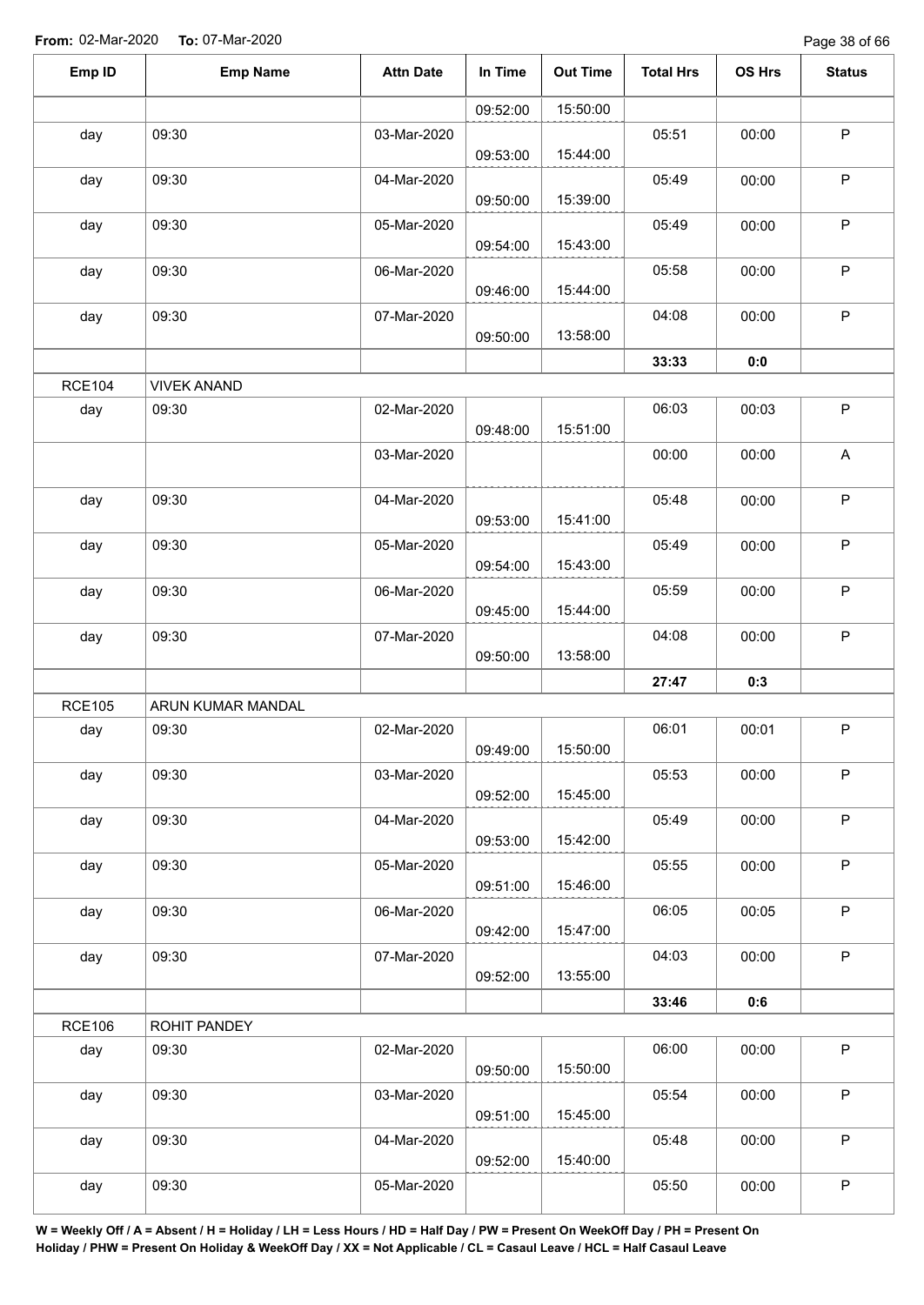Page 39 of 66

| Emp ID        | <b>Emp Name</b>   | <b>Attn Date</b> | In Time  | <b>Out Time</b> | <b>Total Hrs</b> | OS Hrs | <b>Status</b>             |
|---------------|-------------------|------------------|----------|-----------------|------------------|--------|---------------------------|
|               |                   |                  | 09:53:00 | 15:43:00        |                  |        |                           |
| day           | 09:30             | 06-Mar-2020      | 09:45:00 | 15:43:00        | 05:58            | 00:00  | $\mathsf P$               |
| day           | 09:30             | 07-Mar-2020      | 09:50:00 | 13:57:00        | 04:07            | 00:00  | $\sf P$                   |
|               |                   |                  |          |                 | 33:37            | 0:0    |                           |
| <b>RCE107</b> | PREETY KUMARI     |                  |          |                 |                  |        |                           |
| day           | 09:30             | 02-Mar-2020      | 09:51:00 | 15:49:00        | 05:58            | 00:00  | $\sf P$                   |
| day           | 09:30             | 03-Mar-2020      | 09:53:00 | 15:44:00        | 05:51            | 00:00  | $\mathsf P$               |
| day           | 09:30             | 04-Mar-2020      | 09:51:00 | 15:39:00        | 05:48            | 00:00  | $\mathsf P$               |
| day           | 09:30             | 05-Mar-2020      | 09:54:00 | 15:42:00        | 05:48            | 00:00  | $\sf P$                   |
| day           | 09:30             | 06-Mar-2020      | 09:46:00 | 15:44:00        | 05:58            | 00:00  | $\mathsf P$               |
| day           | 09:30             | 07-Mar-2020      | 09:52:00 | 13:55:00        | 04:03            | 00:00  | $\sf P$                   |
|               |                   |                  |          |                 | 33:26            | 0:0    |                           |
| <b>RCE108</b> | <b>AJIT KUMAR</b> |                  |          |                 |                  |        |                           |
|               |                   | 02-Mar-2020      |          |                 | 00:00            | 00:00  | $\mathsf{A}$              |
| day           | 09:30             | 03-Mar-2020      | 09:49:00 | 15:48:00        | 05:59            | 00:00  | $\sf P$                   |
| day           | 09:30             | 04-Mar-2020      | 09:55:00 | 15:41:00        | 05:46            | 00:00  | $\mathsf P$               |
|               |                   | 05-Mar-2020      |          |                 | 00:00            | 00:00  | $\boldsymbol{\mathsf{A}}$ |
| day           | 09:30             | 06-Mar-2020      | 09:42:00 | 15:47:00        | 06:05            | 00:05  | $\mathsf P$               |
| day           | 09:30             | 07-Mar-2020      | 09:52:00 | 13:55:00        | 04:03            | 00:00  | $\mathsf P$               |
|               |                   |                  |          |                 | 21:53            | 0:5    |                           |
| <b>RCE109</b> | RAKESH KUMR GUPTA |                  |          |                 |                  |        |                           |
| day           | 09:30             | 02-Mar-2020      | 09:50:00 | 15:51:00        | 06:01            | 00:01  | $\sf P$                   |
| day           | 09:30             | 03-Mar-2020      | 09:51:00 | 15:45:00        | 05:54            | 00:00  | $\sf P$                   |
| day           | 09:30             | 04-Mar-2020      | 09:52:00 | 15:40:00        | 05:48            | 00:00  | $\sf P$                   |
| day           | 09:30             | 05-Mar-2020      | 09:53:00 | 15:44:00        | 05:51            | 00:00  | $\sf P$                   |
| day           | 09:30             | 06-Mar-2020      | 09:45:00 | 15:43:00        | 05:58            | 00:00  | $\sf P$                   |
| day           | 09:30             | 07-Mar-2020      | 09:51:00 | 13:57:00        | 04:06            | 00:00  | $\mathsf P$               |
|               |                   |                  |          |                 | 33:38            | 0:1    |                           |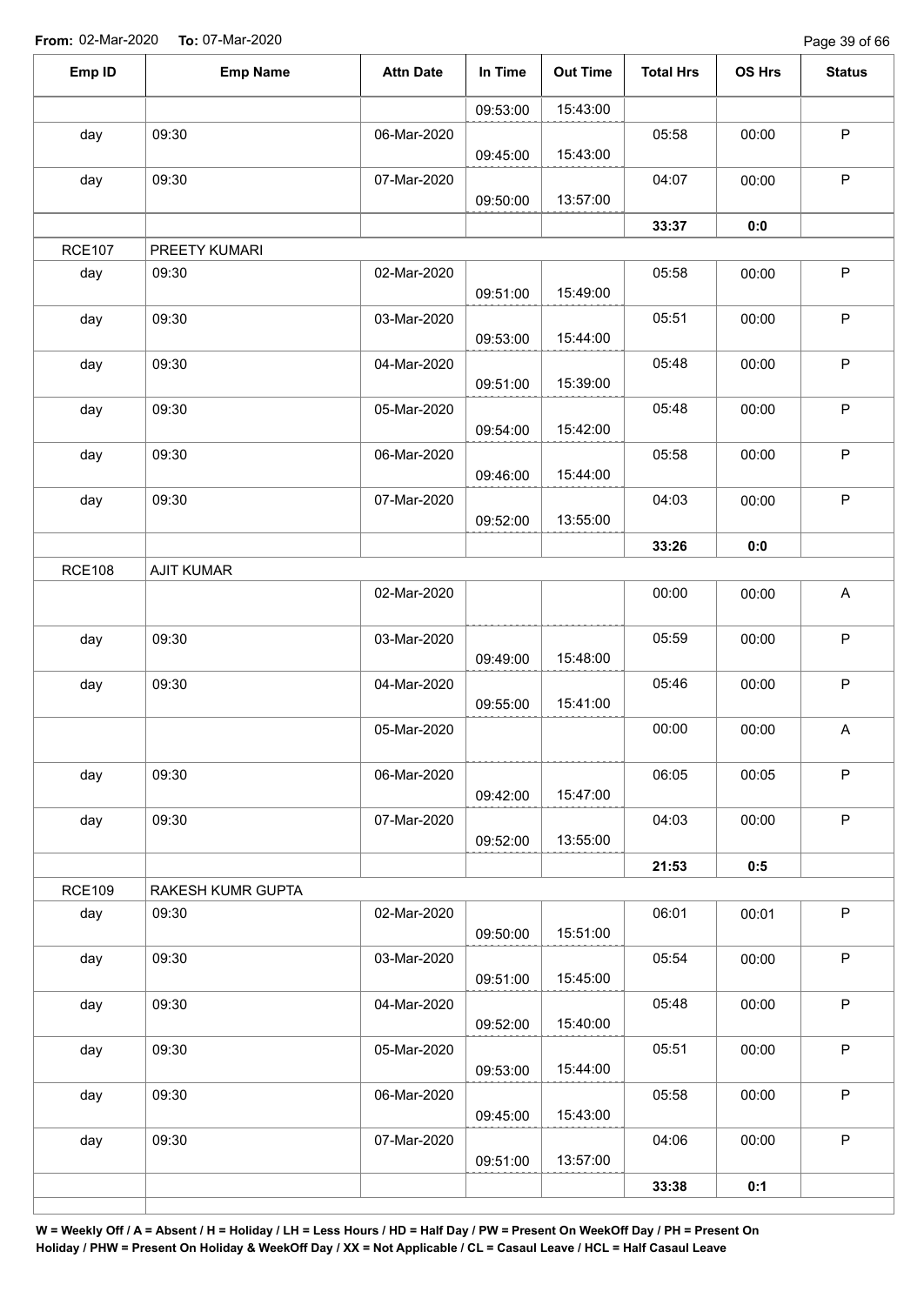Page 40 of 66

| Emp ID        | <b>Emp Name</b>     | <b>Attn Date</b> | In Time  | <b>Out Time</b> | <b>Total Hrs</b> | OS Hrs | <b>Status</b> |
|---------------|---------------------|------------------|----------|-----------------|------------------|--------|---------------|
| <b>RCE110</b> | SHALU KUMARI        |                  |          |                 |                  |        |               |
| day           | 09:30               | 02-Mar-2020      | 09:49:00 | 15:54:00        | 06:05            | 00:05  | $\mathsf P$   |
| day           | 09:30               | 03-Mar-2020      | 09:48:00 | 15:49:00        | 06:01            | 00:01  | $\mathsf P$   |
| day           | 09:30               | 04-Mar-2020      | 09:54:00 | 15:44:00        | 05:50            | 00:00  | $\mathsf P$   |
| day           | 09:30               | 05-Mar-2020      | 09:50:00 | 15:48:00        | 05:58            | 00:00  | $\mathsf P$   |
| day           | 09:30               | 06-Mar-2020      | 09:41:00 | 15:48:00        | 06:07            | 00:07  | $\sf P$       |
| day           | 09:30               | 07-Mar-2020      | 09:54:00 | 13:54:00        | 04:00            | 00:00  | $\mathsf P$   |
|               |                     |                  |          |                 | 34:1             | 0:13   |               |
| <b>RCE111</b> | SADDAM ANSARI       |                  |          |                 |                  |        |               |
| day           | 09:30               | 02-Mar-2020      | 09:48:00 | 15:52:00        | 06:04            | 00:04  | $\mathsf P$   |
| day           | 09:30               | 03-Mar-2020      | 09:51:00 | 15:46:00        | 05:55            | 00:00  | $\mathsf P$   |
| day           | 09:30               | 04-Mar-2020      | 09:53:00 | 15:42:00        | 05:49            | 00:00  | $\sf P$       |
| day           | 09:30               | 05-Mar-2020      | 09:51:00 | 15:46:00        | 05:55            | 00:00  | $\mathsf P$   |
| day           | 09:30               | 06-Mar-2020      | 09:42:00 | 15:47:00        | 06:05            | 00:05  | $\mathsf P$   |
| day           | 09:30               | 07-Mar-2020      | 09:52:00 | 13:57:00        | 04:05            | 00:00  | $\mathsf P$   |
|               |                     |                  |          |                 | 33:53            | 0:9    |               |
| <b>RCE112</b> | <b>GOUTAM KUMAR</b> |                  |          |                 |                  |        |               |
| day           | 09:30               | 02-Mar-2020      | 09:49:00 | 15:54:00        | 06:05            | 00:05  | $\mathsf P$   |
| day           | 09:30               | 03-Mar-2020      | 09:48:00 | 15:49:00        | 06:01            | 00:01  | $\mathsf P$   |
|               |                     | 04-Mar-2020      |          |                 | 00:00            | 00:00  | $\mathsf A$   |
| day           | 09:30               | 05-Mar-2020      | 09:50:00 | 15:48:00        | 05:58            | 00:00  | $\mathsf P$   |
| day           | 09:30               | 06-Mar-2020      | 09:41:00 | 15:48:00        | 06:07            | 00:07  | $\mathsf P$   |
| day           | 09:30               | 07-Mar-2020      | 09:54:00 | 13:54:00        | 04:00            | 00:00  | $\sf P$       |
|               |                     |                  |          |                 | 28:11            | 0:13   |               |
| <b>RCE113</b> | NAHEED KAUSER       |                  |          |                 |                  |        |               |
| day           | 09:30               | 02-Mar-2020      | 09:49:00 | 15:50:00        | 06:01            | 00:01  | $\mathsf P$   |
| day           | 09:30               | 03-Mar-2020      | 09:52:00 | 15:45:00        | 05:53            | 00:00  | $\mathsf P$   |
| day           | 09:30               | 04-Mar-2020      |          |                 | 05:50            | 00:00  | $\sf P$       |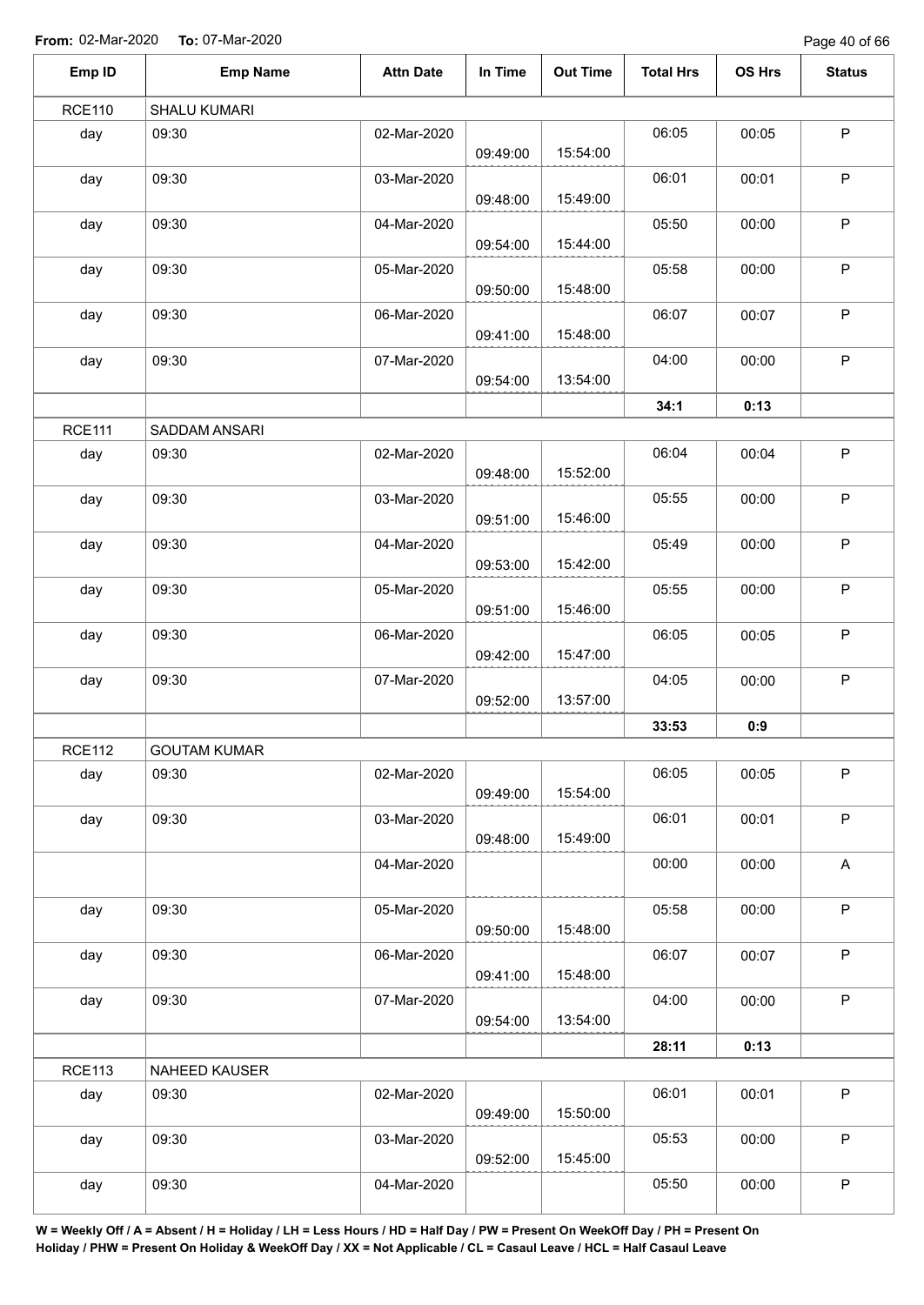Page 41 of 66

| Emp ID        | <b>Emp Name</b> | <b>Attn Date</b> | In Time  | <b>Out Time</b> | <b>Total Hrs</b> | <b>OS Hrs</b> | <b>Status</b> |
|---------------|-----------------|------------------|----------|-----------------|------------------|---------------|---------------|
|               |                 |                  | 09:52:00 | 15:42:00        |                  |               |               |
| day           | 09:30           | 05-Mar-2020      |          |                 | 05:57            | 00:00         | $\mathsf P$   |
|               |                 |                  | 09:50:00 | 15:47:00        |                  |               |               |
| day           | 09:30           | 06-Mar-2020      | 09:42:00 | 15:47:00        | 06:05            | 00:05         | $\mathsf P$   |
| day           | 09:30           | 07-Mar-2020      | 09:55:00 | 13:53:00        | 03:58            | 00:00         | $\mathsf P$   |
|               |                 |                  |          |                 | 33:44            | 0:6           |               |
| <b>RCE114</b> | PRADEEP KUMAR   |                  |          |                 |                  |               |               |
| day           | 09:30           | 02-Mar-2020      | 09:46:00 | 15:55:00        | 06:09            | 00:09         | $\mathsf P$   |
| day           | 09:30           | 03-Mar-2020      | 09:48:00 | 15:49:00        | 06:01            | 00:01         | $\mathsf P$   |
| day           | 09:30           | 04-Mar-2020      | 09:53:00 | 15:42:00        | 05:49            | 00:00         | P             |
| day           | 09:30           | 05-Mar-2020      |          |                 | 05:55            | 00:00         | $\sf P$       |
|               |                 |                  | 09:51:00 | 15:46:00        |                  |               |               |
| day           | 09:30           | 06-Mar-2020      |          |                 | 06:05            | 00:05         | $\mathsf P$   |
|               |                 |                  | 09:42:00 | 15:47:00        |                  |               |               |
| day           | 09:30           | 07-Mar-2020      | 09:53:00 | 13:55:00        | 04:02            | 00:00         | $\sf P$       |
|               |                 |                  |          |                 | 34:1             | 0:15          |               |
| <b>RCE115</b> | MD. ADIL        |                  |          |                 |                  |               |               |
| day           | 09:30           | 02-Mar-2020      | 09:47:00 | 15:52:00        | 06:05            | 00:05         | $\sf P$       |
| day           | 09:30           | 03-Mar-2020      | 09:49:00 | 15:48:00        | 05:59            | 00:00         | $\mathsf P$   |
| day           | 09:30           | 04-Mar-2020      | 09:55:00 | 15:42:00        | 05:47            | 00:00         | P             |
| day           | 09:30           | 05-Mar-2020      |          |                 | 05:53            | 00:00         | $\mathsf P$   |
|               | 09:30           | 06-Mar-2020      | 09:52:00 | 15:45:00        | 06:03            | 00:03         | $\mathsf P$   |
| day           |                 |                  | 09:43:00 | 15:46:00        |                  |               |               |
| day           | 09:30           | 07-Mar-2020      | 09:53:00 | 13:54:00        | 04:01            | 00:00         | $\mathsf P$   |
|               |                 |                  |          |                 | 33:48            | 0:8           |               |
| <b>RCE116</b> | CHANDAN KUMAR   |                  |          |                 |                  |               |               |
| day           | 09:30           | 02-Mar-2020      | 09:50:00 | 15:51:00        | 06:01            | 00:01         | $\mathsf P$   |
| day           | 09:30           | 03-Mar-2020      | 09:51:00 | 15:45:00        | 05:54            | 00:00         | P             |
| day           | 09:30           | 04-Mar-2020      | 09:52:00 | 15:40:00        | 05:48            | 00:00         | $\mathsf P$   |
| day           | 09:30           | 05-Mar-2020      | 09:53:00 | 15:43:00        | 05:50            | 00:00         | $\mathsf P$   |
| day           | 09:30           | 06-Mar-2020      | 09:45:00 | 15:43:00        | 05:58            | 00:00         | $\mathsf P$   |
|               |                 |                  |          |                 |                  |               |               |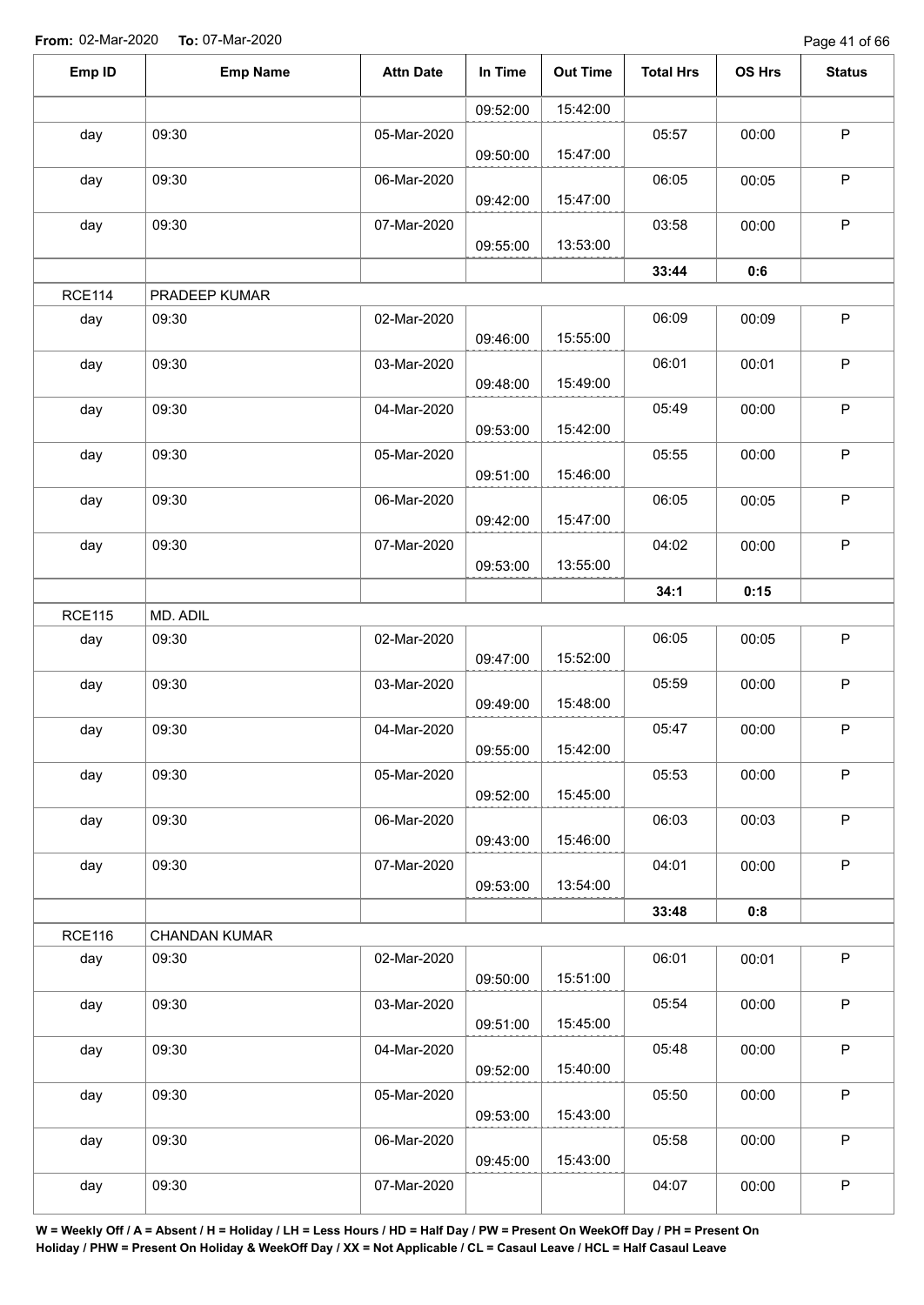| Emp ID        | <b>Emp Name</b>     | <b>Attn Date</b> | In Time  | <b>Out Time</b> | <b>Total Hrs</b> | OS Hrs | <b>Status</b> |
|---------------|---------------------|------------------|----------|-----------------|------------------|--------|---------------|
|               |                     |                  | 09:50:00 | 13:57:00        |                  |        |               |
|               |                     |                  |          |                 | 33:38            | 0:1    |               |
| <b>RCE117</b> | AVINASH KUMAR GUPTA |                  |          |                 |                  |        |               |
| day           | 09:30               | 02-Mar-2020      | 09:46:00 | 15:54:00        | 06:08            | 00:08  | $\sf P$       |
| day           | 09:30               | 03-Mar-2020      | 09:50:00 | 15:47:00        | 05:57            | 00:00  | $\sf P$       |
| day           | 09:30               | 04-Mar-2020      | 09:53:00 | 15:42:00        | 05:49            | 00:00  | $\sf P$       |
|               |                     | 05-Mar-2020      |          |                 | 00:00            | 00:00  | A             |
| day           | 09:30               | 06-Mar-2020      | 09:44:00 | 15:45:00        | 06:01            | 00:01  | $\sf P$       |
| day           | 09:30               | 07-Mar-2020      | 09:51:00 | 13:56:00        | 04:05            | 00:00  | $\mathsf P$   |
|               |                     |                  |          |                 | 28:0             | 0:9    |               |
| <b>RCE118</b> | JYOTI BHAGAT        |                  |          |                 |                  |        |               |
| day           | 09:30               | 02-Mar-2020      | 09:49:00 | 15:54:00        | 06:05            | 00:05  | $\sf P$       |
| day           | 09:30               | 03-Mar-2020      | 09:50:00 | 15:46:00        | 05:56            | 00:00  | $\sf P$       |
| day           | 09:30               | 04-Mar-2020      | 09:53:00 | 15:42:00        | 05:49            | 00:00  | $\mathsf P$   |
| day           | 09:30               | 05-Mar-2020      | 09:51:00 | 15:46:00        | 05:55            | 00:00  | $\sf P$       |
| day           | 09:30               | 06-Mar-2020      | 09:42:00 | 15:47:00        | 06:05            | 00:05  | $\mathsf P$   |
| day           | 09:30               | 07-Mar-2020      | 09:52:00 | 13:55:00        | 04:03            | 00:00  | $\sf P$       |
|               |                     |                  |          |                 | 33:53            | 0:10   |               |
| <b>RCE119</b> | SHARFRAZ ANSARI     |                  |          |                 |                  |        |               |
| day           | 09:30               | 02-Mar-2020      | 09:50:00 | 15:51:00        | 06:01            | 00:01  | $\mathsf P$   |
| day           | 09:30               | 03-Mar-2020      | 09:51:00 | 15:45:00        | 05:54            | 00:00  | $\mathsf P$   |
| day           | 09:30               | 04-Mar-2020      | 09:52:00 | 15:40:00        | 05:48            | 00:00  | P             |
| day           | 09:30               | 05-Mar-2020      | 09:53:00 | 15:44:00        | 05:51            | 00:00  | $\mathsf P$   |
| day           | 09:30               | 06-Mar-2020      | 09:44:00 | 15:45:00        | 06:01            | 00:01  | $\mathsf P$   |
| day           | 09:30               | 07-Mar-2020      | 09:51:00 | 13:56:00        | 04:05            | 00:00  | $\mathsf{P}$  |
|               |                     |                  |          |                 | 33:40            | 0:2    |               |
| <b>RCE120</b> | SUMAIYA AFREEN      |                  |          |                 |                  |        |               |
| day           | 09:30               | 02-Mar-2020      | 09:51:00 | 15:49:00        | 05:58            | 00:00  | $\mathsf P$   |
| day           | 09:30               | 03-Mar-2020      |          |                 | 05:51            | 00:00  | $\sf P$       |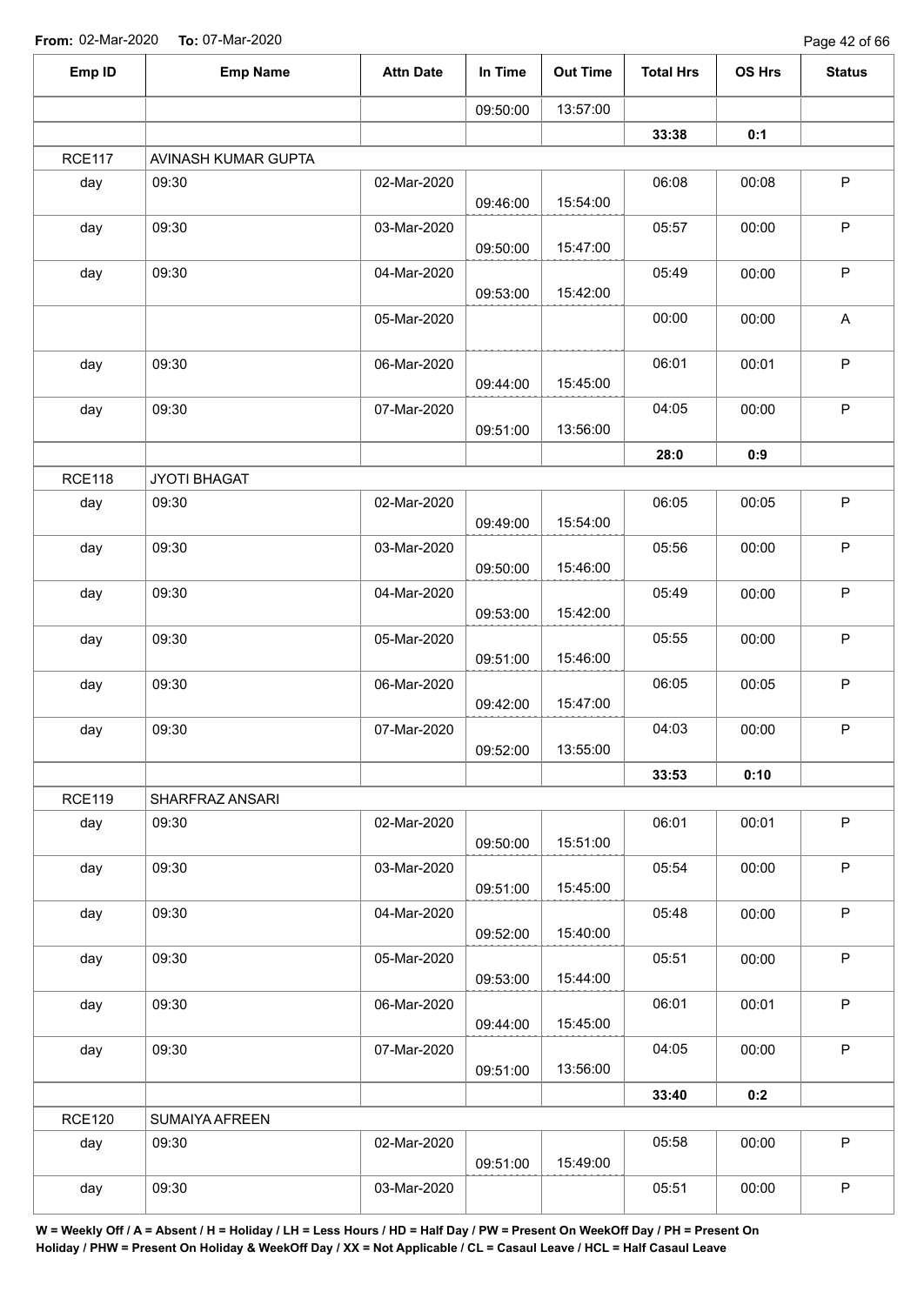Page 43 of 66

| Emp ID        | <b>Emp Name</b>      | <b>Attn Date</b> | In Time  | <b>Out Time</b> | <b>Total Hrs</b> | <b>OS Hrs</b> | <b>Status</b> |
|---------------|----------------------|------------------|----------|-----------------|------------------|---------------|---------------|
|               |                      |                  | 09:53:00 | 15:44:00        |                  |               |               |
| day           | 09:30                | 04-Mar-2020      | 09:50:00 | 15:39:00        | 05:49            | 00:00         | $\mathsf P$   |
| day           | 09:30                | 05-Mar-2020      | 09:54:00 | 15:42:00        | 05:48            | 00:00         | $\sf P$       |
| day           | 09:30                | 06-Mar-2020      | 09:46:00 | 15:44:00        | 05:58            | 00:00         | $\mathsf P$   |
| day           | 09:30                | 07-Mar-2020      | 09:52:00 | 13:55:00        | 04:03            | 00:00         | $\sf P$       |
|               |                      |                  |          |                 | 33:27            | 0:0           |               |
| <b>RCE121</b> | SANDEEP MAHRA        |                  |          |                 |                  |               |               |
| day           | 09:30                | 02-Mar-2020      | 09:46:00 | 15:53:00        | 06:07            | 00:07         | $\mathsf P$   |
| day           | 09:30                | 03-Mar-2020      | 09:49:00 | 15:48:00        | 05:59            | 00:00         | $\mathsf P$   |
| day           | 09:30                | 04-Mar-2020      | 09:55:00 | 15:45:00        | 05:50            | 00:00         | P             |
| day           | 09:30                | 05-Mar-2020      | 09:51:00 | 15:45:00        | 05:54            | 00:00         | $\sf P$       |
| day           | 09:30                | 06-Mar-2020      | 09:43:00 | 15:46:00        | 06:03            | 00:03         | P             |
| day           | 09:30                | 07-Mar-2020      | 09:53:00 | 13:54:00        | 04:01            | 00:00         | $\mathsf P$   |
|               |                      |                  |          |                 | 33:54            | 0:10          |               |
| <b>RCE122</b> | MD. AMIR AMZAD ANSAR |                  |          |                 |                  |               |               |
| day           | 09:30                | 02-Mar-2020      | 09:51:00 | 15:49:00        | 05:58            | 00:00         | $\mathsf P$   |
|               |                      | 03-Mar-2020      |          |                 | 00:00            | 00:00         | A             |
| day           | 09:30                | 04-Mar-2020      | 09:51:00 | 15:39:00        | 05:48            | 00:00         | $\mathsf P$   |
| day           | 09:30                | 05-Mar-2020      | 09:54:00 | 15:44:00        | 05:50            | 00:00         | $\mathsf P$   |
|               |                      | 06-Mar-2020      |          |                 | 00:00            | 00:00         | A             |
| day           | 09:30                | 07-Mar-2020      |          |                 | 04:08            | 00:00         | P             |
|               |                      |                  | 09:50:00 | 13:58:00        | 21:44            | 0:0           |               |
| <b>RCE123</b> | <b>VIKRAM VERMA</b>  |                  |          |                 |                  |               |               |
| day           | 09:30                | 02-Mar-2020      |          | 15:52:00        | 06:04            | 00:04         | $\mathsf P$   |
| day           | 09:30                | 03-Mar-2020      | 09:48:00 |                 | 05:58            | 00:00         | $\sf P$       |
| day           | 09:30                | 04-Mar-2020      | 09:49:00 | 15:47:00        | 05:45            | 00:00         | P             |
| day           | 09:30                | 05-Mar-2020      | 09:56:00 | 15:41:00        | 05:56            | 00:00         | P             |
|               |                      |                  | 09:52:00 | 15:48:00        |                  |               |               |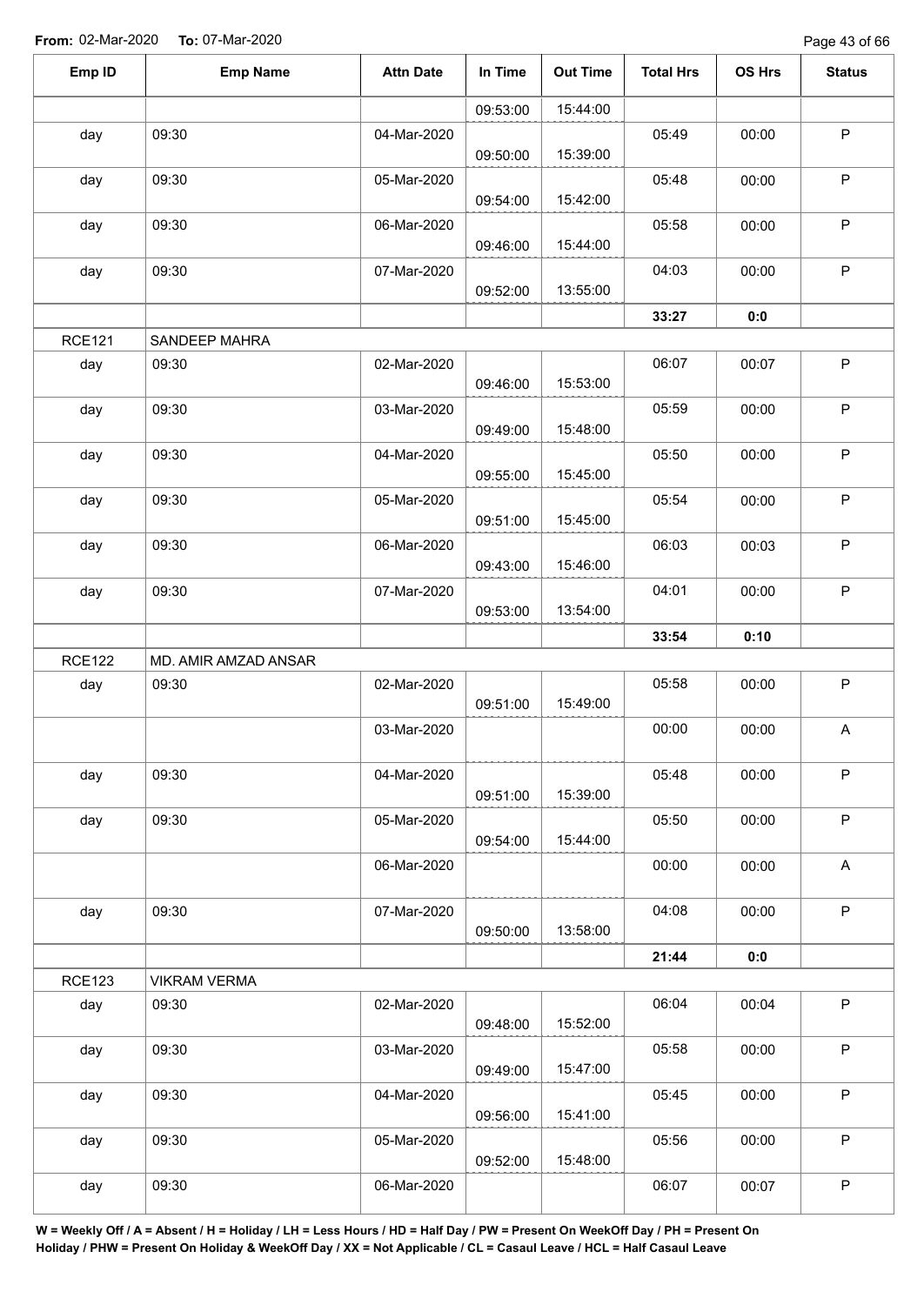Page 44 of 66

| Emp ID        | <b>Emp Name</b>     | <b>Attn Date</b> | In Time  | <b>Out Time</b> | <b>Total Hrs</b> | OS Hrs | <b>Status</b> |
|---------------|---------------------|------------------|----------|-----------------|------------------|--------|---------------|
|               |                     |                  | 09:41:00 | 15:48:00        |                  |        |               |
| day           | 09:30               | 07-Mar-2020      |          |                 | 03:59            | 00:00  | $\mathsf P$   |
|               |                     |                  | 09:54:00 | 13:53:00        |                  |        |               |
|               |                     |                  |          |                 | 33:49            | 0:11   |               |
| <b>RCE124</b> | SUBODH KUMAR MANDAL |                  |          |                 |                  |        |               |
| day           | 09:30               | 02-Mar-2020      | 09:47:00 | 15:53:00        | 06:06            | 00:06  | $\mathsf P$   |
| day           | 09:30               | 03-Mar-2020      | 09:48:00 | 15:49:00        | 06:01            | 00:01  | $\sf P$       |
| day           | 09:30               | 04-Mar-2020      | 09:54:00 | 15:43:00        | 05:49            | 00:00  | $\mathsf P$   |
| day           | 09:30               | 05-Mar-2020      | 09:49:00 | 15:49:00        | 06:00            | 00:00  | $\mathsf P$   |
| day           | 09:30               | 06-Mar-2020      |          |                 | 06:09            | 00:09  | $\sf P$       |
|               |                     |                  | 09:40:00 | 15:49:00        |                  |        |               |
| day           | 09:30               | 07-Mar-2020      |          |                 | 03:58            | 00:00  | $\mathsf P$   |
|               |                     |                  | 09:55:00 | 13:53:00        |                  |        |               |
|               |                     |                  |          |                 | 34:3             | 0:16   |               |
| <b>RCE125</b> | <b>TAPAN DAS</b>    |                  |          |                 |                  |        |               |
| day           | 09:30               | 02-Mar-2020      | 09:49:00 | 15:52:00        | 06:03            | 00:03  | $\mathsf P$   |
| day           | 09:30               | 03-Mar-2020      | 09:49:00 | 15:48:00        | 05:59            | 00:00  | P             |
| day           | 09:30               | 04-Mar-2020      | 09:55:00 | 15:42:00        | 05:47            | 00:00  | $\sf P$       |
| day           | 09:30               | 05-Mar-2020      | 09:52:00 | 15:48:00        | 05:56            | 00:00  | $\mathsf P$   |
| day           | 09:30               | 06-Mar-2020      | 09:41:00 | 15:48:00        | 06:07            | 00:07  | $\mathsf P$   |
| day           | 09:30               | 07-Mar-2020      | 09:54:00 | 13:54:00        | 04:00            | 00:00  | $\mathsf P$   |
|               |                     |                  |          |                 | 33:52            | 0:10   |               |
| <b>RCE126</b> | <b>MANISH AZAD</b>  |                  |          |                 |                  |        |               |
| day           | 09:30               | 02-Mar-2020      | 09:50:00 | 15:54:00        | 06:04            | 00:04  | $\mathsf P$   |
| day           | 09:30               | 03-Mar-2020      | 09:52:00 | 15:43:00        | 05:51            | 00:00  | $\mathsf P$   |
| day           | 09:30               | 04-Mar-2020      | 09:51:00 | 15:41:00        | 05:50            | 00:00  | $\sf P$       |
| day           | 09:30               | 05-Mar-2020      |          |                 | 05:49            | 00:00  | $\sf P$       |
| day           | 09:30               | 06-Mar-2020      | 09:54:00 | 15:43:00        | 05:59            | 00:00  | P             |
| day           | 09:30               | 07-Mar-2020      | 09:45:00 | 15:44:00        | 04:08            | 00:00  | $\mathsf P$   |
|               |                     |                  | 09:50:00 | 13:58:00        |                  |        |               |
|               |                     |                  |          |                 | 33:41            | 0:4    |               |
| <b>RCE127</b> | SANTOSH PANDIT      |                  |          |                 |                  |        |               |
| day           | 09:30               | 02-Mar-2020      |          |                 | 05:58            | 00:00  | $\sf P$       |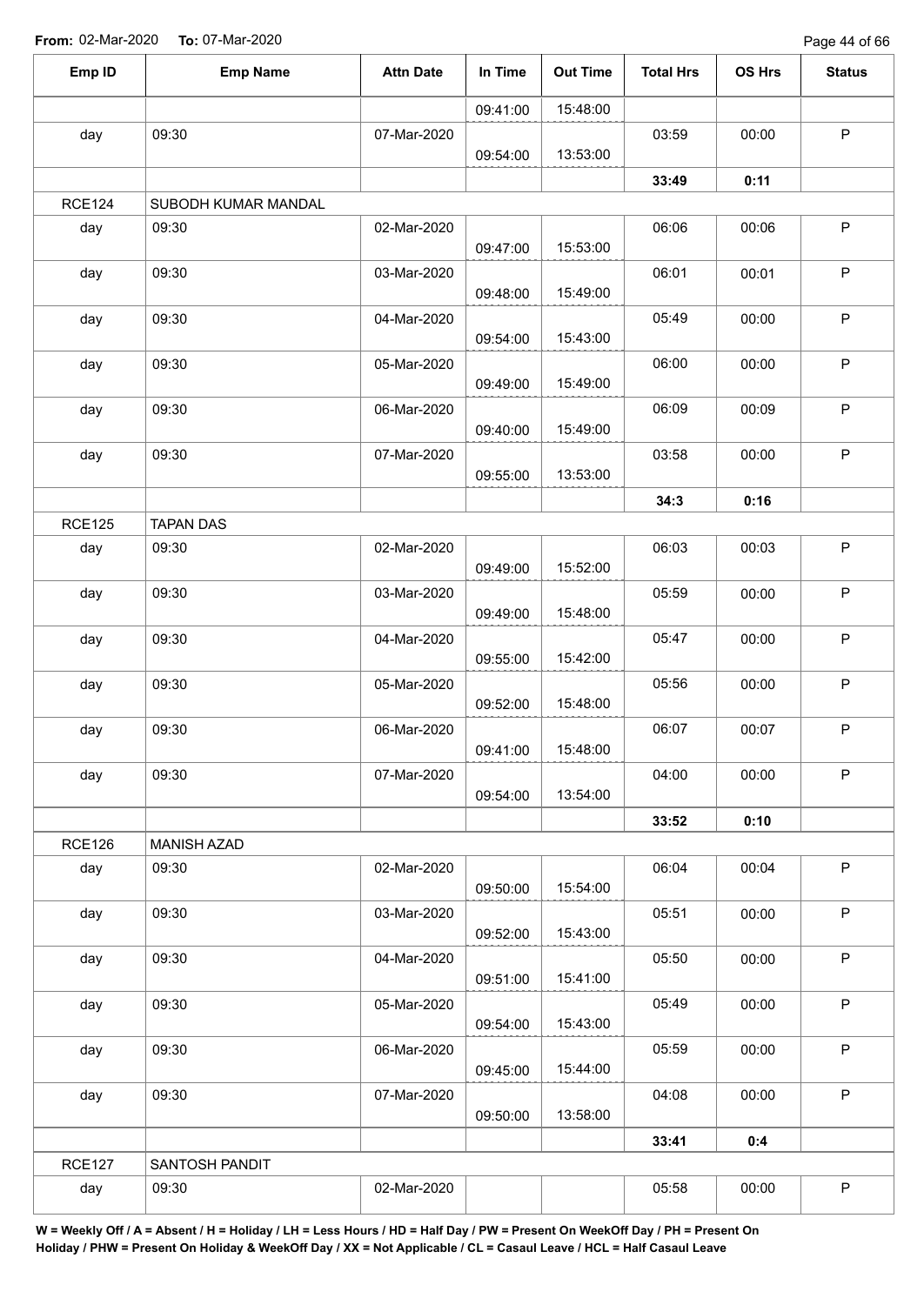| Emp ID        | <b>Emp Name</b>     | <b>Attn Date</b> | In Time  | <b>Out Time</b> | <b>Total Hrs</b> | OS Hrs | <b>Status</b>             |
|---------------|---------------------|------------------|----------|-----------------|------------------|--------|---------------------------|
|               |                     |                  | 09:51:00 | 15:49:00        |                  |        |                           |
| day           | 09:30               | 03-Mar-2020      | 09:53:00 | 15:44:00        | 05:51            | 00:00  | $\sf P$                   |
| day           | 09:30               | 04-Mar-2020      | 09:50:00 | 15:39:00        | 05:49            | 00:00  | $\sf P$                   |
| day           | 09:30               | 05-Mar-2020      | 09:54:00 | 15:44:00        | 05:50            | 00:00  | $\mathsf P$               |
|               |                     | 06-Mar-2020      |          |                 | 00:00            | 00:00  | $\boldsymbol{\mathsf{A}}$ |
| day           | 09:30               | 07-Mar-2020      | 09:49:00 | 13:58:00        | 04:09            | 00:00  | $\mathsf P$               |
|               |                     |                  |          |                 | 27:37            | 0:0    |                           |
| <b>RCE128</b> | MD.FAIZAN ANSARI    |                  |          |                 |                  |        |                           |
| day           | 09:30               | 02-Mar-2020      | 09:47:00 | 15:54:00        | 06:07            | 00:07  | $\sf P$                   |
| day           | 09:30               | 03-Mar-2020      | 09:48:00 | 15:49:00        | 06:01            | 00:01  | $\sf P$                   |
| day           | 09:30               | 04-Mar-2020      | 09:55:00 | 15:45:00        | 05:50            | 00:00  | $\sf P$                   |
| day           | 09:30               | 05-Mar-2020      | 09:49:00 | 15:49:00        | 06:00            | 00:00  | $\sf P$                   |
| day           | 09:30               | 06-Mar-2020      | 09:40:00 | 15:49:00        | 06:09            | 00:09  | $\sf P$                   |
| day           | 09:30               | 07-Mar-2020      | 09:55:00 | 13:52:00        | 03:57            | 00:00  | $\mathsf P$               |
|               |                     |                  |          |                 | 34:4             | 0:17   |                           |
| <b>RCE129</b> | MD. MUKADDAR ANSARI |                  |          |                 |                  |        |                           |
| day           | 09:30               | 02-Mar-2020      | 09:52:00 | 15:48:00        | 05:56            | 00:00  | $\sf P$                   |
| day           | 09:30               | 03-Mar-2020      | 09:54:00 | 15:43:00        | 05:49            | 00:00  | $\mathsf P$               |
| day           | 09:30               | 04-Mar-2020      | 09:51:00 | 15:38:00        | 05:47            | 00:00  | $\sf P$                   |
| day           | 09:30               | 05-Mar-2020      | 09:55:00 | 15:42:00        | 05:47            | 00:00  | $\sf P$                   |
| day           | 09:30               | 06-Mar-2020      | 09:45:00 | 15:43:00        | 05:58            | 00:00  | $\mathsf P$               |
| day           | 09:30               | 07-Mar-2020      | 09:50:00 | 13:57:00        | 04:07            | 00:00  | $\mathsf P$               |
|               |                     |                  |          |                 | 33:24            | 0:0    |                           |
| <b>RCE130</b> | FIROZ ANSARI        |                  |          |                 |                  |        |                           |
| day           | 09:30               | 02-Mar-2020      | 09:51:00 | 15:49:00        | 05:58            | 00:00  | $\mathsf P$               |
| day           | 09:30               | 03-Mar-2020      | 09:53:00 | 15:43:00        | 05:50            | 00:00  | $\sf P$                   |
| day           | 09:30               | 04-Mar-2020      | 09:51:00 | 15:38:00        | 05:47            | 00:00  | $\mathsf P$               |
| day           | 09:30               | 05-Mar-2020      |          |                 | 05:52            | 00:00  | $\sf P$                   |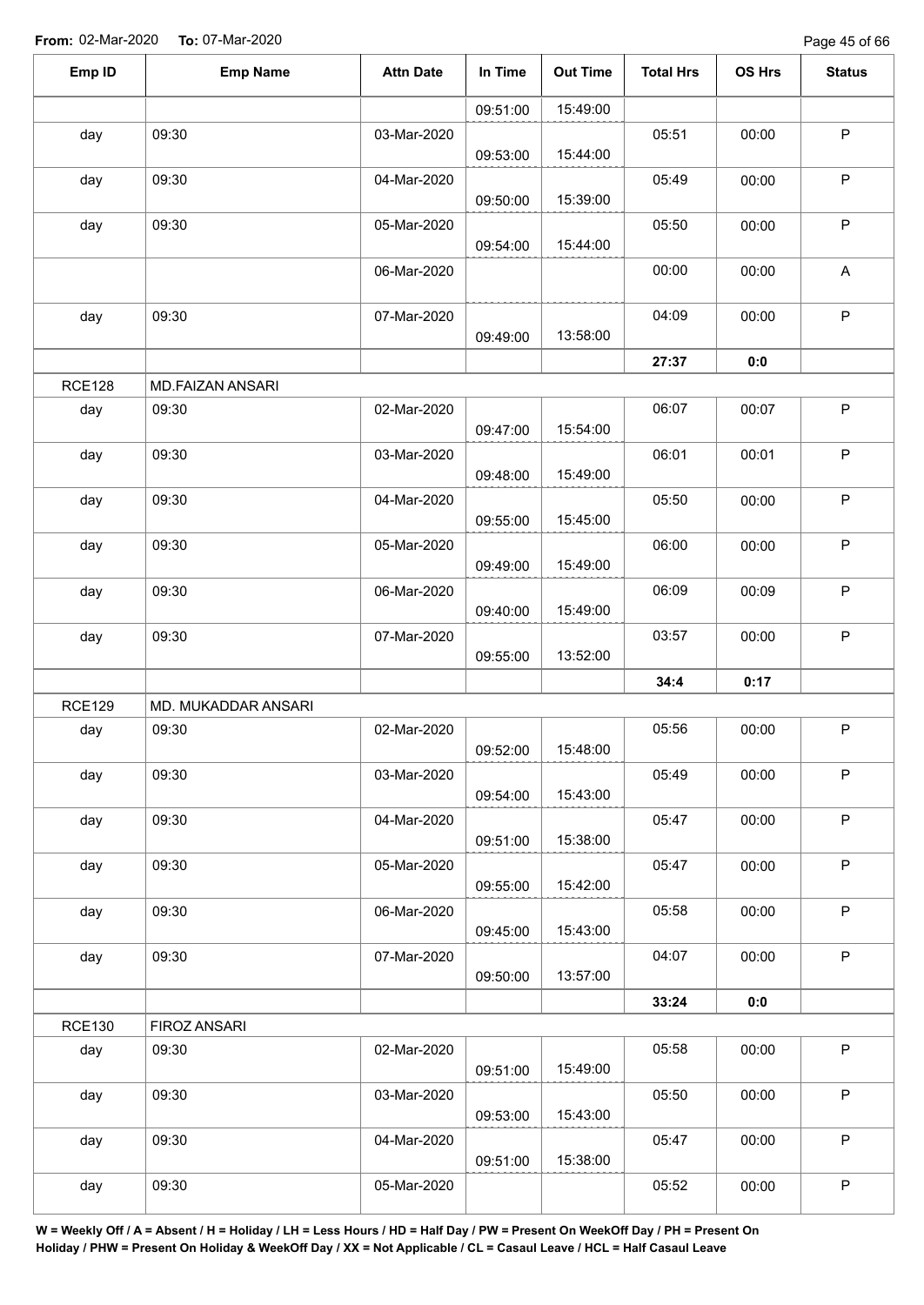Page 46 of 66

| Emp ID        | <b>Emp Name</b>   | <b>Attn Date</b> | In Time  | <b>Out Time</b> | <b>Total Hrs</b> | OS Hrs | <b>Status</b>             |
|---------------|-------------------|------------------|----------|-----------------|------------------|--------|---------------------------|
|               |                   |                  | 09:55:00 | 15:47:00        |                  |        |                           |
| day           | 09:30             | 06-Mar-2020      | 09:42:00 | 15:48:00        | 06:06            | 00:06  | $\mathsf P$               |
| day           | 09:30             | 07-Mar-2020      | 09:54:00 | 13:53:00        | 03:59            | 00:00  | $\mathsf P$               |
|               |                   |                  |          |                 | 33:32            | 0:6    |                           |
| <b>RCE131</b> | RAJA KUMAR BHAGAT |                  |          |                 |                  |        |                           |
| day           | 09:30             | 02-Mar-2020      | 09:48:00 | 15:51:00        | 06:03            | 00:03  | $\mathsf P$               |
| day           | 09:30             | 03-Mar-2020      | 09:52:00 | 15:46:00        | 05:54            | 00:00  | $\mathsf P$               |
| day           | 09:30             | 04-Mar-2020      | 09:54:00 | 15:43:00        | 05:49            | 00:00  | $\mathsf P$               |
| day           | 09:30             | 05-Mar-2020      | 09:49:00 | 15:49:00        | 06:00            | 00:00  | $\mathsf P$               |
| day           | 09:30             | 06-Mar-2020      | 09:40:00 | 15:50:00        | 06:10            | 00:10  | $\mathsf P$               |
| day           | 09:30             | 07-Mar-2020      | 09:55:00 | 13:53:00        | 03:58            | 00:00  | $\sf P$                   |
|               |                   |                  |          |                 | 33:54            | 0:13   |                           |
| <b>RCE132</b> | <b>AFTAB ALAM</b> |                  |          |                 |                  |        |                           |
|               |                   | 02-Mar-2020      |          |                 | 00:00            | 00:00  | A                         |
| day           | 09:30             | 03-Mar-2020      | 09:50:00 | 15:46:00        | 05:56            | 00:00  | $\mathsf P$               |
| day           | 09:30             | 04-Mar-2020      | 09:54:00 | 15:43:00        | 05:49            | 00:00  | $\mathsf P$               |
| day           | 09:30             | 05-Mar-2020      | 09:49:00 | 15:49:00        | 06:00            | 00:00  | $\mathsf P$               |
| day           | 09:30             | 06-Mar-2020      | 09:40:00 | 15:50:00        | 06:10            | 00:10  | $\mathsf P$               |
| day           | 09:30             | 07-Mar-2020      | 09:55:00 | 13:53:00        | 03:58            | 00:00  | $\mathsf P$               |
|               |                   |                  |          |                 | 27:53            | 0:10   |                           |
| <b>RCE133</b> | UTTAM KUMAR       |                  |          |                 |                  |        |                           |
| day           | 09:30             | 02-Mar-2020      | 09:51:00 | 15:49:00        | 05:58            | 00:00  | $\sf P$                   |
| day           | 09:30             | 03-Mar-2020      | 09:53:00 | 15:44:00        | 05:51            | 00:00  | $\sf P$                   |
| day           | 09:30             | 04-Mar-2020      | 09:51:00 | 15:39:00        | 05:48            | 00:00  | $\mathsf P$               |
| day           | 09:30             | 05-Mar-2020      | 09:55:00 | 15:47:00        | 05:52            | 00:00  | $\sf P$                   |
| day           | 09:30             | 06-Mar-2020      | 09:44:00 | 15:46:00        | 06:02            | 00:02  | $\sf P$                   |
|               |                   | 07-Mar-2020      |          |                 | 00:00            | 00:00  | $\boldsymbol{\mathsf{A}}$ |
|               |                   |                  |          |                 | 29:31            | 0:2    |                           |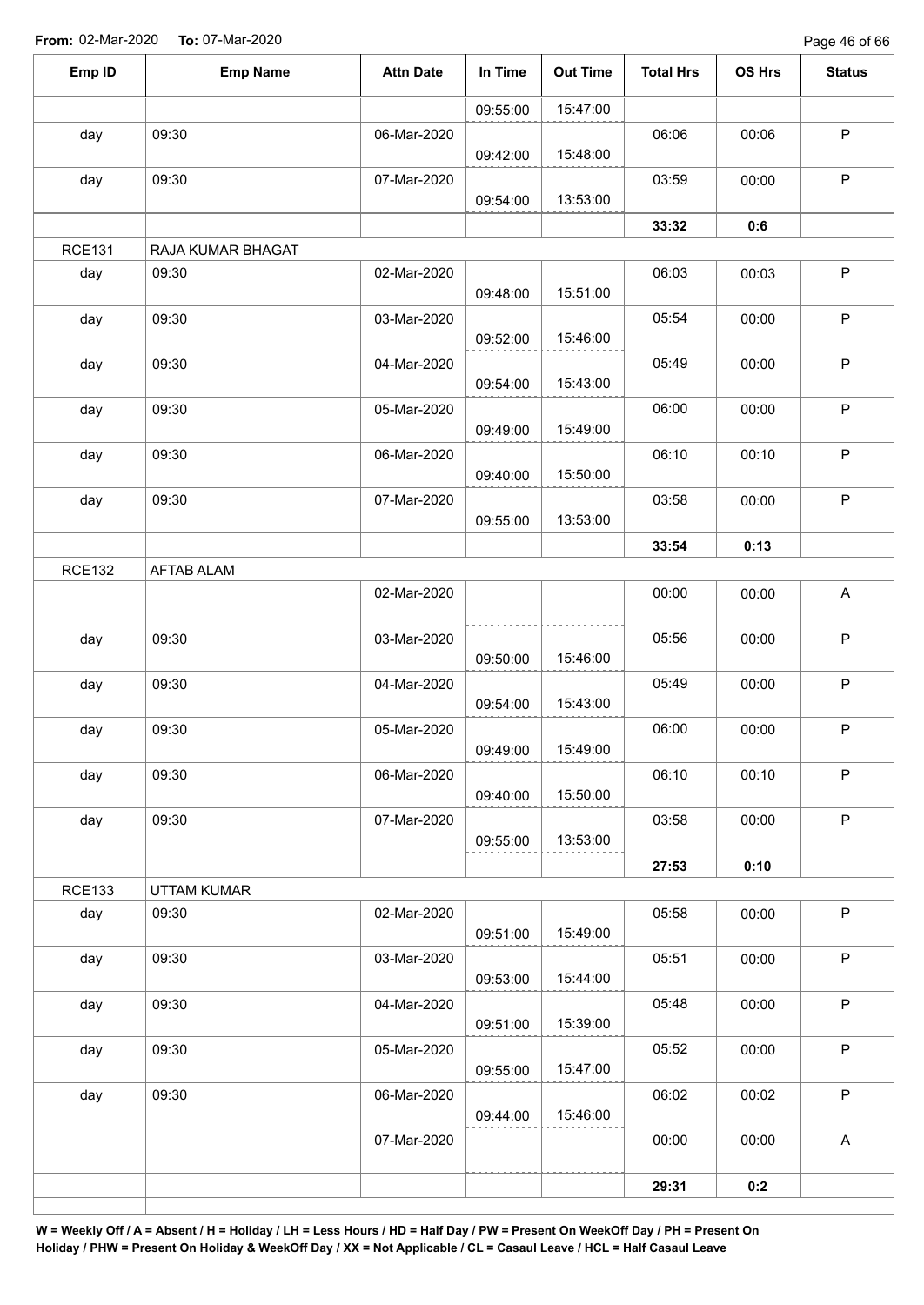Page 47 of 66

| Emp ID        | <b>Emp Name</b>         | <b>Attn Date</b> | In Time  | <b>Out Time</b> | <b>Total Hrs</b> | OS Hrs | <b>Status</b> |
|---------------|-------------------------|------------------|----------|-----------------|------------------|--------|---------------|
| <b>RCE134</b> | FARHAT TABASSUM         |                  |          |                 |                  |        |               |
| day           | 09:30                   | 02-Mar-2020      | 09:49:00 | 15:50:00        | 06:01            | 00:01  | $\mathsf P$   |
| day           | 09:30                   | 03-Mar-2020      | 09:52:00 | 15:45:00        | 05:53            | 00:00  | $\mathsf P$   |
| day           | 09:30                   | 04-Mar-2020      | 09:53:00 | 15:42:00        | 05:49            | 00:00  | $\sf P$       |
| day           | 09:30                   | 05-Mar-2020      | 09:51:00 | 15:46:00        | 05:55            | 00:00  | $\mathsf P$   |
| day           | 09:30                   | 06-Mar-2020      | 09:42:00 | 15:47:00        | 06:05            | 00:05  | $\mathsf P$   |
| day           | 09:30                   | 07-Mar-2020      | 09:52:00 | 13:55:00        | 04:03            | 00:00  | $\mathsf P$   |
|               |                         |                  |          |                 | 33:46            | 0:6    |               |
| <b>RCE135</b> | ABHISHEK KUMAR TIWARI   |                  |          |                 |                  |        |               |
|               |                         | 02-Mar-2020      |          |                 | 00:00            | 00:00  | A             |
| day           | 09:30                   | 03-Mar-2020      | 09:50:00 | 15:47:00        | 05:57            | 00:00  | $\mathsf P$   |
|               |                         | 04-Mar-2020      |          |                 | 00:00            | 00:00  | $\mathsf A$   |
| day           | 09:30                   | 05-Mar-2020      | 09:51:00 | 15:45:00        | 05:54            | 00:00  | $\mathsf P$   |
| day           | 09:30                   | 06-Mar-2020      | 09:44:00 | 15:46:00        | 06:02            | 00:02  | $\mathsf P$   |
| day           | 09:30                   | 07-Mar-2020      | 09:51:00 | 13:56:00        | 04:05            | 00:00  | $\mathsf P$   |
|               |                         |                  |          |                 | 21:58            | 0:2    |               |
| <b>RCE136</b> | ABHISHEK PANDEY         |                  |          |                 |                  |        |               |
| day           | 09:30                   | 02-Mar-2020      | 09:50:00 | 15:54:00        | 06:04            | 00:04  | $\mathsf P$   |
| day           | 09:30                   | 03-Mar-2020      | 09:50:00 | 15:46:00        | 05:56            | 00:00  | $\mathsf P$   |
| day           | 09:30                   | 04-Mar-2020      | 09:54:00 | 15:43:00        | 05:49            | 00:00  | $\mathsf P$   |
| day           | 09:30                   | 05-Mar-2020      | 09:49:00 | 15:49:00        | 06:00            | 00:00  | $\mathsf P$   |
| day           | 09:30                   | 06-Mar-2020      | 09:40:00 | 15:49:00        | 06:09            | 00:09  | $\mathsf P$   |
|               |                         | 07-Mar-2020      |          |                 | 00:00            | 00:00  | $\mathsf A$   |
|               |                         |                  |          |                 | 29:58            | 0:13   |               |
| <b>RCE137</b> | <b>GAUTAM KUMAR DAS</b> |                  |          |                 |                  |        |               |
| day           | 09:30                   | 02-Mar-2020      | 09:52:00 | 15:51:00        | 05:59            | 00:00  | $\mathsf P$   |
|               |                         | 03-Mar-2020      |          |                 | 00:00            | 00:00  | A             |
| day           | 09:30                   | 04-Mar-2020      |          |                 | 05:49            | 00:00  | $\sf P$       |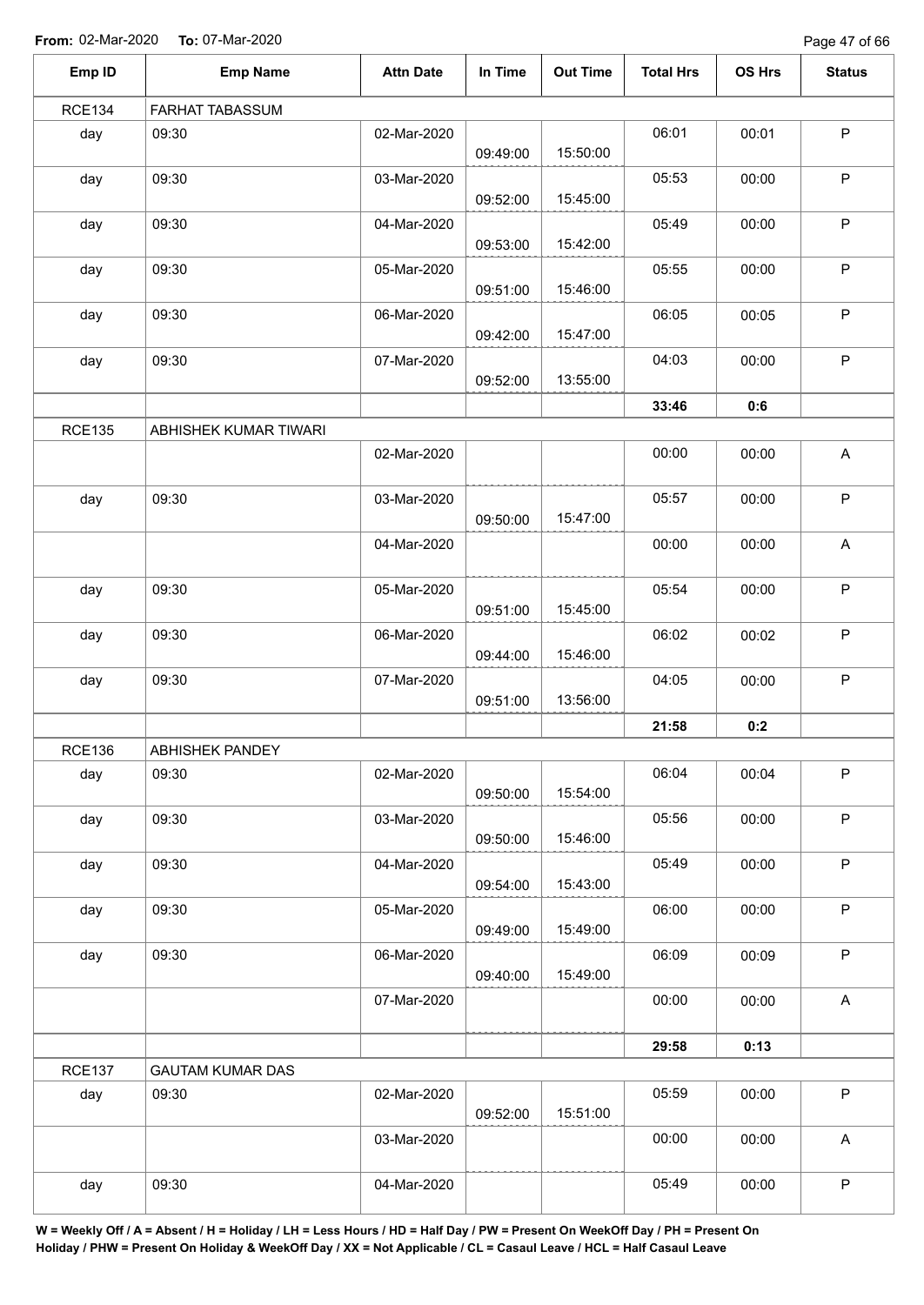Page 48 of 66

| Emp ID        | <b>Emp Name</b>    | <b>Attn Date</b> | In Time  | <b>Out Time</b> | <b>Total Hrs</b> | <b>OS Hrs</b> | <b>Status</b> |
|---------------|--------------------|------------------|----------|-----------------|------------------|---------------|---------------|
|               |                    |                  | 09:55:00 | 15:44:00        |                  |               |               |
| day           | 09:30              | 05-Mar-2020      | 09:50:00 | 15:48:00        | 05:58            | 00:00         | $\mathsf P$   |
| day           | 09:30              | 06-Mar-2020      | 09:41:00 | 15:49:00        | 06:08            | 00:08         | $\mathsf P$   |
| day           | 09:30              | 07-Mar-2020      | 09:53:00 | 13:56:00        | 04:03            | 00:00         | $\sf P$       |
|               |                    |                  |          |                 | 27:57            | 0:8           |               |
| <b>RCE138</b> | NIRANJAN KUMAR     |                  |          |                 |                  |               |               |
| day           | 09:30              | 02-Mar-2020      | 09:49:00 | 15:52:00        | 06:03            | 00:03         | $\mathsf P$   |
| day           | 09:30              | 03-Mar-2020      | 09:49:00 | 15:48:00        | 05:59            | 00:00         | $\sf P$       |
|               |                    | 04-Mar-2020      |          |                 | 00:00            | 00:00         | A             |
| day           | 09:30              | 05-Mar-2020      | 09:54:00 | 15:47:00        | 05:53            | 00:00         | $\sf P$       |
| day           | 09:30              | 06-Mar-2020      | 09:41:00 | 15:48:00        | 06:07            | 00:07         | $\mathsf P$   |
| day           | 09:30              | 07-Mar-2020      | 09:54:00 | 13:53:00        | 03:59            | 00:00         | $\sf P$       |
|               |                    |                  |          |                 | 28:1             | 0:10          |               |
| <b>RCE139</b> | PINKU KUMAR BHOKTA |                  |          |                 |                  |               |               |
| day           | 09:30              | 02-Mar-2020      | 09:48:00 | 15:54:00        | 06:06            | 00:06         | $\sf P$       |
| day           | 09:30              | 03-Mar-2020      | 09:50:00 | 15:47:00        | 05:57            | 00:00         | $\mathsf P$   |
| day           | 09:30              | 04-Mar-2020      | 09:53:00 | 15:41:00        | 05:48            | 00:00         | $\mathsf P$   |
| day           | 09:30              | 05-Mar-2020      | 09:53:00 | 15:44:00        | 05:51            | 00:00         | $\mathsf P$   |
| day           | 09:30              | 06-Mar-2020      | 09:44:00 | 15:45:00        | 06:01            | 00:01         | $\mathsf P$   |
| day           | 09:30              | 07-Mar-2020      | 09:51:00 | 13:56:00        | 04:05            | 00:00         | $\mathsf P$   |
|               |                    |                  |          |                 | 33:48            | 0:7           |               |
| <b>RCE140</b> | MANJULA HEMBROM    |                  |          |                 |                  |               |               |
| day           | 09:30              | 02-Mar-2020      | 09:52:00 | 15:48:00        | 05:56            | 00:00         | P             |
| day           | 09:30              | 03-Mar-2020      | 09:53:00 | 15:44:00        | 05:51            | 00:00         | $\mathsf P$   |
| day           | 09:30              | 04-Mar-2020      | 09:51:00 | 15:39:00        | 05:48            | 00:00         | $\mathsf P$   |
| day           | 09:30              | 05-Mar-2020      | 09:55:00 | 15:44:00        | 05:49            | 00:00         | $\mathsf P$   |
| day           | 09:30              | 06-Mar-2020      | 09:44:00 | 15:45:00        | 06:01            | 00:01         | $\mathsf P$   |
| day           | 09:30              | 07-Mar-2020      |          |                 | 04:05            | 00:00         | $\sf P$       |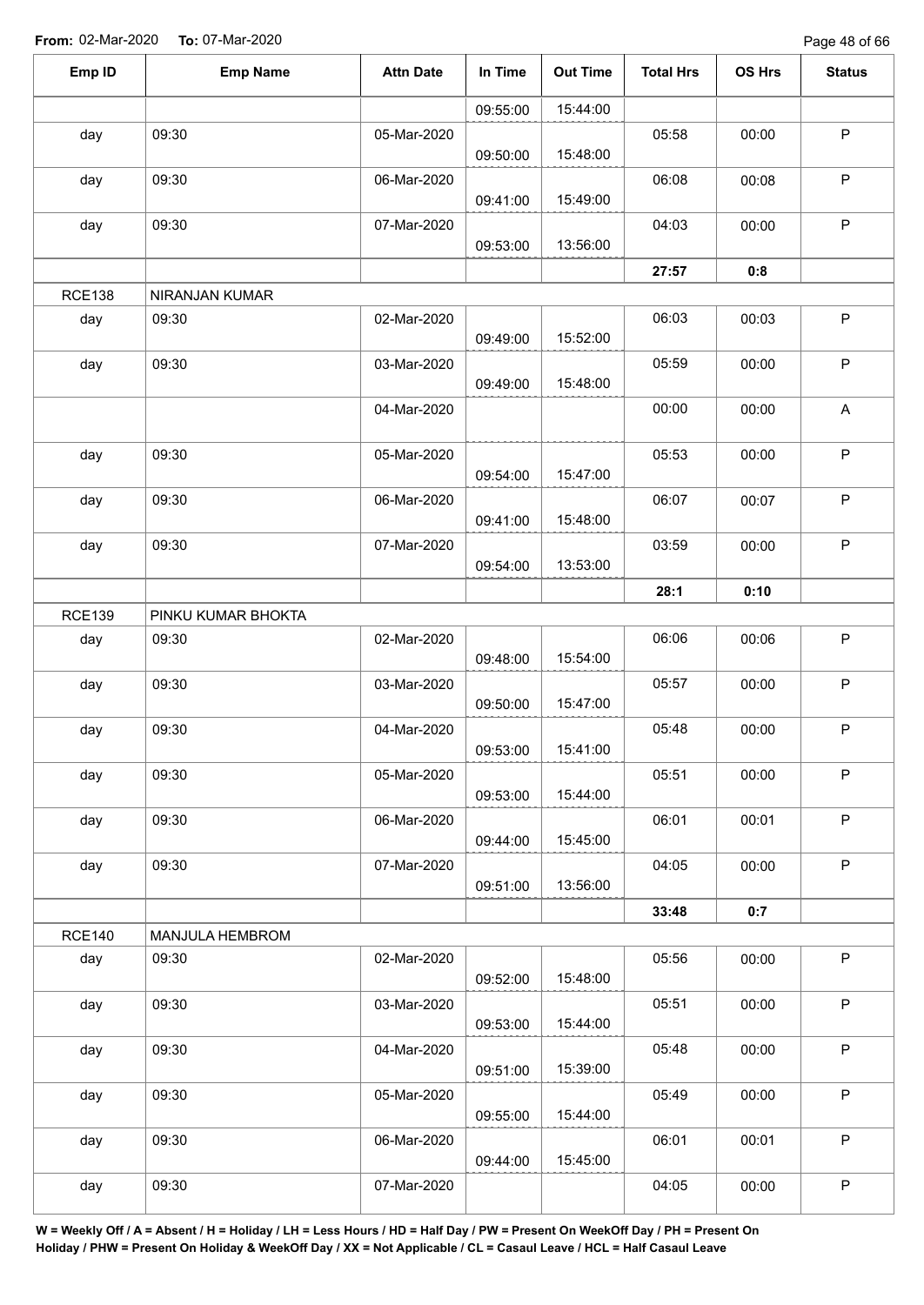Page 49 of 66

| Emp ID        | <b>Emp Name</b>     | <b>Attn Date</b> | In Time  | <b>Out Time</b> | <b>Total Hrs</b> | OS Hrs | <b>Status</b> |
|---------------|---------------------|------------------|----------|-----------------|------------------|--------|---------------|
|               |                     |                  | 09:51:00 | 13:56:00        |                  |        |               |
|               |                     |                  |          |                 | 33:30            | 0:1    |               |
| <b>RCE141</b> | RAJESH KUMAR SAW    |                  |          |                 |                  |        |               |
| day           | 09:30               | 02-Mar-2020      | 09:47:00 | 15:53:00        | 06:06            | 00:06  | $\mathsf P$   |
| day           | 09:30               | 03-Mar-2020      | 09:50:00 | 15:46:00        | 05:56            | 00:00  | $\mathsf P$   |
| day           | 09:30               | 04-Mar-2020      | 09:54:00 | 15:43:00        | 05:49            | 00:00  | $\mathsf P$   |
| day           | 09:30               | 05-Mar-2020      | 09:49:00 | 15:49:00        | 06:00            | 00:00  | $\sf P$       |
| day           | 09:30               | 06-Mar-2020      | 09:40:00 | 15:49:00        | 06:09            | 00:09  | $\mathsf P$   |
| day           | 09:30               | 07-Mar-2020      | 09:55:00 | 13:53:00        | 03:58            | 00:00  | $\sf P$       |
|               |                     |                  |          |                 | 33:58            | 0:15   |               |
| <b>RCE142</b> | RAJESH KUMAR YADAV  |                  |          |                 |                  |        |               |
| day           | 09:30               | 02-Mar-2020      | 09:50:00 | 15:51:00        | 06:01            | 00:01  | $\sf P$       |
| day           | 09:30               | 03-Mar-2020      | 09:51:00 | 15:45:00        | 05:54            | 00:00  | $\mathsf P$   |
| day           | 09:30               | 04-Mar-2020      | 09:52:00 | 15:40:00        | 05:48            | 00:00  | $\sf P$       |
| day           | 09:30               | 05-Mar-2020      | 09:53:00 | 15:44:00        | 05:51            | 00:00  | $\mathsf P$   |
| day           | 09:30               | 06-Mar-2020      | 09:44:00 | 15:45:00        | 06:01            | 00:01  | P             |
| day           | 09:30               | 07-Mar-2020      | 09:52:00 | 13:55:00        | 04:03            | 00:00  | P             |
|               |                     |                  |          |                 | 33:38            | 0:2    |               |
| <b>RCE143</b> | MAHESH KUMAR MANDAL |                  |          |                 |                  |        |               |
| day           | 09:30               | 02-Mar-2020      | 09:48:00 | 15:54:00        | 06:06            | 00:06  | $\sf P$       |
| day           | 09:30               | 03-Mar-2020      | 09:48:00 | 15:49:00        | 06:01            | 00:01  | $\mathsf P$   |
| day           | 09:30               | 04-Mar-2020      | 09:55:00 | 15:43:00        | 05:48            | 00:00  | $\mathsf P$   |
| day           | 09:30               | 05-Mar-2020      | 09:49:00 | 15:49:00        | 06:00            | 00:00  | $\sf P$       |
| day           | 09:30               | 06-Mar-2020      | 09:40:00 | 15:49:00        | 06:09            | 00:09  | $\mathsf P$   |
| day           | 09:30               | 07-Mar-2020      |          | 13:52:00        | 03:57            | 00:00  | $\sf P$       |
|               |                     |                  | 09:55:00 |                 | 34:1             | 0:16   |               |
| <b>RCE144</b> | ABDUL KARIM ANSARI  |                  |          |                 |                  |        |               |
| day           | 09:30               | 02-Mar-2020      | 09:51:00 | 15:49:00        | 05:58            | 00:00  | $\sf P$       |
| day           | 09:30               | 03-Mar-2020      |          |                 | 05:51            | 00:00  | $\mathsf P$   |
|               |                     |                  |          |                 |                  |        |               |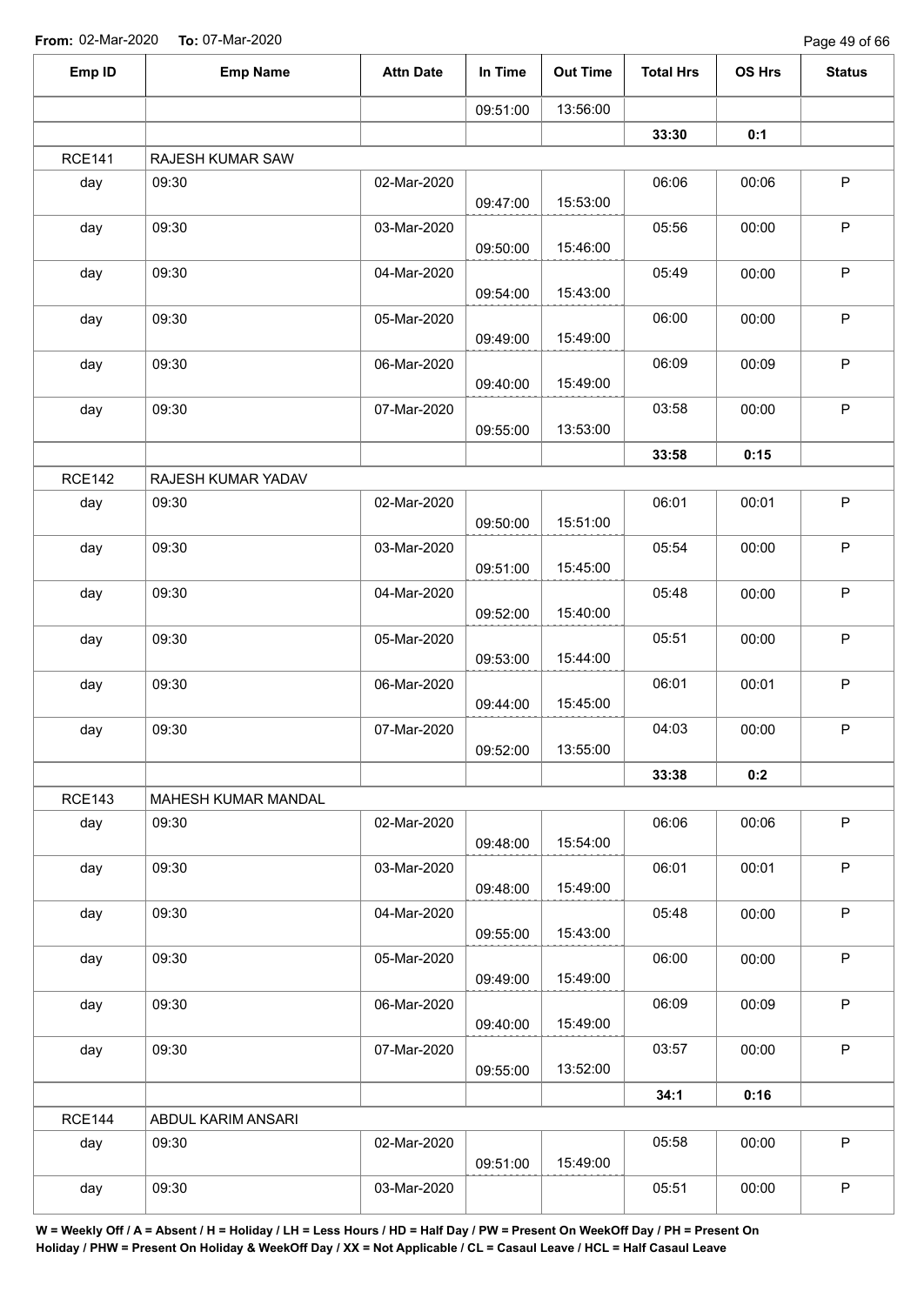| Emp ID        | <b>Emp Name</b>      | <b>Attn Date</b> | In Time  | <b>Out Time</b> | <b>Total Hrs</b> | OS Hrs | <b>Status</b> |
|---------------|----------------------|------------------|----------|-----------------|------------------|--------|---------------|
|               |                      |                  | 09:53:00 | 15:44:00        |                  |        |               |
| day           | 09:30                | 04-Mar-2020      | 09:51:00 | 15:39:00        | 05:48            | 00:00  | $\mathsf P$   |
| day           | 09:30                | 05-Mar-2020      | 09:55:00 | 15:47:00        | 05:52            | 00:00  | $\mathsf P$   |
|               |                      | 06-Mar-2020      |          |                 | 00:00            | 00:00  | $\mathsf A$   |
| day           | 09:30                | 07-Mar-2020      | 09:53:00 | 13:54:00        | 04:01            | 00:00  | $\sf P$       |
|               |                      |                  |          |                 | 27:30            | 0:0    |               |
| <b>RCE145</b> | <b>TARESH THAKUR</b> |                  |          |                 |                  |        |               |
| day           | 09:30                | 02-Mar-2020      | 09:49:00 | 15:52:00        | 06:03            | 00:03  | $\mathsf P$   |
| day           | 09:30                | 03-Mar-2020      | 09:49:00 | 15:48:00        | 05:59            | 00:00  | $\sf P$       |
| day           | 09:30                | 04-Mar-2020      | 09:54:00 | 15:44:00        | 05:50            | 00:00  | $\sf P$       |
| day           | 09:30                | 05-Mar-2020      | 09:50:00 | 15:48:00        | 05:58            | 00:00  | P             |
| day           | 09:30                | 06-Mar-2020      | 09:41:00 | 15:48:00        | 06:07            | 00:07  | $\mathsf P$   |
| day           | 09:30                | 07-Mar-2020      |          | 13:54:00        | 04:00            | 00:00  | $\mathsf P$   |
|               |                      |                  | 09:54:00 |                 | 33:57            | 0:10   |               |
| <b>RCE146</b> | <b>REKHA KUMARI</b>  |                  |          |                 |                  |        |               |
| day           | 09:30                | 02-Mar-2020      | 09:50:00 | 15:54:00        | 06:04            | 00:04  | $\mathsf P$   |
| day           | 09:30                | 03-Mar-2020      | 09:48:00 | 15:49:00        | 06:01            | 00:01  | $\mathsf P$   |
| day           | 09:30                | 04-Mar-2020      | 09:55:00 | 15:43:00        | 05:48            | 00:00  | $\sf P$       |
| day           | 09:30                | 05-Mar-2020      | 09:50:00 | 15:47:00        | 05:57            | 00:00  | $\mathsf P$   |
| day           | 09:30                | 06-Mar-2020      | 09:42:00 | 15:48:00        | 06:06            | 00:06  | $\mathsf P$   |
| day           | 09:30                | 07-Mar-2020      | 09:54:00 | 13:53:00        | 03:59            | 00:00  | $\sf P$       |
|               |                      |                  |          |                 | 33:55            | 0:11   |               |
| <b>RCE147</b> | NAMITA MURMU         |                  |          |                 |                  |        |               |
|               |                      | 02-Mar-2020      |          |                 | 00:00            | 00:00  | $\mathsf A$   |
| day           | 09:30                | 03-Mar-2020      | 09:48:00 | 15:49:00        | 06:01            | 00:01  | $\mathsf{P}$  |
| day           | 09:30                | 04-Mar-2020      | 09:55:00 | 15:45:00        | 05:50            | 00:00  | $\mathsf P$   |
| day           | 09:30                | 05-Mar-2020      | 09:51:00 | 15:46:00        | 05:55            | 00:00  | P             |
| day           | 09:30                | 06-Mar-2020      |          |                 | 06:04            | 00:04  | P             |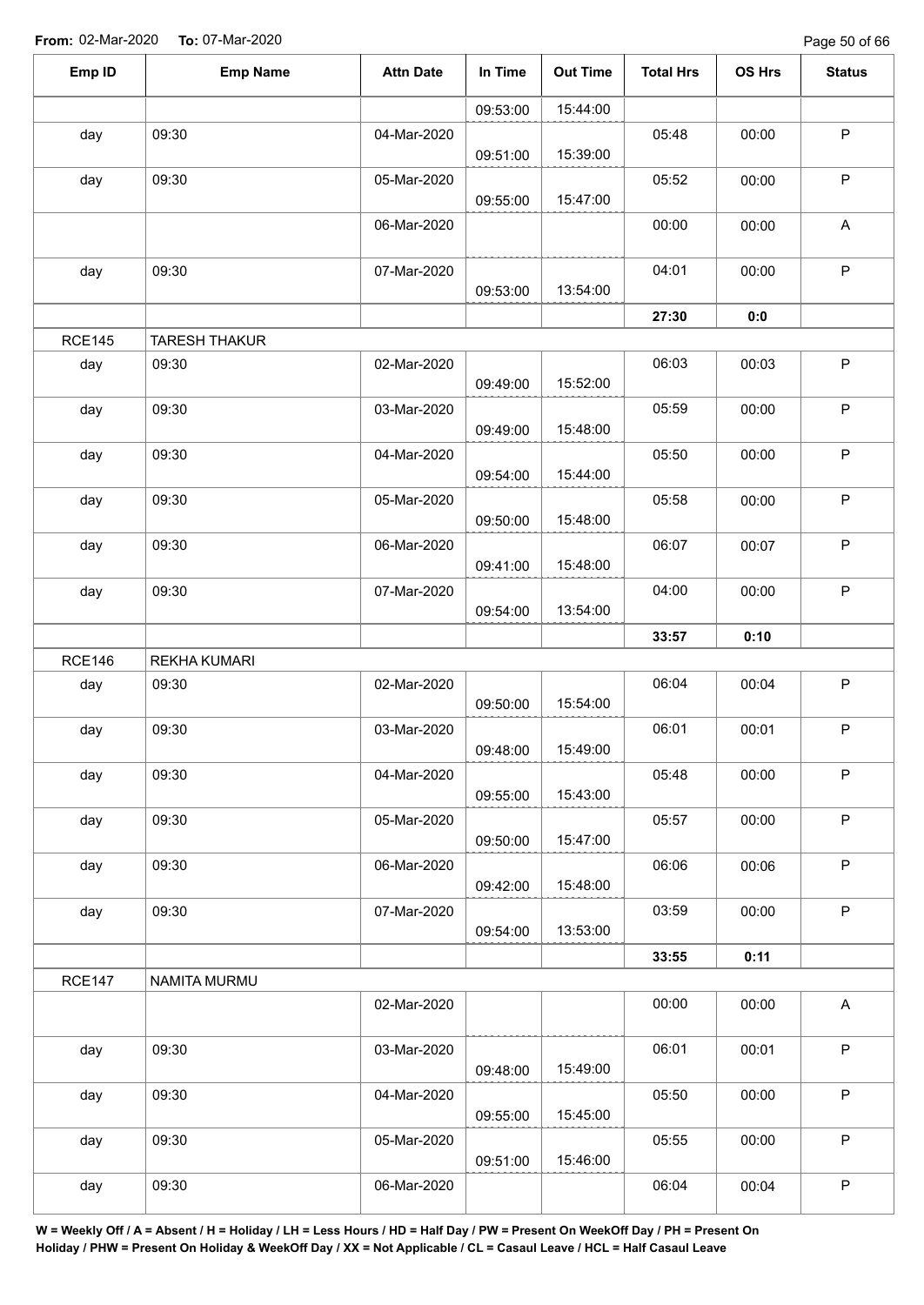Page 51 of 66

| Emp ID        | <b>Emp Name</b>             | <b>Attn Date</b> | In Time  | <b>Out Time</b> | <b>Total Hrs</b> | OS Hrs | <b>Status</b> |
|---------------|-----------------------------|------------------|----------|-----------------|------------------|--------|---------------|
|               |                             |                  | 09:43:00 | 15:47:00        |                  |        |               |
| day           | 09:30                       | 07-Mar-2020      |          |                 | 04:02            | 00:00  | $\sf P$       |
|               |                             |                  | 09:53:00 | 13:55:00        |                  |        |               |
| <b>RCE148</b> |                             |                  |          |                 | 27:52            | 0:5    |               |
| day           | PAWAN KUMAR SHARMA<br>09:30 | 02-Mar-2020      |          |                 | 05:56            | 00:00  | $\sf P$       |
|               |                             |                  | 09:52:00 | 15:48:00        |                  |        |               |
| day           | 09:30                       | 03-Mar-2020      | 09:54:00 | 15:45:00        | 05:51            | 00:00  | $\sf P$       |
|               |                             | 04-Mar-2020      |          |                 | 00:00            | 00:00  | A             |
| day           | 09:30                       | 05-Mar-2020      | 09:52:00 | 15:45:00        | 05:53            | 00:00  | $\sf P$       |
| day           | 09:30                       | 06-Mar-2020      | 09:43:00 | 15:46:00        | 06:03            | 00:03  | $\mathsf P$   |
| day           | 09:30                       | 07-Mar-2020      | 09:53:00 | 13:56:00        | 04:03            | 00:00  | $\mathsf P$   |
|               |                             |                  |          |                 | 27:46            | 0:3    |               |
| <b>RCE149</b> | ANITA HEMBROM               |                  |          |                 |                  |        |               |
| day           | 09:30                       | 02-Mar-2020      | 09:46:00 | 15:53:00        | 06:07            | 00:07  | $\sf P$       |
| day           | 09:30                       | 03-Mar-2020      | 09:49:00 | 15:48:00        | 05:59            | 00:00  | $\mathsf P$   |
| day           | 09:30                       | 04-Mar-2020      | 09:55:00 | 15:45:00        | 05:50            | 00:00  | $\mathsf P$   |
| day           | 09:30                       | 05-Mar-2020      | 09:49:00 | 15:48:00        | 05:59            | 00:00  | $\mathsf P$   |
| day           | 09:30                       | 06-Mar-2020      | 09:40:00 | 15:49:00        | 06:09            | 00:09  | P             |
| day           | 09:30                       | 07-Mar-2020      | 09:55:00 | 13:52:00        | 03:57            | 00:00  | $\mathsf P$   |
|               |                             |                  |          |                 | 34:1             | 0:16   |               |
| <b>RCE150</b> | ARFA NAAZ                   |                  |          |                 |                  |        |               |
| day           | 09:30                       | 02-Mar-2020      | 09:48:00 | 15:51:00        | 06:03            | 00:03  | $\mathsf P$   |
| day           | 09:30                       | 03-Mar-2020      | 09:51:00 | 15:46:00        | 05:55            | 00:00  | $\mathsf P$   |
| day           | 09:30                       | 04-Mar-2020      | 09:52:00 | 15:42:00        | 05:50            | 00:00  | $\mathsf P$   |
| day           | 09:30                       | 05-Mar-2020      | 09:51:00 | 15:46:00        | 05:55            | 00:00  | $\sf P$       |
| day           | 09:30                       | 06-Mar-2020      | 09:42:00 | 15:47:00        | 06:05            | 00:05  | $\mathsf P$   |
| day           | 09:30                       | 07-Mar-2020      | 09:52:00 | 13:57:00        | 04:05            | 00:00  | $\mathsf P$   |
|               |                             |                  |          |                 | 33:53            | 0:8    |               |
| <b>RCE151</b> | ABDUL MAZID ANSARI          |                  |          |                 |                  |        |               |
| day           | 09:30                       | 02-Mar-2020      |          |                 | 06:07            | 00:07  | $\mathsf P$   |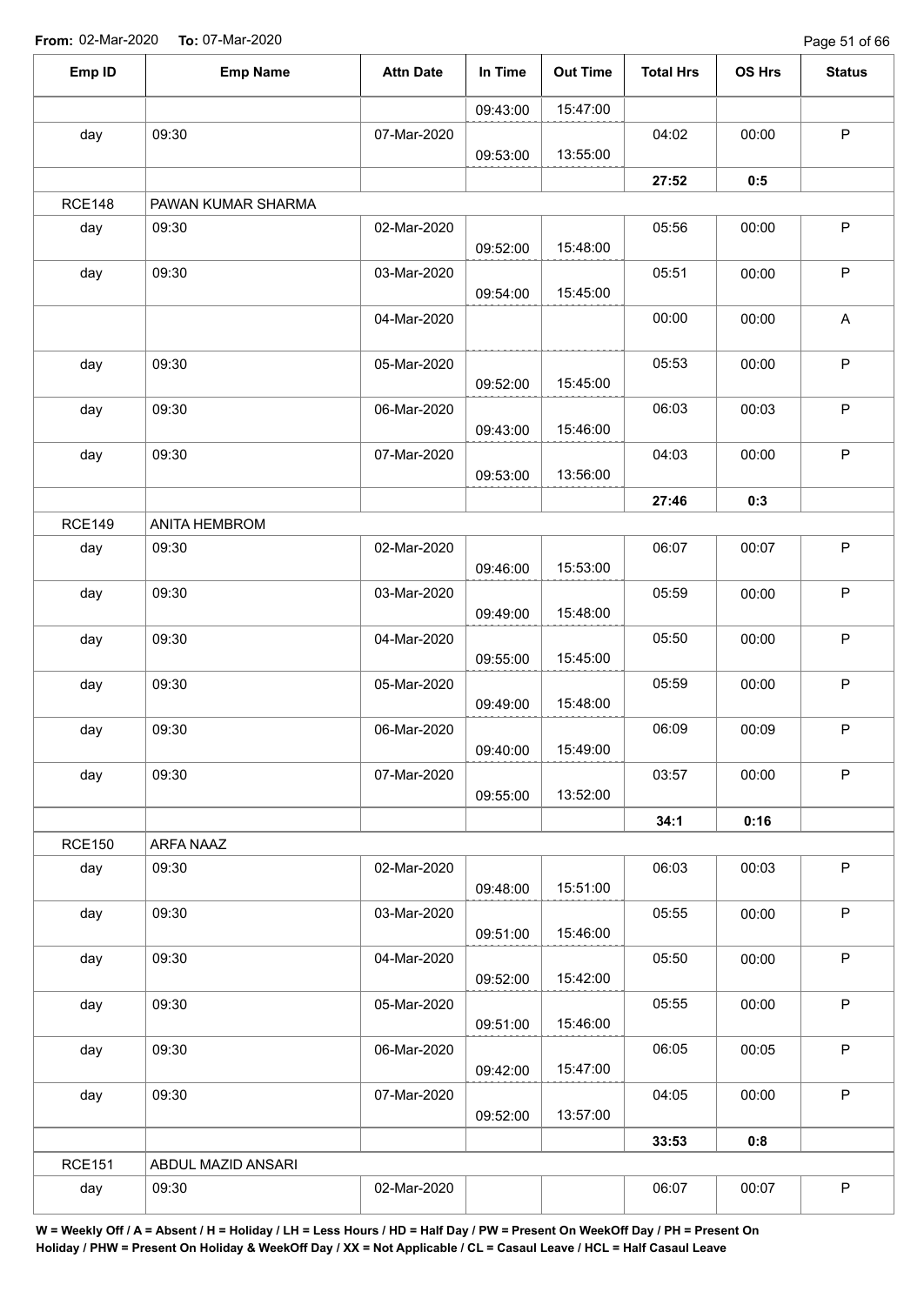Page 52 of 66

| Emp ID        | <b>Emp Name</b> | <b>Attn Date</b> | In Time  | <b>Out Time</b> | <b>Total Hrs</b> | OS Hrs | <b>Status</b>             |
|---------------|-----------------|------------------|----------|-----------------|------------------|--------|---------------------------|
|               |                 |                  | 09:46:00 | 15:53:00        |                  |        |                           |
| day           | 09:30           | 03-Mar-2020      | 09:49:00 | 15:48:00        | 05:59            | 00:00  | $\sf P$                   |
| day           | 09:30           | 04-Mar-2020      | 09:54:00 | 15:44:00        | 05:50            | 00:00  | $\sf P$                   |
| day           | 09:30           | 05-Mar-2020      | 09:53:00 | 15:43:00        | 05:50            | 00:00  | $\mathsf P$               |
| day           | 09:30           | 06-Mar-2020      | 09:45:00 | 15:44:00        | 05:59            | 00:00  | $\mathsf P$               |
| day           | 09:30           | 07-Mar-2020      | 09:50:00 | 13:58:00        | 04:08            | 00:00  | $\mathsf P$               |
|               |                 |                  |          |                 | 33:53            | 0:7    |                           |
| <b>RCE152</b> | SANJEEV KISKU   |                  |          |                 |                  |        |                           |
| day           | 09:30           | 02-Mar-2020      | 09:50:00 | 15:51:00        | 06:01            | 00:01  | $\mathsf P$               |
| day           | 09:30           | 03-Mar-2020      | 09:51:00 | 15:47:00        | 05:56            | 00:00  | $\mathsf P$               |
| day           | 09:30           | 04-Mar-2020      | 09:56:00 | 15:44:00        | 05:48            | 00:00  | $\mathsf P$               |
| day           | 09:30           | 05-Mar-2020      | 09:50:00 | 15:48:00        | 05:58            | 00:00  | $\mathsf P$               |
| day           | 09:30           | 06-Mar-2020      | 09:41:00 | 15:49:00        | 06:08            | 00:08  | $\mathsf P$               |
| day           | 09:30           | 07-Mar-2020      | 09:54:00 | 13:54:00        | 04:00            | 00:00  | $\sf P$                   |
|               |                 |                  |          |                 | 33:51            | 0:9    |                           |
| <b>RCE153</b> | SATINDRA TUDU   |                  |          |                 |                  |        |                           |
| day           | 09:30           | 02-Mar-2020      | 09:51:00 | 15:49:00        | 05:58            | 00:00  | $\mathsf P$               |
| day           | 09:30           | 03-Mar-2020      | 09:53:00 | 15:44:00        | 05:51            | 00:00  | $\mathsf P$               |
| day           | 09:30           | 04-Mar-2020      | 09:51:00 | 15:39:00        | 05:48            | 00:00  | $\mathsf P$               |
| day           | 09:30           | 05-Mar-2020      | 09:54:00 | 15:47:00        | 05:53            | 00:00  | $\mathsf P$               |
| day           | 09:30           | 06-Mar-2020      | 09:44:00 | 15:46:00        | 06:02            | 00:02  | $\sf P$                   |
|               |                 | 07-Mar-2020      |          |                 | 00:00            | 00:00  | $\boldsymbol{\mathsf{A}}$ |
|               |                 |                  |          |                 | 29:32            | 0:2    |                           |
| <b>RCE154</b> | ROSHAN BESRA    |                  |          |                 |                  |        |                           |
| day           | 09:30           | 02-Mar-2020      | 09:49:00 | 15:50:00        | 06:01            | 00:01  | $\mathsf P$               |
|               |                 | 03-Mar-2020      |          |                 | 00:00            | 00:00  | A                         |
| day           | 09:30           | 04-Mar-2020      | 09:54:00 | 15:43:00        | 05:49            | 00:00  | $\mathsf P$               |
|               |                 | 05-Mar-2020      |          |                 | 00:00            | 00:00  | $\boldsymbol{\mathsf{A}}$ |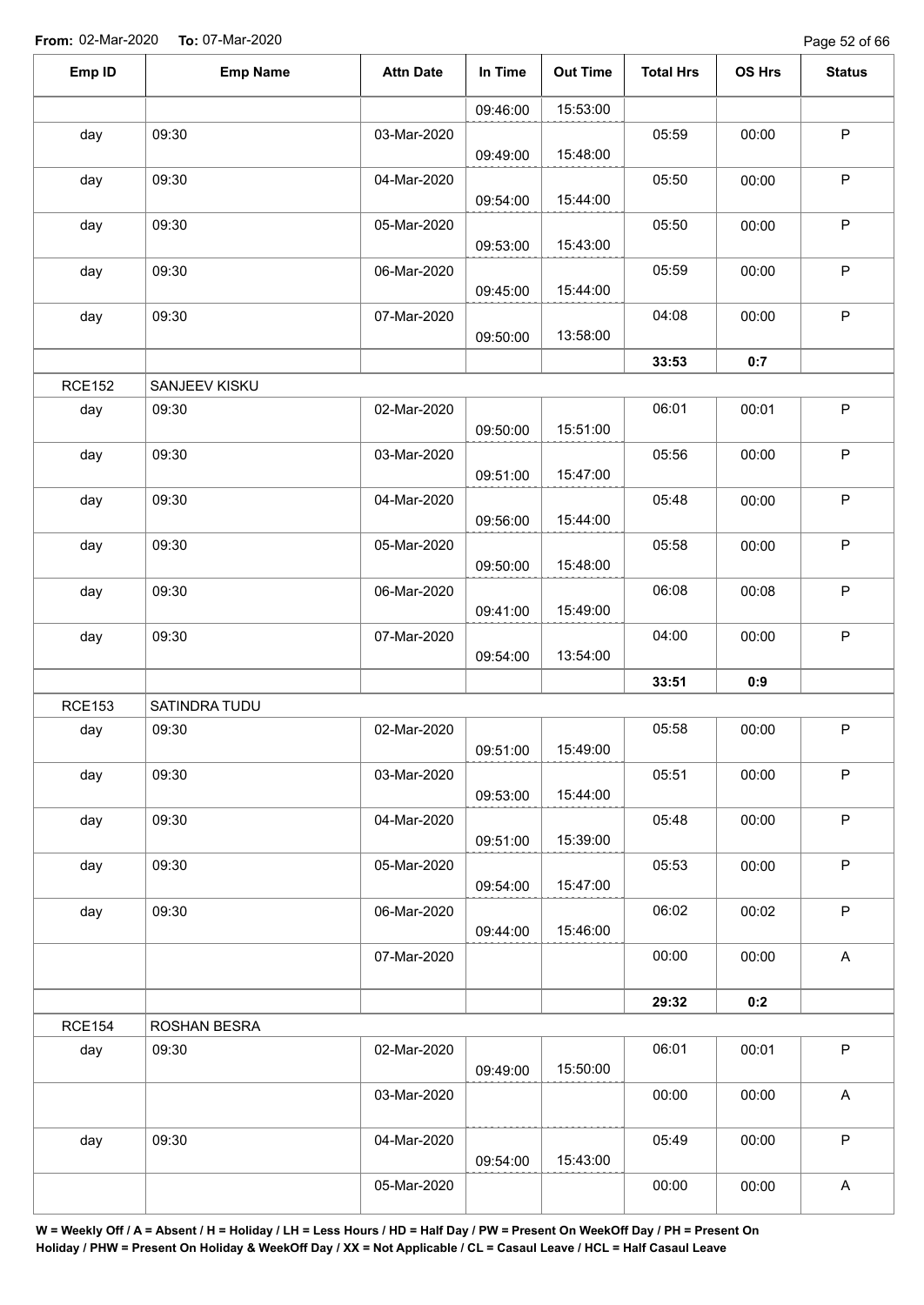Page 53 of 66

| Emp ID        | <b>Emp Name</b>    | <b>Attn Date</b> | In Time  | <b>Out Time</b> | <b>Total Hrs</b> | OS Hrs | <b>Status</b>             |
|---------------|--------------------|------------------|----------|-----------------|------------------|--------|---------------------------|
|               |                    |                  |          |                 |                  |        |                           |
| day           | 09:30              | 06-Mar-2020      | 09:41:00 | 15:48:00        | 06:07            | 00:07  | $\mathsf P$               |
| day           | 09:30              | 07-Mar-2020      | 09:54:00 | 13:54:00        | 04:00            | 00:00  | $\mathsf P$               |
|               |                    |                  |          |                 | 21:57            | 0:8    |                           |
| <b>RCE155</b> | <b>SUNIL MURMU</b> |                  |          |                 |                  |        |                           |
| day           | 09:30              | 02-Mar-2020      | 09:46:00 | 15:55:00        | 06:09            | 00:09  | $\sf P$                   |
| day           | 09:30              | 03-Mar-2020      | 09:48:00 | 15:49:00        | 06:01            | 00:01  | $\sf P$                   |
| day           | 09:30              | 04-Mar-2020      | 09:54:00 | 15:43:00        | 05:49            | 00:00  | $\sf P$                   |
| day           | 09:30              | 05-Mar-2020      | 09:49:00 | 15:49:00        | 06:00            | 00:00  | $\sf P$                   |
|               |                    | 06-Mar-2020      |          |                 | 00:00            | 00:00  | $\boldsymbol{\mathsf{A}}$ |
| day           | 09:30              | 07-Mar-2020      | 09:54:00 | 13:53:00        | 03:59            | 00:00  | $\mathsf P$               |
|               |                    |                  |          |                 | 27:58            | 0:10   |                           |
| <b>RCE156</b> | SHAILESH SOREN     |                  |          |                 |                  |        |                           |
| day           | 09:30              | 02-Mar-2020      | 09:51:00 | 15:50:00        | 05:59            | 00:00  | $\mathsf P$               |
| day           | 09:30              | 03-Mar-2020      | 09:52:00 | 15:45:00        | 05:53            | 00:00  | ${\sf P}$                 |
| day           | 09:30              | 04-Mar-2020      | 09:50:00 | 15:40:00        | 05:50            | 00:00  | $\mathsf P$               |
| day           | 09:30              | 05-Mar-2020      | 09:54:00 | 15:43:00        | 05:49            | 00:00  | ${\sf P}$                 |
| day           | 09:30              | 06-Mar-2020      | 09:46:00 | 15:44:00        | 05:58            | 00:00  | $\mathsf P$               |
| day           | 09:30              | 07-Mar-2020      | 09:50:00 | 13:58:00        | 04:08            | 00:00  | $\mathsf P$               |
|               |                    |                  |          |                 | 33:37            | 0:0    |                           |
| <b>RCE157</b> | <b>HARI SOREN</b>  |                  |          |                 |                  |        |                           |
| day           | 09:30              | 02-Mar-2020      | 09:48:00 | 15:51:00        | 06:03            | 00:03  | $\mathsf P$               |
| day           | 09:30              | 03-Mar-2020      | 09:52:00 | 15:46:00        | 05:54            | 00:00  | $\sf P$                   |
| day           | 09:30              | 04-Mar-2020      | 09:52:00 | 15:40:00        | 05:48            | 00:00  | $\mathsf P$               |
| day           | 09:30              | 05-Mar-2020      | 09:53:00 | 15:44:00        | 05:51            | 00:00  | $\sf P$                   |
| day           | 09:30              | 06-Mar-2020      | 09:44:00 | 15:45:00        | 06:01            | 00:01  | $\sf P$                   |
| day           | 09:30              | 07-Mar-2020      | 09:51:00 | 13:56:00        | 04:05            | 00:00  | $\mathsf P$               |
|               |                    |                  |          |                 | 33:42            | 0:4    |                           |
|               |                    |                  |          |                 |                  |        |                           |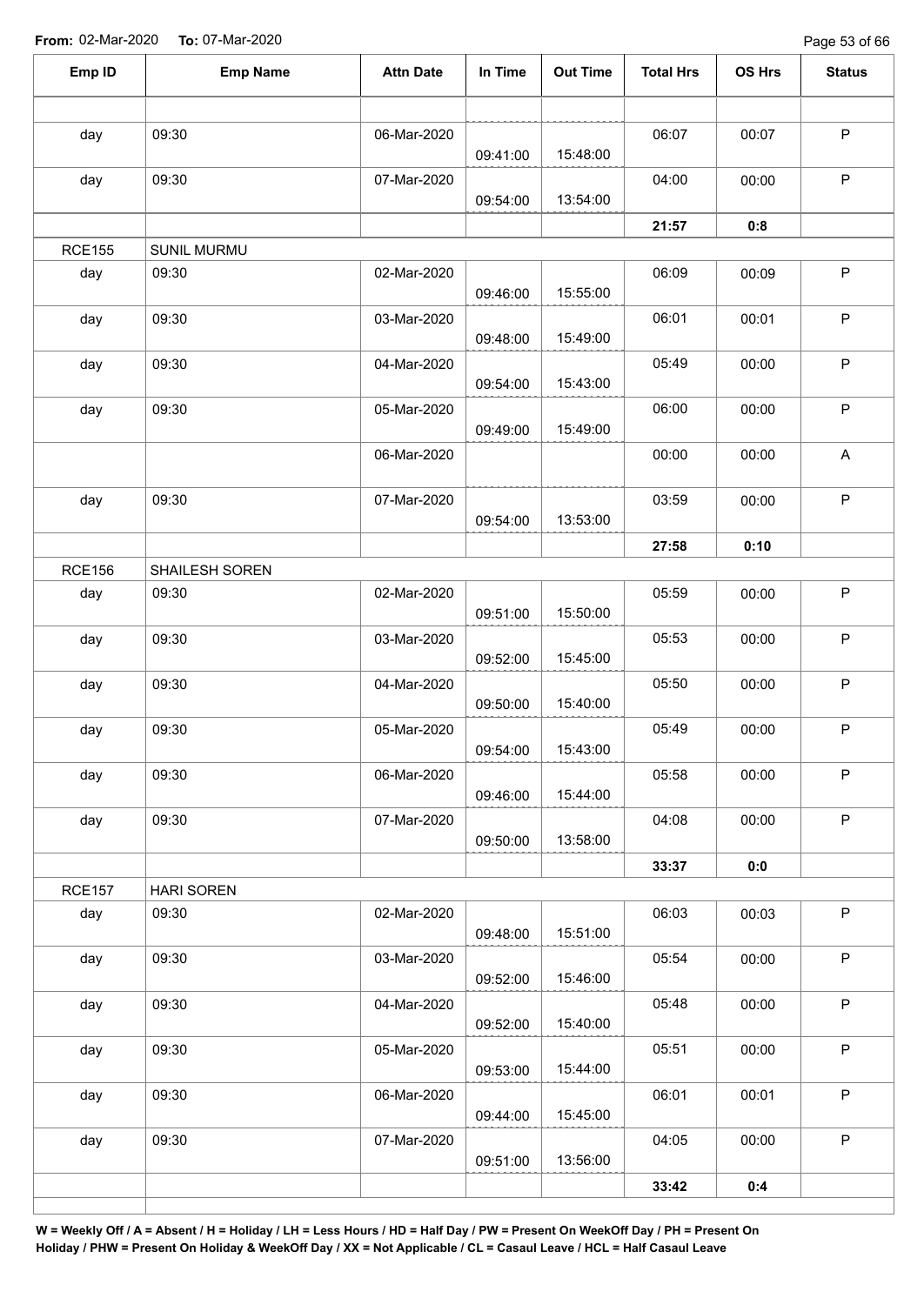Page 54 of 66

| Emp ID        | <b>Emp Name</b>      | <b>Attn Date</b> | In Time  | <b>Out Time</b> | <b>Total Hrs</b> | OS Hrs | <b>Status</b>             |
|---------------|----------------------|------------------|----------|-----------------|------------------|--------|---------------------------|
| <b>RCE158</b> | <b>KRISHNA SOREN</b> |                  |          |                 |                  |        |                           |
| day           | 09:30                | 02-Mar-2020      | 09:49:00 | 15:54:00        | 06:05            | 00:05  | $\sf P$                   |
| day           | 09:30                | 03-Mar-2020      | 09:50:00 | 15:46:00        | 05:56            | 00:00  | $\mathsf P$               |
| day           | 09:30                | 04-Mar-2020      | 09:54:00 | 15:43:00        | 05:49            | 00:00  | $\mathsf P$               |
| day           | 09:30                | 05-Mar-2020      | 09:52:00 | 15:48:00        | 05:56            | 00:00  | $\sf P$                   |
| day           | 09:30                | 06-Mar-2020      | 09:41:00 | 15:48:00        | 06:07            | 00:07  | $\mathsf P$               |
|               |                      | 07-Mar-2020      |          |                 | 00:00            | 00:00  | $\boldsymbol{\mathsf{A}}$ |
|               |                      |                  |          |                 | 29:53            | 0:12   |                           |
| <b>RCE159</b> | DHANESH TUDU         |                  |          |                 |                  |        |                           |
| day           | 09:30                | 02-Mar-2020      | 09:47:00 | 15:52:00        | 06:05            | 00:05  | $\sf P$                   |
| day           | 09:30                | 03-Mar-2020      | 09:49:00 | 15:47:00        | 05:58            | 00:00  | $\mathsf P$               |
| day           | 09:30                | 04-Mar-2020      | 09:56:00 | 15:41:00        | 05:45            | 00:00  | $\sf P$                   |
|               |                      | 05-Mar-2020      |          |                 | 00:00            | 00:00  | A                         |
| day           | 09:30                | 06-Mar-2020      | 09:43:00 | 15:47:00        | 06:04            | 00:04  | $\sf P$                   |
| day           | 09:30                | 07-Mar-2020      | 09:53:00 | 13:57:00        | 04:04            | 00:00  | $\mathsf P$               |
|               |                      |                  |          |                 | 27:56            | 0:9    |                           |
| <b>RCE160</b> | UTTPAL TUDU          |                  |          |                 |                  |        |                           |
| day           | 09:30                | 02-Mar-2020      | 09:48:00 | 15:52:00        | 06:04            | 00:04  | $\mathsf P$               |
| day           | 09:30                | 03-Mar-2020      | 09:52:00 | 15:46:00        | 05:54            | 00:00  | $\mathsf P$               |
| day           | 09:30                | 04-Mar-2020      | 09:54:00 | 15:43:00        | 05:49            | 00:00  | $\sf P$                   |
| day           | 09:30                | 05-Mar-2020      | 09:50:00 | 15:48:00        | 05:58            | 00:00  | $\sf P$                   |
| day           | 09:30                | 06-Mar-2020      | 09:41:00 | 15:48:00        | 06:07            | 00:07  | $\mathsf P$               |
| day           | 09:30                | 07-Mar-2020      | 09:54:00 | 13:54:00        | 04:00            | 00:00  | $\mathsf P$               |
|               |                      |                  |          |                 | 33:52            | 0:11   |                           |
| <b>RCE161</b> | LUKHI HANSDAK        |                  |          |                 |                  |        |                           |
| day           | 09:30                | 02-Mar-2020      | 09:50:00 | 15:50:00        | 06:00            | 00:00  | $\sf P$                   |
| day           | 09:30                | 03-Mar-2020      | 09:51:00 | 15:44:00        | 05:53            | 00:00  | $\mathsf P$               |
| day           | 09:30                | 04-Mar-2020      |          |                 | 05:50            | 00:00  | $\sf P$                   |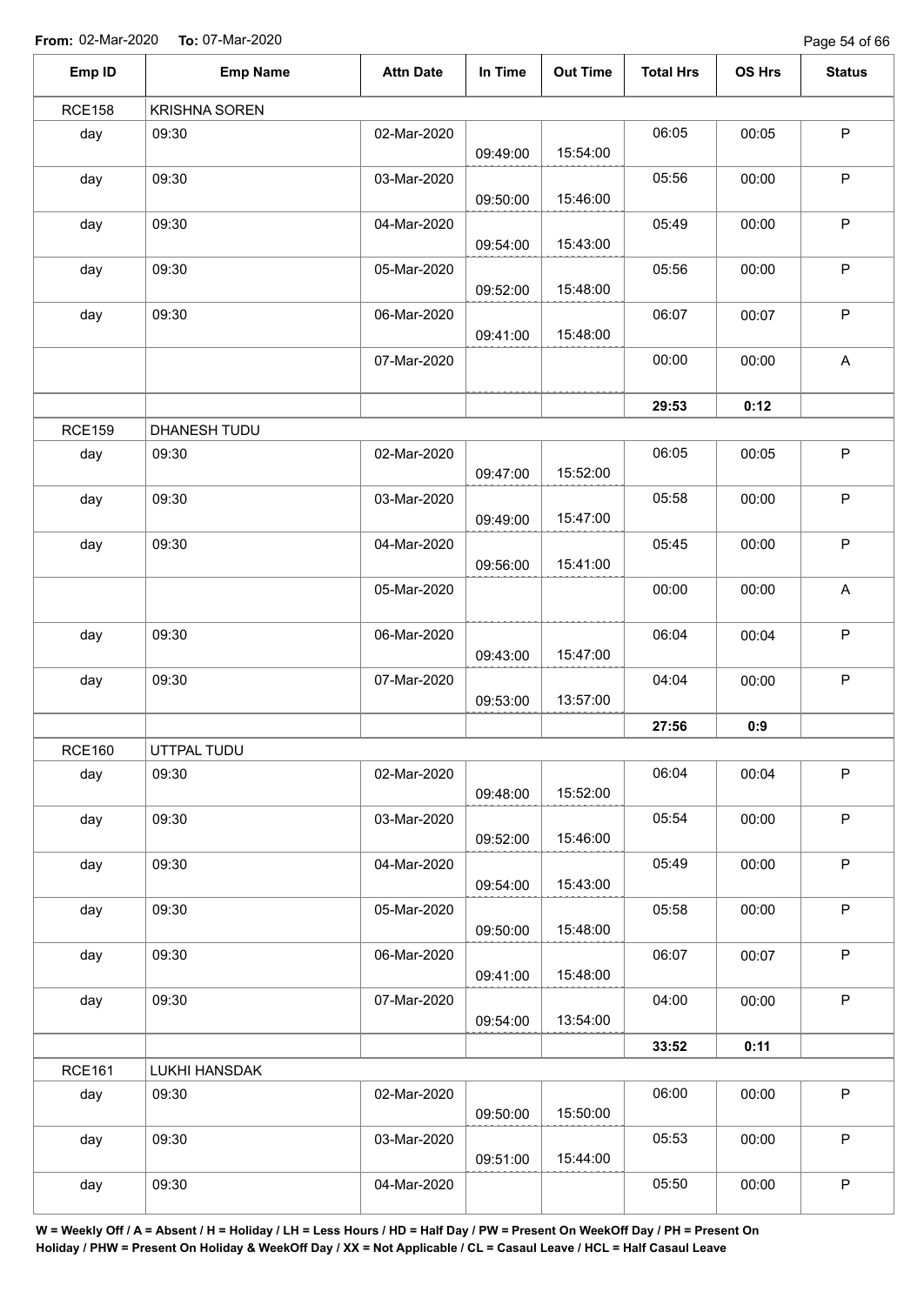Page 55 of 66

| Emp ID        | <b>Emp Name</b>           | <b>Attn Date</b> | In Time  | <b>Out Time</b> | <b>Total Hrs</b> | <b>OS Hrs</b> | <b>Status</b> |
|---------------|---------------------------|------------------|----------|-----------------|------------------|---------------|---------------|
|               |                           |                  | 09:50:00 | 15:40:00        |                  |               |               |
| day           | 09:30                     | 05-Mar-2020      | 09:54:00 | 15:43:00        | 05:49            | 00:00         | $\mathsf P$   |
| day           | 09:30                     | 06-Mar-2020      | 09:46:00 | 15:44:00        | 05:58            | 00:00         | $\mathsf P$   |
|               |                           | 07-Mar-2020      |          |                 | 00:00            | 00:00         | $\mathsf{A}$  |
|               |                           |                  |          |                 | 29:30            | 0:0           |               |
| <b>RCE162</b> | <b>BISHWANATH MARANDI</b> |                  |          |                 |                  |               |               |
| day           | 09:30                     | 02-Mar-2020      | 09:47:00 | 15:52:00        | 06:05            | 00:05         | $\mathsf P$   |
| day           | 09:30                     | 03-Mar-2020      | 09:49:00 | 15:48:00        | 05:59            | 00:00         | $\mathsf P$   |
| day           | 09:30                     | 04-Mar-2020      | 09:54:00 | 15:44:00        | 05:50            | 00:00         | $\sf P$       |
| day           | 09:30                     | 05-Mar-2020      | 09:52:00 | 15:45:00        | 05:53            | 00:00         | $\sf P$       |
| day           | 09:30                     | 06-Mar-2020      | 09:43:00 | 15:46:00        | 06:03            | 00:03         | $\mathsf P$   |
| day           | 09:30                     | 07-Mar-2020      | 09:52:00 | 13:55:00        | 04:03            | 00:00         | $\sf P$       |
|               |                           |                  |          |                 | 33:53            | 0:8           |               |
| <b>RCE163</b> | RENUKA HEMBROM            |                  |          |                 |                  |               |               |
| day           | 09:30                     | 02-Mar-2020      | 09:47:00 | 15:53:00        | 06:06            | 00:06         | $\sf P$       |
| day           | 09:30                     | 03-Mar-2020      | 09:48:00 | 15:49:00        | 06:01            | 00:01         | $\mathsf P$   |
| day           | 09:30                     | 04-Mar-2020      | 09:55:00 | 15:45:00        | 05:50            | 00:00         | P             |
| day           | 09:30                     | 05-Mar-2020      | 09:49:00 | 15:49:00        | 06:00            | 00:00         | $\mathsf P$   |
| day           | 09:30                     | 06-Mar-2020      | 09:40:00 | 15:49:00        | 06:09            | 00:09         | $\mathsf P$   |
| day           | 09:30                     | 07-Mar-2020      | 09:55:00 | 13:52:00        | 03:57            | 00:00         | $\mathsf P$   |
|               |                           |                  |          |                 | 34:3             | 0:16          |               |
| <b>RCE164</b> | <b>LALITA HEMBROM</b>     |                  |          |                 |                  |               |               |
| day           | 09:30                     | 02-Mar-2020      | 09:50:00 | 15:49:00        | 05:59            | 00:00         | $\mathsf P$   |
| day           | 09:30                     | 03-Mar-2020      | 09:53:00 | 15:44:00        | 05:51            | 00:00         | P             |
| day           | 09:30                     | 04-Mar-2020      | 09:50:00 | 15:39:00        | 05:49            | 00:00         | $\mathsf P$   |
| day           | 09:30                     | 05-Mar-2020      | 09:54:00 | 15:42:00        | 05:48            | 00:00         | $\mathsf P$   |
| day           | 09:30                     | 06-Mar-2020      | 09:46:00 | 15:44:00        | 05:58            | 00:00         | $\mathsf P$   |
| day           | 09:30                     | 07-Mar-2020      |          |                 | 04:09            | 00:00         | $\sf P$       |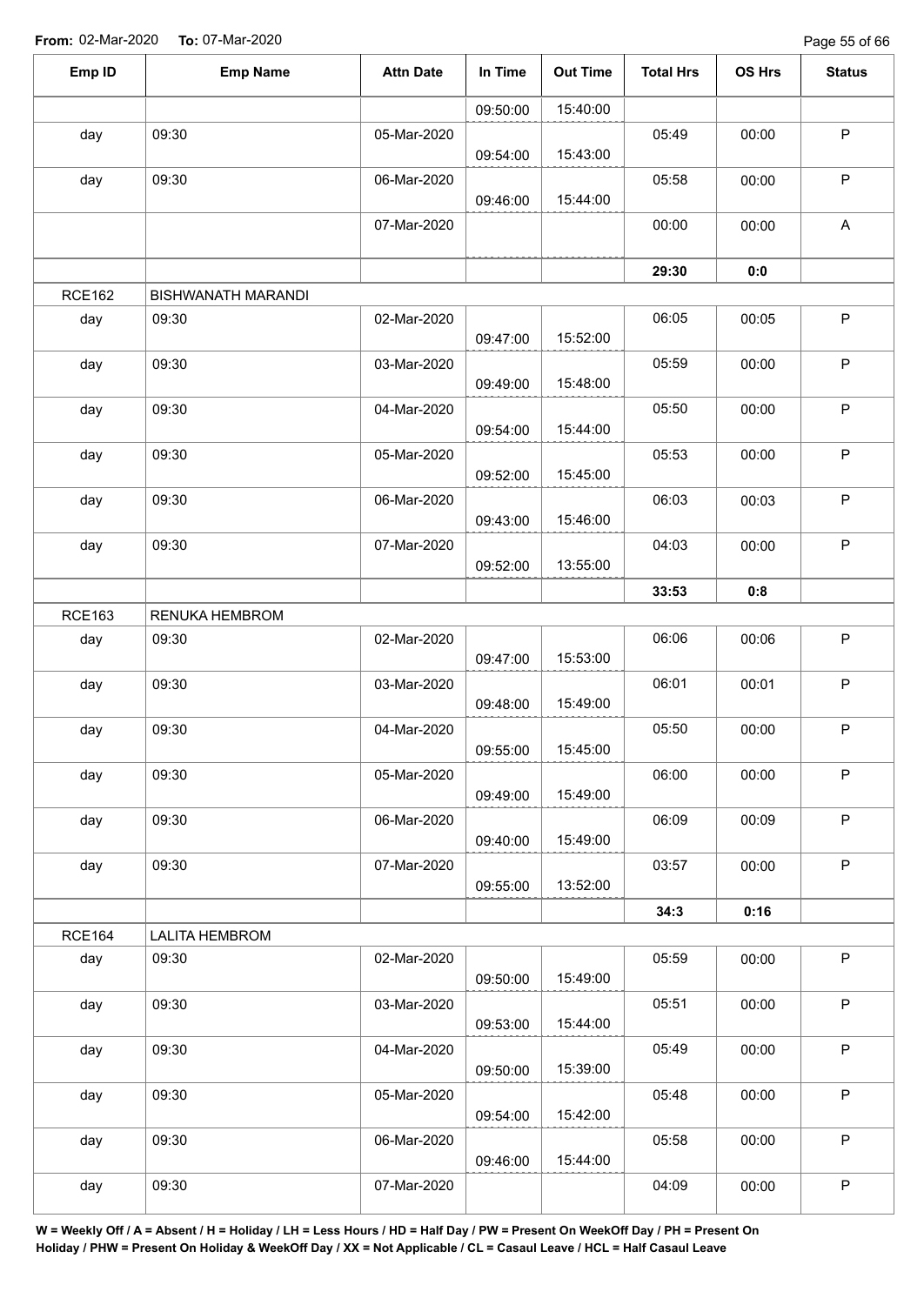| Emp ID        | <b>Emp Name</b>  | <b>Attn Date</b> | In Time  | <b>Out Time</b> | <b>Total Hrs</b> | OS Hrs | <b>Status</b>             |
|---------------|------------------|------------------|----------|-----------------|------------------|--------|---------------------------|
|               |                  |                  | 09:49:00 | 13:58:00        |                  |        |                           |
|               |                  |                  |          |                 | 33:34            | 0:0    |                           |
| <b>RCE165</b> | NUZHAT ZABEEN    |                  |          |                 |                  |        |                           |
| day           | 09:30            | 02-Mar-2020      | 09:51:00 | 15:49:00        | 05:58            | 00:00  | $\sf P$                   |
|               |                  | 03-Mar-2020      |          |                 | 00:00            | 00:00  | $\boldsymbol{\mathsf{A}}$ |
| day           | 09:30            | 04-Mar-2020      | 09:54:00 | 15:43:00        | 05:49            | 00:00  | $\sf P$                   |
| day           | 09:30            | 05-Mar-2020      | 09:49:00 | 15:49:00        | 06:00            | 00:00  | $\sf P$                   |
| day           | 09:30            | 06-Mar-2020      | 09:40:00 | 15:49:00        | 06:09            | 00:09  | $\sf P$                   |
| day           | 09:30            | 07-Mar-2020      | 09:55:00 | 13:53:00        | 03:58            | 00:00  | $\sf P$                   |
|               |                  |                  |          |                 | 27:54            | 0:9    |                           |
| <b>RCE166</b> | MD. KASIM ANSARI |                  |          |                 |                  |        |                           |
| day           | 09:30            | 02-Mar-2020      | 09:49:00 | 15:50:00        | 06:01            | 00:01  | $\sf P$                   |
|               |                  | 03-Mar-2020      |          |                 | 00:00            | 00:00  | $\mathsf A$               |
| day           | 09:30            | 04-Mar-2020      | 09:50:00 | 15:40:00        | 05:50            | 00:00  | $\mathsf P$               |
| day           | 09:30            | 05-Mar-2020      | 09:54:00 | 15:43:00        | 05:49            | 00:00  | ${\sf P}$                 |
| day           | 09:30            | 06-Mar-2020      | 09:45:00 | 15:44:00        | 05:59            | 00:00  | $\mathsf P$               |
| day           | 09:30            | 07-Mar-2020      | 09:50:00 | 13:58:00        | 04:08            | 00:00  | ${\sf P}$                 |
|               |                  |                  |          |                 | 27:47            | 0:1    |                           |
| <b>RCE167</b> | PARWATI SOREN    |                  |          |                 |                  |        |                           |
| day           | 09:30            | 02-Mar-2020      | 09:51:00 | 15:49:00        | 05:58            | 00:00  | $\mathsf P$               |
| day           | 09:30            | 03-Mar-2020      | 09:53:00 | 15:44:00        | 05:51            | 00:00  | $\mathsf P$               |
| day           | 09:30            | 04-Mar-2020      | 09:51:00 | 15:39:00        | 05:48            | 00:00  | P                         |
| day           | 09:30            | 05-Mar-2020      | 09:55:00 | 15:42:00        | 05:47            | 00:00  | $\mathsf P$               |
| day           | 09:30            | 06-Mar-2020      | 09:46:00 | 15:45:00        | 05:59            | 00:00  | $\mathsf P$               |
| day           | 09:30            | 07-Mar-2020      | 09:52:00 | 13:55:00        | 04:03            | 00:00  | $\mathsf P$               |
|               |                  |                  |          |                 | 33:26            | 0:0    |                           |
| <b>RCE168</b> | SHARMILA TUDU    |                  |          |                 |                  |        |                           |
| day           | 09:30            | 02-Mar-2020      | 09:52:00 | 15:52:00        | 06:00            | 00:00  | $\mathsf P$               |
| day           | 09:30            | 03-Mar-2020      |          |                 | 05:58            | 00:00  | $\sf P$                   |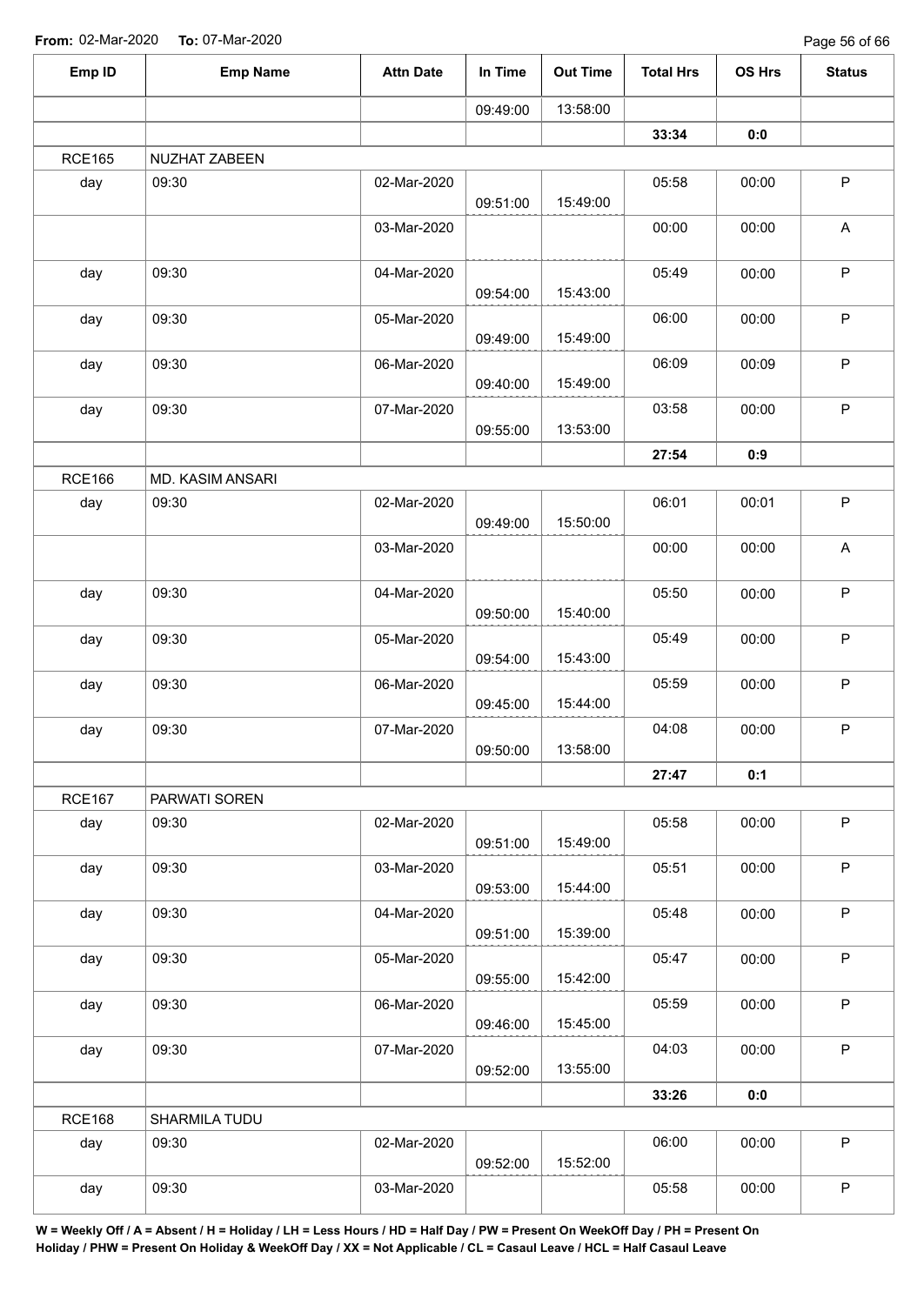Page 57 of 66

| Emp ID        | <b>Emp Name</b>     | <b>Attn Date</b> | In Time  | <b>Out Time</b> | <b>Total Hrs</b> | <b>OS Hrs</b> | <b>Status</b>             |
|---------------|---------------------|------------------|----------|-----------------|------------------|---------------|---------------------------|
|               |                     |                  | 09:49:00 | 15:47:00        |                  |               |                           |
| day           | 09:30               | 04-Mar-2020      | 09:56:00 | 15:53:00        | 05:57            | 00:00         | $\mathsf P$               |
| day           | 09:30               | 05-Mar-2020      | 09:49:00 | 15:49:00        | 06:00            | 00:00         | $\mathsf P$               |
| day           | 09:30               | 06-Mar-2020      | 09:40:00 | 15:49:00        | 06:09            | 00:09         | $\sf P$                   |
| day           | 09:30               | 07-Mar-2020      | 09:55:00 | 13:52:00        | 03:57            | 00:00         | $\mathsf P$               |
|               |                     |                  |          |                 | 34:1             | 0:9           |                           |
| <b>RCE169</b> | MAHFUJ ALAM         |                  |          |                 |                  |               |                           |
| day           | 09:30               | 02-Mar-2020      | 09:51:00 | 15:49:00        | 05:58            | 00:00         | $\sf P$                   |
| day           | 09:30               | 03-Mar-2020      | 09:53:00 | 15:44:00        | 05:51            | 00:00         | P                         |
| day           | 09:30               | 04-Mar-2020      | 09:50:00 | 15:39:00        | 05:49            | 00:00         | $\sf P$                   |
| day           | 09:30               | 05-Mar-2020      | 09:54:00 | 15:44:00        | 05:50            | 00:00         | $\mathsf P$               |
| day           | 09:30               | 06-Mar-2020      | 09:43:00 | 15:46:00        | 06:03            | 00:03         | $\sf P$                   |
| day           | 09:30               | 07-Mar-2020      | 09:51:00 | 13:56:00        | 04:05            | 00:00         | $\mathsf P$               |
|               |                     |                  |          |                 | 33:36            | 0:3           |                           |
| <b>RCE170</b> | <b>ASHOK RAJWAR</b> |                  |          |                 |                  |               |                           |
| day           | 09:30               | 02-Mar-2020      | 09:47:00 | 15:52:00        | 06:05            | 00:05         | $\mathsf P$               |
| day           | 09:30               | 03-Mar-2020      | 09:50:00 | 15:47:00        | 05:57            | 00:00         | $\mathsf P$               |
| day           | 09:30               | 04-Mar-2020      | 09:53:00 | 15:42:00        | 05:49            | 00:00         | $\mathsf P$               |
| day           | 09:30               | 05-Mar-2020      | 09:51:00 | 15:46:00        | 05:55            | 00:00         | $\mathsf P$               |
|               |                     | 06-Mar-2020      |          |                 | 00:00            | 00:00         | $\boldsymbol{\mathsf{A}}$ |
| day           | 09:30               | 07-Mar-2020      | 09:53:00 | 13:54:00        | 04:01            | 00:00         | P                         |
|               |                     |                  |          |                 | 27:47            | 0:5           |                           |
| <b>RCE171</b> | PREMLATA TDU        |                  |          |                 |                  |               |                           |
| day           | 09:30               | 02-Mar-2020      | 09:47:00 | 15:53:00        | 06:06            | 00:06         | $\mathsf P$               |
| day           | 09:30               | 03-Mar-2020      | 09:48:00 | 15:49:00        | 06:01            | 00:01         | $\mathsf P$               |
| day           | 09:30               | 04-Mar-2020      | 09:55:00 | 15:45:00        | 05:50            | 00:00         | $\mathsf P$               |
| day           | 09:30               | 05-Mar-2020      | 09:51:00 | 15:45:00        | 05:54            | 00:00         | $\mathsf P$               |
| day           | 09:30               | 06-Mar-2020      |          |                 | 06:04            | 00:04         | $\sf P$                   |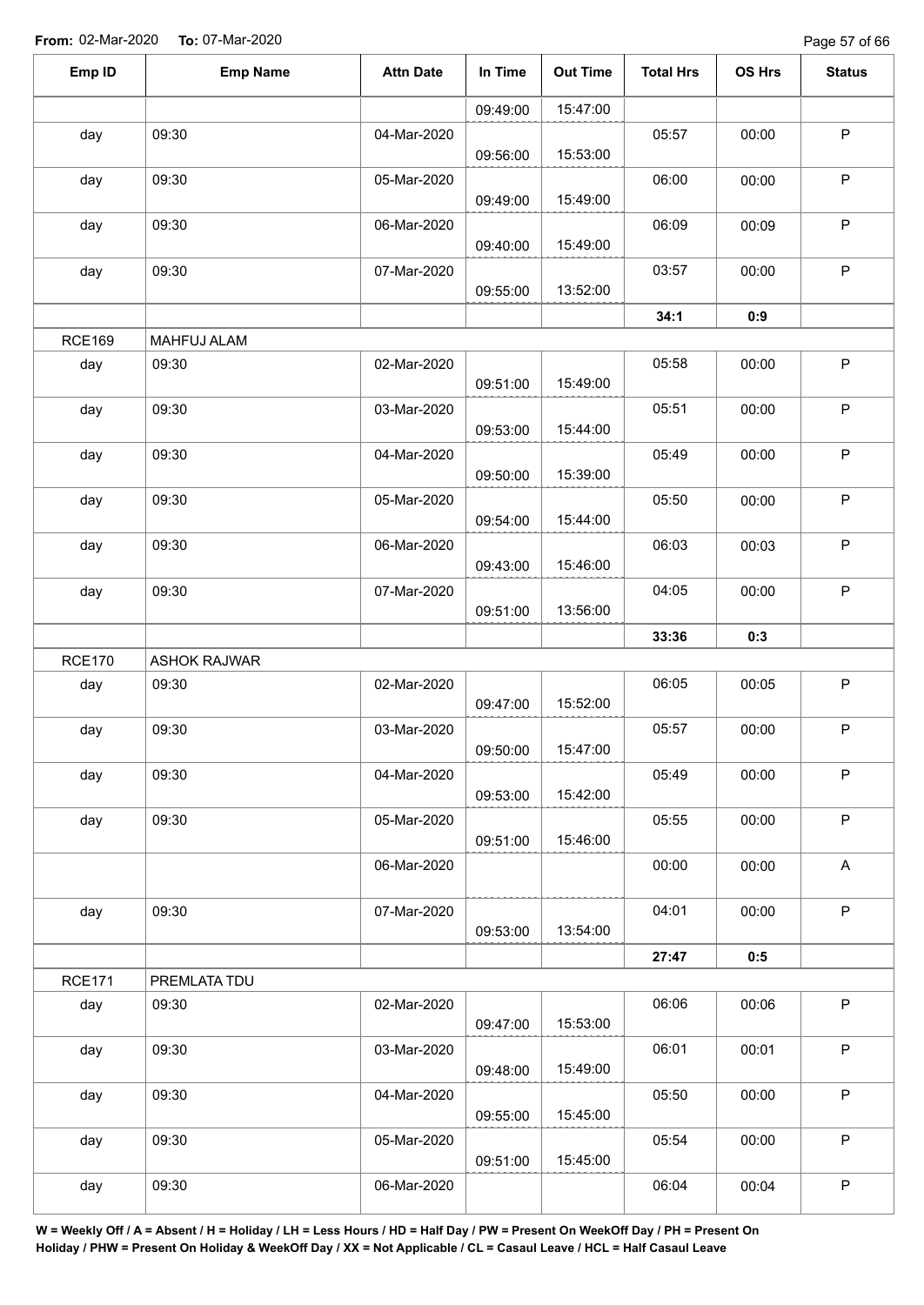Page 58 of 66

| Emp ID        | <b>Emp Name</b>         | <b>Attn Date</b> | In Time  | <b>Out Time</b> | <b>Total Hrs</b> | <b>OS Hrs</b> | <b>Status</b> |
|---------------|-------------------------|------------------|----------|-----------------|------------------|---------------|---------------|
|               |                         |                  | 09:43:00 | 15:47:00        |                  |               |               |
| day           | 09:30                   | 07-Mar-2020      | 09:53:00 | 13:54:00        | 04:01            | 00:00         | $\sf P$       |
|               |                         |                  |          |                 | 33:56            | 0:11          |               |
| <b>RCE172</b> | MERUSENT TUDU           |                  |          |                 |                  |               |               |
| day           | 09:30                   | 02-Mar-2020      | 09:52:00 | 15:49:00        | 05:57            | 00:00         | $\sf P$       |
| day           | 09:30                   | 03-Mar-2020      | 09:53:00 | 15:43:00        | 05:50            | 00:00         | $\mathsf P$   |
| day           | 09:30                   | 04-Mar-2020      | 09:51:00 | 15:38:00        | 05:47            | 00:00         | $\mathsf P$   |
| day           | 09:30                   | 05-Mar-2020      | 09:55:00 | 15:44:00        | 05:49            | 00:00         | $\sf P$       |
| day           | 09:30                   | 06-Mar-2020      | 09:44:00 | 15:45:00        | 06:01            | 00:01         | $\sf P$       |
| day           | 09:30                   | 07-Mar-2020      | 09:51:00 | 13:56:00        | 04:05            | 00:00         | $\mathsf P$   |
|               |                         |                  |          |                 | 33:29            | 0:1           |               |
| <b>RCE173</b> | <b>BIKASH KUMAR SAH</b> |                  |          |                 |                  |               |               |
| day           | 09:30                   | 02-Mar-2020      | 09:49:00 | 15:52:00        | 06:03            | 00:03         | $\mathsf P$   |
| day           | 09:30                   | 03-Mar-2020      | 09:49:00 | 15:47:00        | 05:58            | 00:00         | $\mathsf P$   |
| day           | 09:30                   | 04-Mar-2020      | 09:56:00 | 15:41:00        | 05:45            | 00:00         | $\mathsf P$   |
| day           | 09:30                   | 05-Mar-2020      | 09:52:00 | 15:45:00        | 05:53            | 00:00         | $\mathsf P$   |
| day           | 09:30                   | 06-Mar-2020      | 09:43:00 | 15:46:00        | 06:03            | 00:03         | P             |
| day           | 09:30                   | 07-Mar-2020      | 09:53:00 | 13:54:00        | 04:01            | 00:00         | $\mathsf P$   |
|               |                         |                  |          |                 | 33:43            | 0:6           |               |
| <b>RCE174</b> | RITA KUMARI             |                  |          |                 |                  |               |               |
| day           | 09:30                   | 02-Mar-2020      | 09:50:00 | 15:54:00        | 06:04            | 00:04         | $\mathsf P$   |
| day           | 09:30                   | 03-Mar-2020      | 09:50:00 | 15:46:00        | 05:56            | 00:00         | $\mathsf P$   |
| day           | 09:30                   | 04-Mar-2020      | 09:53:00 | 15:41:00        | 05:48            | 00:00         | $\mathsf P$   |
| day           | 09:30                   | 05-Mar-2020      | 09:52:00 | 15:44:00        | 05:52            | 00:00         | $\sf P$       |
| day           | 09:30                   | 06-Mar-2020      | 09:44:00 | 15:45:00        | 06:01            | 00:01         | $\mathsf P$   |
| day           | 09:30                   | 07-Mar-2020      | 09:52:00 | 13:55:00        | 04:03            | 00:00         | $\mathsf P$   |
|               |                         |                  |          |                 | 33:44            | 0:5           |               |
| <b>RCE175</b> | RAGINI KUMARI           |                  |          |                 |                  |               |               |
| day           | 09:30                   | 02-Mar-2020      |          |                 | 06:06            | 00:06         | $\mathsf P$   |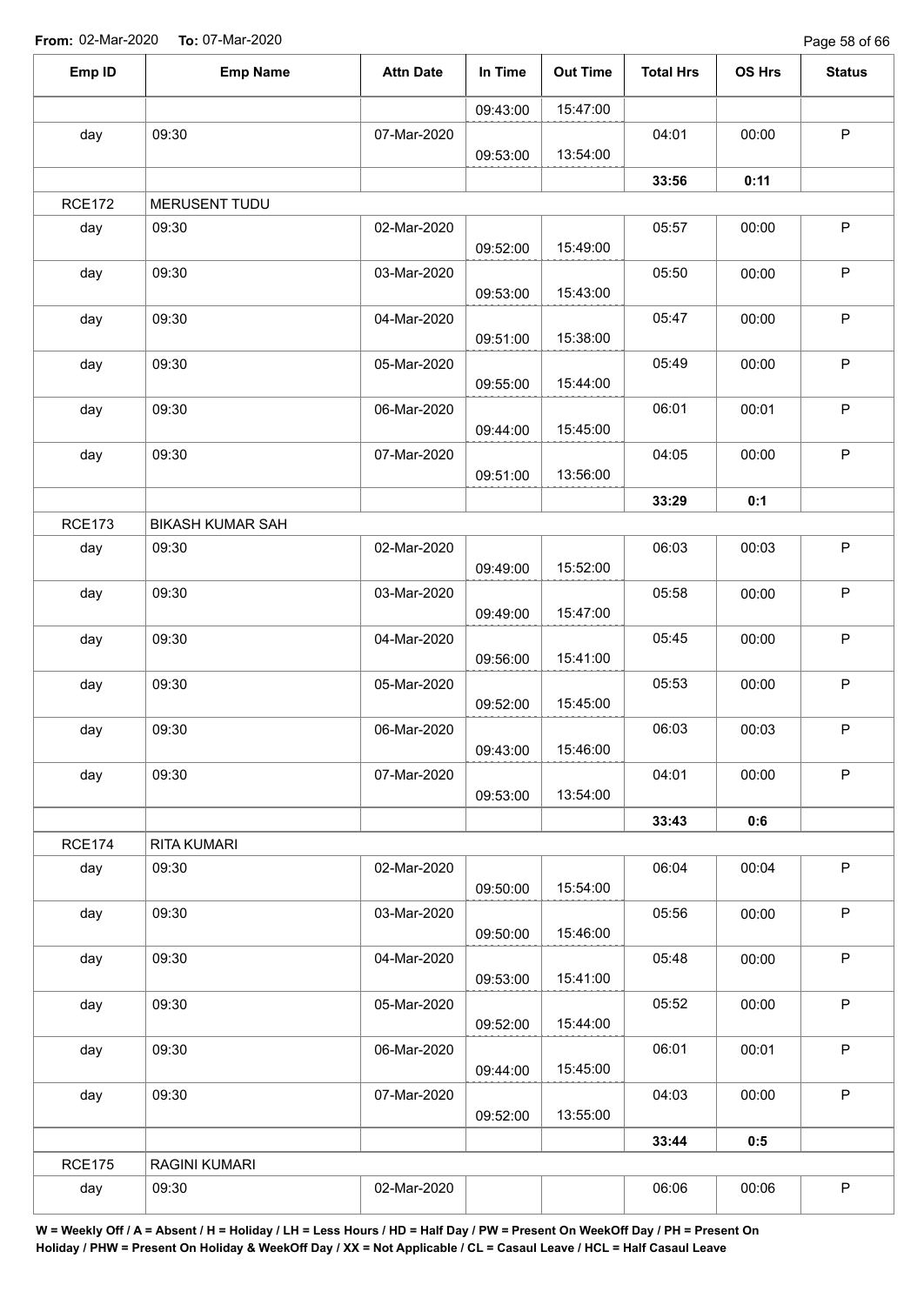Page 59 of 66

| Emp ID        | <b>Emp Name</b>     | <b>Attn Date</b> | In Time  | <b>Out Time</b> | <b>Total Hrs</b> | OS Hrs | <b>Status</b> |
|---------------|---------------------|------------------|----------|-----------------|------------------|--------|---------------|
|               |                     |                  | 09:47:00 | 15:53:00        |                  |        |               |
| day           | 09:30               | 03-Mar-2020      |          |                 | 05:59            | 00:00  | $\mathsf P$   |
|               |                     |                  | 09:49:00 | 15:48:00        |                  |        |               |
| day           | 09:30               | 04-Mar-2020      | 09:55:00 | 15:45:00        | 05:50            | 00:00  | $\sf P$       |
| day           | 09:30               | 05-Mar-2020      | 09:50:00 | 15:48:00        | 05:58            | 00:00  | $\mathsf P$   |
| day           | 09:30               | 06-Mar-2020      | 09:40:00 | 15:49:00        | 06:09            | 00:09  | $\mathsf P$   |
| day           | 09:30               | 07-Mar-2020      | 09:55:00 | 13:52:00        | 03:57            | 00:00  | $\mathsf P$   |
|               |                     |                  |          |                 | 33:59            | 0:15   |               |
| <b>RCE177</b> | MD. MUSHTAQUE AHMAD |                  |          |                 |                  |        |               |
| day           | 09:30               | 02-Mar-2020      | 09:51:00 | 15:49:00        | 05:58            | 00:00  | $\mathsf P$   |
| day           | 09:30               | 03-Mar-2020      | 09:53:00 | 15:45:00        | 05:52            | 00:00  | $\mathsf P$   |
| day           | 09:30               | 04-Mar-2020      | 09:52:00 | 15:40:00        | 05:48            | 00:00  | $\mathsf P$   |
| day           | 09:30               | 05-Mar-2020      | 09:53:00 | 15:43:00        | 05:50            | 00:00  | $\sf P$       |
| day           | 09:30               | 06-Mar-2020      | 09:45:00 | 15:43:00        | 05:58            | 00:00  | $\mathsf P$   |
| day           | 09:30               | 07-Mar-2020      | 09:50:00 | 13:57:00        | 04:07            | 00:00  | $\mathsf P$   |
|               |                     |                  |          |                 | 33:33            | 0:0    |               |
| <b>RCE178</b> | <b>ANITA KUMARI</b> |                  |          |                 |                  |        |               |
| day           | 09:30               | 02-Mar-2020      | 09:50:00 | 15:51:00        | 06:01            | 00:01  | $\mathsf P$   |
| day           | 09:30               | 03-Mar-2020      | 09:51:00 | 15:47:00        | 05:56            | 00:00  | $\mathsf P$   |
| day           | 09:30               | 04-Mar-2020      | 09:56:00 | 15:41:00        | 05:45            | 00:00  | $\sf P$       |
| day           | 09:30               | 05-Mar-2020      | 09:52:00 | 15:45:00        | 05:53            | 00:00  | $\mathsf P$   |
| day           | 09:30               | 06-Mar-2020      | 09:43:00 | 15:46:00        | 06:03            | 00:03  | $\mathsf P$   |
| day           | 09:30               | 07-Mar-2020      | 09:53:00 | 13:56:00        | 04:03            | 00:00  | $\mathsf P$   |
|               |                     |                  |          |                 | 33:41            | 0:4    |               |
| <b>RCE179</b> | AMNA KHATOON        |                  |          |                 |                  |        |               |
| day           | 09:30               | 02-Mar-2020      | 09:46:00 | 15:53:00        | 06:07            | 00:07  | $\mathsf P$   |
| day           | 09:30               | 03-Mar-2020      | 09:51:00 | 15:46:00        | 05:55            | 00:00  | $\sf P$       |
| day           | 09:30               | 04-Mar-2020      | 09:51:00 | 15:38:00        | 05:47            | 00:00  | $\mathsf P$   |
| day           | 09:30               | 05-Mar-2020      |          |                 | 05:52            | 00:00  | $\mathsf P$   |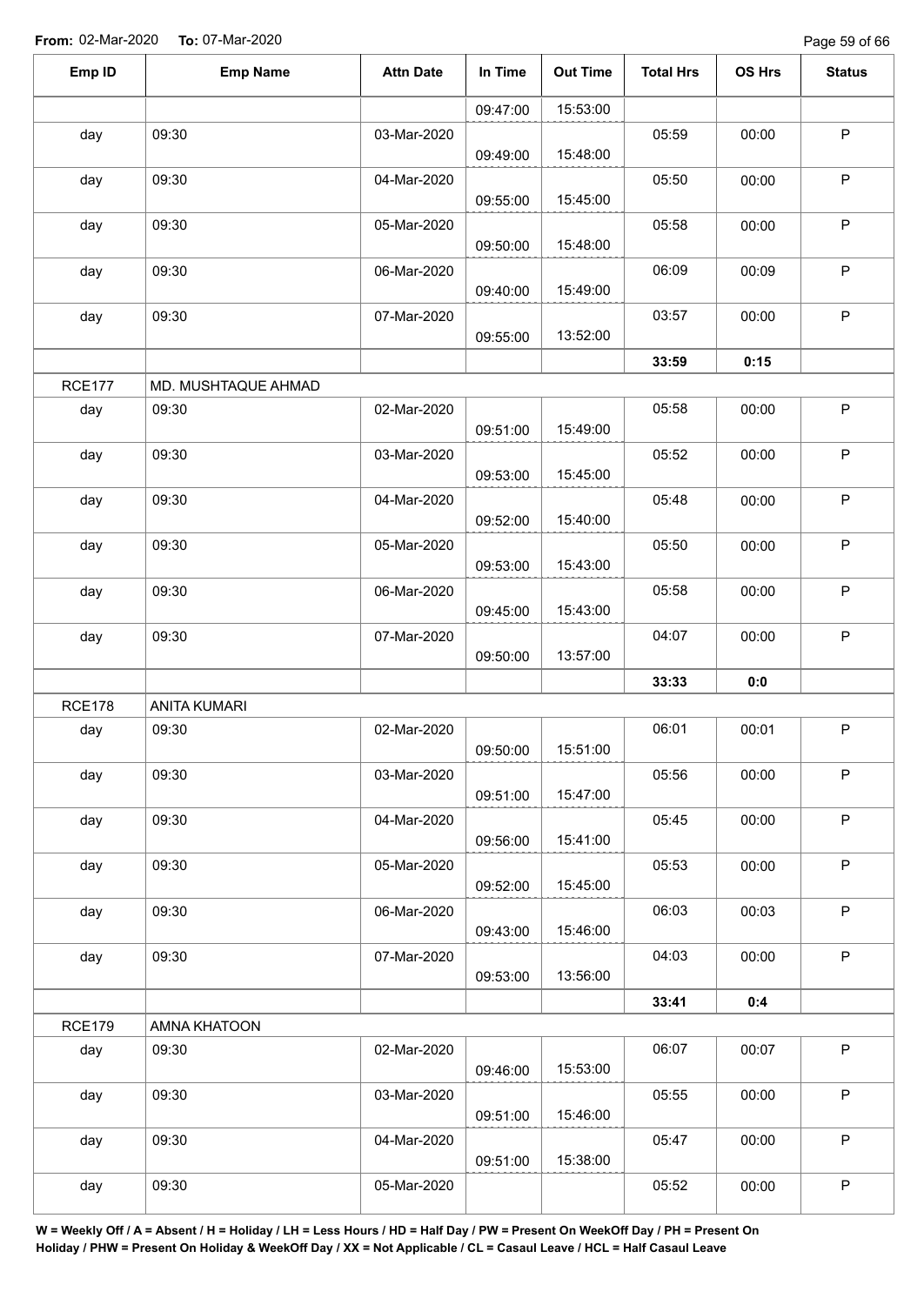Page 60 of 66

| Emp ID        | <b>Emp Name</b>     | <b>Attn Date</b> | In Time  | <b>Out Time</b> | <b>Total Hrs</b> | OS Hrs | <b>Status</b>             |
|---------------|---------------------|------------------|----------|-----------------|------------------|--------|---------------------------|
|               |                     |                  | 09:55:00 | 15:47:00        |                  |        |                           |
| day           | 09:30               | 06-Mar-2020      | 09:42:00 | 15:48:00        | 06:06            | 00:06  | $\mathsf P$               |
| day           | 09:30               | 07-Mar-2020      | 09:54:00 | 13:53:00        | 03:59            | 00:00  | $\mathsf P$               |
|               |                     |                  |          |                 | 33:46            | 0:13   |                           |
| <b>RCE180</b> | PARMILA SOREN       |                  |          |                 |                  |        |                           |
| day           | 09:30               | 02-Mar-2020      | 09:47:00 | 15:52:00        | 06:05            | 00:05  | $\sf P$                   |
| day           | 09:30               | 03-Mar-2020      | 09:50:00 | 15:47:00        | 05:57            | 00:00  | $\sf P$                   |
| day           | 09:30               | 04-Mar-2020      | 09:53:00 | 15:42:00        | 05:49            | 00:00  | $\sf P$                   |
| day           | 09:30               | 05-Mar-2020      | 09:51:00 | 15:46:00        | 05:55            | 00:00  | $\sf P$                   |
| day           | 09:30               | 06-Mar-2020      | 09:42:00 | 15:47:00        | 06:05            | 00:05  | $\sf P$                   |
| day           | 09:30               | 07-Mar-2020      | 09:52:00 | 13:55:00        | 04:03            | 00:00  | $\mathsf P$               |
|               |                     |                  |          |                 | 33:54            | 0:10   |                           |
| <b>RCE181</b> | <b>TUMPA KUMARI</b> |                  |          |                 |                  |        |                           |
| day           | 09:30               | 02-Mar-2020      | 09:46:00 | 15:55:00        | 06:09            | 00:09  | $\mathsf P$               |
| day           | 09:30               | 03-Mar-2020      | 09:52:00 | 15:43:00        | 05:51            | 00:00  | $\sf P$                   |
| day           | 09:30               | 04-Mar-2020      | 09:51:00 | 15:41:00        | 05:50            | 00:00  | $\mathsf P$               |
| day           | 09:30               | 05-Mar-2020      | 09:52:00 | 15:48:00        | 05:56            | 00:00  | ${\sf P}$                 |
| day           | 09:30               | 06-Mar-2020      | 09:41:00 | 15:48:00        | 06:07            | 00:07  | $\mathsf P$               |
| day           | 09:30               | 07-Mar-2020      | 09:54:00 | 13:53:00        | 03:59            | 00:00  | $\mathsf P$               |
|               |                     |                  |          |                 | 33:52            | 0:16   |                           |
| <b>RCE182</b> | SIKANDAR TUDU       |                  |          |                 |                  |        |                           |
| day           | 09:30               | 02-Mar-2020      | 09:46:00 | 15:55:00        | 06:09            | 00:09  | $\mathsf P$               |
| day           | 09:30               | 03-Mar-2020      | 09:50:00 | 15:47:00        | 05:57            | 00:00  | $\sf P$                   |
| day           | 09:30               | 04-Mar-2020      | 09:53:00 | 15:42:00        | 05:49            | 00:00  | $\sf P$                   |
|               |                     | 05-Mar-2020      |          |                 | 00:00            | 00:00  | $\boldsymbol{\mathsf{A}}$ |
| day           | 09:30               | 06-Mar-2020      | 09:44:00 | 15:46:00        | 06:02            | 00:02  | $\sf P$                   |
|               |                     | 07-Mar-2020      |          |                 | 00:00            | 00:00  | $\boldsymbol{\mathsf{A}}$ |
|               |                     |                  |          |                 | 23:57            | 0:11   |                           |
|               |                     |                  |          |                 |                  |        |                           |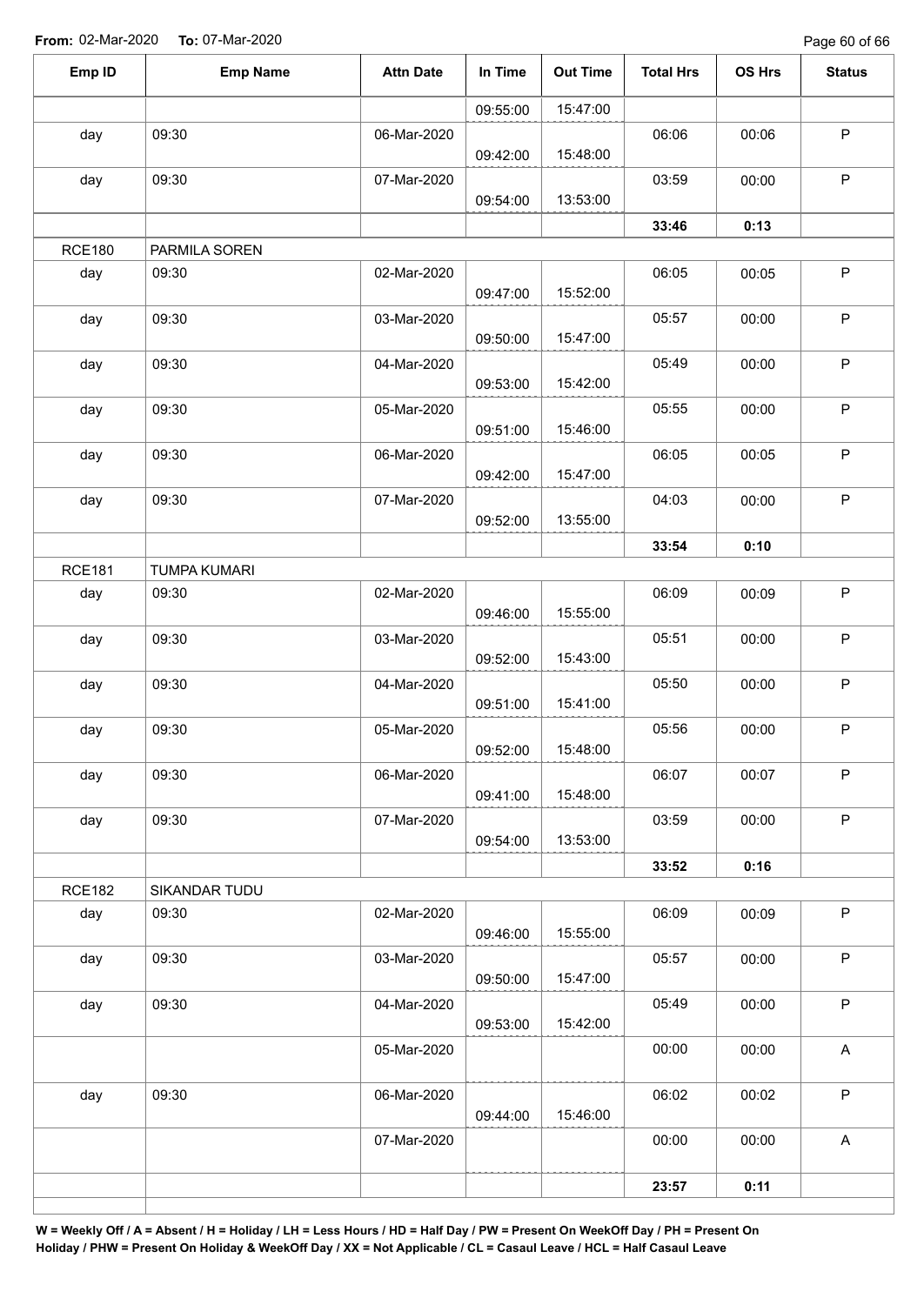Page 61 of 66

| Emp ID        | <b>Emp Name</b>       | <b>Attn Date</b> | In Time  | <b>Out Time</b> | <b>Total Hrs</b> | OS Hrs | <b>Status</b> |
|---------------|-----------------------|------------------|----------|-----------------|------------------|--------|---------------|
| <b>RCE183</b> | SHUBHRASANTOSHI MURMU |                  |          |                 |                  |        |               |
| day           | 09:30                 | 02-Mar-2020      | 09:46:00 | 15:53:00        | 06:07            | 00:07  | $\sf P$       |
| day           | 09:30                 | 03-Mar-2020      | 09:48:00 | 15:48:00        | 06:00            | 00:00  | $\mathsf P$   |
| day           | 09:30                 | 04-Mar-2020      | 09:55:00 | 15:45:00        | 05:50            | 00:00  | $\sf P$       |
| day           | 09:30                 | 05-Mar-2020      | 09:51:00 | 15:45:00        | 05:54            | 00:00  | $\mathsf P$   |
| day           | 09:30                 | 06-Mar-2020      | 09:43:00 | 15:47:00        | 06:04            | 00:04  | $\sf P$       |
| day           | 09:30                 | 07-Mar-2020      | 09:53:00 | 13:56:00        | 04:03            | 00:00  | $\sf P$       |
|               |                       |                  |          |                 | 33:58            | 0:11   |               |
| <b>RCE184</b> | AMITABH MURMU         |                  |          |                 |                  |        |               |
| day           | 09:30                 | 02-Mar-2020      | 09:47:00 | 15:53:00        | 06:06            | 00:06  | $\sf P$       |
| day           | 09:30                 | 03-Mar-2020      | 09:50:00 | 15:46:00        | 05:56            | 00:00  | P             |
|               |                       | 04-Mar-2020      |          |                 | 00:00            | 00:00  | A             |
| day           | 09:30                 | 05-Mar-2020      | 09:53:00 | 15:43:00        | 05:50            | 00:00  | $\mathsf P$   |
| day           | 09:30                 | 06-Mar-2020      | 09:45:00 | 15:43:00        | 05:58            | 00:00  | $\mathsf P$   |
| day           | 09:30                 | 07-Mar-2020      | 09:51:00 | 13:57:00        | 04:06            | 00:00  | $\sf P$       |
|               |                       |                  |          |                 | 27:56            | 0:6    |               |
| <b>RCE185</b> | BIRENDRA NATH MARANDI |                  |          |                 |                  |        |               |
| day           | 09:30                 | 02-Mar-2020      | 09:46:00 | 15:55:00        | 06:09            | 00:09  | $\sf P$       |
| day           | 09:30                 | 03-Mar-2020      | 09:50:00 | 15:47:00        | 05:57            | 00:00  | $\mathsf P$   |
| day           | 09:30                 | 04-Mar-2020      | 09:56:00 | 15:53:00        | 05:57            | 00:00  | $\sf P$       |
|               |                       | 05-Mar-2020      |          |                 | 00:00            | 00:00  | A             |
| day           | 09:30                 | 06-Mar-2020      | 09:45:00 | 15:44:00        | 05:59            | 00:00  | $\sf P$       |
| day           | 09:30                 | 07-Mar-2020      | 09:50:00 | 13:58:00        | 04:08            | 00:00  | $\mathsf P$   |
|               |                       |                  |          |                 | 28:10            | 0:9    |               |
| <b>RCE186</b> | SUBODH MURMU          |                  |          |                 |                  |        |               |
| day           | 09:30                 | 02-Mar-2020      | 09:51:00 | 15:49:00        | 05:58            | 00:00  | $\sf P$       |
| day           | 09:30                 | 03-Mar-2020      | 09:53:00 | 15:44:00        | 05:51            | 00:00  | $\mathsf P$   |
| day           | 09:30                 | 04-Mar-2020      |          |                 | 05:48            | 00:00  | $\sf P$       |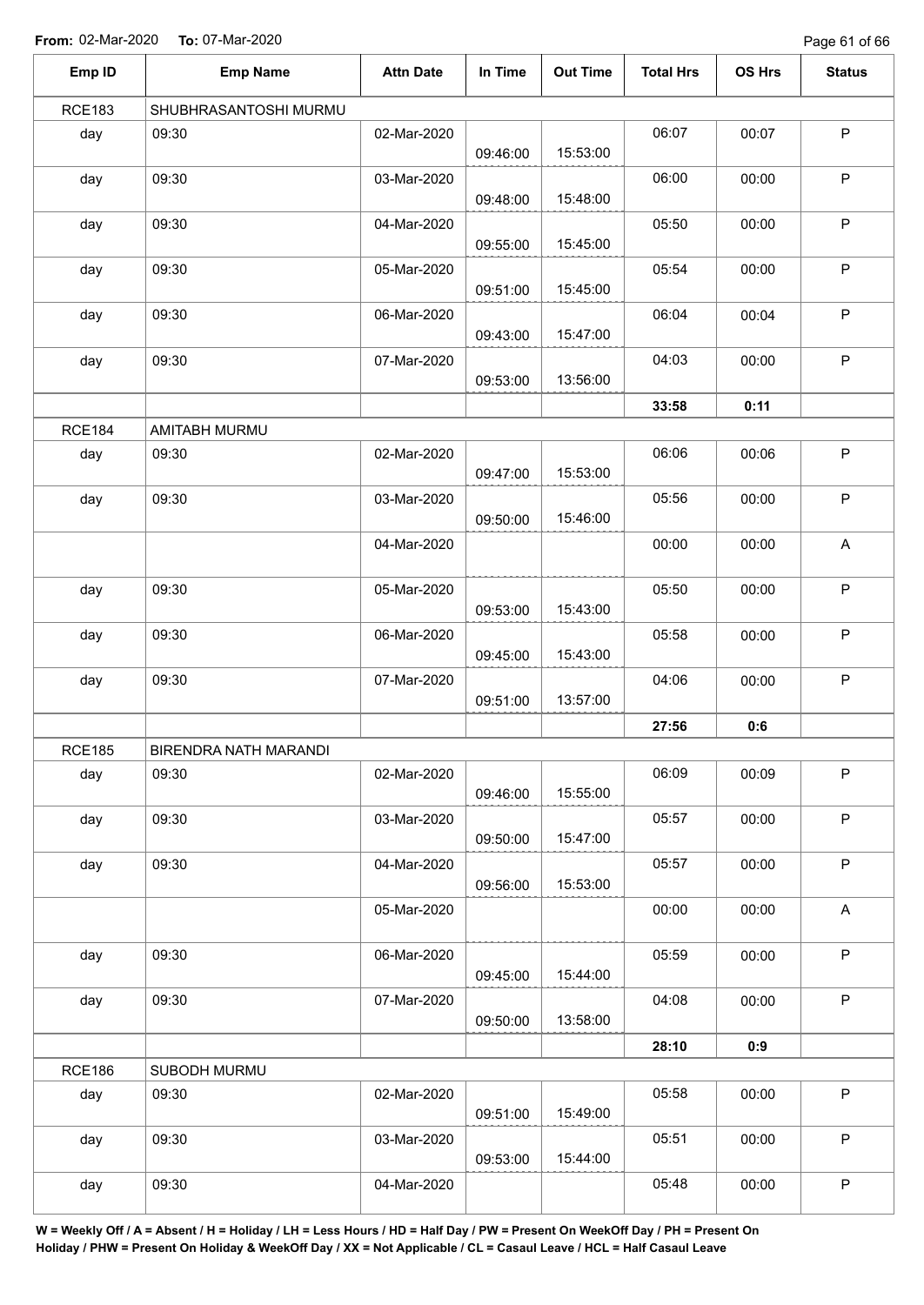Page 62 of 66

| Emp ID        | <b>Emp Name</b>     | <b>Attn Date</b> | In Time  | <b>Out Time</b> | <b>Total Hrs</b> | <b>OS Hrs</b> | <b>Status</b> |
|---------------|---------------------|------------------|----------|-----------------|------------------|---------------|---------------|
|               |                     |                  | 09:51:00 | 15:39:00        |                  |               |               |
| day           | 09:30               | 05-Mar-2020      | 09:55:00 | 15:42:00        | 05:47            | 00:00         | $\sf P$       |
| day           | 09:30               | 06-Mar-2020      | 09:46:00 | 15:43:00        | 05:57            | 00:00         | $\mathsf P$   |
| day           | 09:30               | 07-Mar-2020      | 09:51:00 | 13:57:00        | 04:06            | 00:00         | $\mathsf P$   |
|               |                     |                  |          |                 | 33:27            | 0:0           |               |
| <b>RCE187</b> | VIJAY KUMAR RAUT    |                  |          |                 |                  |               |               |
| day           | 09:30               | 02-Mar-2020      | 09:48:00 | 15:54:00        | 06:06            | 00:06         | $\mathsf P$   |
| day           | 09:30               | 03-Mar-2020      | 09:52:00 | 15:43:00        | 05:51            | 00:00         | $\mathsf P$   |
| day           | 09:30               | 04-Mar-2020      | 09:51:00 | 15:41:00        | 05:50            | 00:00         | $\mathsf P$   |
| day           | 09:30               | 05-Mar-2020      | 09:52:00 | 15:44:00        | 05:52            | 00:00         | $\mathsf P$   |
| day           | 09:30               | 06-Mar-2020      | 09:43:00 | 15:46:00        | 06:03            | 00:03         | $\sf P$       |
| day           | 09:30               | 07-Mar-2020      | 09:51:00 | 13:57:00        | 04:06            | 00:00         | $\sf P$       |
|               |                     |                  |          |                 | 33:48            | 0:9           |               |
| <b>RCE189</b> | SAJDA KHATUN        |                  |          |                 |                  |               |               |
| day           | 09:30               | 02-Mar-2020      | 09:52:00 | 15:50:00        | 05:58            | 00:00         | $\mathsf P$   |
| day           | 09:30               | 03-Mar-2020      | 09:52:00 | 15:46:00        | 05:54            | 00:00         | $\mathsf P$   |
| day           | 09:30               | 04-Mar-2020      | 09:52:00 | 15:42:00        | 05:50            | 00:00         | $\mathsf P$   |
| day           | 09:30               | 05-Mar-2020      | 09:50:00 | 15:47:00        | 05:57            | 00:00         | $\mathsf P$   |
| day           | 09:30               | 06-Mar-2020      | 09:42:00 | 15:47:00        | 06:05            | 00:05         | $\sf P$       |
| day           | 09:30               | 07-Mar-2020      | 09:55:00 | 13:53:00        | 03:58            | 00:00         | $\mathsf P$   |
|               |                     |                  |          |                 | 33:42            | 0:5           |               |
| <b>RCE190</b> | MD. SALUDDIN ANSARI |                  |          |                 |                  |               |               |
| day           | 09:30               | 02-Mar-2020      | 09:48:00 | 15:51:00        | 06:03            | 00:03         | $\mathsf P$   |
| day           | 09:30               | 03-Mar-2020      | 09:51:00 | 15:48:00        | 05:57            | 00:00         | $\mathsf P$   |
| day           | 09:30               | 04-Mar-2020      | 09:56:00 | 15:41:00        | 05:45            | 00:00         | $\mathsf P$   |
|               |                     | 05-Mar-2020      |          |                 | 00:00            | 00:00         | A             |
| day           | 09:30               | 06-Mar-2020      | 09:40:00 | 15:49:00        | 06:09            | 00:09         | $\mathsf P$   |
| day           | 09:30               | 07-Mar-2020      |          |                 | 03:57            | 00:00         | $\sf P$       |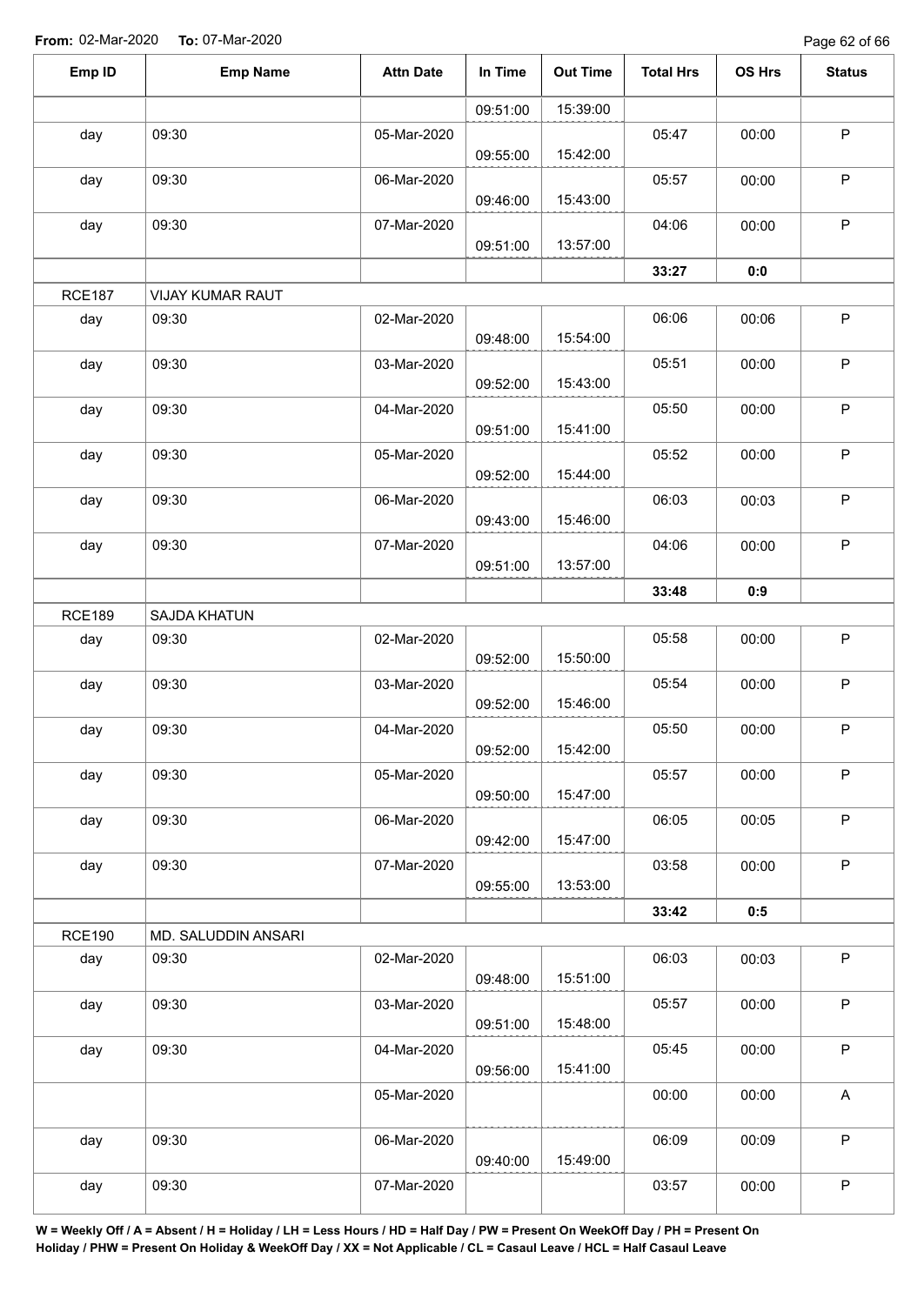Page 63 of 66

| Emp ID        | <b>Emp Name</b>       | <b>Attn Date</b> | In Time  | <b>Out Time</b> | <b>Total Hrs</b> | OS Hrs | <b>Status</b> |
|---------------|-----------------------|------------------|----------|-----------------|------------------|--------|---------------|
|               |                       |                  | 09:55:00 | 13:52:00        |                  |        |               |
|               |                       |                  |          |                 | 27:51            | 0:12   |               |
| <b>RCE191</b> | <b>INJMAMUL RAHIM</b> |                  |          |                 |                  |        |               |
| day           | 09:30                 | 02-Mar-2020      | 09:46:00 | 15:53:00        | 06:07            | 00:07  | $\sf P$       |
| day           | 09:30                 | 03-Mar-2020      | 09:48:00 | 15:48:00        | 06:00            | 00:00  | $\mathsf P$   |
| day           | 09:30                 | 04-Mar-2020      | 09:55:00 | 15:45:00        | 05:50            | 00:00  | $\mathsf P$   |
| day           | 09:30                 | 05-Mar-2020      | 09:49:00 | 15:48:00        | 05:59            | 00:00  | $\sf P$       |
| day           | 09:30                 | 06-Mar-2020      | 09:40:00 | 15:49:00        | 06:09            | 00:09  | $\mathsf P$   |
| day           | 09:30                 | 07-Mar-2020      | 09:55:00 | 13:52:00        | 03:57            | 00:00  | $\sf P$       |
|               |                       |                  |          |                 | 34:2             | 0:16   |               |
| <b>RCE192</b> | SONAMUNI TUDU         |                  |          |                 |                  |        |               |
| day           | 09:30                 | 02-Mar-2020      | 09:50:00 | 15:51:00        | 06:01            | 00:01  | $\mathsf P$   |
| day           | 09:30                 | 03-Mar-2020      | 09:51:00 | 15:45:00        | 05:54            | 00:00  | $\mathsf P$   |
| day           | 09:30                 | 04-Mar-2020      | 09:52:00 | 15:40:00        | 05:48            | 00:00  | $\mathsf P$   |
| day           | 09:30                 | 05-Mar-2020      | 09:53:00 | 15:44:00        | 05:51            | 00:00  | $\mathsf P$   |
| day           | 09:30                 | 06-Mar-2020      | 09:45:00 | 15:45:00        | 06:00            | 00:00  | $\mathsf P$   |
| day           | 09:30                 | 07-Mar-2020      | 09:52:00 | 13:55:00        | 04:03            | 00:00  | P             |
|               |                       |                  |          |                 | 33:37            | 0:1    |               |
| <b>RCE193</b> | RAMCHANDRA HANSDA     |                  |          |                 |                  |        |               |
| day           | 09:30                 | 02-Mar-2020      | 09:51:00 | 15:50:00        | 05:59            | 00:00  | $\mathsf P$   |
| day           | 09:30                 | 03-Mar-2020      | 09:52:00 | 15:45:00        | 05:53            | 00:00  | $\mathsf P$   |
| day           | 09:30                 | 04-Mar-2020      | 09:52:00 | 15:43:00        | 05:51            | 00:00  | $\mathsf P$   |
| day           | 09:30                 | 05-Mar-2020      | 09:50:00 | 15:47:00        | 05:57            | 00:00  | $\sf P$       |
| day           | 09:30                 | 06-Mar-2020      | 09:42:00 | 15:48:00        | 06:06            | 00:06  | P             |
| day           | 09:30                 | 07-Mar-2020      | 09:55:00 | 13:53:00        | 03:58            | 00:00  | $\mathsf P$   |
|               |                       |                  |          |                 | 33:44            | 0:6    |               |
| <b>RCE194</b> | MUSARRAF HUSSAIN      |                  |          |                 |                  |        |               |
| day           | 09:30                 | 02-Mar-2020      | 09:49:00 | 15:50:00        | 06:01            | 00:01  | $\mathsf P$   |
| day           | 09:30                 | 03-Mar-2020      |          |                 | 05:53            | 00:00  | $\mathsf P$   |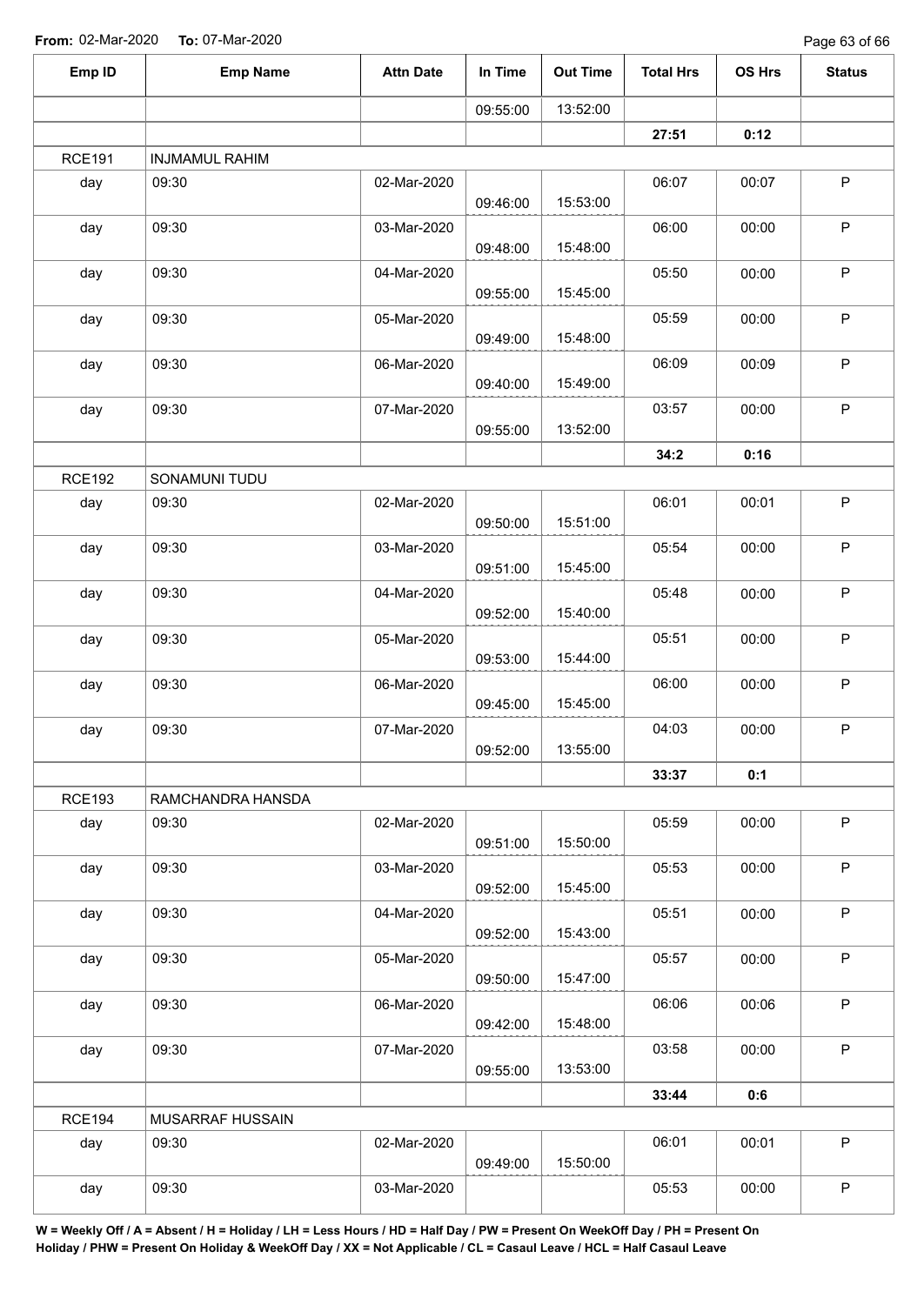Page 64 of 66

| Emp ID        | <b>Emp Name</b>     | <b>Attn Date</b> | In Time  | <b>Out Time</b> | <b>Total Hrs</b> | <b>OS Hrs</b> | <b>Status</b> |
|---------------|---------------------|------------------|----------|-----------------|------------------|---------------|---------------|
|               |                     |                  | 09:52:00 | 15:45:00        |                  |               |               |
| day           | 09:30               | 04-Mar-2020      | 09:52:00 | 15:40:00        | 05:48            | 00:00         | $\mathsf P$   |
| day           | 09:30               | 05-Mar-2020      | 09:53:00 | 15:43:00        | 05:50            | 00:00         | $\sf P$       |
| day           | 09:30               | 06-Mar-2020      | 09:45:00 | 15:43:00        | 05:58            | 00:00         | $\mathsf P$   |
| day           | 09:30               | 07-Mar-2020      | 09:50:00 | 13:57:00        | 04:07            | 00:00         | $\sf P$       |
|               |                     |                  |          |                 | 33:37            | 0:1           |               |
| <b>RCE195</b> | SANTOSH HEMBROM     |                  |          |                 |                  |               |               |
| day           | 09:30               | 02-Mar-2020      | 09:49:00 | 15:50:00        | 06:01            | 00:01         | $\sf P$       |
| day           | 09:30               | 03-Mar-2020      | 09:52:00 | 15:45:00        | 05:53            | 00:00         | $\mathsf P$   |
| day           | 09:30               | 04-Mar-2020      | 09:52:00 | 15:40:00        | 05:48            | 00:00         | $\mathsf P$   |
| day           | 09:30               | 05-Mar-2020      | 09:53:00 | 15:43:00        | 05:50            | 00:00         | $\sf P$       |
| day           | 09:30               | 06-Mar-2020      | 09:45:00 | 15:43:00        | 05:58            | 00:00         | P             |
| day           | 09:30               | 07-Mar-2020      | 09:50:00 | 13:57:00        | 04:07            | 00:00         | $\mathsf P$   |
|               |                     |                  |          |                 | 33:37            | 0:1           |               |
| <b>RCE196</b> | <b>NILESH KUMAR</b> |                  |          |                 |                  |               |               |
|               |                     | 02-Mar-2020      |          |                 | 00:00            | 00:00         | A             |
| day           | 09:30               | 03-Mar-2020      | 09:51:00 | 15:47:00        | 05:56            | 00:00         | P             |
| day           | 09:30               | 04-Mar-2020      | 09:56:00 | 15:44:00        | 05:48            | 00:00         | $\mathsf P$   |
| day           | 09:30               | 05-Mar-2020      | 09:52:00 | 15:45:00        | 05:53            | 00:00         | $\mathsf P$   |
| day           | 09:30               | 06-Mar-2020      | 09:43:00 | 15:46:00        | 06:03            | 00:03         | $\mathsf P$   |
| day           | 09:30               | 07-Mar-2020      | 09:53:00 | 13:54:00        | 04:01            | 00:00         | P             |
|               |                     |                  |          |                 | 27:41            | 0:3           |               |
| <b>RCE197</b> | ANISHA RANI         |                  |          |                 |                  |               |               |
| day           | 09:30               | 02-Mar-2020      | 09:47:00 | 15:53:00        | 06:06            | 00:06         | P             |
| day           | 09:30               | 03-Mar-2020      | 09:50:00 | 15:47:00        | 05:57            | 00:00         | $\mathsf P$   |
| day           | 09:30               | 04-Mar-2020      | 09:53:00 | 15:41:00        | 05:48            | 00:00         | P             |
| day           | 09:30               | 05-Mar-2020      | 09:53:00 | 15:44:00        | 05:51            | 00:00         | $\mathsf{P}$  |
| day           | 09:30               | 06-Mar-2020      |          |                 | 06:01            | 00:01         | P             |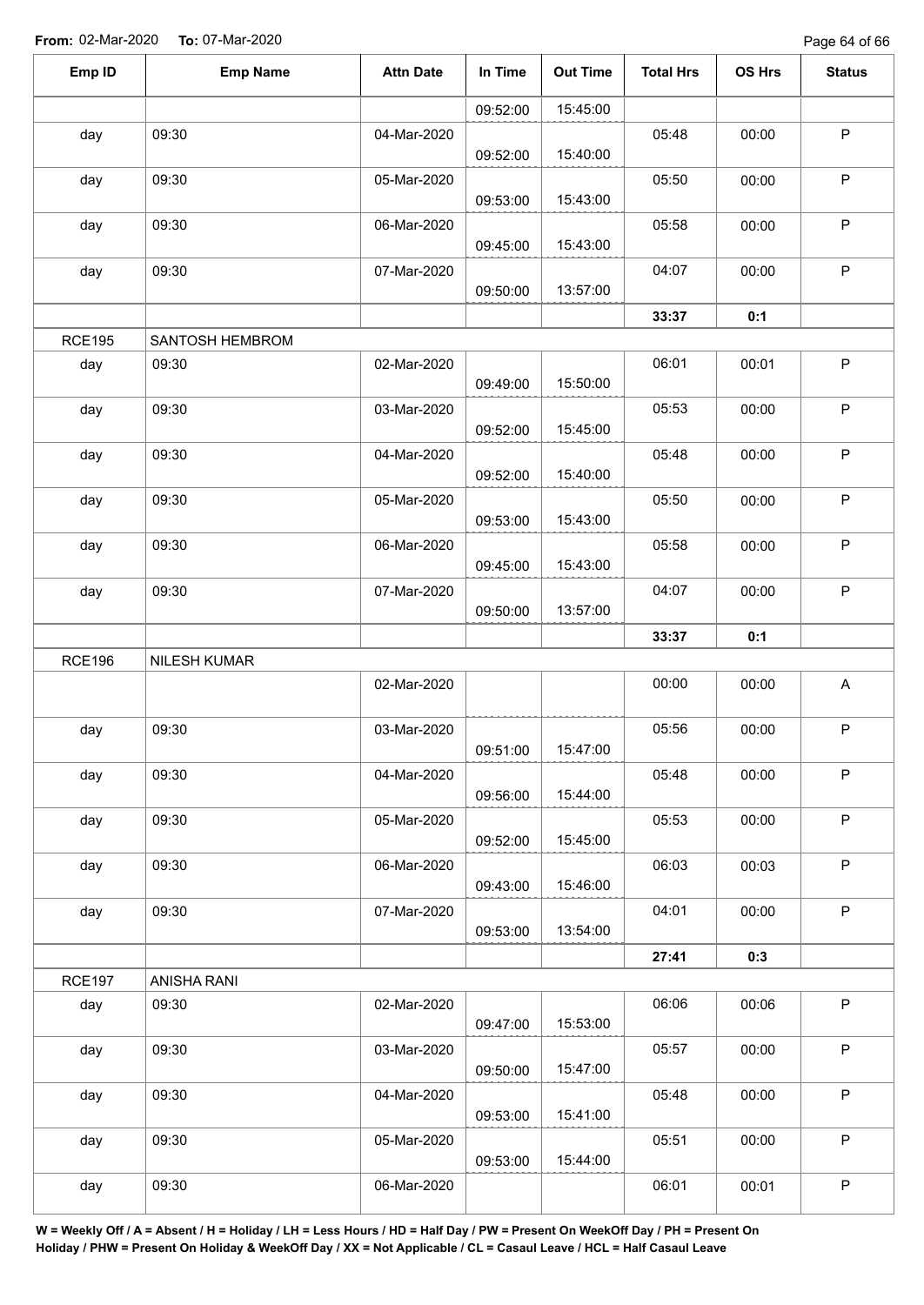Page 65 of 66

| 15:45:00<br>09:44:00<br>09:30<br>day<br>07-Mar-2020<br>04:05<br>00:00<br>13:56:00<br>09:51:00<br>33:48<br>0:7<br><b>RCE198</b><br><b>TAMANNA KHATOON</b><br>02-Mar-2020<br>09:30<br>06:08<br>00:08<br>day<br>15:54:00<br>09:46:00<br>09:30<br>06:01<br>day<br>03-Mar-2020<br>00:01<br>15:49:00<br>09:48:00<br>09:30<br>05:50<br>04-Mar-2020<br>day<br>00:00<br>15:44:00<br>09:54:00<br>09:30<br>05:58<br>05-Mar-2020<br>00:00<br>day<br>15:48:00<br>09:50:00<br>09:30<br>06:07<br>day<br>06-Mar-2020<br>00:07<br>15:48:00<br>09:41:00<br>09:30<br>04:00<br>07-Mar-2020<br>day<br>00:00<br>13:54:00<br>09:54:00<br>34:4<br>0:16<br><b>RCE199</b><br>MD. BABER ALI<br>06:06<br>day<br>09:30<br>02-Mar-2020<br>00:06<br>15:53:00<br>09:47:00<br>05:59<br>09:30<br>03-Mar-2020<br>00:00<br>day<br>15:48:00<br>09:49:00<br>09:30<br>05:49<br>00:00<br>04-Mar-2020<br>day<br>15:41:00<br>09:52:00<br>05:55<br>09:30<br>05-Mar-2020<br>00:00<br>day<br>15:47:00<br>09:52:00<br>09:30<br>05:59<br>day<br>06-Mar-2020<br>00:00<br>15:44:00<br>09:45:00<br>04:08<br>09:30<br>day<br>07-Mar-2020<br>00:00<br>13:58:00<br>09:50:00<br>33:56<br>0:6 | $\mathsf P$<br>$\mathsf P$<br>P<br>$\mathsf P$<br>$\mathsf P$<br>$\sf P$<br>P<br>$\mathsf P$<br>P<br>$\sf P$ |
|----------------------------------------------------------------------------------------------------------------------------------------------------------------------------------------------------------------------------------------------------------------------------------------------------------------------------------------------------------------------------------------------------------------------------------------------------------------------------------------------------------------------------------------------------------------------------------------------------------------------------------------------------------------------------------------------------------------------------------------------------------------------------------------------------------------------------------------------------------------------------------------------------------------------------------------------------------------------------------------------------------------------------------------------------------------------------------------------------------------------------------------|--------------------------------------------------------------------------------------------------------------|
|                                                                                                                                                                                                                                                                                                                                                                                                                                                                                                                                                                                                                                                                                                                                                                                                                                                                                                                                                                                                                                                                                                                                        |                                                                                                              |
|                                                                                                                                                                                                                                                                                                                                                                                                                                                                                                                                                                                                                                                                                                                                                                                                                                                                                                                                                                                                                                                                                                                                        |                                                                                                              |
|                                                                                                                                                                                                                                                                                                                                                                                                                                                                                                                                                                                                                                                                                                                                                                                                                                                                                                                                                                                                                                                                                                                                        |                                                                                                              |
|                                                                                                                                                                                                                                                                                                                                                                                                                                                                                                                                                                                                                                                                                                                                                                                                                                                                                                                                                                                                                                                                                                                                        |                                                                                                              |
|                                                                                                                                                                                                                                                                                                                                                                                                                                                                                                                                                                                                                                                                                                                                                                                                                                                                                                                                                                                                                                                                                                                                        |                                                                                                              |
|                                                                                                                                                                                                                                                                                                                                                                                                                                                                                                                                                                                                                                                                                                                                                                                                                                                                                                                                                                                                                                                                                                                                        |                                                                                                              |
|                                                                                                                                                                                                                                                                                                                                                                                                                                                                                                                                                                                                                                                                                                                                                                                                                                                                                                                                                                                                                                                                                                                                        |                                                                                                              |
|                                                                                                                                                                                                                                                                                                                                                                                                                                                                                                                                                                                                                                                                                                                                                                                                                                                                                                                                                                                                                                                                                                                                        |                                                                                                              |
|                                                                                                                                                                                                                                                                                                                                                                                                                                                                                                                                                                                                                                                                                                                                                                                                                                                                                                                                                                                                                                                                                                                                        |                                                                                                              |
|                                                                                                                                                                                                                                                                                                                                                                                                                                                                                                                                                                                                                                                                                                                                                                                                                                                                                                                                                                                                                                                                                                                                        |                                                                                                              |
|                                                                                                                                                                                                                                                                                                                                                                                                                                                                                                                                                                                                                                                                                                                                                                                                                                                                                                                                                                                                                                                                                                                                        |                                                                                                              |
|                                                                                                                                                                                                                                                                                                                                                                                                                                                                                                                                                                                                                                                                                                                                                                                                                                                                                                                                                                                                                                                                                                                                        |                                                                                                              |
|                                                                                                                                                                                                                                                                                                                                                                                                                                                                                                                                                                                                                                                                                                                                                                                                                                                                                                                                                                                                                                                                                                                                        |                                                                                                              |
|                                                                                                                                                                                                                                                                                                                                                                                                                                                                                                                                                                                                                                                                                                                                                                                                                                                                                                                                                                                                                                                                                                                                        |                                                                                                              |
|                                                                                                                                                                                                                                                                                                                                                                                                                                                                                                                                                                                                                                                                                                                                                                                                                                                                                                                                                                                                                                                                                                                                        |                                                                                                              |
|                                                                                                                                                                                                                                                                                                                                                                                                                                                                                                                                                                                                                                                                                                                                                                                                                                                                                                                                                                                                                                                                                                                                        |                                                                                                              |
|                                                                                                                                                                                                                                                                                                                                                                                                                                                                                                                                                                                                                                                                                                                                                                                                                                                                                                                                                                                                                                                                                                                                        |                                                                                                              |
|                                                                                                                                                                                                                                                                                                                                                                                                                                                                                                                                                                                                                                                                                                                                                                                                                                                                                                                                                                                                                                                                                                                                        | $\mathsf P$                                                                                                  |
|                                                                                                                                                                                                                                                                                                                                                                                                                                                                                                                                                                                                                                                                                                                                                                                                                                                                                                                                                                                                                                                                                                                                        | $\mathsf P$                                                                                                  |
|                                                                                                                                                                                                                                                                                                                                                                                                                                                                                                                                                                                                                                                                                                                                                                                                                                                                                                                                                                                                                                                                                                                                        | $\mathsf P$                                                                                                  |
|                                                                                                                                                                                                                                                                                                                                                                                                                                                                                                                                                                                                                                                                                                                                                                                                                                                                                                                                                                                                                                                                                                                                        |                                                                                                              |
| <b>RCE200</b><br>ABDUL HAMID                                                                                                                                                                                                                                                                                                                                                                                                                                                                                                                                                                                                                                                                                                                                                                                                                                                                                                                                                                                                                                                                                                           |                                                                                                              |
| 06:03<br>02-Mar-2020<br>09:30<br>00:03<br>day<br>15:51:00<br>09:48:00                                                                                                                                                                                                                                                                                                                                                                                                                                                                                                                                                                                                                                                                                                                                                                                                                                                                                                                                                                                                                                                                  | $\mathsf P$                                                                                                  |
| 05:57<br>09:30<br>03-Mar-2020<br>00:00<br>day<br>15:48:00<br>09:51:00                                                                                                                                                                                                                                                                                                                                                                                                                                                                                                                                                                                                                                                                                                                                                                                                                                                                                                                                                                                                                                                                  | $\mathsf P$                                                                                                  |
| 05:48<br>09:30<br>04-Mar-2020<br>00:00<br>day                                                                                                                                                                                                                                                                                                                                                                                                                                                                                                                                                                                                                                                                                                                                                                                                                                                                                                                                                                                                                                                                                          | $\sf P$                                                                                                      |
| 15:44:00<br>09:56:00<br>05:54<br>day<br>09:30<br>05-Mar-2020<br>00:00                                                                                                                                                                                                                                                                                                                                                                                                                                                                                                                                                                                                                                                                                                                                                                                                                                                                                                                                                                                                                                                                  | $\mathsf P$                                                                                                  |
| 09:51:00<br>15:45:00<br>06:03<br>09:30<br>06-Mar-2020<br>00:03<br>day                                                                                                                                                                                                                                                                                                                                                                                                                                                                                                                                                                                                                                                                                                                                                                                                                                                                                                                                                                                                                                                                  | P                                                                                                            |
| 15:46:00<br>09:43:00<br>09:30<br>04:03<br>07-Mar-2020<br>00:00<br>day                                                                                                                                                                                                                                                                                                                                                                                                                                                                                                                                                                                                                                                                                                                                                                                                                                                                                                                                                                                                                                                                  | $\mathsf P$                                                                                                  |
| 13:56:00<br>09:53:00                                                                                                                                                                                                                                                                                                                                                                                                                                                                                                                                                                                                                                                                                                                                                                                                                                                                                                                                                                                                                                                                                                                   |                                                                                                              |
| 33:48<br>0:6                                                                                                                                                                                                                                                                                                                                                                                                                                                                                                                                                                                                                                                                                                                                                                                                                                                                                                                                                                                                                                                                                                                           |                                                                                                              |
| <b>RCE176</b><br><b>VIDDYA BHARTI</b><br>06:06<br>09:30<br>02-Mar-2020<br>00:06<br>day                                                                                                                                                                                                                                                                                                                                                                                                                                                                                                                                                                                                                                                                                                                                                                                                                                                                                                                                                                                                                                                 |                                                                                                              |